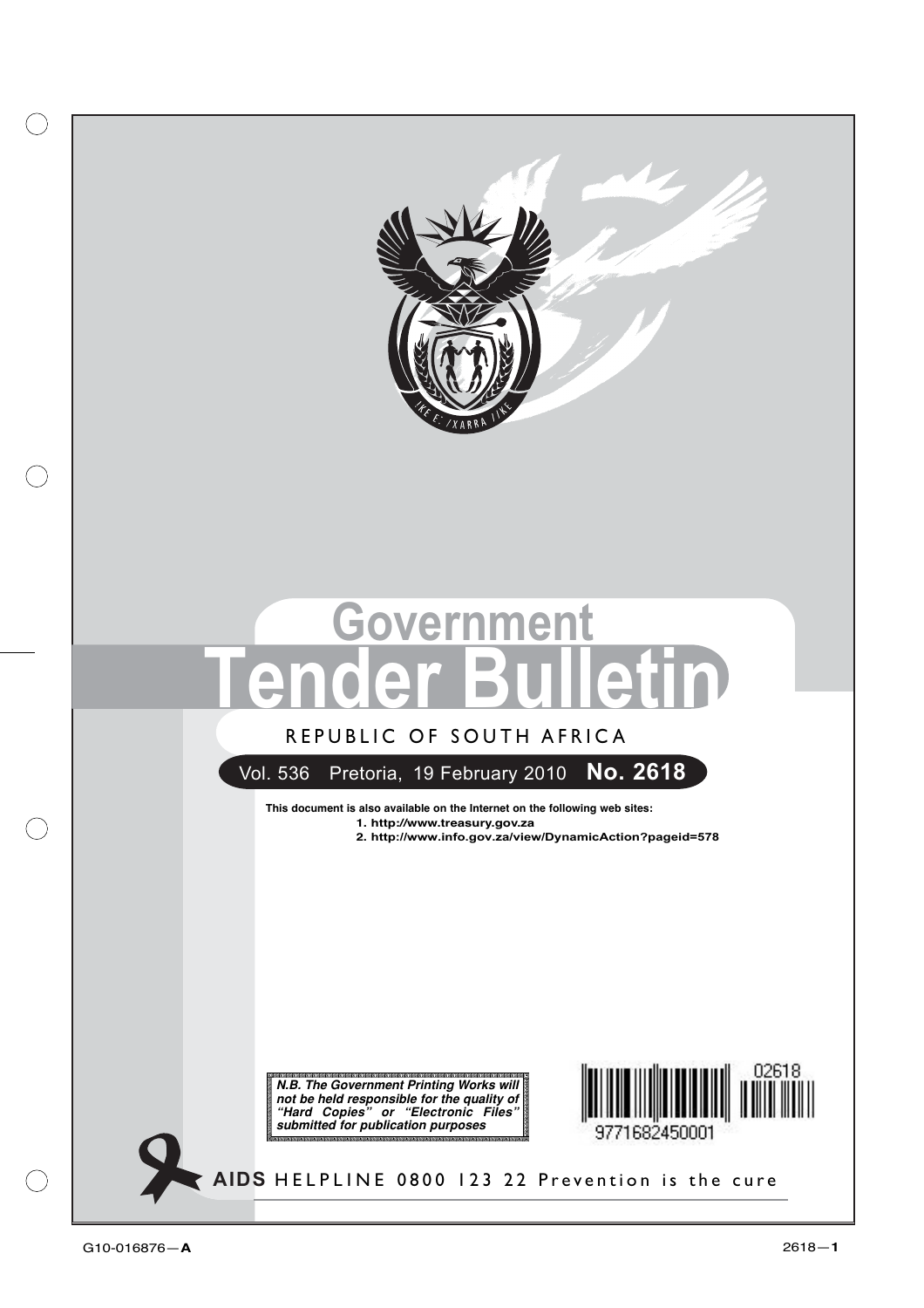### **INDEX**

|    |                                                                 | 8  |
|----|-----------------------------------------------------------------|----|
|    | A. BID INVITED FOR SUPPLIES, SERVICES AND DISPOSALS             |    |
|    |                                                                 | 12 |
|    |                                                                 | 16 |
|    |                                                                 | 16 |
|    |                                                                 | 17 |
|    |                                                                 | 18 |
|    |                                                                 | 19 |
|    |                                                                 | 19 |
|    | SERVICES: FUNCTIONAL (INCLUDING CLEANING AND SECURITY SERVICES) | 20 |
|    |                                                                 | 20 |
|    |                                                                 | 22 |
|    |                                                                 | 24 |
|    |                                                                 | 24 |
| В. | <b>RESULTS OF TENDER INVITATIONS</b>                            |    |
|    |                                                                 | 43 |
|    |                                                                 | 45 |
|    |                                                                 | 47 |
| D. |                                                                 | 47 |
| F. | <b>ANNEXURES</b>                                                |    |
|    |                                                                 | 49 |
|    |                                                                 | 55 |
|    |                                                                 | 56 |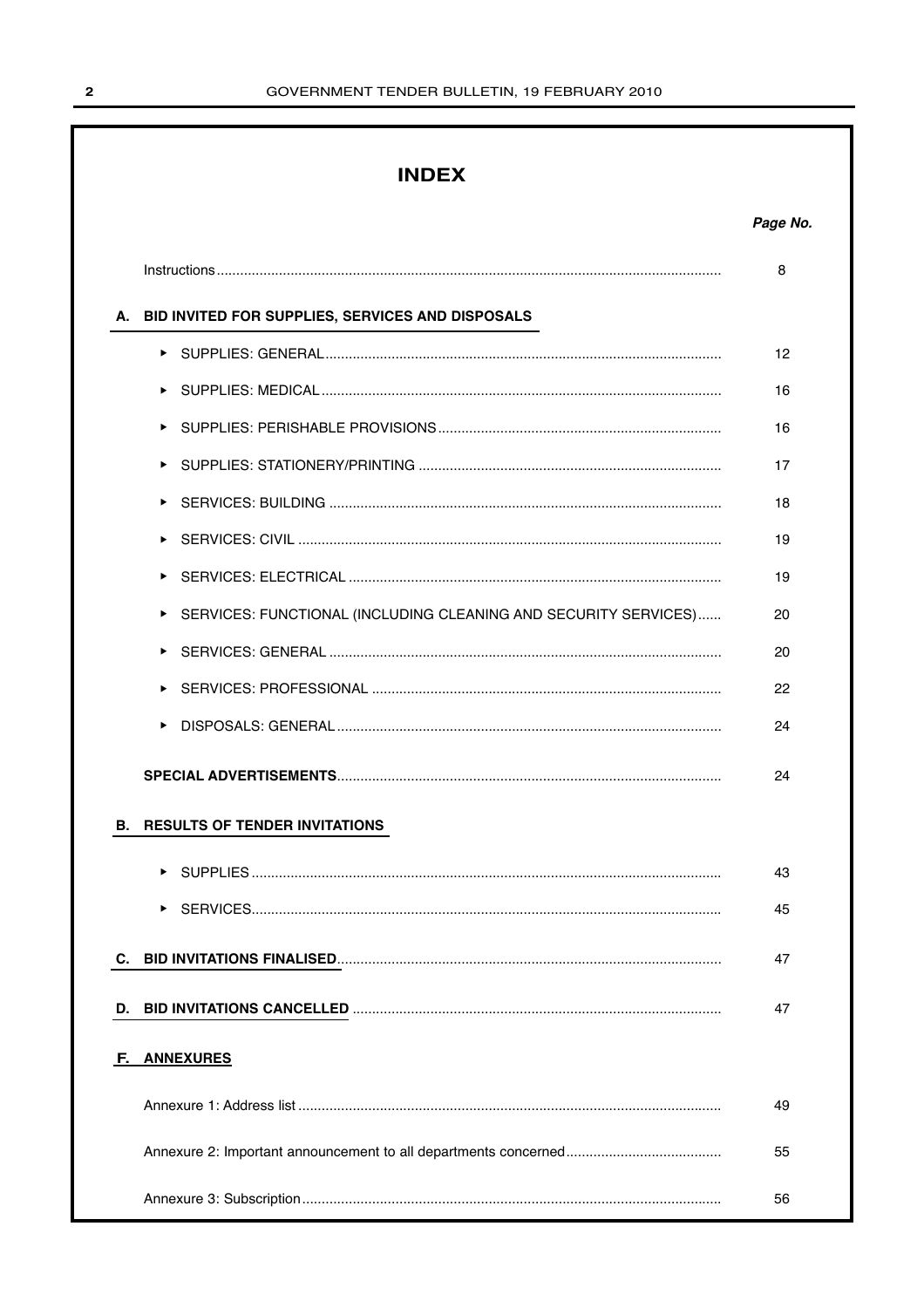



149 Bosman Street • Private Bag X85, Pretoria 0001, RSA

Tel: (012) 334-4504

Fax: (012) 323-8805

Reference TENDER BULLETIN

**Inquiries STELLE PIENAAR** 

### **TENDER INQUIRIES**

Date:

**FROM JANUARY 2005** 

Department, firm or institution:

**ALL PUBLICATIONS** 

The Tender Bulletin is available on the Internet on the following web sites: 1. http://www.treasurv.gov.za 2. http://www.info.gov.za/documents/tenders/index.htm

E-mail: ipienaar@print.pwv.gov.za

### HOW TO ADVERTISE IN THE GOVERNMENT TENDER BULLETIN

This form must always be submitted to us when you want to advertise in the tender bulletin. FORM No. 1: 1. Your bid description in the 1st column.

The place where and/or which Department requires the bid in the 2nd column

The Department Contract No. in the 3rd column. Each Department allocate their own Contract numbers.

The bid closing date in the 4th column—the closing date should be 21-30 weeks from publication date.

Your address list number (which we will submit to you after you have completed Form No. 2) in the 5th and 6th columns.

If the bid closes at National Treasury, their number (National Treasury number) should appear in Column 6.

- **FORM No. 2:** Complete this form together with Form No. 1, when you advertise for the first time, to  $2.$ receive your own tender address list number.
- This form is only for your own records, choose from this list the right section under which **FORM No. 3:**  $\mathbf{R}$ you want your bid to be published and write this section in at the space provided next to Supplies:..... Services:..... Disposals:..... on Form No. 1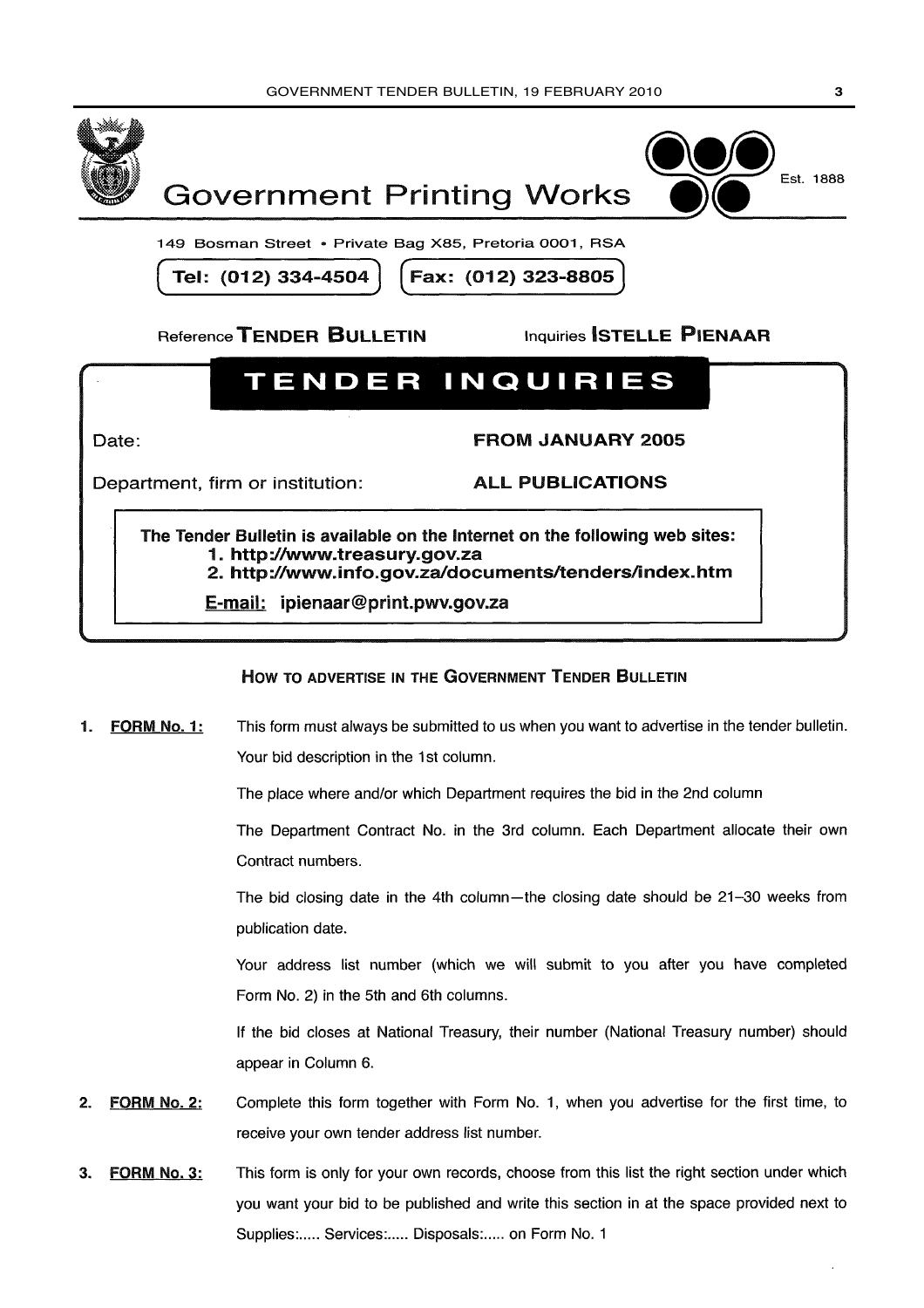### **INFORMATION AND NOTES:**

### **Contact details:**

- **\*** Request cost calculations: Istelle Pienaar at Tel. (012) 334-4504.
- **\*** Enquiries regarding account or account number: Shirley Beetge at Tel. (012) 334-4565
- **\*** Subscribe by phoning: Sophie Milanzi, Tel. (012) 334-4735

or J. Wehmeyer, Tel. (012) 334-4734.

### **\* Advertisement Section:**

**\*** All changes (corrections of advertisements), enquiries regarding advertisements: Istelle Pienaar, Tel. (012) 334-4504.

### **Placing and advertising of advertisements:**

- **•** The submission of advertisements closes the Friday before the publication date at 15:00.
- **• Please note: No late advertisements will be accepted after the closing time.**
- **•** Advertisements are submitted directly to Government Printing Works: Complete the necessary forms and fax it to 012-323 8805 or 012-334 5830 or e-mail to istelle.pienaar@gpw.gov.za.
- **•** The Tender Bulletin appears every Friday, except when there is a Public Holiday involved, and then the closing date for acceptance of tenders will be forwarded with one day. These publication dates that influence the closing dates of the Tender Bulletin, are published for your convenience at the back of each Tender Gazette.
- **•** Advertisements will be published as received on the hard copy.
- **•** Government Printing Works will not take any responsibility for wrong information submitted.
- **•** No changes will be made telephonically; all changes must be submitted via fax or e-mail.
- **•** NB: No Special Tender Bulletins are published any more!
- **•** Electronic bulletins and electronic downloads can be obtained from the Internet:
- www.globalerfx.com **electronic bids**
- www.treasury.gov.za **bulletins and contracts**

### **Cost:**

- **•** The tariff for publication is R85 per cm and R2 125 per A4 page (including VAT).
- **•** Subscription rates for hard copies: Local—R34,20 per annum; Overseas—R40 per annum.

### **General:**

- **•** Bid documents are generally available in **English** only.
- **•** Bidders should read the Special Conditions and Requirements of Contract issued by die different departments.
- **•** Where security is required particulars thereof are indicated in the bid documents. However, security is mostly not required for services with an estimated value of less than R100 000.
- **•** Bids must be submitted on the official bid forms handed out by Departments, must be completed in black ink and completed in all respects.
- **•** Bids must be submitted in sealed envelopes clearly marked. The address, bid number and closing date must appear on the **front** of the envelope.
- **•** Separate envelopes must be used for each bid invitation.
- **•** The name and address of the bidder must appear on the **back** of the envelope only.
- **•** Bids are only advertised once in the Government Tender Bulletin—it is advisable to consult at least the two previous issues of the bulletin in order to obtain full particulars of all current bid invitations.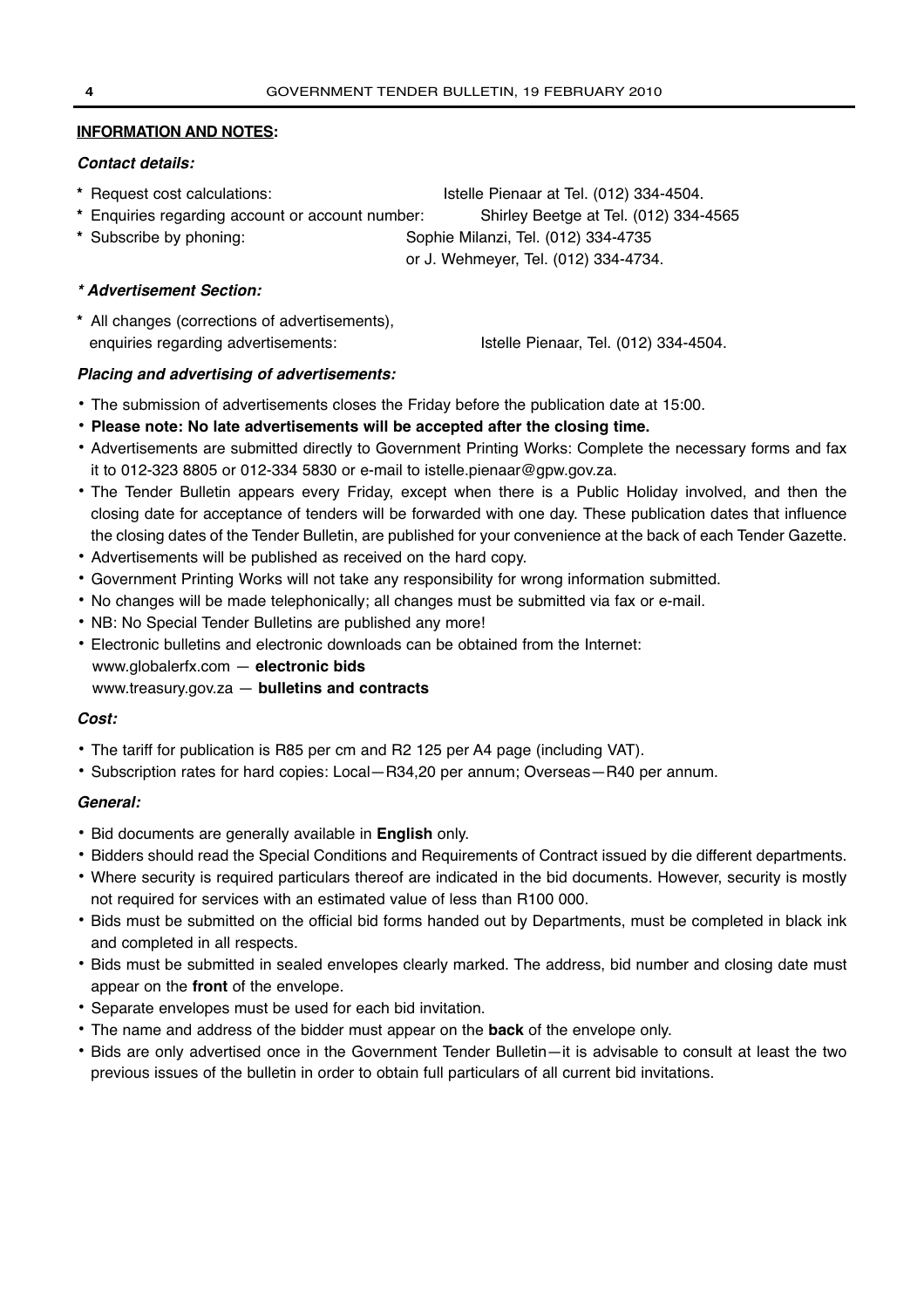FORM No. 1

# BIDS INVITED FOR SUPPLIES, SERVICES AND DISPOSALS

# Services: SUB CATEGORY Supplies:

**Disnosals:** 

| ww.pr              | 的复数教育的自然教育的复数形式的变体性的复数形式的复数形式的自然的自然性感觉的感觉的<br>-<br>כלום ה |               | Choost Action   | 我就定然说过这种特定地位很多多多的的数字就会在我特殊日常有自我中国对某的故障的问题和 |                                  |
|--------------------|-----------------------------------------------------------|---------------|-----------------|--------------------------------------------|----------------------------------|
| <b>DESCRIPTION</b> | REQUIRED<br>AT                                            | TENDER<br>No. | DUE AT<br>11:00 | BIDS<br>OBTAINABLE<br>FROM                 | POST OR<br>DELIVER<br>BIDS<br>TO |
|                    |                                                           |               |                 |                                            |                                  |
|                    |                                                           |               |                 |                                            |                                  |
|                    |                                                           |               |                 |                                            |                                  |
|                    |                                                           |               |                 |                                            |                                  |
|                    |                                                           |               |                 |                                            |                                  |
|                    |                                                           |               |                 |                                            |                                  |
|                    |                                                           |               |                 |                                            |                                  |
|                    |                                                           |               |                 |                                            |                                  |
|                    |                                                           |               |                 |                                            |                                  |
|                    |                                                           |               |                 |                                            |                                  |
|                    |                                                           |               |                 |                                            |                                  |
|                    |                                                           |               |                 |                                            |                                  |
|                    |                                                           |               |                 |                                            |                                  |
|                    |                                                           |               |                 |                                            |                                  |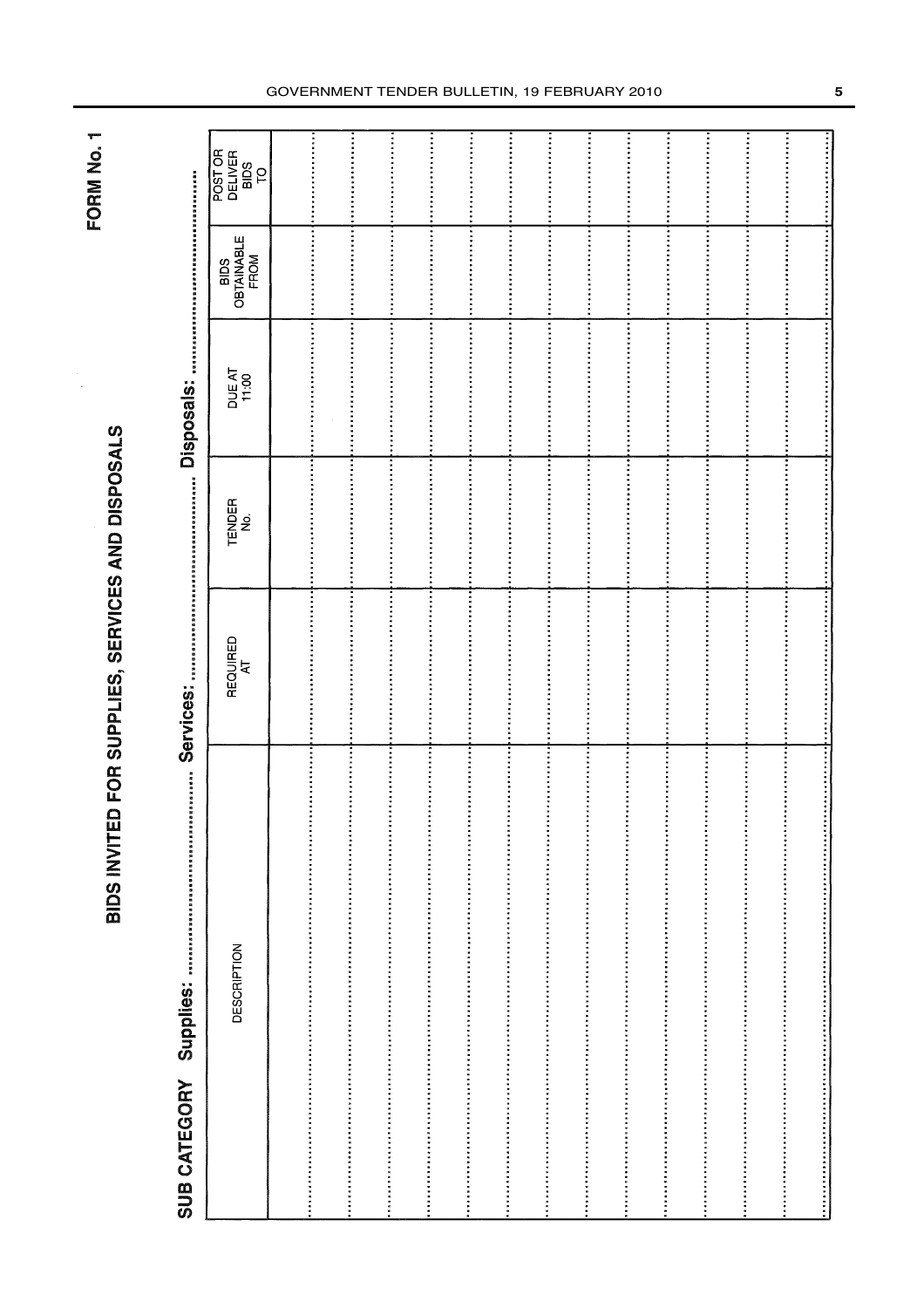### **FORM No. 2**

**ADDRESS LIST** 

| <b>BIDS OBTAINABLE FROM:</b> |  |  |  |  |
|------------------------------|--|--|--|--|
| Name of Department:          |  |  |  |  |
| <b>Street Address:</b>       |  |  |  |  |
|                              |  |  |  |  |
|                              |  |  |  |  |
| Postal Address:              |  |  |  |  |
|                              |  |  |  |  |
|                              |  |  |  |  |
| Enquiries:                   |  |  |  |  |
|                              |  |  |  |  |
| Office hours:                |  |  |  |  |

| POST OR DELIVER BIDS TO:                               |  |  |  |  |  |
|--------------------------------------------------------|--|--|--|--|--|
| Name of Department:                                    |  |  |  |  |  |
| <b>Street Address:</b>                                 |  |  |  |  |  |
|                                                        |  |  |  |  |  |
|                                                        |  |  |  |  |  |
| Postal Address:                                        |  |  |  |  |  |
|                                                        |  |  |  |  |  |
|                                                        |  |  |  |  |  |
| <b>Tender Box Address</b><br>(main entrance, reception |  |  |  |  |  |
| area or room no. of the<br>building):                  |  |  |  |  |  |
| Enquiries:                                             |  |  |  |  |  |
|                                                        |  |  |  |  |  |

### PLEASE INFORM US OF ANY CHANGES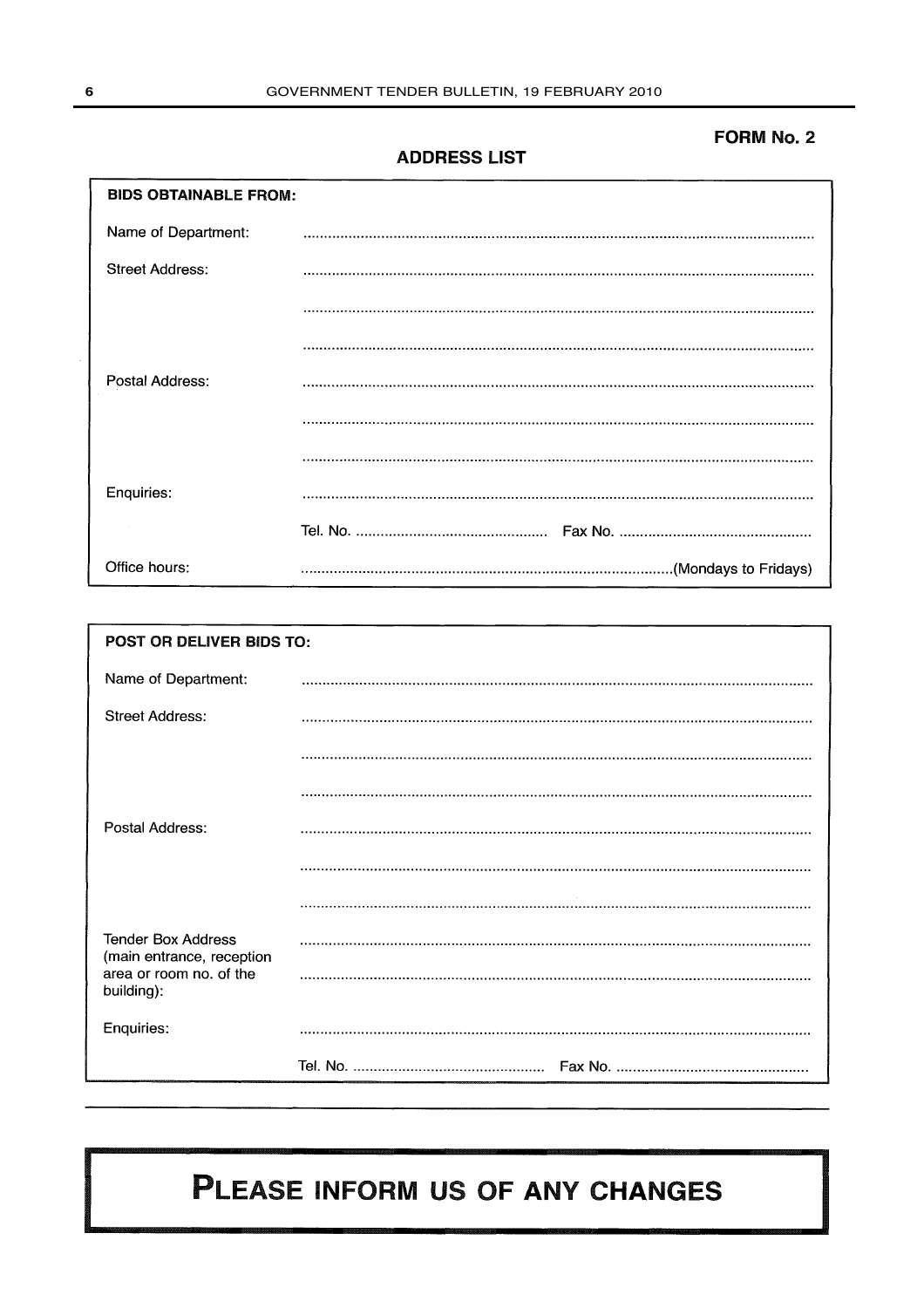### CATEGORIES FOR OWN USE: CHOOSE ONE AND MARK CLEARLY ON FORM 1

| ACCOMMODATION, Leasing of<br><b>AUDIO VISUAL EQUIPMENT</b><br><b>BUILDING MATERIAL</b><br>CHEMICALS: Agricultural/Forestry/Laboratory/<br><b>Water Care</b><br><b>CLOTHING/TEXTILES</b><br><b>COMPUTER EQUIPMENT</b><br><b>COMPUTER SOFTWARE</b><br><b>ELECTRICAL EQUIPMENT</b><br><b>ELECTRONIC EQUIPMENT</b><br><b>FURNITURE</b><br><b>GENERAL</b><br><b>MEDICAL</b><br>OFFICE EQUIPMENT: Labour-saving devices<br>PERISHABLE PROVISIONS<br>STATIONERY/PRINTING<br><b>STEEL</b><br><b>TIMBER</b><br><b>VEHICLE</b> (all types)<br><b>WORKSHOP EQUIPMENT</b><br><b>SERVICES</b><br><b>BUILDING</b><br><b>CIVIL</b><br><b>ELECTRICAL</b><br>FUNCTIONAL (including cleaning/security services)<br><b>GENERAL</b><br>MAINTENANCE (Electrical, mechanical equipment and plumbing)<br><b>MECHANICAL</b><br><b>PROFESSIONAL</b><br>REPAIR AND MAINTENANCE OF VEHICLES<br><b>TRANSPORT</b><br><b>DISPOSALS</b><br><b>CLOTHING AND TEXTILES</b><br><b>FURNITURE</b><br><b>GENERAL</b><br><b>SCRAP METAL</b><br><b>VEHICLES</b><br><b>RESULTS</b><br><b>SUPPLIES</b><br><b>SERVICES</b><br><b>DISPOSALS</b> | <b>SUPPLIES</b>  |
|-----------------------------------------------------------------------------------------------------------------------------------------------------------------------------------------------------------------------------------------------------------------------------------------------------------------------------------------------------------------------------------------------------------------------------------------------------------------------------------------------------------------------------------------------------------------------------------------------------------------------------------------------------------------------------------------------------------------------------------------------------------------------------------------------------------------------------------------------------------------------------------------------------------------------------------------------------------------------------------------------------------------------------------------------------------------------------------------------------|------------------|
|                                                                                                                                                                                                                                                                                                                                                                                                                                                                                                                                                                                                                                                                                                                                                                                                                                                                                                                                                                                                                                                                                                     |                  |
|                                                                                                                                                                                                                                                                                                                                                                                                                                                                                                                                                                                                                                                                                                                                                                                                                                                                                                                                                                                                                                                                                                     |                  |
|                                                                                                                                                                                                                                                                                                                                                                                                                                                                                                                                                                                                                                                                                                                                                                                                                                                                                                                                                                                                                                                                                                     |                  |
|                                                                                                                                                                                                                                                                                                                                                                                                                                                                                                                                                                                                                                                                                                                                                                                                                                                                                                                                                                                                                                                                                                     |                  |
|                                                                                                                                                                                                                                                                                                                                                                                                                                                                                                                                                                                                                                                                                                                                                                                                                                                                                                                                                                                                                                                                                                     |                  |
|                                                                                                                                                                                                                                                                                                                                                                                                                                                                                                                                                                                                                                                                                                                                                                                                                                                                                                                                                                                                                                                                                                     |                  |
|                                                                                                                                                                                                                                                                                                                                                                                                                                                                                                                                                                                                                                                                                                                                                                                                                                                                                                                                                                                                                                                                                                     |                  |
|                                                                                                                                                                                                                                                                                                                                                                                                                                                                                                                                                                                                                                                                                                                                                                                                                                                                                                                                                                                                                                                                                                     |                  |
|                                                                                                                                                                                                                                                                                                                                                                                                                                                                                                                                                                                                                                                                                                                                                                                                                                                                                                                                                                                                                                                                                                     |                  |
|                                                                                                                                                                                                                                                                                                                                                                                                                                                                                                                                                                                                                                                                                                                                                                                                                                                                                                                                                                                                                                                                                                     |                  |
|                                                                                                                                                                                                                                                                                                                                                                                                                                                                                                                                                                                                                                                                                                                                                                                                                                                                                                                                                                                                                                                                                                     |                  |
|                                                                                                                                                                                                                                                                                                                                                                                                                                                                                                                                                                                                                                                                                                                                                                                                                                                                                                                                                                                                                                                                                                     |                  |
|                                                                                                                                                                                                                                                                                                                                                                                                                                                                                                                                                                                                                                                                                                                                                                                                                                                                                                                                                                                                                                                                                                     |                  |
|                                                                                                                                                                                                                                                                                                                                                                                                                                                                                                                                                                                                                                                                                                                                                                                                                                                                                                                                                                                                                                                                                                     |                  |
|                                                                                                                                                                                                                                                                                                                                                                                                                                                                                                                                                                                                                                                                                                                                                                                                                                                                                                                                                                                                                                                                                                     |                  |
|                                                                                                                                                                                                                                                                                                                                                                                                                                                                                                                                                                                                                                                                                                                                                                                                                                                                                                                                                                                                                                                                                                     |                  |
|                                                                                                                                                                                                                                                                                                                                                                                                                                                                                                                                                                                                                                                                                                                                                                                                                                                                                                                                                                                                                                                                                                     |                  |
|                                                                                                                                                                                                                                                                                                                                                                                                                                                                                                                                                                                                                                                                                                                                                                                                                                                                                                                                                                                                                                                                                                     |                  |
|                                                                                                                                                                                                                                                                                                                                                                                                                                                                                                                                                                                                                                                                                                                                                                                                                                                                                                                                                                                                                                                                                                     |                  |
|                                                                                                                                                                                                                                                                                                                                                                                                                                                                                                                                                                                                                                                                                                                                                                                                                                                                                                                                                                                                                                                                                                     |                  |
|                                                                                                                                                                                                                                                                                                                                                                                                                                                                                                                                                                                                                                                                                                                                                                                                                                                                                                                                                                                                                                                                                                     |                  |
|                                                                                                                                                                                                                                                                                                                                                                                                                                                                                                                                                                                                                                                                                                                                                                                                                                                                                                                                                                                                                                                                                                     |                  |
|                                                                                                                                                                                                                                                                                                                                                                                                                                                                                                                                                                                                                                                                                                                                                                                                                                                                                                                                                                                                                                                                                                     |                  |
|                                                                                                                                                                                                                                                                                                                                                                                                                                                                                                                                                                                                                                                                                                                                                                                                                                                                                                                                                                                                                                                                                                     |                  |
|                                                                                                                                                                                                                                                                                                                                                                                                                                                                                                                                                                                                                                                                                                                                                                                                                                                                                                                                                                                                                                                                                                     |                  |
|                                                                                                                                                                                                                                                                                                                                                                                                                                                                                                                                                                                                                                                                                                                                                                                                                                                                                                                                                                                                                                                                                                     |                  |
|                                                                                                                                                                                                                                                                                                                                                                                                                                                                                                                                                                                                                                                                                                                                                                                                                                                                                                                                                                                                                                                                                                     |                  |
|                                                                                                                                                                                                                                                                                                                                                                                                                                                                                                                                                                                                                                                                                                                                                                                                                                                                                                                                                                                                                                                                                                     |                  |
|                                                                                                                                                                                                                                                                                                                                                                                                                                                                                                                                                                                                                                                                                                                                                                                                                                                                                                                                                                                                                                                                                                     |                  |
|                                                                                                                                                                                                                                                                                                                                                                                                                                                                                                                                                                                                                                                                                                                                                                                                                                                                                                                                                                                                                                                                                                     |                  |
|                                                                                                                                                                                                                                                                                                                                                                                                                                                                                                                                                                                                                                                                                                                                                                                                                                                                                                                                                                                                                                                                                                     |                  |
|                                                                                                                                                                                                                                                                                                                                                                                                                                                                                                                                                                                                                                                                                                                                                                                                                                                                                                                                                                                                                                                                                                     |                  |
|                                                                                                                                                                                                                                                                                                                                                                                                                                                                                                                                                                                                                                                                                                                                                                                                                                                                                                                                                                                                                                                                                                     |                  |
|                                                                                                                                                                                                                                                                                                                                                                                                                                                                                                                                                                                                                                                                                                                                                                                                                                                                                                                                                                                                                                                                                                     |                  |
|                                                                                                                                                                                                                                                                                                                                                                                                                                                                                                                                                                                                                                                                                                                                                                                                                                                                                                                                                                                                                                                                                                     |                  |
|                                                                                                                                                                                                                                                                                                                                                                                                                                                                                                                                                                                                                                                                                                                                                                                                                                                                                                                                                                                                                                                                                                     |                  |
|                                                                                                                                                                                                                                                                                                                                                                                                                                                                                                                                                                                                                                                                                                                                                                                                                                                                                                                                                                                                                                                                                                     |                  |
|                                                                                                                                                                                                                                                                                                                                                                                                                                                                                                                                                                                                                                                                                                                                                                                                                                                                                                                                                                                                                                                                                                     |                  |
|                                                                                                                                                                                                                                                                                                                                                                                                                                                                                                                                                                                                                                                                                                                                                                                                                                                                                                                                                                                                                                                                                                     |                  |
|                                                                                                                                                                                                                                                                                                                                                                                                                                                                                                                                                                                                                                                                                                                                                                                                                                                                                                                                                                                                                                                                                                     |                  |
|                                                                                                                                                                                                                                                                                                                                                                                                                                                                                                                                                                                                                                                                                                                                                                                                                                                                                                                                                                                                                                                                                                     | <b>FINALISED</b> |
| <b>CANCELLED</b>                                                                                                                                                                                                                                                                                                                                                                                                                                                                                                                                                                                                                                                                                                                                                                                                                                                                                                                                                                                                                                                                                    |                  |
| <b>REGISTRY OF POTENTIAL SUPPLIERS</b>                                                                                                                                                                                                                                                                                                                                                                                                                                                                                                                                                                                                                                                                                                                                                                                                                                                                                                                                                                                                                                                              |                  |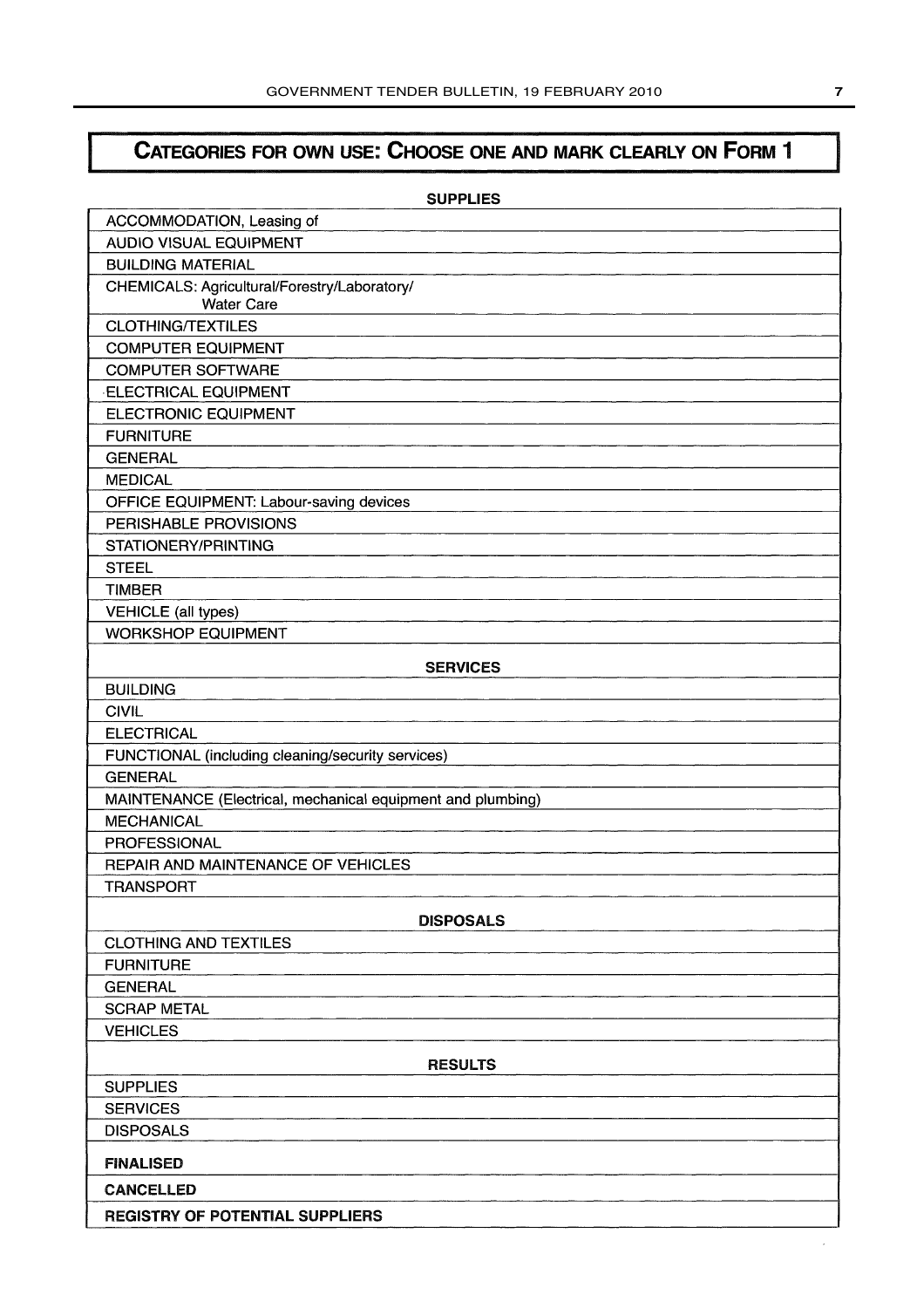### **INSTRUCTIONS**

### **Please note the following:**

- 1. Bidders are advised to read the entire Government Tender Bulletin. No officer of any Procurement Activity will be held responsible for loss of a potential opportunity to bid due to possible incorrect categorising of requirements.
- 2. Bids for the procurement of supplies, services and disposals are categorised as follows:

### **SUPPLIES**

- (i) Accommodation, leasing of
- (ii) Audio visual equipment
- (iii) Building material
- (iv) Chemicals: Agricultural/Forestry/ Laboratory/Water Care
- (v) Clothing/Textiles
- (vi) Computer equipment
- (vii) Computer software
- (viii) Electrical equipment
- (ix) Electronic equipment
- (x) Furniture
- (xi) General
- (xii) Medical
- (xiii) Office equipment: Labour-saving devices
- (xiv) Perishable provisions
- (xv) Stationary/printing
- (xvi) Steel
- (xvii) Timber
- (xviii) Vehicle (all types)
- (xix) Workshop equipment

### **SERVICES**

- (i) Building
- (ii) Civil
- (iii) Electrical
- (iv) Functional (including cleaning-, and security services)
- (v) General
- (vi) Maintenance of electrical, mechanical equipment and plumbing
- (vii) Mechanical
- (viii) Professional
- (ix) Repair and maintenance of vehicles
- (x) Transport

### **DISPOSALS**

- (i) Clothing and textiles
- (ii) Furniture
- (iii) General
- (iv) Scrap metal
- (v) Vehicles
- 
- 3. The addresses at which bid documents may be obtained and to which bids should be posted, appear in **Annexure 1.**
- 3.1 The address where a document is available from and where it must be submitted to may differ.
- 4. Please note that all documents issued by the National Department of Public Works will be sold.

Amount to be paid will be indicated in the advertisements. **These amounts will NOT be refunded.**

### 4.1 **No documents will be exchanged.**

- 5. Please note that all documents issued by the Department of Public Works will be sold as follows:
	- R50,00 per set for all services with a pre-estimated value from above R100 000 to R300 000.
	- R100,00 per set for all services with a pre-estimated value above R300 000 to R2 000 000.
	- R200,00 per set for all services with a pre-estimated value above R2 000 000.

**These amounts will not be refunded.** Only cash or postal orders will be accepted.

5.1 **No documents will be exchanged.**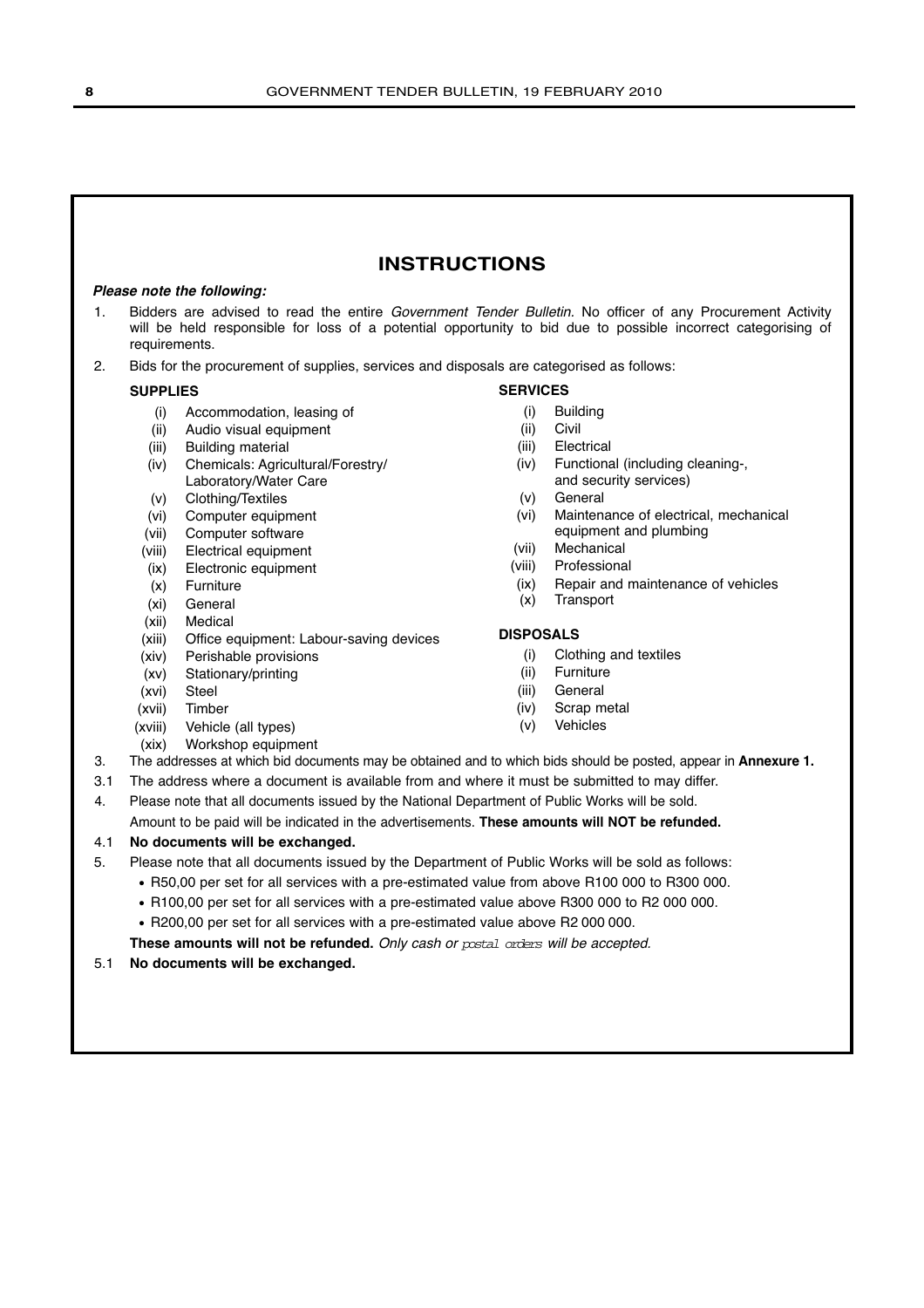### **NATIONAL TREASURY**

### **CONTRACT MANAGEMENT**

### **CONTACT DETAILS:**

| <b>Contract Management:</b> | The Chief Director: Contract Management, 240 Vermeulen Street<br>(corner of Andries and Vermeulen Streets), Pretoria. |
|-----------------------------|-----------------------------------------------------------------------------------------------------------------------|
| <b>Postal address:</b>      | Private Bag X115, Pretoria, 0001, Tel. (012) 315-5694 or 315-55452<br>Fax (012) 315-5058, 315-5388 or<br>$315 - 5400$ |
| Office hours:               | 07:30-16:00 (Monday to Friday)                                                                                        |

### **FOR COLLECTION OF BID DOCUMENTS:**

Tender Information Centre, 240 Vermeulen Street (Ground Floor), behind ABSA Bank, next to Salzburg Restaurant (corner of Andries and Vermeulen Streets), Pretoria.

| Postal address:            | Private Bag X115, Pretoria, 0001.                                                                                             |
|----------------------------|-------------------------------------------------------------------------------------------------------------------------------|
| <b>Enguiries: Helpdesk</b> | Tel. (012) 315-5858 or 315-5732<br>Fax (012) 315-5734.                                                                        |
| Web address:               | www.treasury.gov.za<br>(Contract circulars and contact details:<br>http://www.treasury.gov.za/divisions/sf/ostb/Default.aspx) |

### **ELECTRONIC BIDS:**

### **www.globalerfx.com**

Potential bidders can bid electronically. Please visit the following website: www.globalerfx.com or visit Tender Information Centre, 240 Vermeulen Street, Pretoria, Tel. (012) 315-5858 for more information.

A free one day training session is offered to bidders who wish to bid electronically, and will take place every Tuesday and Thursday afternoons at 14:00–16:00. These sessions will be held at the Offices of Intenda in Centurion.

### **Bookings are essential.**

Please contact the Help Desk for further information at Tel. (012) 663-8815.

The Intenda Help Desk will be available on weekdays between 08:00 and 17:00, Tel. (012) 663-8815 and Saturday and Sunday from 09:00 am. till 18:00 pm, Cell 083 554 9330/1 for assistance regarding bid responses on the website. Please note that no voice messages will be returned.

### **IMPORTANT NOTICE TO PROSPECTIVE BIDDERS:**

- It is the responsibility of prospective bidders to ensure that their bid documents are submitted before the closing time and date of bid.
- Bids received after the closing time and date are late and will as a rule NOT be considered.
- Normally all bids close at **11:00** on the closing date as indicated on the bid document.
- Bids that are posted must reach Contract Management before the closing time and date of the bid.
- The bid box is generally open 24 hours a day, 7 days a week.

### **CLOSING ADDRESS OF BIDS:**

| The Chief Director: Contract Management, |                                   |  |  |  |  |
|------------------------------------------|-----------------------------------|--|--|--|--|
| Tender Information Centre,               |                                   |  |  |  |  |
| 240 Vermeulen Street (Ground Floor),     |                                   |  |  |  |  |
| behind ABSA Bank,                        |                                   |  |  |  |  |
| (corner Andries and Vermeulen Streets),  |                                   |  |  |  |  |
| Pretoria.                                |                                   |  |  |  |  |
| <b>Postal address:</b>                   | Private Bag X115, Pretoria, 0001. |  |  |  |  |
| <b>Enguiries:</b>                        | Helpdesk,                         |  |  |  |  |
|                                          | Tel. (012) 315-5858 or 315-5732   |  |  |  |  |
|                                          | Fax (012) 315-5734.               |  |  |  |  |

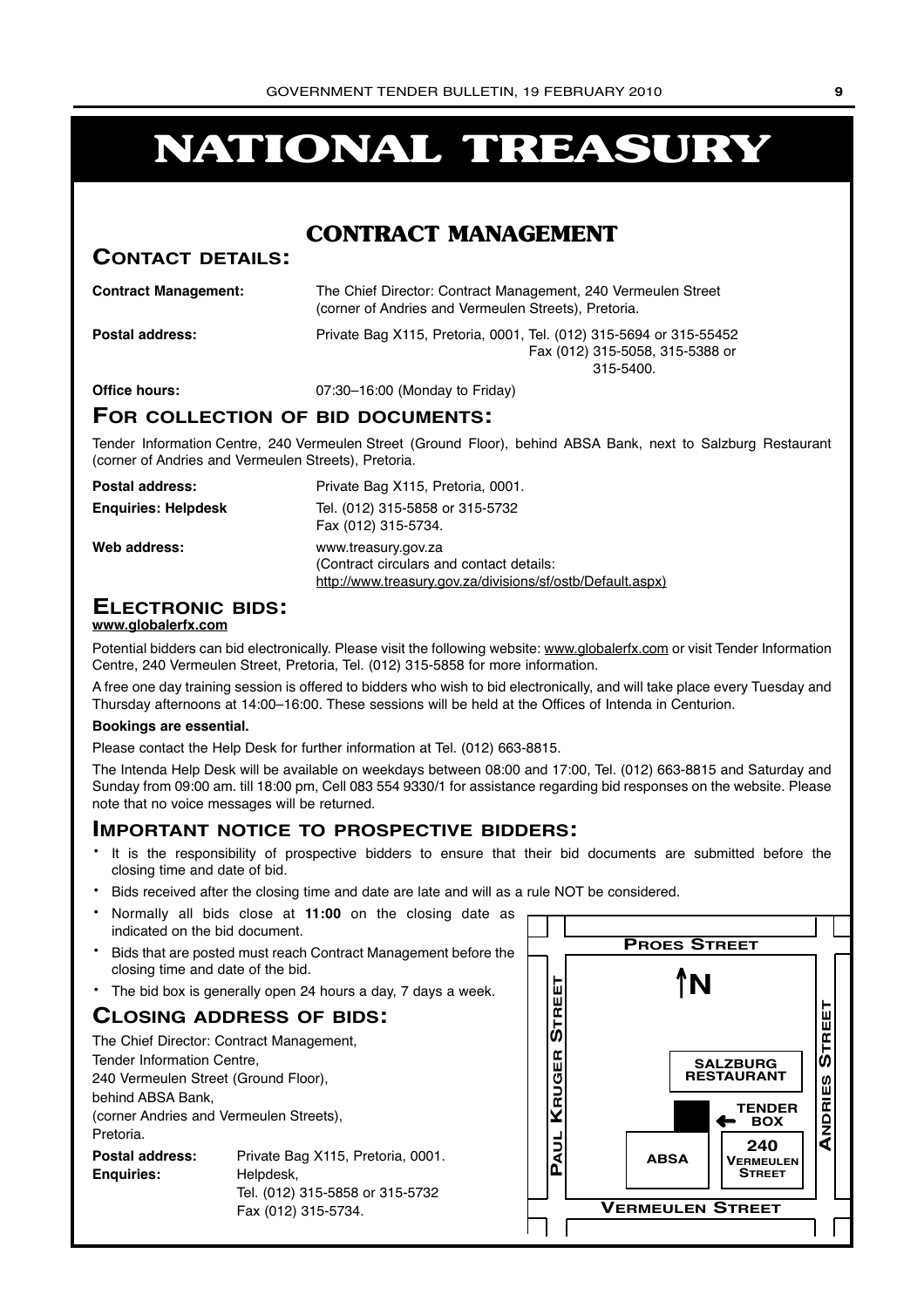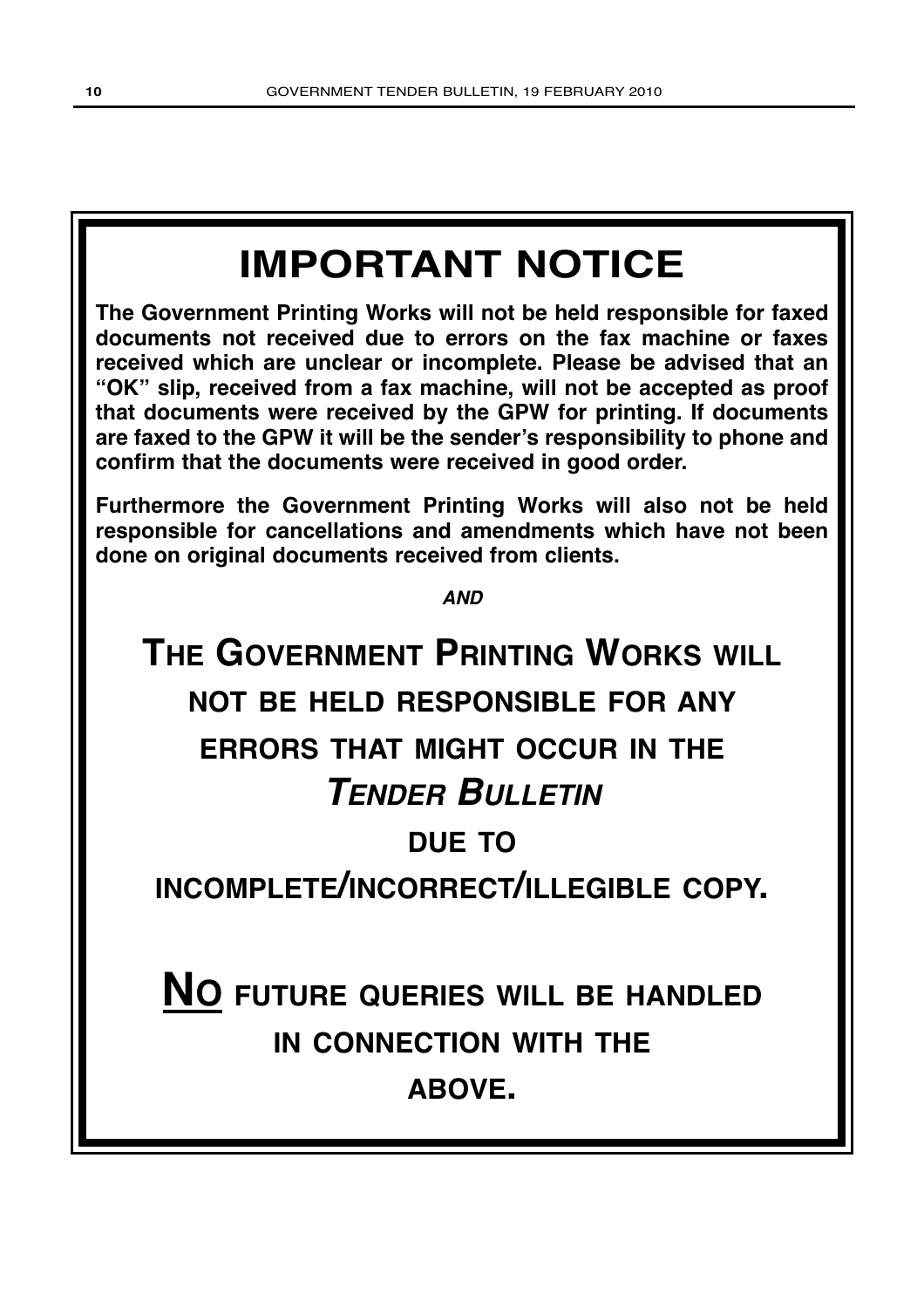## **IMPORTANT NOTICE TO SERVICE PROVIDERS**

**Stastistics South Africa will not honour any payment to Service Providers who rendered Service without an Official Order.**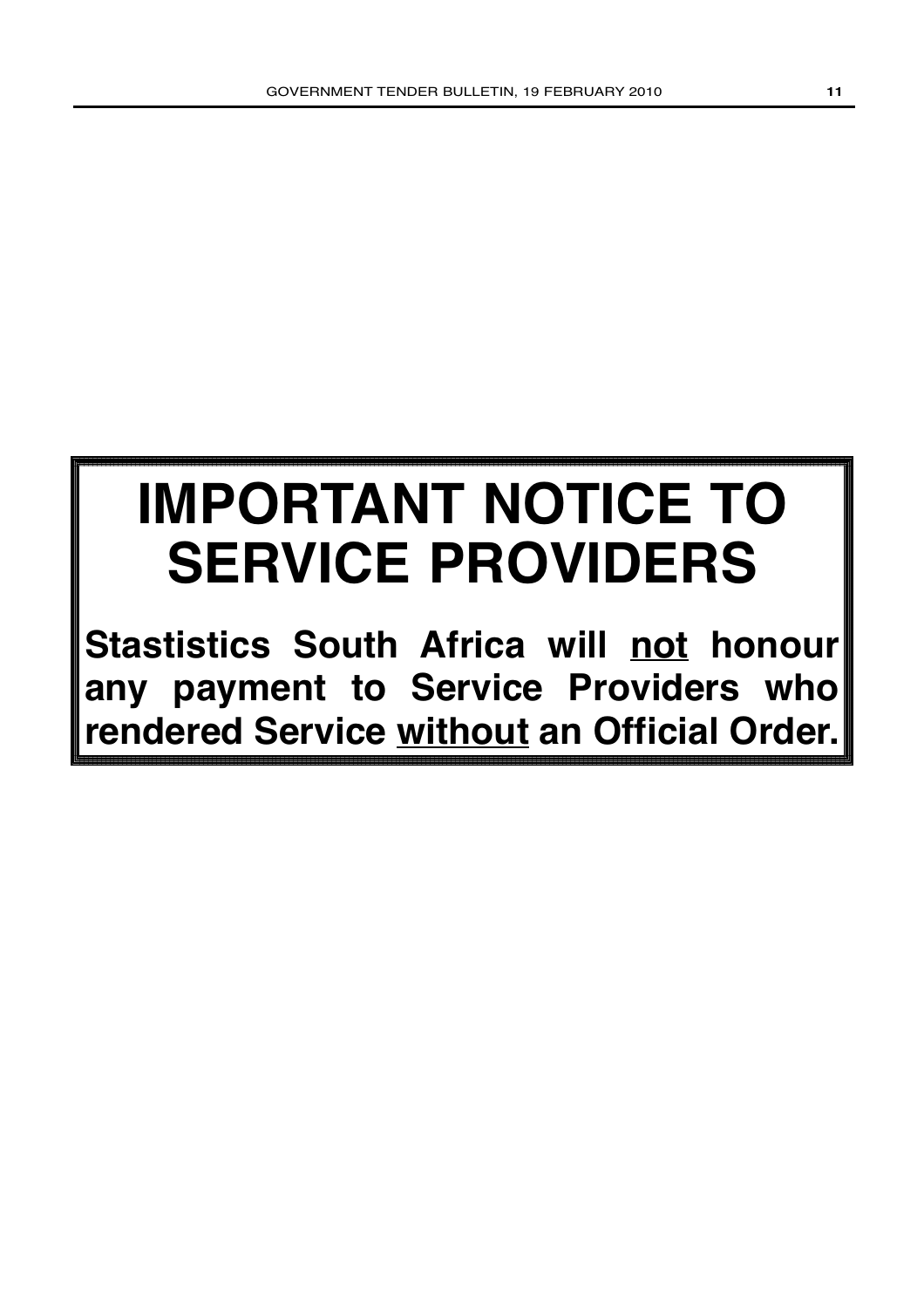### <span id="page-11-0"></span>**A. BIDS INVITED FOR SUPPLIES, SERVICES AND DISPOSALS**

| <b>DESCRIPTION</b>                                                                                                                                                                                                                                                                                                                                                                                                                                                                                                                                                                                                     | <b>REQUIRED</b><br>AT                                                                 | <b>TENDER</b><br>No.   | <b>DUE AT</b><br>11:00 | <b>BIDS</b><br><b>OBTAINABLE</b><br><b>FROM</b> | POST OR<br><b>DELIVER</b><br><b>BIDS</b><br>TO |
|------------------------------------------------------------------------------------------------------------------------------------------------------------------------------------------------------------------------------------------------------------------------------------------------------------------------------------------------------------------------------------------------------------------------------------------------------------------------------------------------------------------------------------------------------------------------------------------------------------------------|---------------------------------------------------------------------------------------|------------------------|------------------------|-------------------------------------------------|------------------------------------------------|
|                                                                                                                                                                                                                                                                                                                                                                                                                                                                                                                                                                                                                        |                                                                                       |                        |                        | See Annexure 1, Page 49                         |                                                |
| <b>SUPPLIES: GENERAL</b>                                                                                                                                                                                                                                                                                                                                                                                                                                                                                                                                                                                               |                                                                                       |                        |                        |                                                 |                                                |
| Supply and delivery of six (6) on the road heavy duty (6 $\times$ 4)<br>diesel engine concrete mixer trucks-6.0 m capacity for<br>construction.<br>For additional information: Ms Aletta Denner, Cel: 082 896<br>8205. Tel: (012) 336-8622.<br>A non-refundable deposit of R200 (cash/bank-guaranteed<br>cheque) is payable on obtaining of bid documents                                                                                                                                                                                                                                                              | Construction:<br>North-Tzaneen<br>(1)<br>Construction:<br>Central-Jan<br>Kempdorp (5) | W0093<br><b>WTE</b>    | 2010-03-18             | 95                                              | 95                                             |
| Supply and delivery of three $(3)$ on the road $(6 \times 4)$ water truck<br>tankers – 11 000 $\ell$ capacity for construction north and south.<br>For additional information: Ms Aletta Denner, Cel: 082 896<br>8205. Tel: (012) 336-8622.<br>A non-refundable deposit of R200 (cash/bank-guaranteed<br>cheque) is payable on obtaining of bid documents                                                                                                                                                                                                                                                              | De Hoop Dam<br>Hluhluwe<br>Jan Kempdorp                                               | W0094<br><b>WTE</b>    | 2010-03-11             | 95                                              | 95                                             |
| Supply and delivery of six (6) diesel engine trucks with drop<br>side flat bodies and 15 ton/m hydraulic truck mounted cranes<br>for construction.<br>For additional information: Ms Aletta Denner, Cel: 082 896<br>8205. Tel: (012) 336-8622.<br>A non-refundable deposit of R200 (cash/bank-guaranteed<br>cheque) is payable on obtaining of bid documents                                                                                                                                                                                                                                                           | De Hoop<br>Paarl<br>Amsterdam<br>Jan Kempdorp                                         | W0092<br><b>WTE</b>    | 2010-03-11             | 95                                              | 95                                             |
| Supply and delivery of two (2) diesel engine driven telescopic<br>handlers with attachments 4000 kg load capacity for<br>construction.<br>For additional information: Ms Aletta Denner, Cel: 082 896<br>8205. Tel: (012) 336-8622.<br>A non-refundable deposit of R200 (cash/bank-guaranteed<br>cheque) is payable on obtaining of bid documents                                                                                                                                                                                                                                                                       | Potchefstroom<br>Jan Kempdorp                                                         | W0091<br><b>WTE</b>    | 2010-03-11             | 95                                              | 95                                             |
| Supply and delivery of four (4) diesel engine driven mobile<br>concrete mixers 500/750 litres for construction.<br>For additional information: Ms Aletta Denner, Cel: 082 896<br>8205. Tel: (012) 336-8622.<br>A non-refundable deposit of R200 (cash/bank-guaranteed<br>cheque) is payable on obtaining of bid documents                                                                                                                                                                                                                                                                                              | Qamata<br>Kammnasie<br>Dam<br>Jacobsdal                                               | W0090<br><b>WTE</b>    | 2010-03-11             | 95                                              | 95                                             |
| Supply, delivery and installation of household appliances<br>(stoves and bar fridges). Quantity: 120 each.<br>The contact person for technical details is: Lieutenant Colonel<br>F. Shaik-Latiff (012) 674-4657.<br>Bid documents can be collected at the Central Procurement<br>Service Centre. Alternatively a self addressed and stamped<br>envelope R17,55 (E3 size) can be sent to this Centre                                                                                                                                                                                                                    | Department of<br>Defence's<br>School of<br>Catering in<br>Thaba Tshwane               | CPSC/B/G/<br>614/09    | 2010-03-16             | 371B                                            | 371B                                           |
| Supply, delivery, installation and commissioning of a CCTV<br>Surveillance and Access Control System.<br>There will be a compulsory bidders information briefing<br>session at the Sandhurst Building, General Support Base<br>Garrison Complex in Thaba Tshwane on 5 March 2010 at<br>11:00 am.<br>For any technical information please phone: Corporal<br>Ncutshana at (012) 355-3565 or 082 768 4511 during office<br>hours only.<br>Tender documents can be collected at Central Procurement<br>Service Centre. Alternatively a self addressed and stamped<br>envelope R13,40 (E3 size) can be sent to this Centre | Joint Operations<br>Headquarters,<br>Sandhurst<br>Building, Thaba<br>Tshwane          | B/G/607/09             | 2010-03-18             | 371A                                            | 371A                                           |
| Supply and delivery of various vehicle batteries.<br>Bid documents can be collected at the Central Procurement<br>Service Centre. Alternatively a self addressed and stamped<br>envelope R17,55 (E3 size) can be sent to this Centre                                                                                                                                                                                                                                                                                                                                                                                   | Various Army<br><b>Support Bases</b>                                                  | CPSC/B/G/<br>601/09    | 2010-03-15             | 371                                             | 371                                            |
| Supply and delivery of handcuffs.<br>Bid documents can be obtained at SA Police Service, Div.<br>Comm. SCM: 117 Cresswell Road, Silverton, 0127, A-Block,<br>First Floor, Room 5104.<br>Enquiries: Mrs Marie Mokwena & Ms Jacobeth Kola                                                                                                                                                                                                                                                                                                                                                                                | SAPS for a<br>period of two (2)<br>years                                              | 19/1/9/1/95<br>TD (09) | 2010-03-04             | 110                                             | 110                                            |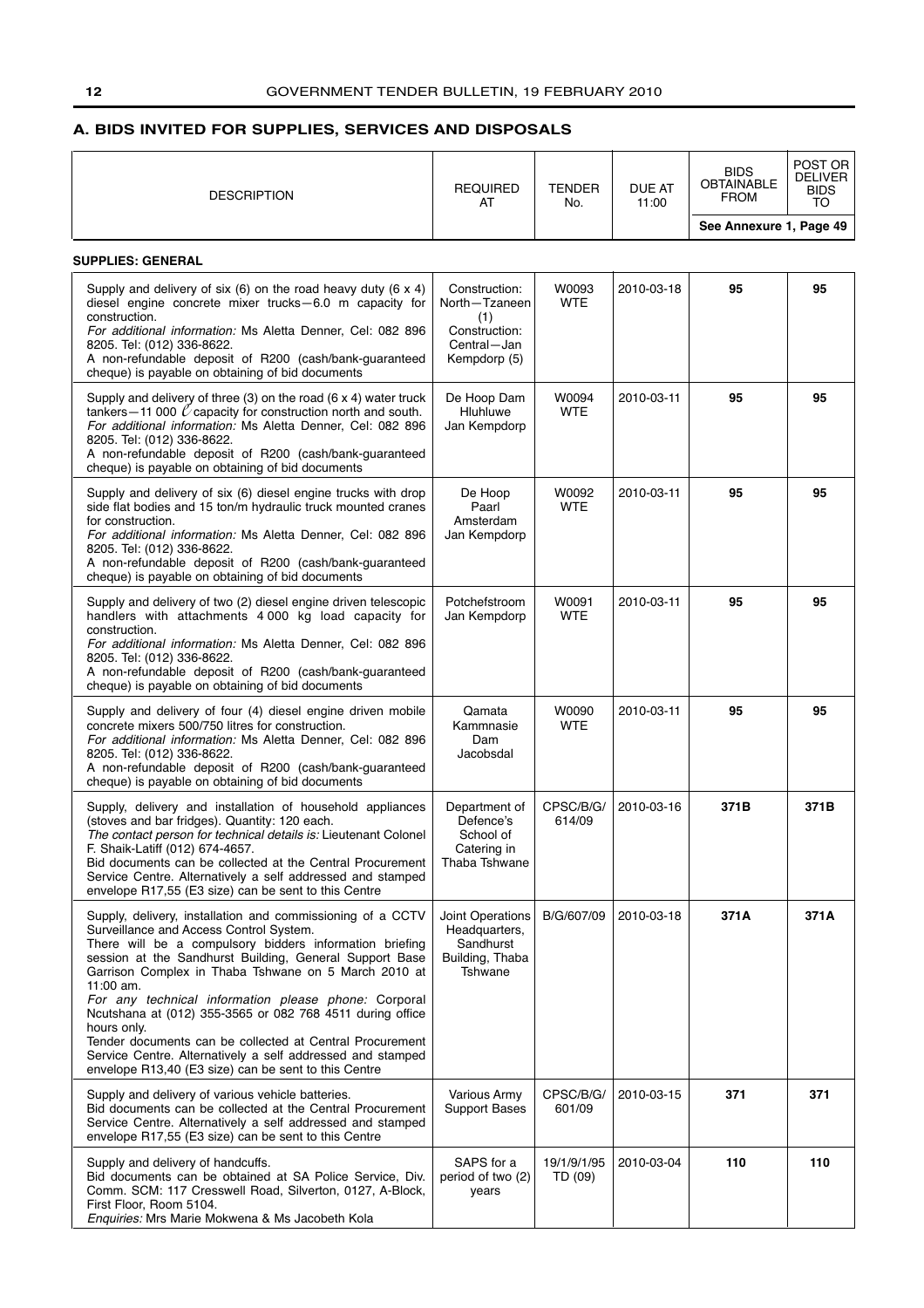| <b>DESCRIPTION</b>                                                                                                                                                                                                                                                                                                                                                                                                                                                                                                                                                                                                                                                                                                                                                                                                                                                                                                                                                                                                                                                                                                                                                                                                                                                                                                                                                                                                                                                                                                                                                                                                                                                                                                                                                                                                                                                                                                                                                                                                                                                                                                                                                                                                                                                                                                                                                                                                                                                                                                                                                                                                                                                                                                                                                                                                                                                                                                                                                                                                                                                                        | <b>REQUIRED</b><br>AT | TENDER<br>No.          | DUE AT<br>11:00 | <b>TENDERS</b><br>OBTAINABLE<br><b>FROM</b> | POST OR<br><b>DELIVER</b><br>TENDERS<br>то |
|-------------------------------------------------------------------------------------------------------------------------------------------------------------------------------------------------------------------------------------------------------------------------------------------------------------------------------------------------------------------------------------------------------------------------------------------------------------------------------------------------------------------------------------------------------------------------------------------------------------------------------------------------------------------------------------------------------------------------------------------------------------------------------------------------------------------------------------------------------------------------------------------------------------------------------------------------------------------------------------------------------------------------------------------------------------------------------------------------------------------------------------------------------------------------------------------------------------------------------------------------------------------------------------------------------------------------------------------------------------------------------------------------------------------------------------------------------------------------------------------------------------------------------------------------------------------------------------------------------------------------------------------------------------------------------------------------------------------------------------------------------------------------------------------------------------------------------------------------------------------------------------------------------------------------------------------------------------------------------------------------------------------------------------------------------------------------------------------------------------------------------------------------------------------------------------------------------------------------------------------------------------------------------------------------------------------------------------------------------------------------------------------------------------------------------------------------------------------------------------------------------------------------------------------------------------------------------------------------------------------------------------------------------------------------------------------------------------------------------------------------------------------------------------------------------------------------------------------------------------------------------------------------------------------------------------------------------------------------------------------------------------------------------------------------------------------------------------------|-----------------------|------------------------|-----------------|---------------------------------------------|--------------------------------------------|
|                                                                                                                                                                                                                                                                                                                                                                                                                                                                                                                                                                                                                                                                                                                                                                                                                                                                                                                                                                                                                                                                                                                                                                                                                                                                                                                                                                                                                                                                                                                                                                                                                                                                                                                                                                                                                                                                                                                                                                                                                                                                                                                                                                                                                                                                                                                                                                                                                                                                                                                                                                                                                                                                                                                                                                                                                                                                                                                                                                                                                                                                                           |                       |                        |                 | See Annexure 1, Page 49                     |                                            |
| Middledrift: Department of Home Affairs: Permanent Service<br>Office: Alternative accommodation.<br>This bid/tender will be evaluated in terms of:<br>90/10 preference point scoring system<br>Preference:<br>Price and quality/functionality<br>Historically Disadvantaged Individuals (HDI)<br>Persons who had no<br>6 points<br>Price:<br>40% (of 90)<br>franchise in the national<br>elections before the 1986<br>and 1993 Constitutions<br>Who is a female<br>2 points<br>Quality/Functionality:<br>60% (of 90)<br>Contract participating goal by<br>Persons with disability<br>2 points<br>awarding contracts to targeted<br>Other:<br>0 points<br>enterprises<br>Total must equal:<br>10 points<br>Total must equal:<br>100% (of 90)<br>Prospective tenderers are invited for the supply and letting to<br>National Department of Public Works for Department of Home<br>Affairs of space measuring $172 \text{ m}^2$ for office accommodation<br>and 1 undercover parking facility for a Permanent Service<br>Office for the Department of Home Affairs in an existing<br>building or building under construction or building to be con-<br>structed wherein the said client will be accommodated in<br>Middledrift. Tenderers will be required to submit tenders for a<br>lease period of 2 and 5 years which is mandatory and applica-<br>ble options where necessary. The Department further reserves<br>the right to award a longer term lease should the award there-<br>of be in compliance with its BEE strategy. An option to renew<br>for a further period will be applicable at the discretion of the<br>Department.<br>A detailed list of the required accommodation is available on<br>request. The accommodation should be of good standard, with<br>acceptable thermal behaviour and it is required within the<br>specified time.<br>Tenders, preferably valid for a period of 90 days, must be<br>submitted on the prescribed form, which is obtainable from<br>Room 296, Eben Dönges Building, Hancock Street, North End,<br>Port Elizabeth. The tender should be placed in a sealed<br>envelope and deposited in the tender box situated at<br>Room 294-293, 2nd Floor, before closing date and time. The<br>tender number must be clearly indicated on the sealed<br>envelope. Written proof has to be furnished confirming that the<br>tenderer is authorised on the closing date and time to offer the<br>building/accommodation for hiring.<br><b>Note:</b> Documents will be sold at a non-refundable deposit of<br>R100 CASH/postal orders per set payable at cashiers from<br>08h00-12h45 and 13h30-15h30 on the 4th Floor, Eben Dönges<br>Building, Port Elizabeth, North End, Hancock Street, to collect<br>on the 2nd Floor, Room 296.<br>Contact for technical information: Ms Z. Sixaba or<br>Ms S. Minn'e at (041) 408-2014/408-2067.<br>Telegraph, telephone, telex, facsimile and late documents will<br>not be accepted.<br>For tender enquiries contact: Mr P. N. Blouw/Ms B. Roberts,<br>Ms H. Matshikiza at (041) 408-2076/408-2033/408-2053. | Middledrift           | LSPE<br>07/2010        | 2010-03-10      | 9                                           | 9                                          |
| Port Elizabeth: Department of Home Affairs: Satellite Zone<br>Manager's Office: Alternative accommodation.<br>This bid/tender will be evaluated in terms of:<br>90/10 preference point scoring system<br>Preference:<br>Price and quality/functionality<br>Historically Disadvantaged Individuals (HDI)<br>Persons who had no<br>6 points<br>40% (of 90)<br>Price:<br>franchise in the national<br>elections before the 1983<br>and 1993 Constitutions<br>Who is a female<br>Quality/Functionality:<br>60% (of 90)<br>2 points                                                                                                                                                                                                                                                                                                                                                                                                                                                                                                                                                                                                                                                                                                                                                                                                                                                                                                                                                                                                                                                                                                                                                                                                                                                                                                                                                                                                                                                                                                                                                                                                                                                                                                                                                                                                                                                                                                                                                                                                                                                                                                                                                                                                                                                                                                                                                                                                                                                                                                                                                            | Port Elizabeth        | <b>LSPE</b><br>08/2010 | 2010-03-10      | 9                                           | 9                                          |
| Contract participating goal by<br>2 points<br>Persons with disability<br>awarding contracts to targeted<br>Other:<br>0 points<br>enterprises<br>Total must equal:<br>10 points<br>Total must equal:<br>100% (of 90)                                                                                                                                                                                                                                                                                                                                                                                                                                                                                                                                                                                                                                                                                                                                                                                                                                                                                                                                                                                                                                                                                                                                                                                                                                                                                                                                                                                                                                                                                                                                                                                                                                                                                                                                                                                                                                                                                                                                                                                                                                                                                                                                                                                                                                                                                                                                                                                                                                                                                                                                                                                                                                                                                                                                                                                                                                                                       |                       |                        |                 |                                             |                                            |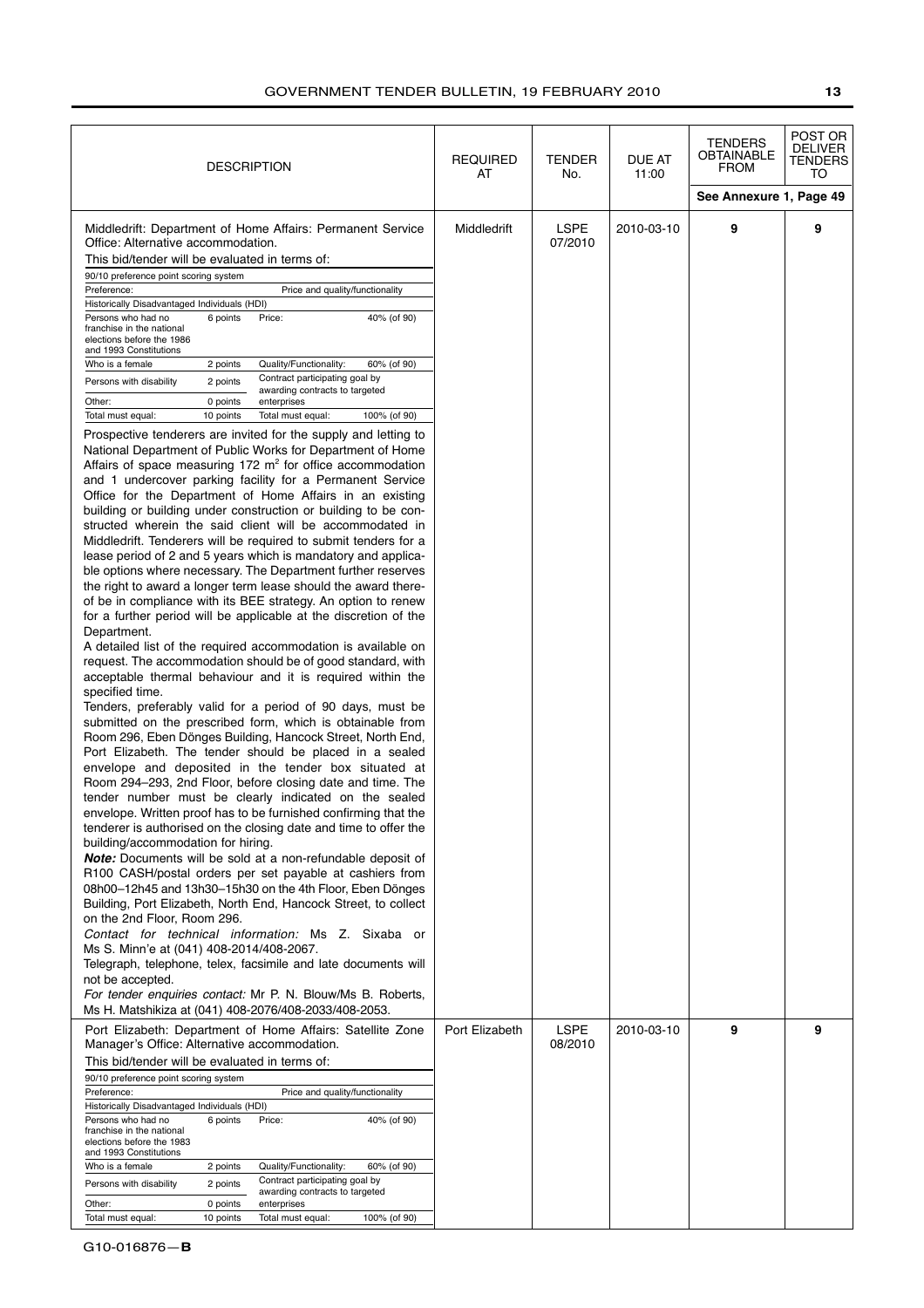| <b>DESCRIPTION</b>                                                                                                                                                                                                                                                                                                                                                                                                                                                                                                                                                                                                                                                                                                                                                                                                                                                                                                                                                                                                                                                                                                                                                                                                                                                                                                                                                                                                                                                                                                                                                                                                                                                                                                                                                                                                                                                                                                                                                                                                                                                                                                                                                                                                                                                                                                                                                    | <b>REQUIRED</b><br>AT | <b>TENDER</b><br>No.  | DUE AT<br>11:00 | <b>TENDERS</b><br>OBTAINABLE<br><b>FROM</b> | POST OR<br><b>DELIVER</b><br>TENDERS<br>TO |
|-----------------------------------------------------------------------------------------------------------------------------------------------------------------------------------------------------------------------------------------------------------------------------------------------------------------------------------------------------------------------------------------------------------------------------------------------------------------------------------------------------------------------------------------------------------------------------------------------------------------------------------------------------------------------------------------------------------------------------------------------------------------------------------------------------------------------------------------------------------------------------------------------------------------------------------------------------------------------------------------------------------------------------------------------------------------------------------------------------------------------------------------------------------------------------------------------------------------------------------------------------------------------------------------------------------------------------------------------------------------------------------------------------------------------------------------------------------------------------------------------------------------------------------------------------------------------------------------------------------------------------------------------------------------------------------------------------------------------------------------------------------------------------------------------------------------------------------------------------------------------------------------------------------------------------------------------------------------------------------------------------------------------------------------------------------------------------------------------------------------------------------------------------------------------------------------------------------------------------------------------------------------------------------------------------------------------------------------------------------------------|-----------------------|-----------------------|-----------------|---------------------------------------------|--------------------------------------------|
|                                                                                                                                                                                                                                                                                                                                                                                                                                                                                                                                                                                                                                                                                                                                                                                                                                                                                                                                                                                                                                                                                                                                                                                                                                                                                                                                                                                                                                                                                                                                                                                                                                                                                                                                                                                                                                                                                                                                                                                                                                                                                                                                                                                                                                                                                                                                                                       |                       |                       |                 | See Annexure 1, Page 49                     |                                            |
| Prospective tenderers are invited for the supply and letting to<br>National Department of Public Works for Department of<br>Home Affairs of space measuring $293,04$ m <sup>2</sup> for office<br>accommodation and 1 undercover parking 1 lock-up garage<br>facility for a Satellite Zone Manager's Office for the<br>Department of Home Affairs in an existing building or building<br>under construction or building to be constructed wherein the<br>said client will be accommodated in Port Elizabeth. Tenderers<br>will be required to submit tenders for a lease period of 2 and<br>5 years which is mandatory and applicable options where<br>necessary. The Department further reserves the right to award<br>a longer term lease should the award thereof be in compliance<br>with its BEE strategy. An option to renew for a further period<br>will be applicable at the discretion of the Department.<br>A detailed list of the required accommodation is available on<br>request. The accommodation should be of good standard, with<br>acceptable thermal behaviour and it is required within the<br>specified time.<br>Tenders, preferably valid for a period of 90 days, must be<br>submitted on the prescribed form, which is obtainable from<br>Room 296, Eben Dönges Building, Hancock Street, North End,<br>Port Elizabeth. The tender should be placed in a sealed<br>envelope and deposited in the tender box situated at<br>Room 294-293, 2nd Floor, before closing date and time. The<br>tender number must be clearly indicated on the sealed<br>envelope. Written proof has to be furnished confirming that the<br>tenderer is authorised on the closing date and time to offer the<br>building/accommodation for hiring.<br><b>Note:</b> Documents will be sold at a non-refundable deposit of<br>R200 CASH/postal orders per set payable at cashiers from<br>08h00-12h45 and 13h30-15h30 on the 4th Floor, Eben Dönges<br>Building, Port Elizabeth, North End, Hancock Street, to collect<br>on the 2nd Floor, Room 296.<br>Contact for technical information: Ms Z. Sixaba or<br>Ms S. Minn'e at (041) 408-2014/408-2067.<br>Telegraph, telephone, telex, facsimile and late documents will<br>not be accepted.<br>For tender enquiries contact: Mr P. N. Blouw/Ms B. Roberts,<br>Ms H. Matshikiza at (041) 408-2076/408-2033/408-2053. |                       |                       |                 |                                             |                                            |
| The supply and delivery of 19 mm concrete stone to<br>Vlakfontein Canal near Standerton in Mpumalanga for<br>construction east.<br>For additional information: Mr Riaan Stassen, Cel: 082 337<br>0167.<br>A non-refundable deposit of R200 (cash/bank-guaranteed<br>cheque) is payable on obtaining of bid documents                                                                                                                                                                                                                                                                                                                                                                                                                                                                                                                                                                                                                                                                                                                                                                                                                                                                                                                                                                                                                                                                                                                                                                                                                                                                                                                                                                                                                                                                                                                                                                                                                                                                                                                                                                                                                                                                                                                                                                                                                                                  | Mpumalanga            | W 0103-<br><b>WTE</b> | 2010-03-25      | 95                                          | 95                                         |
| The supply and delivery of cement to Vlakfontein Canal near<br>Standerton in Mpumalanga for construction east.<br>For additional information: Mr Nellis Swiegelaar, Cel: 082 804<br>2824.<br>A non-refundable deposit of R200 (cash/bank-guaranteed<br>cheque) is payable on obtaining of bid documents                                                                                                                                                                                                                                                                                                                                                                                                                                                                                                                                                                                                                                                                                                                                                                                                                                                                                                                                                                                                                                                                                                                                                                                                                                                                                                                                                                                                                                                                                                                                                                                                                                                                                                                                                                                                                                                                                                                                                                                                                                                               | Mpumalanga            | W 0104-<br><b>WTE</b> | 2010-03-25      | 95                                          | 95                                         |
| The supply and delivery of concrete sand to Vlakfontein Canal<br>near Standerton in Mpumalanga for construction east.<br>For additional information: Mr Riaan Stassen, Cel: 082 337<br>0167.<br>A non-refundable deposit of R200 (cash/bank-guaranteed<br>cheque) is payable on obtaining of bid documents                                                                                                                                                                                                                                                                                                                                                                                                                                                                                                                                                                                                                                                                                                                                                                                                                                                                                                                                                                                                                                                                                                                                                                                                                                                                                                                                                                                                                                                                                                                                                                                                                                                                                                                                                                                                                                                                                                                                                                                                                                                            | Mpumalanga            | W 0106-<br><b>WTE</b> | 2010-03-25      | 95                                          | 95                                         |
| Rolling of rings to form flanges to Directorate Construction.<br>For additional information: Mr Johnny Killian, Cel: 082 804<br>9888. Tel: (053) 546-0508.<br>A non-refundable deposit of R200 (cash/bank-guaranteed<br>cheque) is payable on obtaining of bid documents                                                                                                                                                                                                                                                                                                                                                                                                                                                                                                                                                                                                                                                                                                                                                                                                                                                                                                                                                                                                                                                                                                                                                                                                                                                                                                                                                                                                                                                                                                                                                                                                                                                                                                                                                                                                                                                                                                                                                                                                                                                                                              | Jan Kempdorp          | W 0112-<br><b>WTE</b> | 2010-03-25      | 95                                          | 95                                         |
| The supply and delivery of cement to Klein Marico Poort Dam<br>in the North West Province for construction north.<br>For additional information: Mr Nellis Swiegelaar, Cel: 082 804<br>2824.<br>A non-refundable deposit of R200 (cash/bank-guaranteed<br>cheque) is payable on obtaining of bid documents                                                                                                                                                                                                                                                                                                                                                                                                                                                                                                                                                                                                                                                                                                                                                                                                                                                                                                                                                                                                                                                                                                                                                                                                                                                                                                                                                                                                                                                                                                                                                                                                                                                                                                                                                                                                                                                                                                                                                                                                                                                            | North West            | W 0105-<br><b>WTE</b> | 2010-03-25      | 95                                          | 95                                         |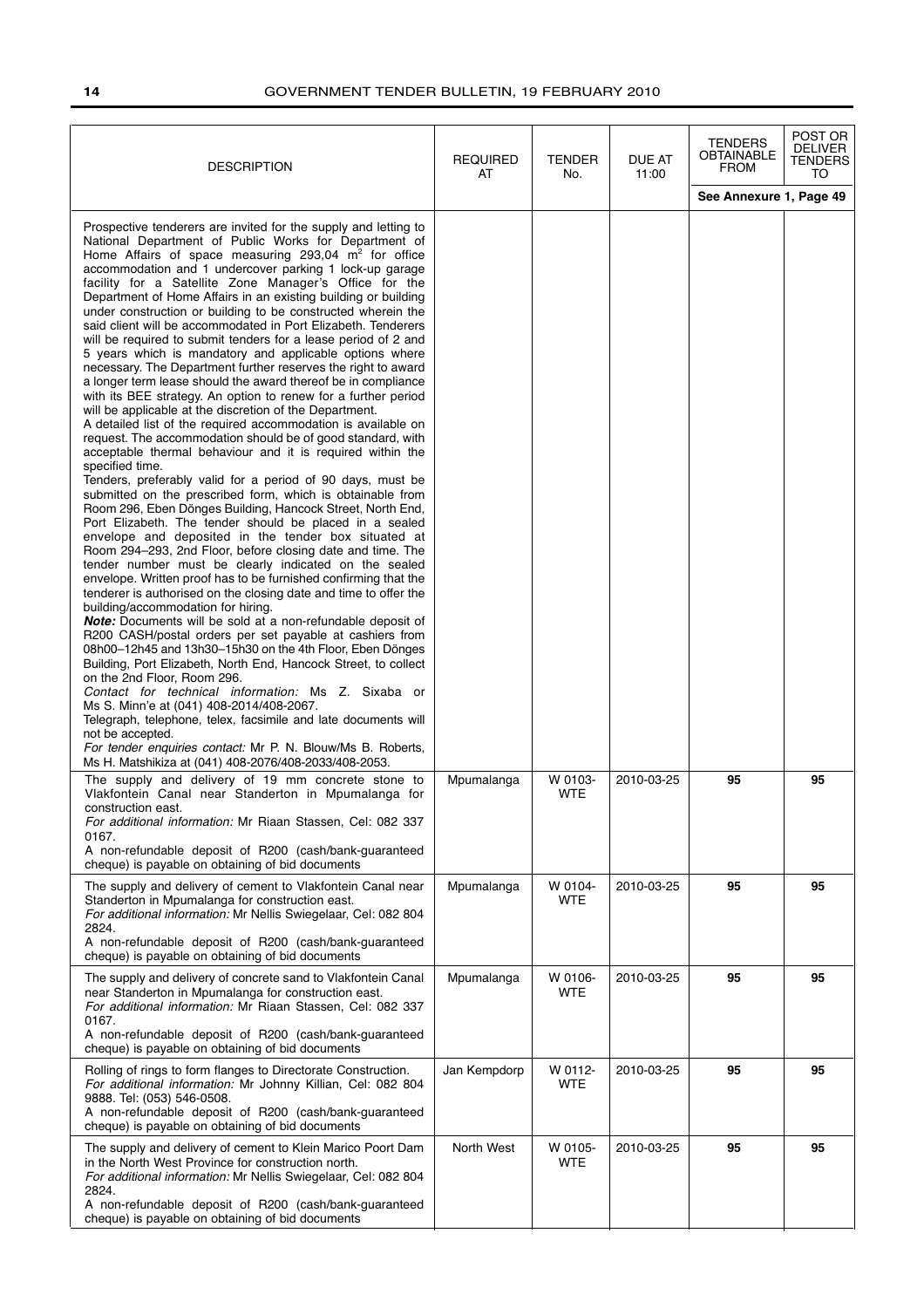| <b>DESCRIPTION</b>                                                                                                                                                                                                                                                                                                                                                                                                                                                                                                                                                                                                                                                                                                                     | <b>REQUIRED</b><br>AT                           | <b>TENDER</b><br>No.  | DUE AT<br>11:00 | <b>TENDERS</b><br><b>OBTAINABLE</b><br><b>FROM</b> | POST OR<br><b>DELIVER</b><br><b>TENDERS</b><br>TO |
|----------------------------------------------------------------------------------------------------------------------------------------------------------------------------------------------------------------------------------------------------------------------------------------------------------------------------------------------------------------------------------------------------------------------------------------------------------------------------------------------------------------------------------------------------------------------------------------------------------------------------------------------------------------------------------------------------------------------------------------|-------------------------------------------------|-----------------------|-----------------|----------------------------------------------------|---------------------------------------------------|
|                                                                                                                                                                                                                                                                                                                                                                                                                                                                                                                                                                                                                                                                                                                                        |                                                 |                       |                 | See Annexure 1, Page 49                            |                                                   |
| Supply of epoxy primer tie coat red (qty 720 pk)                                                                                                                                                                                                                                                                                                                                                                                                                                                                                                                                                                                                                                                                                       | <b>NSD Wingfield</b>                            | SPSC-B-<br>037-2009   | 2010-03-15      | 360                                                | 360                                               |
| Supply of following galley equipment: Bain Marie, potato<br>peeler, convention oven; combi oven steamer; food slicer;<br>refrigerator 600 L, stove                                                                                                                                                                                                                                                                                                                                                                                                                                                                                                                                                                                     | <b>NSD Wingfield</b>                            | SPSC-B-<br>038-2009   | 2010-03-15      | 360                                                | 360                                               |
| Supply of men & women white short sleeve shirt. Various<br>sizes. (Qty 6 600 ea).<br>Supply of shirt, men AWD. Various sizes. (Qty 7 000 ea).<br>Supply of men & women white long sleeve shirt. Various sizes.<br>(Qty 5 200 ea)                                                                                                                                                                                                                                                                                                                                                                                                                                                                                                       | <b>NSD Wingfield</b>                            | SPSC-B-<br>039-2009   | 2010-03-15      | 360                                                | 360                                               |
| Supply of skirt, women, evening wear. Various sizes<br>(Qty 100 ea).<br>Supply of chef's trousers, blue & white. Various sizes.<br>(Qty 1 400 pr).<br>Supply of trousers, utility. Various sizes. (Qty 1 500 pr).<br>Supply of trousers, utility, AWD. Various sizes. (Qty 9 400 pr).<br>Supply of women slacks, black. Various sizes. (Qty 400 pr).<br>Supply of trousers, men, evening wear. Various sizes.<br>(Qty 1 500 pr)                                                                                                                                                                                                                                                                                                        | <b>NSD Wingfield</b>                            | SPSC-B-<br>040-2009   | 2010-03-15      | 360                                                | 360                                               |
| Supply of jacket, windbreaker, men. Various sizes<br>(Qty 3 000 ea).<br>Supply of coat, food handlers. Various sizes. (Qty 1 000 ea).<br>Supply of jacket, women, evening wear. Various sizes<br>(Qty 300 ea).<br>Supply of jacket, men, evening wear, white. Various sizes.<br>(Qty 1 000 ea).<br>Supply of jacket, women, black, S/dress. Various sizes.<br>(Qty 1 000 ea).<br>Supply of tunic, men, white. Various sizes. (Qty 2 200 ea)                                                                                                                                                                                                                                                                                            | <b>NSD Wingfield</b>                            | SPSC-B-<br>041-2009   | 2010-03-15      | 360                                                | 360                                               |
| Supply of bag, duffel, kit bag. (Qty 1 000 ea).<br>Supply of bag, duffel, sport bag. (Qty 3 000 ea).<br>Supply of bag, wardrobe (suit bag). (Qty 500 ea)                                                                                                                                                                                                                                                                                                                                                                                                                                                                                                                                                                               | <b>NSD Wingfield</b>                            | SPSC-B-<br>042-2009   | 2010-03-15      | 360                                                | 360                                               |
| Supply of jumper utlity. Various sizes. (Qty 2 500 ea)                                                                                                                                                                                                                                                                                                                                                                                                                                                                                                                                                                                                                                                                                 | <b>NSD Wingfield</b>                            | SPSC-B-<br>043-2009   | 2010-03-15      | 360                                                | 360                                               |
| Supply of tracksuit, blue & white–SA Navy. Various sizes.<br>(Qty 3 500 ea).<br>Supply of shorts, gym, men. Various sizes. (Qty 3 000 pr)                                                                                                                                                                                                                                                                                                                                                                                                                                                                                                                                                                                              | <b>NSD Wingfield</b>                            | SPSC-B-<br>044-2009   | 2010-03-15      | 360                                                | 360                                               |
| Supply of bow tie, black. (Qty 1 000 ea).<br>Supply of silk tie, black. (Qty 1 000 ea)                                                                                                                                                                                                                                                                                                                                                                                                                                                                                                                                                                                                                                                 | <b>NSD Wingfield</b>                            | SPSC-B-<br>045-2009   | 2010-03-15      | 360                                                | 360                                               |
| Supply of socks, black, $\frac{1}{4}$ hose without plush. Various sizes                                                                                                                                                                                                                                                                                                                                                                                                                                                                                                                                                                                                                                                                | <b>NSD Wingfield</b>                            | SPSC-B-<br>046-2009   | 2010-03-15      | 360                                                | 360                                               |
| Supply of button, screw shank. Various sizes. (Qty 6 000 ea)                                                                                                                                                                                                                                                                                                                                                                                                                                                                                                                                                                                                                                                                           | <b>NSD Wingfield</b>                            | SPSC-B-<br>047-2009   | 2010-03-15      | 360                                                | 360                                               |
| Supply of handbag, women. (Qty 500 ea)                                                                                                                                                                                                                                                                                                                                                                                                                                                                                                                                                                                                                                                                                                 | <b>NSD Wingfield</b>                            | SPSC-B-<br>048-2009   | 2010-03-15      | 360                                                | 360                                               |
| Bidders are hereby invited to submit proposals for supply and<br>delivery of furniture at Sebokeng and Heidelburg Service<br>Points (Social Development).<br>RFP documents are obtainable at Imbumba House, 75 Fox<br>Street, Marshalltown, Ground Floor, Tender Issue Desk or<br>online at www.gssc.gpg.gov.za/www.gautengonline.gov.za Go<br>to Vendors/Open 'Tenders.<br>Technical enquiries: Magdeline Dibetso (Social Development),<br>Tel: (011) 355-7638.<br>Administrative enquiries: Idah Mogale, Tel: (011) 689-8447 or<br>idah.mogale@gauteng.gov.za<br>Tender issue enquiries: Jaco Smit, Tel: (011) 689-6058 or<br>Jacob.smit@gauteng.gov.za<br>Lenard Billings, Tel: (011) 689-6416 or<br>Lenard.Billings@gauteng.gov.za | <b>Gauteng Dept</b><br>of Social<br>Development | GT/GDHSD/<br>012/2010 | 2010-03-12      | 323                                                | 323                                               |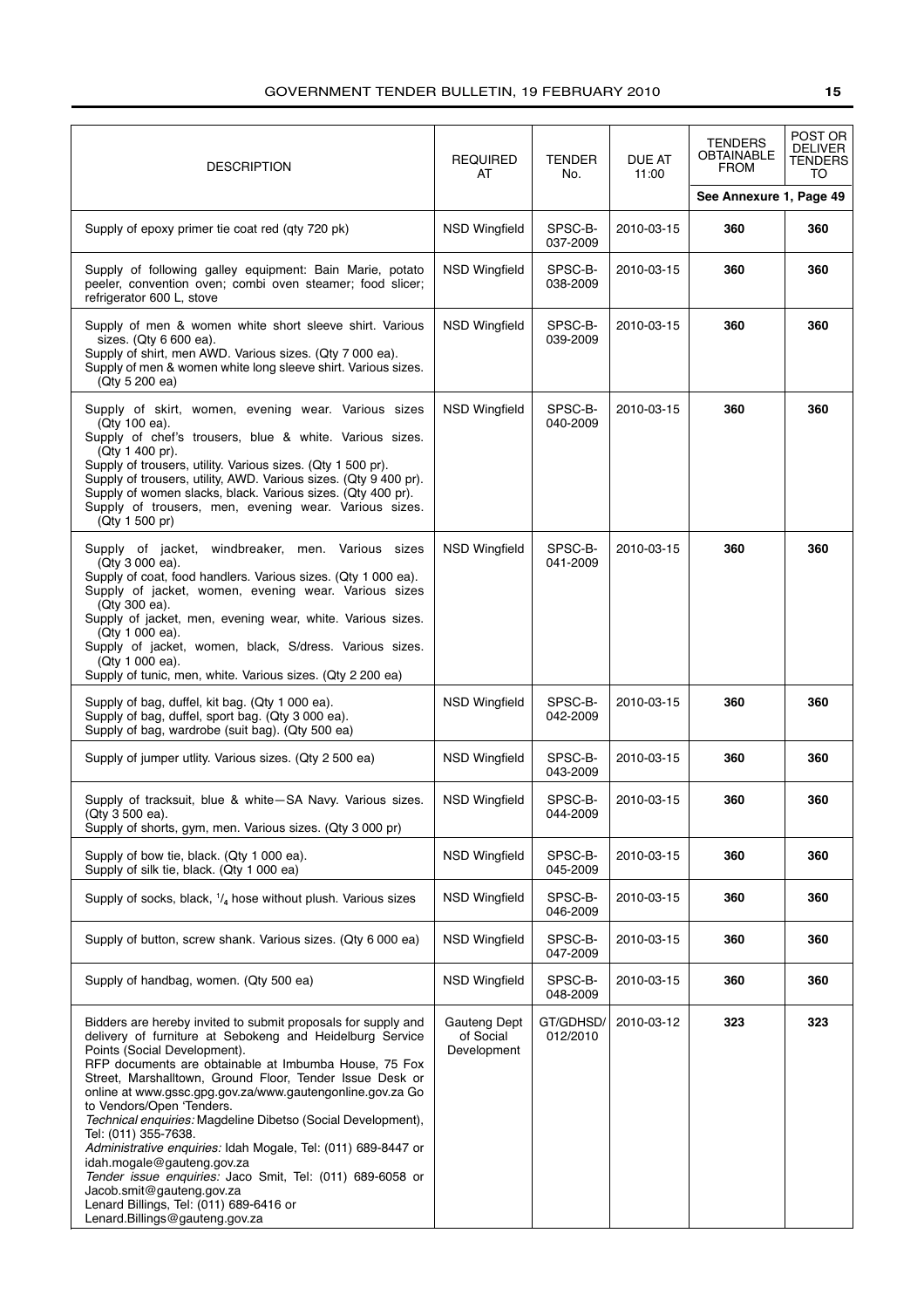| <b>DESCRIPTION</b>                                                                                                                                                                                                                                                                                                                                                                      | <b>REQUIRED</b><br>AT                                                        | TENDER<br>No.         | DUE AT<br>11:00 | <b>TENDERS</b><br><b>OBTAINABLE</b><br><b>FROM</b> | POST OR<br><b>DELIVER</b><br><b>TENDERS</b><br>TO |
|-----------------------------------------------------------------------------------------------------------------------------------------------------------------------------------------------------------------------------------------------------------------------------------------------------------------------------------------------------------------------------------------|------------------------------------------------------------------------------|-----------------------|-----------------|----------------------------------------------------|---------------------------------------------------|
|                                                                                                                                                                                                                                                                                                                                                                                         |                                                                              |                       |                 | See Annexure 1, Page 49                            |                                                   |
| Supply, delivery, installation and commissioning of X-ray<br>Inspection Systems. Quantity: 3 complete.<br>The contact person for technical details is Lieutenant Major<br>P.H. Malan (012) 312-1234.<br>Bid documents can be collected at the Central Procurement<br>Service Centre. Alternatively a self addressed and stamped<br>envelope R17,55 (E3 size) can be sent to this Centre | SAAF Head-<br>quarters Unit,<br>Dequar Road,<br>Pretoria                     | CPSC/B/AF/<br>082/09  | 2010-03-17      | 371B                                               | 371B                                              |
| <b>SUPPLIES: MEDICAL</b>                                                                                                                                                                                                                                                                                                                                                                |                                                                              |                       |                 |                                                    |                                                   |
| Purchase of ultramicrotome for electron electroscopy for<br>Charlotte Maxeke Hospital Laboratory.<br>Enquiries: Ms M Taylor/Ms N Mangolele (011) 386-6165/6280.<br>Technical queries: Ms I de Faria Leal (011) 489-8562                                                                                                                                                                 | National Health<br>Laboratory<br>Service,<br>Johannesburg                    | 226/09-10             | 2010-03-09      | 900                                                | 900                                               |
| Placement of chemistry analyser in Mamelodi Laboratory<br>Enquiries: Ms M Taylor/Ms N Mangolele (011) 386-6165/6280.<br>Technical queries: Mr A Makuraj 082 804 3066                                                                                                                                                                                                                    | National Health<br>Laboratory<br>Service.<br>Rekopane,<br>Northern<br>Region | 283/09-10             | 2010-03-09      | 900                                                | 900                                               |
| Purchase of 20 x microscopes with LED for the NHLS Training<br>Department.<br>Enquiries: Ms M Taylor/Ms N Mangolele (011) 386-6165/6280.<br>Technical queries: Ms Sissing 082 803 4543                                                                                                                                                                                                  | <b>National Health</b><br>Laboratory<br>Service                              | 284/09-10             | 2010-03-09      | 900                                                | 900                                               |
| Supply of hypodermic syringes, needles and capillary blood<br>letting devices for the period ending 28 February 2011.<br>Contact persons: Johnny Ramoroka/Lungile Mavuso,<br>Tel: (012) 395-6524/315-5914                                                                                                                                                                               | <b>Tender Board</b>                                                          | RT284-1-<br>2008MF    | 2010-03-23      | 1                                                  | 1                                                 |
| Supply and delivery of surgical catheters, tubes and related<br>items to the state. For the period ending 28 February 2011.<br>Contact persons: Johnny Ramoroka/Lungile Mavuso,<br>Tel: (012) 395-6524/315-5914                                                                                                                                                                         | <b>Tender Board</b>                                                          | RT253-1-<br>2008MF    | 2010-03-23      | 1                                                  | $\mathbf{1}$                                      |
| <b>SUPPLIES: PERISHABLE PROVISIONS</b>                                                                                                                                                                                                                                                                                                                                                  |                                                                              |                       |                 |                                                    |                                                   |
| Supply and delivery of groceries.<br>Contract period: 6 months.<br>Contact person: Herbert                                                                                                                                                                                                                                                                                              | Itshelejuba<br>Hospital                                                      | ZNQ 619/<br>2009/10   | 2010-03-05      | 965                                                | 965                                               |
| Supply and delivery of fresh meat and other products.<br>Contract period: 6 months.<br>Contact person: Herbert                                                                                                                                                                                                                                                                          | Itshelejuba<br>Hospital                                                      | ZNQ 620/<br>2009/10   | 2010-03-05      | 965                                                | 965                                               |
| Supply and delivery of milk and other products<br>Contract period: 6 months.<br>Contact person: Herbert                                                                                                                                                                                                                                                                                 | Itshelejuba<br>Hospital                                                      | ZNQ 621/<br>2009/10   | 2010-03-05      | 965                                                | 965                                               |
| Supply and delivery of bread.<br>Contract period: 6 months.<br>Contact person: Herbert                                                                                                                                                                                                                                                                                                  | Itshelejuba<br>Hospital                                                      | ZNQ 622/<br>2009/10   | 2010-03-05      | 965                                                | 965                                               |
| Supply and delivery of perishable provisions for the period<br>01/07/2010 till 30/06/2011                                                                                                                                                                                                                                                                                               | George<br>Correctional<br>Centre                                             | GRG<br>01/2010        | 2010-03-31      | 172                                                | 172                                               |
| Supply and delivery of perishable provisions for the period<br>01/07/2010 till 30/06/2011                                                                                                                                                                                                                                                                                               | Mossel Bay<br>Correctional<br>Centre                                         | <b>MSB</b><br>01/2010 | 2010-03-31      | 172                                                | 172                                               |
| Supply and delivery of perishable provisions for the period<br>01/07/2010 till 30/06/2011                                                                                                                                                                                                                                                                                               | <b>Beaufort West</b><br>Correctional<br>Centre                               | BW<br>01/2010         | 2010-03-31      | 172                                                | 172                                               |
| Supply and delivery of perishable provisions for the period<br>01/07/2010 till 30/06/2011                                                                                                                                                                                                                                                                                               | Oudtshoorn<br>Correctional<br>Centre                                         | ODN/T<br>01/2010      | 2010-03-31      | 172                                                | 172                                               |
| Perishable provisions                                                                                                                                                                                                                                                                                                                                                                   | Piet Retief<br>Correctional<br>Centre                                        | PRT 2/2009            | 2010-03-19      | 223                                                | 223                                               |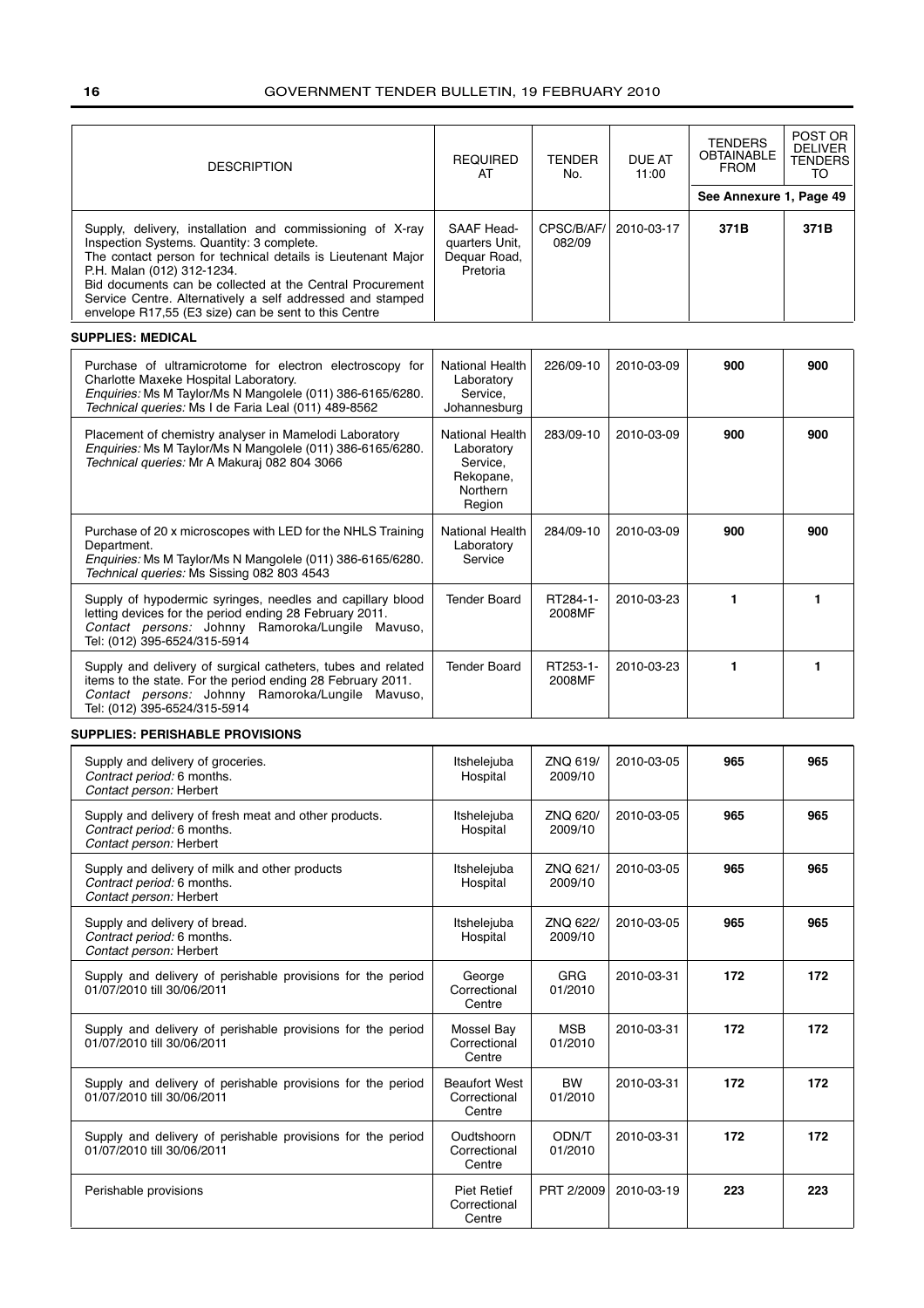| <b>DESCRIPTION</b>                                                                                                                                                                                                                                                                                                                                                                                                                                                                                                                                                                                                                                                                                                                                                                                                                                                                                                                                                                                                                                                                                                                                                                                                                                                                                                                                                                                                                                                                                                                                                                                                                                                                                                                                                                                                                                                                                                                                                       | <b>REQUIRED</b><br>AT                                                    | <b>TENDER</b><br>No.     | DUE AT<br>11:00 | <b>TENDERS</b><br>OBTAINABLE<br><b>FROM</b> | POST OR<br><b>DELIVER</b><br>TENDERS<br>то |
|--------------------------------------------------------------------------------------------------------------------------------------------------------------------------------------------------------------------------------------------------------------------------------------------------------------------------------------------------------------------------------------------------------------------------------------------------------------------------------------------------------------------------------------------------------------------------------------------------------------------------------------------------------------------------------------------------------------------------------------------------------------------------------------------------------------------------------------------------------------------------------------------------------------------------------------------------------------------------------------------------------------------------------------------------------------------------------------------------------------------------------------------------------------------------------------------------------------------------------------------------------------------------------------------------------------------------------------------------------------------------------------------------------------------------------------------------------------------------------------------------------------------------------------------------------------------------------------------------------------------------------------------------------------------------------------------------------------------------------------------------------------------------------------------------------------------------------------------------------------------------------------------------------------------------------------------------------------------------|--------------------------------------------------------------------------|--------------------------|-----------------|---------------------------------------------|--------------------------------------------|
|                                                                                                                                                                                                                                                                                                                                                                                                                                                                                                                                                                                                                                                                                                                                                                                                                                                                                                                                                                                                                                                                                                                                                                                                                                                                                                                                                                                                                                                                                                                                                                                                                                                                                                                                                                                                                                                                                                                                                                          |                                                                          |                          |                 | See Annexure 1, Page 49                     |                                            |
| <b>SUPPLIES: STATIONERY/PRINTING</b>                                                                                                                                                                                                                                                                                                                                                                                                                                                                                                                                                                                                                                                                                                                                                                                                                                                                                                                                                                                                                                                                                                                                                                                                                                                                                                                                                                                                                                                                                                                                                                                                                                                                                                                                                                                                                                                                                                                                     |                                                                          |                          |                 |                                             |                                            |
| Production (conceptualisation, editing and proof reading,<br>printing, and distribution) of the 2009/10 Annual Report.<br>Compulsory briefing session with bidders will take place on<br>10 March 2010 @ 11:00 at our offices situated at 1 Dorp<br>Street, Utilitas Building, Cape Town to answer all questions<br>regarding the Terms of Reference.<br>Please note: This tender will be evaluated in terms of<br>functionality and price                                                                                                                                                                                                                                                                                                                                                                                                                                                                                                                                                                                                                                                                                                                                                                                                                                                                                                                                                                                                                                                                                                                                                                                                                                                                                                                                                                                                                                                                                                                               | Department of<br>Environmental<br>Affairs and<br>Development<br>Planning | EADP<br>17/2009          | 2010-03-19      | 489                                         | 489                                        |
| Supply and delivery of local newspaper for a period of twenty<br>four (24) months.<br>For technical information: Ms S Mmaditshipi, Tel: (012)<br>336-8417                                                                                                                                                                                                                                                                                                                                                                                                                                                                                                                                                                                                                                                                                                                                                                                                                                                                                                                                                                                                                                                                                                                                                                                                                                                                                                                                                                                                                                                                                                                                                                                                                                                                                                                                                                                                                | Pretoria Head<br>Office                                                  | W 10356                  | 2010-03-18      | 95A                                         | 95A                                        |
| Print 47 400 copies of two booklets and 2 x A4 pamphlets<br>(double-sided) supplied for this purpose by the Western Cape<br>Education Department (WCED).<br>Supply 47 400 PVC carry folders and stationery the two<br>booklets and the stationery in the PVC carry folders for all<br>WCED Grade 12 learners.<br>Package the carry folders for all WCED Grade 12 learners.<br>Package the carry folders in boxes per school and deliver the<br>boxes to each school according to the distribution list that will<br>be supplied.<br>Services valued in excess of R500 000 promoting enterprises<br>located within the Western Cape Province.<br>For the purpose of this bid the following goals will be targeted<br>in terms of the 90/10 preference point system of the<br>Preferential Procurement Regulations, 2001 pertaining to the<br>Preferential Policy Framework Act, No. 5 of 2000:<br>Preference:<br>1. Historically Disadvantaged Individuals (HDI):<br>(a) Persons who had no franchise in national elections before the<br>2 points<br>1983 and 1993 Constitutions<br>(b) Who is a female<br>1 point<br>(c) Persons with disability<br>1 point<br>2. Other specific goals (according to the PPPFA):<br>(a) Promotion of Small including Micro Enterprises and Medium<br>2 points<br>Enterprises<br>(b) The promotion of enterprises located within the Western Cape 2 points<br>Province<br>(c) Promotion of locally manufactured products<br>2 points<br>10 points<br>Total must equal<br>Price and functionality weighting:<br>Price:<br>90 points<br>Total must equal 100 points<br><b>NB:</b> A compulsory information session will be held on<br>24 March 2010 at 11h00 at the Grand Central Building, Lower<br>Plein Street, Cape Town, 2nd Floor, Conference Room 805.<br>Bid documents are obtainable before the information session<br>and will be available at Room 608, 6th Floor, Grand Central<br>Towers, Lower Parliament Street, Cape Town. | <b>Western Cape</b><br>Education<br>Department                           | <b>B/WCED</b><br>1231/09 | 2010-03-02      | 570                                         | 570                                        |
| The Compensation Fund herewith invites a bid for the supply<br>of paper and envelopes at Benstra Building, 473 Church<br>Street, Arcadia, Pretoria, for the period of 24 months.<br>Tenders must be collected no later than 12 March 2010.                                                                                                                                                                                                                                                                                                                                                                                                                                                                                                                                                                                                                                                                                                                                                                                                                                                                                                                                                                                                                                                                                                                                                                                                                                                                                                                                                                                                                                                                                                                                                                                                                                                                                                                               | Compensation<br>House                                                    | PEC<br>04/2010           | 2010-03-15      | 627                                         | 627                                        |
| Tender charge N/A.<br>This bid will be evaluated in terms of:<br>90/10 point scoring system<br>Preference:<br>Price<br>Historically Disadvantaged Individuals (HDI)<br>90<br>Persons who had no<br>5 points<br>Price:<br>franchise in national<br>elections before the 1983<br>and 1993 Constitutions<br>Who is a female<br>2 points<br>Persons with disability<br>1 point<br>Other:<br>1 point<br>Total must equal:<br>10 points<br>Total must equal:<br>90                                                                                                                                                                                                                                                                                                                                                                                                                                                                                                                                                                                                                                                                                                                                                                                                                                                                                                                                                                                                                                                                                                                                                                                                                                                                                                                                                                                                                                                                                                             |                                                                          |                          |                 |                                             |                                            |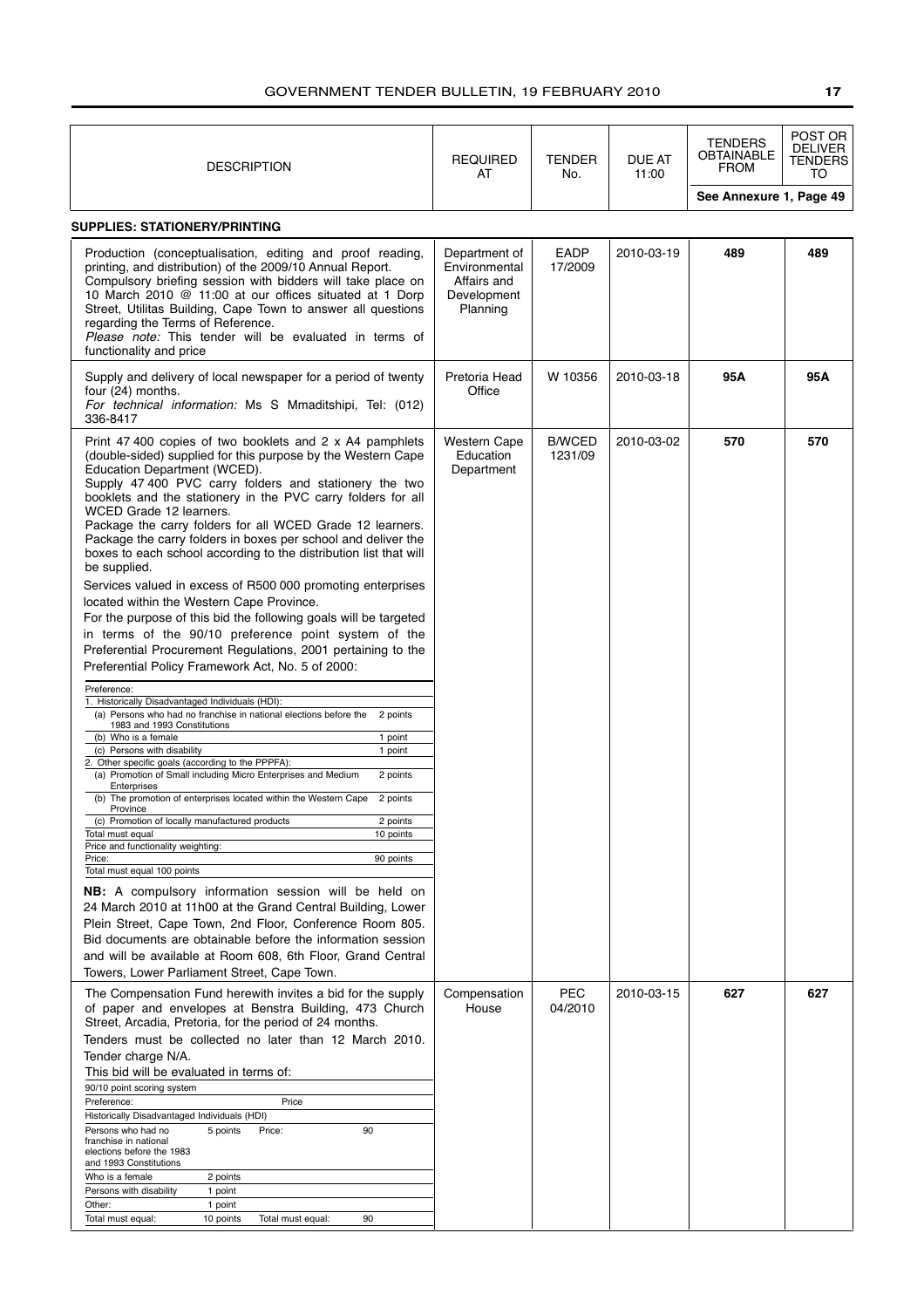| <b>DESCRIPTION</b>                                                                                                                                                                                                                                                                                                                                                                                                                                                                                                                                                                                                                                                                                                                                                                                                                                                                                                                                                                                                                                                                                                                                                                                                                                                                                                                                                                                                                                                                                                                                                                                                                                                                                                                                                                                                                                 | <b>REQUIRED</b><br>AT                           | <b>TENDER</b><br>No. | <b>DUE AT</b><br>11:00 | <b>TENDERS</b><br><b>OBTAINABLE</b><br><b>FROM</b> | POST OR<br><b>DELIVER</b><br>TENDERS<br>TO |
|----------------------------------------------------------------------------------------------------------------------------------------------------------------------------------------------------------------------------------------------------------------------------------------------------------------------------------------------------------------------------------------------------------------------------------------------------------------------------------------------------------------------------------------------------------------------------------------------------------------------------------------------------------------------------------------------------------------------------------------------------------------------------------------------------------------------------------------------------------------------------------------------------------------------------------------------------------------------------------------------------------------------------------------------------------------------------------------------------------------------------------------------------------------------------------------------------------------------------------------------------------------------------------------------------------------------------------------------------------------------------------------------------------------------------------------------------------------------------------------------------------------------------------------------------------------------------------------------------------------------------------------------------------------------------------------------------------------------------------------------------------------------------------------------------------------------------------------------------|-------------------------------------------------|----------------------|------------------------|----------------------------------------------------|--------------------------------------------|
|                                                                                                                                                                                                                                                                                                                                                                                                                                                                                                                                                                                                                                                                                                                                                                                                                                                                                                                                                                                                                                                                                                                                                                                                                                                                                                                                                                                                                                                                                                                                                                                                                                                                                                                                                                                                                                                    |                                                 |                      |                        | See Annexure 1, Page 49                            |                                            |
| Contact details:<br>Enquiries: Ms M Potgieter (tenders) - Tel: (012) 313-6308.<br>Ms T Molelekeng-Tel: (012) 313-6308.<br>Item related: Mr F Mathopa-Tel: (012) 313-6319.                                                                                                                                                                                                                                                                                                                                                                                                                                                                                                                                                                                                                                                                                                                                                                                                                                                                                                                                                                                                                                                                                                                                                                                                                                                                                                                                                                                                                                                                                                                                                                                                                                                                          |                                                 |                      |                        |                                                    |                                            |
| <b>SERVICES: BUILDING</b>                                                                                                                                                                                                                                                                                                                                                                                                                                                                                                                                                                                                                                                                                                                                                                                                                                                                                                                                                                                                                                                                                                                                                                                                                                                                                                                                                                                                                                                                                                                                                                                                                                                                                                                                                                                                                          |                                                 |                      |                        |                                                    |                                            |
| Dimbaza Magistrate's Court: Construction of a new building<br>CIDB contractor grading designation required: Grade 7<br>(R13 mil to R40 mil) (GB) General Building work. Potentially<br>emerging enterprises: Grade 6 (R6 500 000 to R13 mil)<br>General Building Work PE.<br>This bid/tender will be evaluated in terms of:<br>90/10 preference point scoring system<br>Preference:<br>Price and quality/functionality<br>Historically Disadvantaged Individuals (HDI)<br>Persons who had no<br>4 points<br>Price:<br>100% (of 90)<br>franchise in the national<br>elections before the 1983<br>and 1993 Constitutions<br>Quality/Functionality:<br>Who is a female<br>2 points<br>0% (of 90)<br>Persons with disability<br>1 point<br>Contract participation goal by awarding<br>Other: Contract participating<br>goal by awarding contracts<br>contracts to targeted enterprises<br>to targeted enterprises<br>3 points<br>10 points<br>Total must equal:<br>Total must equal:<br>100% (of 90)<br>A compulsory site meeting on 04/03/2010 at 11:00.<br>Prospective bidders/tenderers to meet at the Entrance<br>Dimbaza Magistrate's Court.<br><b>Please note:</b> Responsiveness and Bid Evaluation Criteria will<br>be strictly adhered to.<br><b>Note:</b> Documents will be sold at a non-refundable deposit of<br>R700 CASH/postal orders per set payable at cashiers from<br>08h00-12h45 and 13h30-15h30 on the 4th Floor, Eben Dönges<br>Building, Port Elizabeth, North End, Hancock Street, to collect<br>on the 2nd Floor, Room 296.<br>Contact for technical information: Ms T. Lusu at (041) 408-<br>2084/082 905 5346.<br>Telegraph, telephone, telex, facsimile and late documents will<br>not be accepted.<br>For tender enquiries contact: Mr P.N. Blouw/Ms B. Roberts,<br>Ms H. Matshikiza at (041) 408-2076/408-2033/408-2053. | Dimbaza                                         | PE 01/2010           | 2010-03-23             | 9                                                  | 9                                          |
| Pretoria: Wonderboom Military Base: Construction of disabled<br>facilities.<br>CIDB contractor grading designation required: It is estimated<br>that tenders should have a CIDB Grading Designation of<br>4 GB or 4 GB* or higher. It is estimated that potentially<br>emerging enterprises should have a CIDB contractor grading<br>designation of 3 GB PE or 3 GB PE* or higher.<br>This bid will be evaluated in terms of:<br>90/10 point scoring system<br>Price and quality/functionality<br>Preference:<br>Historically Disadvantaged Individuals (HDI)<br>Persons who had no<br>7 points<br>Price:<br>100% (of 90)<br>franchise in the national<br>elections before the 1983<br>and 1993 Constitutions<br>0% (of 90)<br>Who is a female<br>2 points<br>Quality/Functionality:<br>Persons with disability<br>1 point<br>Other:<br>0 points<br>Total must equal:<br>10 points<br>Total must equal:<br>100% (of 90)<br>A compulsory site inspection on 25/02/2010 at 11:00 am.<br>Prospective bidders/tenderers to meet at Wonderboom Military<br>Base, Lintvelt Avenue, opposite Wonderboom Airport.<br>Note: Documents will be sold at a non-refundable deposit of<br>R200 CASH per set.<br>Contact for bid information: Mmabore Manala/Matantele<br>Raphesu, Tel: (012) 310-5043/5965.<br>General enquiries: Project leader: Cebo Ndlovu, Tel: (012)<br>337-3354. Cell: 083 645 5349                                                                                                                                                                                                                                                                                                                                                                                                                                                        | Wonderboom<br>Military Base.<br>Lintvelt Avenue | PT 10/008            | 2010-03-09             | 63                                                 | 63                                         |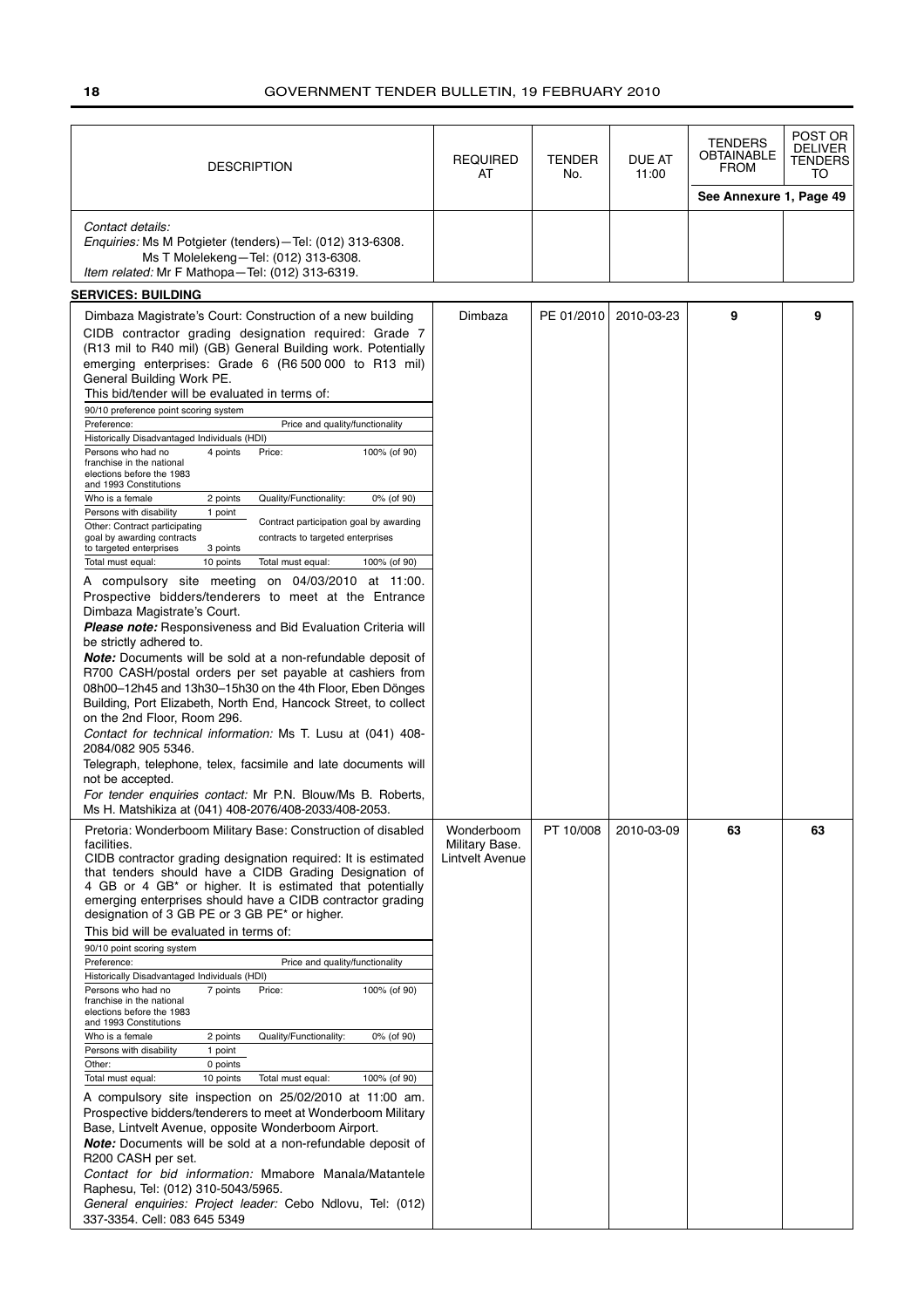| <b>DESCRIPTION</b>                                                                                                                                                                                                                                                                                                                                                                                                                                                                                                                                                                                                                                                                                                                                                                                                                                                                                                                                                                                                                                                                                                                                                                                                                                                                                                                                                                                                                                                                                                                                                                                                                                                                                                                                        | <b>REQUIRED</b><br>AT                                      | <b>TENDER</b><br>No.   | DUE AT<br>11:00 | <b>TENDERS</b><br><b>OBTAINABLE</b><br><b>FROM</b> | POST OR<br><b>DELIVER</b><br>TENDERS<br>TO |
|-----------------------------------------------------------------------------------------------------------------------------------------------------------------------------------------------------------------------------------------------------------------------------------------------------------------------------------------------------------------------------------------------------------------------------------------------------------------------------------------------------------------------------------------------------------------------------------------------------------------------------------------------------------------------------------------------------------------------------------------------------------------------------------------------------------------------------------------------------------------------------------------------------------------------------------------------------------------------------------------------------------------------------------------------------------------------------------------------------------------------------------------------------------------------------------------------------------------------------------------------------------------------------------------------------------------------------------------------------------------------------------------------------------------------------------------------------------------------------------------------------------------------------------------------------------------------------------------------------------------------------------------------------------------------------------------------------------------------------------------------------------|------------------------------------------------------------|------------------------|-----------------|----------------------------------------------------|--------------------------------------------|
|                                                                                                                                                                                                                                                                                                                                                                                                                                                                                                                                                                                                                                                                                                                                                                                                                                                                                                                                                                                                                                                                                                                                                                                                                                                                                                                                                                                                                                                                                                                                                                                                                                                                                                                                                           |                                                            |                        |                 | See Annexure 1, Page 49                            |                                            |
| Upgrade of Main Stores at Red Cross War Memorial<br>Children's Hospital.<br>Only one official compulsory site inspection/meeting will be<br>held on 15-03-2010 at 11h30. Prospective bidders/tenderers<br>to meet at Klipfontein Road, Rondebosch at the Main Stores.<br>Only contractors with a 3 GB and higher rating can submit a<br>tender document.<br>Note: Tender documents at R50,00 per set will be available at<br>the Tenderers meeting only. Payments (cash only) must be<br>deposited into the Department of Health's Nedbank Account<br>No. 1452 045 097 (Cape Town Branch, Code 14 52 09).<br>Deposit slips must indicate the bidder's name and the bid<br>number and it must be handed over to the above Department,<br>upon collection of the bid documents.<br>Enquiries: Mrs T. Harris, Tel: (021) 658-5123. Fax: (021)<br>658-5045 or E-mail to facsimile 086 562 1311                                                                                                                                                                                                                                                                                                                                                                                                                                                                                                                                                                                                                                                                                                                                                                                                                                                                | <b>Red Cross War</b><br>Memorial<br>Children's<br>Hospital | <b>IBN601/</b><br>2010 | 2010-03-23      | 34                                                 | 34                                         |
| <b>SERVICES: CIVIL</b>                                                                                                                                                                                                                                                                                                                                                                                                                                                                                                                                                                                                                                                                                                                                                                                                                                                                                                                                                                                                                                                                                                                                                                                                                                                                                                                                                                                                                                                                                                                                                                                                                                                                                                                                    |                                                            |                        |                 |                                                    |                                            |
| Civil contract and erection of new boundary fence: Mfuleni<br>Secondary School: Metro East.<br>Designated grading: 3 CE or higher.<br>Technical information: Mr K Stofberg-083 641 5035.<br>A non-refundable deposit of R100,00 per set is payable                                                                                                                                                                                                                                                                                                                                                                                                                                                                                                                                                                                                                                                                                                                                                                                                                                                                                                                                                                                                                                                                                                                                                                                                                                                                                                                                                                                                                                                                                                        | Cape Metropole                                             | S256/09                | 2010-03-24      | 300                                                | 352                                        |
| Bethal Commando: Rehabilitation of building for Department<br>of Corretional Services.<br>NB: This bid will be subjected to risk assessment.<br>CIDB Contractor grading designation required: It is estimated<br>that tenderers should have a CIDB contractor grading<br>designation of 2 GB or 2 CE* or higher. It is estimated that<br>potentially emerging enterprises should have a CIDB<br>contractor grading designation of 1 GB PE or 1 CE PE* or<br>higher.<br>This tender will be evaluated commensurate with the<br>applicable scoring model at the time of evaluation.<br>The following criteria is applicable:<br>Preference:<br>1. Historically Disadvantaged Individuals (HDI)<br>(a) Persons who had no franchise in national elections before the 7 points<br>1983 and 1993 Constitutions<br>(b) Who is a female<br>2 points<br>1 point<br>(c) Persons with disability<br>2. Other specific goals (according to the PPPFA)<br>(a) Contract participation goal by awarding contracts to targeted<br>points<br>enterprises (Tender and Contract Conditions PA-16.2 EC is<br>applicable)<br>(b)<br>points<br>(c)<br>points<br>Total must equal 10 or 20 points<br>10 points<br>Price and quality weighting:<br>Quality:<br>100%<br>0%<br>Price:<br>Total must equal 100%<br>A compulsory site inspection on 3 March 2010 at 11h00.<br>Prospective tenderers to meet at Bethal Commando, 97 corner<br>Mooi and Simon Streets.<br>The bid documents will be available from 08h00 until 15h00.<br><b>Note:</b> Documents will be sold at a non-refundable deposit of<br>R <sub>100</sub> CASH per set.<br>Contact for tender information: Ms N Silangwe, Tel: (013)<br>753-6300.<br>Technical enquiries: Ms Letty Lethuba, Tel: (013) 753-6300. | <b>Bethal</b>                                              | <b>NST 10/12</b>       | 2010-03-10      | 113                                                | 113                                        |
| <b>SERVICES: ELECTRICAL</b>                                                                                                                                                                                                                                                                                                                                                                                                                                                                                                                                                                                                                                                                                                                                                                                                                                                                                                                                                                                                                                                                                                                                                                                                                                                                                                                                                                                                                                                                                                                                                                                                                                                                                                                               |                                                            |                        |                 |                                                    |                                            |
| The Compensation Fund herewith invites bid for electrical<br>repairs and maintenance services to be provided at<br>Compensation House, corner of Hamilton Street and<br>Soutpansberg Road, Arcadia, Pretoria for a period of 24<br>months from the date of acceptance of tender, in accordance<br>with the provided specifications and conditions.                                                                                                                                                                                                                                                                                                                                                                                                                                                                                                                                                                                                                                                                                                                                                                                                                                                                                                                                                                                                                                                                                                                                                                                                                                                                                                                                                                                                        | Compensation<br>House                                      | <b>ESC</b><br>02/2010  | 2010-03-15      | 627                                                | 627                                        |

Tenders must be collected no later than 3 March 2010. Tender charge N/A. Compulsory briefing session will be held on 4 March 2010 at

10:00–12:00, at Room 424, Benstra Building, 473 Church Street, Arcadia, Pretoria.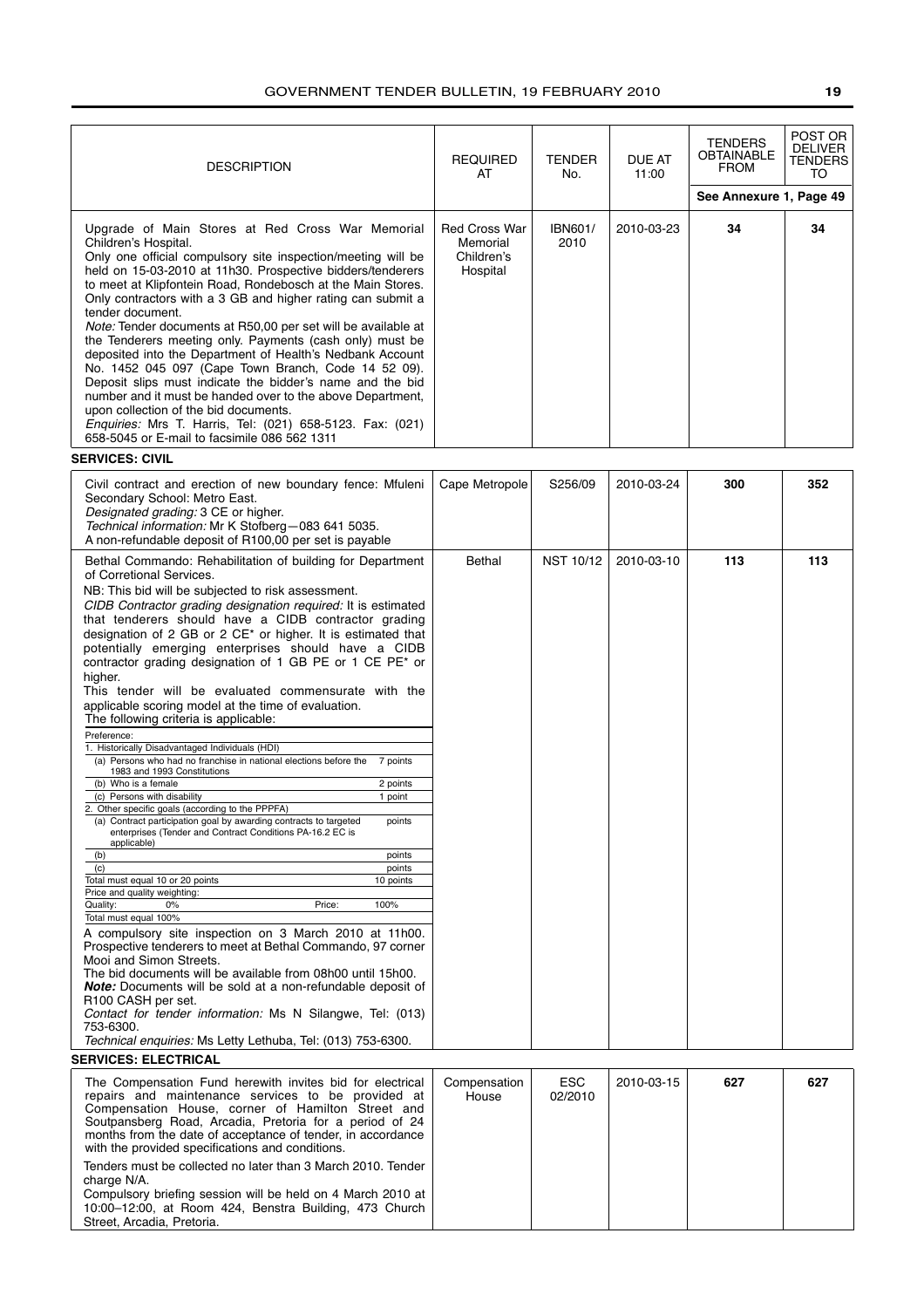| <b>DESCRIPTION</b>                                                                                                                                                                                                                                                                                                                                                                                                                                                                                                                                                                                                                                                                                                                                                                                                               | <b>REQUIRED</b><br>TENDER<br>AT<br>No.                                                                                 | DUE AT<br>11:00         | TENDERS<br><b>OBTAINABLE</b><br><b>FROM</b> | POST OR<br><b>DELIVER</b><br><b>TENDERS</b><br>TO |      |
|----------------------------------------------------------------------------------------------------------------------------------------------------------------------------------------------------------------------------------------------------------------------------------------------------------------------------------------------------------------------------------------------------------------------------------------------------------------------------------------------------------------------------------------------------------------------------------------------------------------------------------------------------------------------------------------------------------------------------------------------------------------------------------------------------------------------------------|------------------------------------------------------------------------------------------------------------------------|-------------------------|---------------------------------------------|---------------------------------------------------|------|
|                                                                                                                                                                                                                                                                                                                                                                                                                                                                                                                                                                                                                                                                                                                                                                                                                                  |                                                                                                                        |                         |                                             | See Annexure 1, Page 49                           |      |
| This bid will be evaluated in terms of:<br>80/20 point scoring system<br>Price<br>Preference:<br>Historically Disadvantaged Individuals (HDI)<br>Persons who had no<br>10 points<br>Price:<br>80<br>franchise in the national<br>elections before the 1983<br>and 1993 Constitutions<br>Who is a female<br>4 points<br>2 points<br>Persons with disability<br>4 points<br>Other:<br>Total must equal:<br>20 points<br>Total must equal:<br>80<br>Contact details:<br>Enquiries: Ms M Potgieter (tenders)-Tel: (012) 313-6308.<br>Ms T Molelekeng-Tel: (012) 313-6308.<br>Technical: Mr P Naake-Tel: (012) 319-9426.<br>Mr R Sonyoka-Tel: (012) 319-9487.                                                                                                                                                                         |                                                                                                                        |                         |                                             |                                                   |      |
| SERVICES: FUNCTIONAL (INCLUDING CLEANING AND SECURITY SERVICES)                                                                                                                                                                                                                                                                                                                                                                                                                                                                                                                                                                                                                                                                                                                                                                  |                                                                                                                        |                         |                                             |                                                   |      |
| Rendering of a 24-hour security guard service at the<br>HSRC Building, 134 Pretorius Street, Pretoria for a period of<br>24 months.<br>A compulsory site inspection meeting will be held at 10:00<br>on 2 March 2010 at the Foyer of the HSRC Building,<br>134 Pretorius Street, Pretoria. Failure to attend the site<br>inspection meeting will result in a bid being disqualified                                                                                                                                                                                                                                                                                                                                                                                                                                              | Department of<br>Social<br>Development,<br>Pretoria                                                                    | SD 13/2009              | 2010-03-12                                  | 116                                               | 116  |
| Rendering of cleaning service at Zwamadaka, Sedibeng,<br>Emanzini, Waterbron, Pretoria West Stores, Roodeplaat<br>Training Centre and Ndinaye Buildings for a period of twenty<br>four (24) months.<br>A compulsory site inspection meeting will be held as follows:<br>Date: 3 March 2010. Venue: Emanzini G18. Time: 10:00 am.<br>For technical information: Ms S Modipa, Tel: (012) 336-8214.<br>Cel: 083 542 8515                                                                                                                                                                                                                                                                                                                                                                                                            | Pretoria                                                                                                               | W 10347                 | 2010-03-18                                  | 95A                                               | 95A  |
| To deliver a cleaning/housekeeping service at Sivuyile 1 & 2<br>Sub-Acute facility on the premises of Stikland Hospital for a<br>two year period.<br>Note: A non-refundable fee of R50,00 is payable. Payments<br>(cash only) must be deposited into Nedbank PGWC<br>Karl Bremer Hospital: Account No. 1452045232, Branch<br>Code: 145209, Current Account. Deposit slips must indicate<br>the bidder's name and the bid number and it must be handed<br>over to the above Department, upon collection of the bid<br>documents.<br>Alternatively it can also be paid at the cashier's office in the<br>main foyer of the Karl Bremer Hospital, Room No. 22,<br>Mrs M Henstock.<br>Enquiries: Mrs M Roelofse, Tel: (021) 919-2292, Mr Human,<br>Tel: (021) 918-1401 or Ms B Claassen, Tel: (021) 918-1229.<br>Fax: (021) 949-0296 | Department of<br>Health, Sivuyile<br>1 & 2 Sub-<br><b>Acute Facility</b><br>on the premises<br>of Stikland<br>Hospital | KBH<br>13/2010          | 2010-03-19                                  | 388                                               | 388  |
| <b>SERVICES: GENERAL</b>                                                                                                                                                                                                                                                                                                                                                                                                                                                                                                                                                                                                                                                                                                                                                                                                         |                                                                                                                        |                         |                                             |                                                   |      |
| Rendering of a chronic dispensing service required by the<br>Department of Health, Western Cape Provincial Government<br>for a five (5) year period.<br><b>Note:</b> A non-refundable fee of R50,00 is payable. Payments<br>(cash only) must be deposited into the Department of Health's<br>Nedbank Account No. 1452 045 097 (Cape Town Branch,<br>Code 14 52 09). Deposit slips must indicate the bidder's name<br>and the bid number and it must be handed over to the above<br>Department, upon collection of the bid documents.<br>Enquiries: Blomerus Loubser, Tel: (021) 483-8993. Fax: (021)<br>483-2530 or E-mail to Fax: 086 212 1939                                                                                                                                                                                  | Department of<br>Health                                                                                                | <b>WCDOH</b><br>53/2010 | 2010-04-09                                  | 519                                               | 519  |
| Clean up, decontamination and removal of hazardous waste,<br>substances, chemicals and poisons found at crime scenes<br>Nationally for a two (2) year period.<br>Contact person: Ms Jakobeth Kola, Tel: (012) 841-7459                                                                                                                                                                                                                                                                                                                                                                                                                                                                                                                                                                                                           | Nationally                                                                                                             | Q19/1/9/1/<br>94TD (09) | 2010-03-23                                  | 110A                                              | 110A |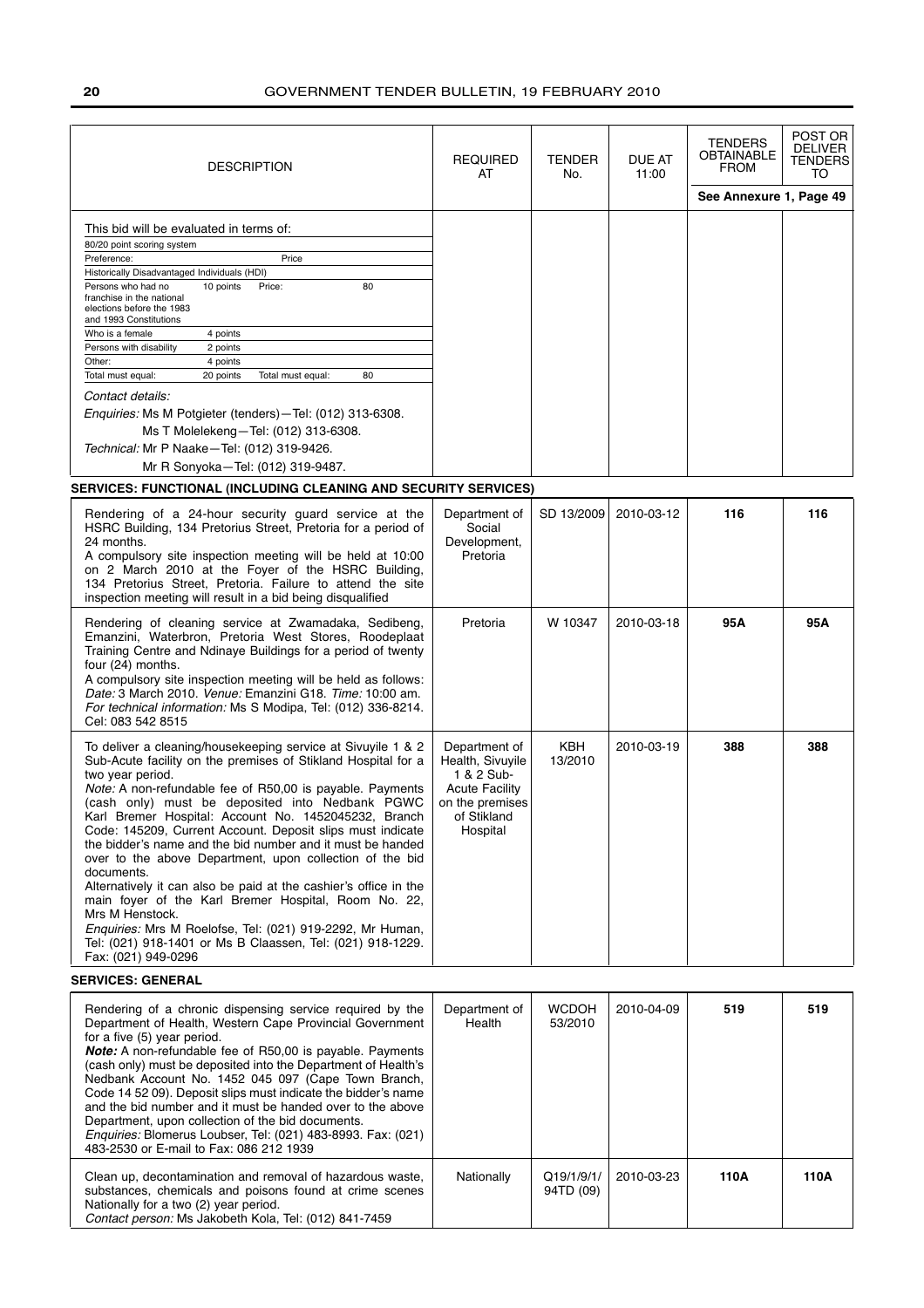| <b>DESCRIPTION</b>                                                                                                                                                                                                                                                                                                                                                                                                                                                                                                                                                                                                                                                                                                                                                                                                                                                                                                                                                                                                                                                                                                                                                                                                                                      | <b>REQUIRED</b><br>AT                                                                                                          | TENDER<br>No.                          | DUE AT<br>11:00 | <b>TENDERS</b><br><b>OBTAINABLE</b><br>FROM | POST OR<br><b>DELIVER</b><br>TENDERS<br>TO |
|---------------------------------------------------------------------------------------------------------------------------------------------------------------------------------------------------------------------------------------------------------------------------------------------------------------------------------------------------------------------------------------------------------------------------------------------------------------------------------------------------------------------------------------------------------------------------------------------------------------------------------------------------------------------------------------------------------------------------------------------------------------------------------------------------------------------------------------------------------------------------------------------------------------------------------------------------------------------------------------------------------------------------------------------------------------------------------------------------------------------------------------------------------------------------------------------------------------------------------------------------------|--------------------------------------------------------------------------------------------------------------------------------|----------------------------------------|-----------------|---------------------------------------------|--------------------------------------------|
|                                                                                                                                                                                                                                                                                                                                                                                                                                                                                                                                                                                                                                                                                                                                                                                                                                                                                                                                                                                                                                                                                                                                                                                                                                                         |                                                                                                                                |                                        |                 | See Annexure 1, Page 49                     |                                            |
| The Compensation Fund herewith invites bid for plumbing<br>repairs and maintenance services to be provided at<br>Compensation House, corner of Hamilton Street and<br>Soutpansberg Road, Arcadia, Pretoria for a period of 24<br>months from the date of acceptance of tender, in accordance<br>with the provided specifications and conditions.<br>Tenders must be collected no later than 2 March 2010. Tender<br>charge N/A.<br>Compulsory briefing session will be held on 3 March 2010 at<br>10:00-12:00, at Room 424, Benstra Building, 473 Church<br>Street, Arcadia, Pretoria.<br>This bid will be evaluated in terms of:<br>80/20 point scoring system<br>Preference:<br>Price<br>Historically Disadvantaged Individuals (HDI)<br>80<br>Persons who had no<br>10 points<br>Price:<br>franchise in national<br>elections before the 1983<br>and 1993 Constitutions<br>Who is a female<br>4 points<br>Persons with disability<br>2 points<br>Other:<br>4 points<br>Total must equal:<br>20 points<br>Total must equal:<br>80<br>Contact details:<br><i>Enquiries:</i> Ms M Potgieter (tenders) - Tel: (012) 313-6308.<br>Ms T Molelekeng-Tel: (012) 313-6308.<br>Technical: Mr P Naake-Tel: (012) 319-9426.<br>Mr R Sonyoka-Tel: (012) 319-9487. | Compensation<br>House                                                                                                          | <b>PSC</b><br>01/2010                  | 2010-03-15      | 627                                         | 627                                        |
| The Compensation Fund herewith invites a bid for replacing<br>the waterproofing materials on the roof of Compensation<br>House, corner of Hamilton and Soutpansberg Road, Arcadia,<br>Pretoria.<br>Tenders must be collected no later than 4 March 2010. Tender<br>charge N/A.<br>Compulsory briefing session will be held on 5 March 2010 at<br>10:00-12:00, at Room 424, Benstra Building, 473 Church<br>Street, Arcadia, Pretoria.<br>This bid will be evaluated in terms of:<br>90/10 point scoring system<br>Preference:<br>Price<br>Historically Disadvantaged Individuals (HDI)<br>5 points<br>90<br>Persons who had no<br>Price:<br>franchise in national<br>elections before the 1983<br>and 1993 Constitutions<br>Who is female<br>2 points<br>Persons with disability<br>1 point<br>Other:<br>2 points<br>Total must equal:<br>10 points<br>Total must equal:<br>90<br>Contact details:<br><i>Enquiries:</i> Ms M Potgieter (tenders) - Tel: (012) 313-6308.<br>Ms T Molelekeng-Tel: (012) 313-6308.<br>Technical: Mr P Naake-Tel: (012) 319-9426.<br>Mr R Sonyoka-Tel: (012) 319-9487.                                                                                                                                                      | Compensation<br>House                                                                                                          | <b>RTW</b><br>03/2010                  | 2010-03-15      | 627                                         | 627                                        |
| Construction of 500 m <sup>3</sup> Ndaya Reservoir N'1.<br>Site meeting: 23 February 2010.<br>NB: PPPFA Principle applicable: 90-10.<br>For more information contact: Mr A. Dalais on (033) 264-9500.<br>For technical enquiries contact: Mr Mnyandu 082 602 7877                                                                                                                                                                                                                                                                                                                                                                                                                                                                                                                                                                                                                                                                                                                                                                                                                                                                                                                                                                                       | Department of<br><b>Rural Develop-</b><br>ment and Land<br>Reform: Vryheid<br>District Land<br>Reform Office:<br>KwaZulu-Natal | <b>SS-KZN7/1/</b><br>6/3 (280)<br>3V   | 2010-03-05      | 805                                         | 805                                        |
| Drilling, protection and equipping of boreholes.<br>Site meeting: 23 February 2010.<br>NB: PPPFA Principle applicable: 90-10.<br>For more information contact: Mr A. Dalais on (033) 264-9500.<br>For technical enquiries contact: Mr Mnyandu 082 602 7877                                                                                                                                                                                                                                                                                                                                                                                                                                                                                                                                                                                                                                                                                                                                                                                                                                                                                                                                                                                              | Department of<br><b>Rural Develop-</b><br>ment and Land<br>Reform: Vryheid<br>District Land<br>Reform Office:<br>KwaZulu-Natal | <b>SS-KZN7/1/</b><br>$6/3$ (281)<br>зv | 2010-03-05      | 805                                         | 805                                        |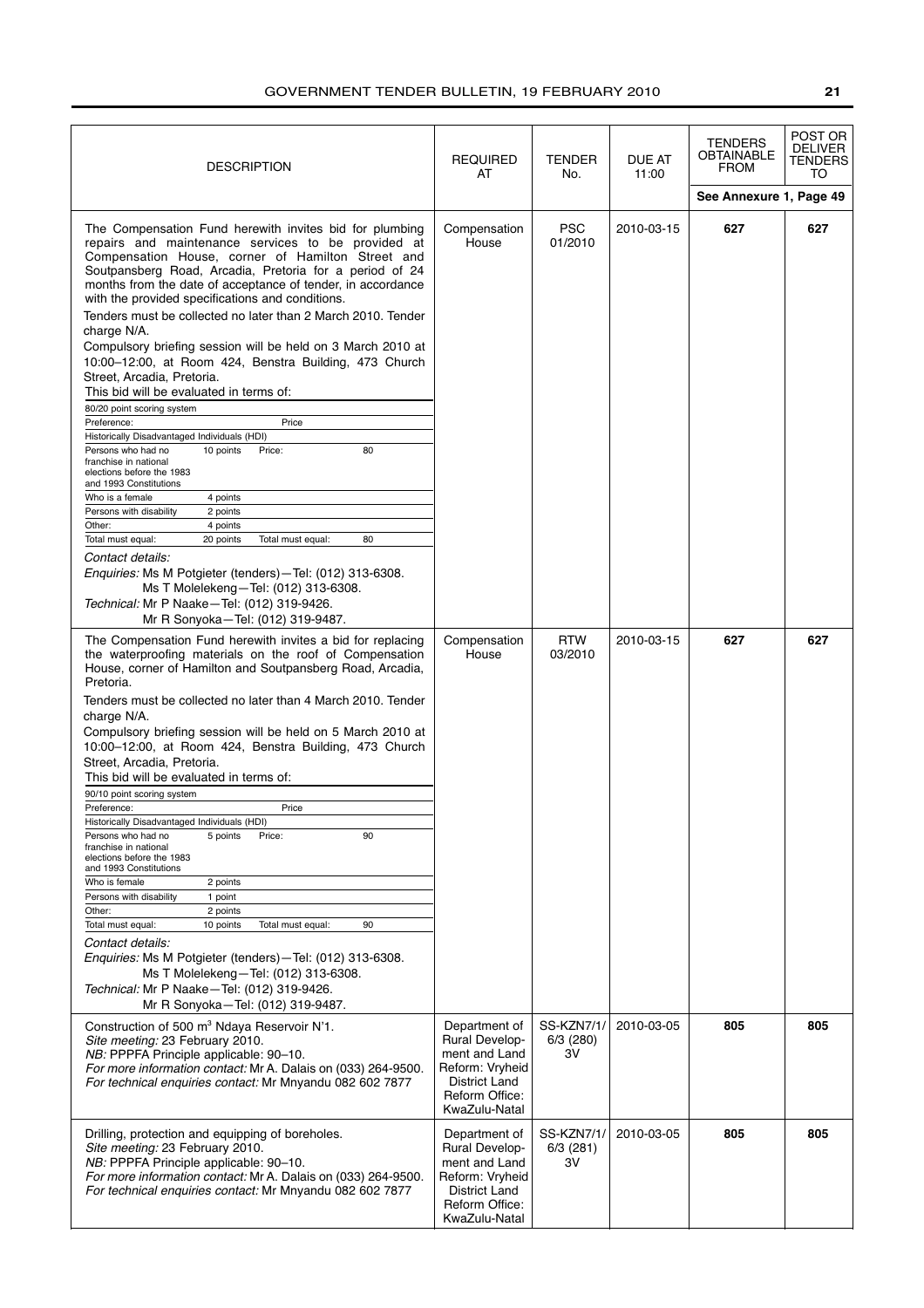| <b>DESCRIPTION</b>                                                                                                                                                                                                                                                                                                                                                                                                                                                                                                                                                                                                                                                                                                                                                                                                                                                                                                                                                                                                                                                                   | <b>REQUIRED</b><br>AT                                                                                                                 | <b>TENDER</b><br>No.          | <b>DUE AT</b><br>11:00 | <b>TENDERS</b><br><b>OBTAINABLE</b><br><b>FROM</b> | POST OR<br><b>DELIVER</b><br><b>TENDERS</b><br>TO |
|--------------------------------------------------------------------------------------------------------------------------------------------------------------------------------------------------------------------------------------------------------------------------------------------------------------------------------------------------------------------------------------------------------------------------------------------------------------------------------------------------------------------------------------------------------------------------------------------------------------------------------------------------------------------------------------------------------------------------------------------------------------------------------------------------------------------------------------------------------------------------------------------------------------------------------------------------------------------------------------------------------------------------------------------------------------------------------------|---------------------------------------------------------------------------------------------------------------------------------------|-------------------------------|------------------------|----------------------------------------------------|---------------------------------------------------|
|                                                                                                                                                                                                                                                                                                                                                                                                                                                                                                                                                                                                                                                                                                                                                                                                                                                                                                                                                                                                                                                                                      |                                                                                                                                       |                               |                        | See Annexure 1, Page 49                            |                                                   |
| Construction of 90–160 mm diameter $x$ 11,6 km long bulk<br>UPVC pipeline in Ndaya and Ngubevu.<br>Site meeting: 23 February 2010.<br>NB: PPPFA Principle applicable: 90-10.<br>For more information contact: Mr A. Dalais on (033) 264-9500.<br>For technical enquiries contact: Mr Mnyandu 082 602 7877<br><b>SERVICES: PROFESSIONAL</b>                                                                                                                                                                                                                                                                                                                                                                                                                                                                                                                                                                                                                                                                                                                                           | Department of<br><b>Rural Develop-</b><br>ment and Land<br>Reform: Vryheid<br><b>District Land</b><br>Reform Office:<br>KwaZulu-Natal | SS-KZN7/1/<br>6/3 (282)<br>3V | 2010-03-05             | 805                                                | 805                                               |
|                                                                                                                                                                                                                                                                                                                                                                                                                                                                                                                                                                                                                                                                                                                                                                                                                                                                                                                                                                                                                                                                                      |                                                                                                                                       |                               |                        |                                                    |                                                   |
| Appointment of a professional service provider: Term contract:<br>Engineering Geological Services for National Water<br>Resources Infrastructure Branch.<br>For additional information: Mr H.J. Wright, Tel: (012) 336-8944                                                                                                                                                                                                                                                                                                                                                                                                                                                                                                                                                                                                                                                                                                                                                                                                                                                          | <b>Head Office</b>                                                                                                                    | WP 0076<br><b>WTE</b>         | 2010-03-11             | 95                                                 | 95                                                |
| Provide diving services as required and when requested for a<br>fixed term contract period of 18 calender months for Northern<br>Operations Service Centres: Hartbeespoort, Tzaneen and<br>Groblersdal Area Office.<br>For additional information: Mr Thanda Dlamini, Cel: 082 886<br>1091. Tel: (012) 253-5211                                                                                                                                                                                                                                                                                                                                                                                                                                                                                                                                                                                                                                                                                                                                                                      | Hartbeespoort<br>Tzaneen<br>Groblersdal                                                                                               | W0059<br><b>WTE</b>           | 2010-03-11             | 95                                                 | 95                                                |
| Appointment of professional service provider for the<br>development of a planning capability for fresh water<br>conservation in the Lower Middle and Upper Vaal Water<br>Management Area (WMA).<br>For technical information: Contact person: Mr R. Nengovhela,<br>Tel: (012) 336-7854.<br>Please note: Please ensure that all standard bidding<br>documents are completed in full and signed and attach an<br>original valid tax clearance certificate. Failure to do so will<br>result in disqualification                                                                                                                                                                                                                                                                                                                                                                                                                                                                                                                                                                         | <b>DWA</b>                                                                                                                            | WP10252                       | 2010-03-23             | 95B                                                | 95B                                               |
| Invitation of construction tenders: Appointment of contractor:<br>Rehabilitation of the Komdomo covered canal on the Gamtoos<br>Government Water Scheme Main Conveyance System.<br>For additional information: Mr A.M. Muller, Tel: 082 807 4341.<br>A compulsory clarification meeting is to be held.<br>Venue: Gamtoos Irrigation Board Offices Inpatensie, Eastern<br>Cape                                                                                                                                                                                                                                                                                                                                                                                                                                                                                                                                                                                                                                                                                                        | Eastern Cape                                                                                                                          | W0085-<br><b>WTE</b>          | 2010-03-25             | 95                                                 | 95                                                |
| Appointment of Town and Regional Planner: New Police<br>Station and Living Quarters: Nkandla: KwaZulu-Natal.<br>This bid/tender will be evaluated in terms of:<br>90/10 point scoring system<br>Price and quality/functionality<br>Preference:<br>Historically Disadvantaged Individuals (HDI)<br>60% (of 90)<br>Persons who had no<br>5 points<br>Price:<br>franchise in the national<br>elections before the 1983<br>and 1993 Constitutions<br>Quality/Functionality:<br>Who is a female<br>3 points<br>40% (of 90)<br>Persons with disability:<br>2 points<br>0 points<br>Other:<br>Total must equal:<br>10 points<br>Total must equal:<br>100% (of 90)<br>11 March 2010 at 12:00 prospective bidders/tenderers to meet<br>at Richards Bay Police Station, 1 Premium Prominade Street,<br>Richards Bay, Board Room. Please confirm attendance with<br>Capt Thipe at (012) 841-7907 before 9 March 2010.<br>Contact for bid/tender information: Ms J Kola (012) 841-7679.<br>General enguiries: Capt Thipe (012) 841-7907.<br>Technical information: Supt Govender (012) 845-8934. | Nkandla: Kwa-<br>Zulu-Natal                                                                                                           | 19/1/9/1/96<br>TB (09)        | 2010-03-25             | 110B                                               | 110B                                              |
| Appointment of a company to render management and<br>execution services of the 2010 South African Sport Science<br>and Recreation Conference (SASRECON) to be held in<br>Durban from 11 until 13 August 2010.<br>A compulsory briefing session will be held on 3 March 2010 at<br>09h00 in Pretoria                                                                                                                                                                                                                                                                                                                                                                                                                                                                                                                                                                                                                                                                                                                                                                                  | 66 Queen<br>Street, Regent<br>Place Build,<br>Dept of Sport<br>and Recreation                                                         | 1/8/5/2<br>(014/09)           | 2010-03-19             | 780A                                               | 780A                                              |
| Invitation to bidders to submit proposals for the imple-<br>mentation of mass mobilisation project that aims to galvanise<br>communities around South Africa in support of the 2010 FIFA<br>World Cup™                                                                                                                                                                                                                                                                                                                                                                                                                                                                                                                                                                                                                                                                                                                                                                                                                                                                               | 66 Queen<br>Street, Regent<br>Place Building,<br>Pretoria                                                                             | 1/8/5/2<br>(015/09)           | 2010-03-08             | 780                                                | 780                                               |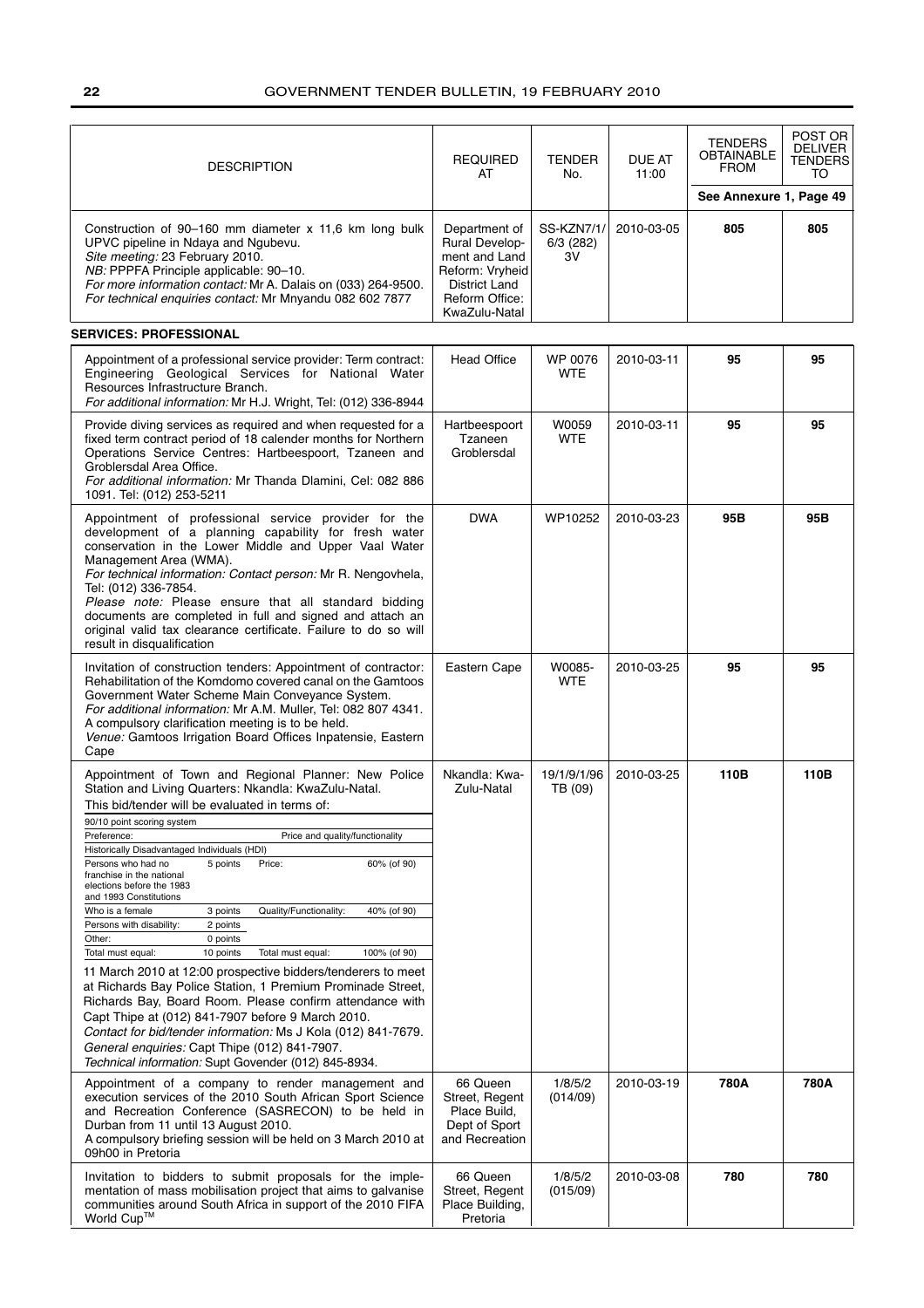| <b>DESCRIPTION</b>                                                                                                                                                                                                                                                                                                                                                                                                                                                                                                                                                                                                                                                                                                                                                                                                                                                                                                                                                                                                                                                                                                       | <b>REQUIRED</b><br>AT                         | <b>TENDER</b><br>No.            | DUE AT<br>11:00 | <b>TENDERS</b><br>OBTAINABLE<br>FROM | POST OR<br><b>DELIVER</b><br>TENDERS<br>TO |
|--------------------------------------------------------------------------------------------------------------------------------------------------------------------------------------------------------------------------------------------------------------------------------------------------------------------------------------------------------------------------------------------------------------------------------------------------------------------------------------------------------------------------------------------------------------------------------------------------------------------------------------------------------------------------------------------------------------------------------------------------------------------------------------------------------------------------------------------------------------------------------------------------------------------------------------------------------------------------------------------------------------------------------------------------------------------------------------------------------------------------|-----------------------------------------------|---------------------------------|-----------------|--------------------------------------|--------------------------------------------|
|                                                                                                                                                                                                                                                                                                                                                                                                                                                                                                                                                                                                                                                                                                                                                                                                                                                                                                                                                                                                                                                                                                                          |                                               |                                 |                 | See Annexure 1, Page 49              |                                            |
| Appointment of a bidder to develop of monitoring and<br>evaluation framework for assessing the impact of OSD.<br>Compulsory briefing session: Date: 3 March 2010 at 13h00.<br>Venue: Department of Health, 226 Prinsloo Street, HTI<br>Building, 3rd Floor, Impillo 2, Pretoria.<br>NB: Bid documents can be downloaded from www.doh.gov.za<br>Technical/bid enquiries: Mr T Prinsloo, Tel: (012) 312-0617                                                                                                                                                                                                                                                                                                                                                                                                                                                                                                                                                                                                                                                                                                               | Department of<br>National Health,<br>Pretoria | <b>NDOH</b><br>39/2009-<br>2010 | 2010-03-22      | 13                                   | 13                                         |
| Supply, delivery, demonstration and on-going training and<br>service support for communication assistive devices including<br>hearing aids and accessories, augmentative and alternative<br>communication (AAC) and Tracheo-Oesophageal voice<br>prostheses for a two (2) year period.<br><b>Note:</b> A non-refundable fee of R50,00 is payable. Payments<br>(cash only) must be deposited into the Department of Health's<br>Nedbank Account No. 1452 045 097 (Cape Town Branch,<br>Code 14 52 09). Deposit slips must indicate the bidder's name<br>and the bid number and it must be handed over to the above<br>Department, upon collection of the bid documents.<br>Enquiries: Blomerus Loubser, Tel: (021) 483-8993. Fax: (021)<br>483-2530 or E-mail to fax: 086 212 1939                                                                                                                                                                                                                                                                                                                                        | Department of<br>Health                       | <b>WCDOH</b><br>88/2010         | 2010-03-19      | 519                                  | 519                                        |
| <b>Extended closing date:</b><br>Task directives for rendering of a service in respect of travel,<br>accommodation, conferencing and car hire arrangements by a<br>travel agent for the National Department of Human<br>Settlements, for the period 1 April 2010 to 31 March 2012                                                                                                                                                                                                                                                                                                                                                                                                                                                                                                                                                                                                                                                                                                                                                                                                                                        | Pretoria                                      | VA49/343                        | 2010-02-23      | 71                                   | 71                                         |
| <b>Extended closing date:</b><br>Auditing of beneficiaries occupying subsidised houses in the<br>Eastern Cape and Northern Cape Provinces                                                                                                                                                                                                                                                                                                                                                                                                                                                                                                                                                                                                                                                                                                                                                                                                                                                                                                                                                                                | Pretoria                                      | VA49/342                        | 2010-02-24      | 71                                   | 71                                         |
| <b>Correction Notice:</b><br>The Unemployment Insurance Fund invite prospective service<br>providers; complying with all the necessary legislation, have<br>the appropriate background, experience and technical<br>expertise in the training field to submit tenders for the<br>Customer Care and Supervisory Skills Training required by<br>the Fund.<br>The service provider will be appointed based on their ability to<br>render a specialized service with regards to the Fund's<br>requirements. Previous experience in the training field will be<br>a prerequisite for the appointment of a service provider.<br>This tender is expected to exceed R500 000 and therefore the<br>90/10 Preference Point System shall be applicable.<br>Tender documents must be obtained electronically from<br>wilmari.kruger@labour.gov.za<br>Please note that all prospective bidders must attend the<br>compulsory briefing session in order to submit proposals<br>for this tender.<br>The compulsory briefing session is scheduled to take place on<br>8 March 2010 at 10h00, UIF Building, 94 Church Street,<br>Pretoria | Unemployment<br>Insurance Fund                | UIF2/2010                       | 2010-03-15      | 586                                  | 586                                        |
| Appointment of a service provider for the provision of finance<br>and administration of the subsidized vehicle fleet of the State<br>for the period 1 June 2010 to 30 June 2015.<br>A briefing session will be held at National Treasury on<br>5 March 2010, Room 0901 (Ninth Floor), 240 Vermeulen<br>Street. Time: 09h00.<br>Contact persons: Carlo Raffanti/Baningi Masilela/George<br>Mtemererwa, Tel: (012) 315-5364/(012) 315-5731/(012)<br>395-6516                                                                                                                                                                                                                                                                                                                                                                                                                                                                                                                                                                                                                                                               | National                                      | RT68-<br>2010CV                 | 2010-03-12      | 1                                    | 1.                                         |
| Appointment of a service provider for the provision of mainte-<br>nance and administration of the subsidized vehicle fleet of the<br>State for the period 1 July 2010 to 30 June 2015.<br>A briefing session will be held at National Treasury on<br>5 March 2010, Room 0901 (Ninth Floor), 240 Vermeulen<br>Street. Time: 11h00.<br>Contact persons: Carlo Raffanti, Baningi Masilela, George<br>Mtemererwa, Tel: (012) 315-5364/(012) 315-5731/(012)<br>395-6516                                                                                                                                                                                                                                                                                                                                                                                                                                                                                                                                                                                                                                                       | National                                      | RT62-<br>2010CV                 | 2010-03-12      | $\mathbf{1}$                         | 1                                          |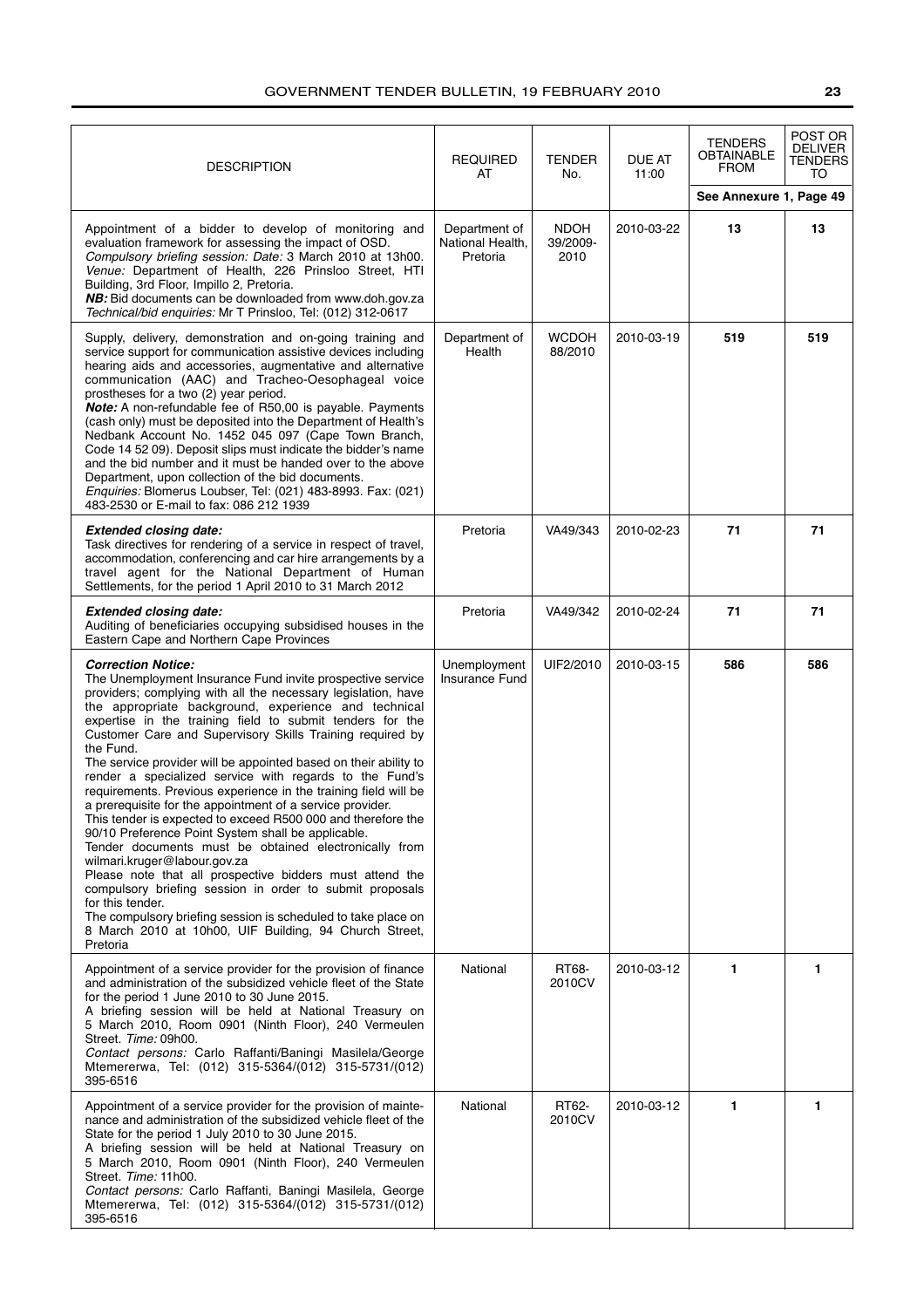| <b>DESCRIPTION</b>                                                                                                                                                                                                                                                                                       | <b>REQUIRED</b><br>AT           | TENDER<br>No.         | DUE AT<br>11:00 | <b>TENDERS</b><br><b>OBTAINABLE</b><br><b>FROM</b> | POST OR<br><b>DELIVER</b><br><b>TENDERS</b><br>TO |
|----------------------------------------------------------------------------------------------------------------------------------------------------------------------------------------------------------------------------------------------------------------------------------------------------------|---------------------------------|-----------------------|-----------------|----------------------------------------------------|---------------------------------------------------|
|                                                                                                                                                                                                                                                                                                          |                                 |                       |                 | See Annexure 1, Page 49                            |                                                   |
| Appointment of a service provider to produce the Annual<br>Financial Statements for Third Party Funds (Monies in Trust)<br>for the 2008/2009 and 2009/2010 Financial Years for<br>contractual period of six (6) months.<br>Briefing session: Date: 26 February 2010. Where:<br>Auditorium 6. Time: 10h00 | Pretoria                        | RFB 2010<br>03        | 2010-03-05      | 602                                                | 602                                               |
| <b>DISPOSALS: GENERAL</b>                                                                                                                                                                                                                                                                                |                                 |                       |                 |                                                    |                                                   |
| For sale of construction central equipment at Jan Kempdorp<br>for Directorate Construction.<br>For technical information: Mr Daniel Kock, Tel: (053)<br>456-0508, Cel: 082 600 3602                                                                                                                      | Northern Cape<br>(Jan Kempdorp) | W 0060-<br><b>WTE</b> | 2010-03-25      | 95                                                 | 95                                                |

### **SPECIAL ADVERTISEMENTS**

### **NATIONAL ENERGY REGULATOR OF SOUTH AFRICA (NERSA)**

### **INVITATION TO BID**

### **REFERENCE No. NERSA/0910/RAR/CON015**

The National Energy Regulator of South Africa (NERSA) is a regulatory authority established as a juristic person in terms of section 3 of the National Energy Regulator Act, 2004 (Act No. 40 of 2004). NERSA's mandate is to regulate the electricity, piped-gas and petroleum pipeline industries in terms of the Electricity Regulation Act, 2006 (Act No. 4 of 2006), Gas Act, 2001 (Act No. 48 of 2001) and Petroleum Pipelines Act, 2003 (Act No. 60 of 2003).

NERSA requires the services of Consultants to develop Economic Impact Assessment Tools (Model).

Please quote Reference No. NERSA/0910/RAR/CON015 in all correspondence. Correspondence without a reference number will not be attended to.

Note: No briefing session will be held.

Bid documentation is available for downloading from the NERSA website (www.nersa.org.za) or electronically, on request by e-mail, from Lorraine Sadiki at lorraine.sadiki@nersa.org.za or during office hours at (012) 401-4704.

The closing date and time for submissions is Thursday, 11 March 2010 at 11:00 in accordance with Telkom time available through 1026.

Submissions should be delivered into the tender box located in the reception area or at the counter in the reception area of the noted building, if it cannot fit into the tender box, during the hours stipulated in the bid document. The building is Kulawula House, 526 Vermeulen Street, Arcadia, Pretoria.

Kindly note that all NERSA awards are placed on the NERSA website.

No late submissions will be considered.

### **MINE HEALTH AND SAFETY COUNCIL (MHSC)**

### **NOTICE AND INVITATION TO TENDER FOR DEVELOPMENT OF THE STRATEGY TO ATTRACT, TRAIN AND RETAIN OCCUPATIONAL HEALTH AND SAFETY PROFESSIONALS IN THE MINING SECTOR**

### **REF. No. MHSC/DS/10/01-01**

The Mine Health and Safety Council was established as a Schedule 3A Public Entity in terms of the Mine Health and Safety Act, No. 29 of 1996.

Mine Health and Safety Council (MHSC) invites tenders for the development of the strategy to attract, train and retain Occupational Health and Safety Professionals in the mining sector for a period of 3 months.

The physical address for collection and return of tender documents is: Woodmead Business Park, B7 Maple North, 145 Western Service Road, Woodmead.

Documents may be collected from 09h00 to 15h00 as from the 19th of February 2010 to the 5th of March 2010.

Enquiries relating to the tender may be addressed to Mabongi Simelane on (011) 656-1797 or on msimelane@mhsc.org.za

All proposals must be labelled "Strategy Development".

Tenders to be submitted in three (3) copies including the original, sealed, addressed, and or addressed for delivery on or before the closing date and time is Monday, 15th of March 2010 at 2 pm.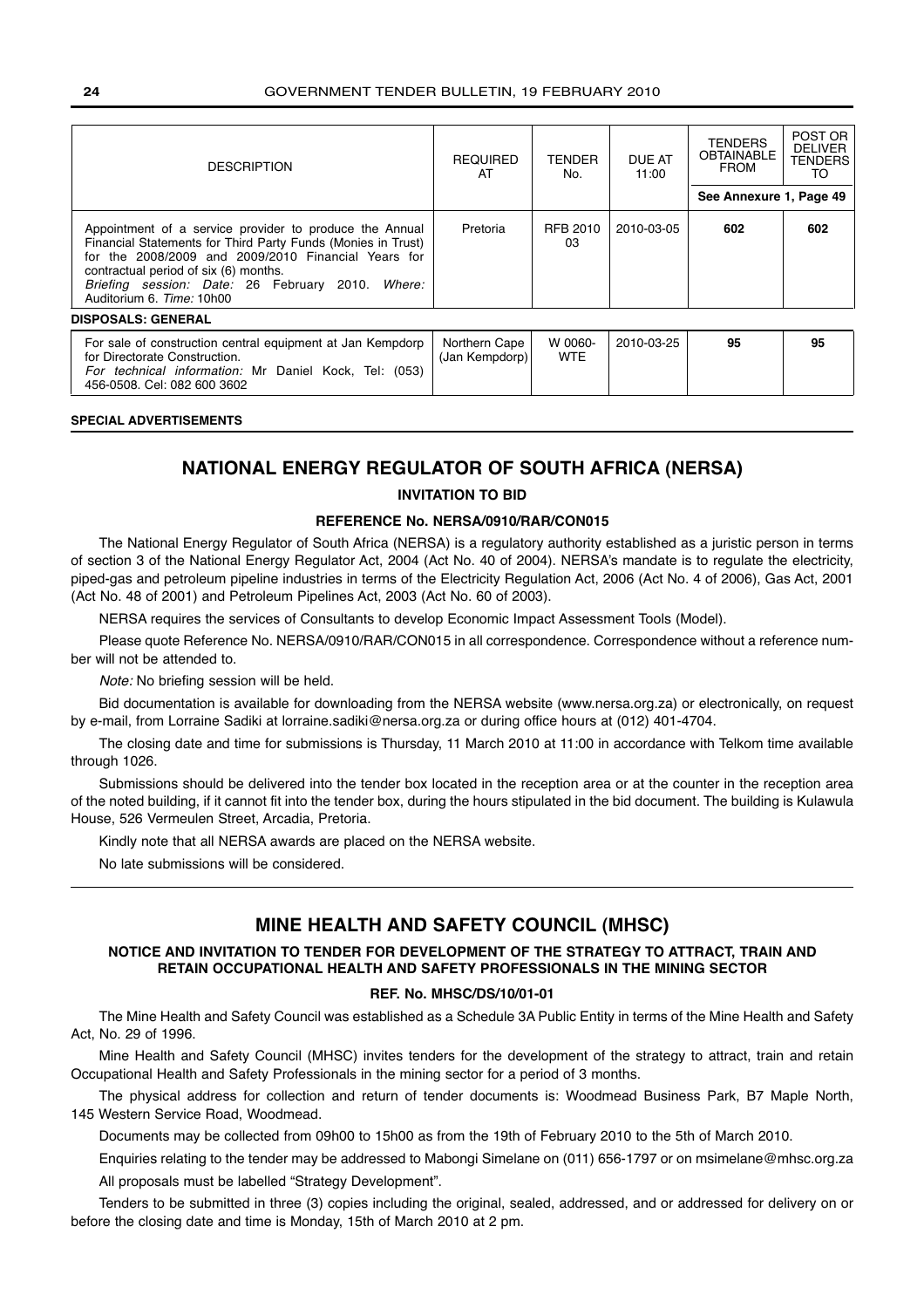### Important information required:

CK1; CV's of the members; CM 29 (if any); Form CM 42 (if any) Certificate of shareholding; Original Valid Tax Clearance Certificate<sup>1</sup>; BEE rating—rated by the qualified and registered agencies as per ABVA; a listing of projects successfully completed and the nature of the involvement; your rates per day in Rands.

The Council may at its sole discretion, decide to recommend the acceptance, rejection or amendment to any submission.

The Council shall not furnish any reason for its decisions regarding the appointment of the successful bidder.

Every data received by Council would be subject to a set of Terms and Conditions of MHSC.

### **MINE HEALTH AND SAFETY COUNCIL (MHSC)**

### **NOTICE AND INVITATION TO TENDER FOR RESEARCH FOR MINE HEALTH AND SAFETY COUNCIL**

### **REF. No. MHSC/10/02-19**

The Mine Health and Safety Council (MHSC) was established in terms of the Mine Health and Safety Act, No. 29 of 1996. A key strategic objective of the council is to oversee research in relation to health and safety in the mining industry. A consultative process has resulted in the Council formulating a co-ordinated, long-term health and safety research programme and identifying priority areas for research to commence in the 2010/2011 cycle. Researchers and agencies are invited to submit research preproposals towards the research questions that emanated from this process.

The document pack for the pre-proposal submissions can be collected from MHSC offices in Woodmead Business Park, B7 Maple North, 145 Western Service Road, Woodmead, Johannesburg. In all correspondence, please quote the reference number and the relevant question number, e.g. SIM-10-06-01. The electronic version is available on the MHSC website under the Research tab. (www.mhsc.org.za) All submissions to be addressed to the Chief Research and Operations Officer.

The closing date is the 12th of March 2010.

### **Silicosis Research (Reference SIM 10-06-XX):**

- 1. What further refinements are required for the research tool that was developed by MHSC to ensure that this becomes available to all mines across all commodities?
- 2. What is the most effective method for monitoring within the stope environment where there are high levels of moisture?

### **TB Research (Reference SIM 10-06-XX):**

- 1. What is the extent of the TB problem specifically within the mining areas as well as the labour sending areas and the specific interventions required? Focus should also be paid to aspects of accessibility to treatment facilities and the effectiveness of these programmes against the guidelines set by the World Health Organisation.
- 2. How can the TB and HIV/AIDS national initiatives be integrated to form a comprehensive programme?

### **Thermal Stress (Reference SIM 10-09-XX):**

1. What is the most effective, innovative method to highlight to employees of the dangers associated with thermal stress and the preventative measures that can be followed?

### **Preventing Noise Induced hearing loss (Reference SIM 10-08-XX):**

- 1. What are the latest technologies that particular focus on in-stope monitoring where there are high levels of moisture?
- 2. What further refinements are required for the research tool that was developed by MHSC to ensure that this becomes available to all mines across all commodities?

### **Mine Seismicity (Reference SIM 10-03-XX):**

1. What is needed to minimise the increasing seismic risk in platinum sector?

### **Machinery and transportation (Reference SIM 10-05-XX):**

1. What collision avoidance systems and other related technologies are available that would help improve safety statistics pertaining to Machinery and Transportation incidents?

### **Impact on communities surrounding mine tailings disposal facilities (Reference SIM 10-08-XX):**

1. What is the physiological impact and the related health risk posed to surrounding communities by mine tailings disposal facilities?

### **Medical Surveillance Programme (Reference SIM 10-09-XX):**

- 1. What systems are required that will allow for a proactive management of occupational health issues within the mining sector?
- 2. What is needed to strengthen the MHSI on monitoring of all occupational health issues within the mining sector?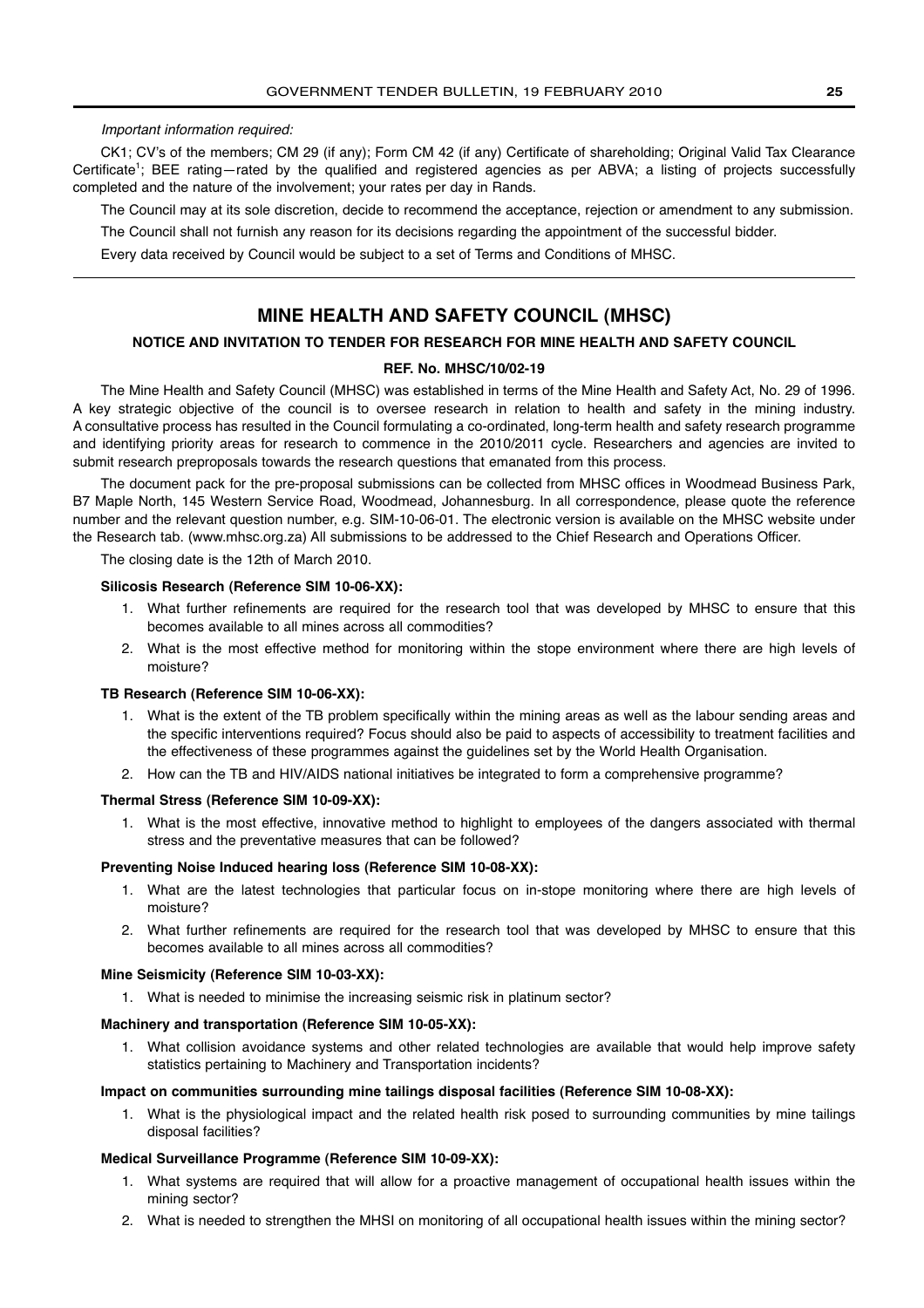### **NATIONAL HEALTH LABORATORY SERVICE (NHLS)**

### **NATIONAL HEALTH LABORATORY SERVICE INVITES SUPPLIERS TO REGISTER ON THE NHLS DATABASE FOR VARIOUS COMMODITIES AND SERVICES**

Laboratory equipment, laboratory consumables, phlebotomy services, general commodities, building contractors, hygiene services, maintenance services, outsourced catering services, office furniture and appliances, cleaning materials, printing, professional services (architects, quantity surveyors and all types of engineering).

Please note that suppliers are welcome to register their companies on services that are not listed above.

E-mail: yolande.ngwenya@nhls.ac.za or nolly.mangolele@nhls.ac.za upon which the supplier registration documents will be e-mailed.

Supplier registration application documents may also be collected at the NHLS Head Office from: Ms Y Ngwenya/ Ms N Mangolele, 1 Modderfontein Road, Sandringham, Johannesburg. Tel: (011) 386-6138/(011) 386-6250.

Closing date for supplier registration: Thursday, 1 April 2010.

### **MPUMALANGA TOURISM AND PARKS AGENCY (MTPA)**

### **INVITATION TO BID (3 REQUIREMENTS)**

The Mpumalanga Tourism and Parks Agency (MTPA) was established in terms of the Mpumalanga Tourism and Parks Agency Act, Act No. 5 of 2005, with a mandate to provide for sustainable development, improve the tourism industry and to provide for conservation management of the natural resources of the Province.

Bids are invited for provision of the following services to MTPA:

**1. Bid No. MTPA/0910/CGC03: Provision of Internal Audit Services for a 3 year period.**

**2. Bid No. MTPA/0910/FIN02: Provision of a local and international travel agency service for a 3 year period.**

**3. Bid No. MTPA/0910/FIN03: Provision of comprehensive insurance cover for a 3 year period.**

Note: No briefing sessions will be held for any of the bids.

Hard copies of the bid documentation may be purchased for R150,00 per document from the MTPA offices at the delivery address specified below. Queries regarding bid documents must be directed in writing to Ms Virosha Singh at virsingh@deloitte.co.za

Please quote the relevant bid reference number in all correspondence. Correspondence without the correct reference number will not be attended to.

The closing date and time applicable to each of the bids is 12 March 2010 at 11:00, in accordance with Telkom time available through 1026.

Submissions should be delivered into the tender box located in the reception area at Block E (E4), MTPA Office Complex, N4 National Road, Hall's Gateway, Mataffin, or at the counter in the reception area, if the bid cannot fit into the tender box, during the hours stipulated in the bid document.

No late submissions will be considered.

Procurement process administered by Deloitte Consulting (Pty) Ltd.

### **UNIVERSAL SERVICE AND ACCESS AGENCY OF SOUTH AFRICA (USAASA)**

EST. IN TERMS OF THE ELECTRONIC COMMUNICATIONS ACT, 2005

### **INVITATIONS TO BID**

### **1. BID No. USAF/HO/04/2009:**

### **'Invitation to apply for subsidy through the Universal Service and Access Fund for Deployment of ICT Public Access Facilities in the Under Serviced Areas'.**

The Universal Service and Access Agency of South Africa( USAASA) is inviting interested parties to respond to the "Invitation to Apply for Subsidy through the Universal Service and Access Fund for Deployment of ICT Public Access Facilities in Under Serviced Areas'. Interested parties are requested to take cognisance of the following ITA requirements:

Bid No.: USAF/HO/04/2009.

Levy: R300 (non-refundable).

Note: Entities that previously bid and paid the Levy for this Invitation to apply are exempted from any more Levy payments.

RFB Validity period: 60 days validity for RFB (commencing from the closing date).

Closing date for enquiries and time: 26 February 2010 at 12h00.

Closing date of bid and time: 5 March 2010 at 11h00.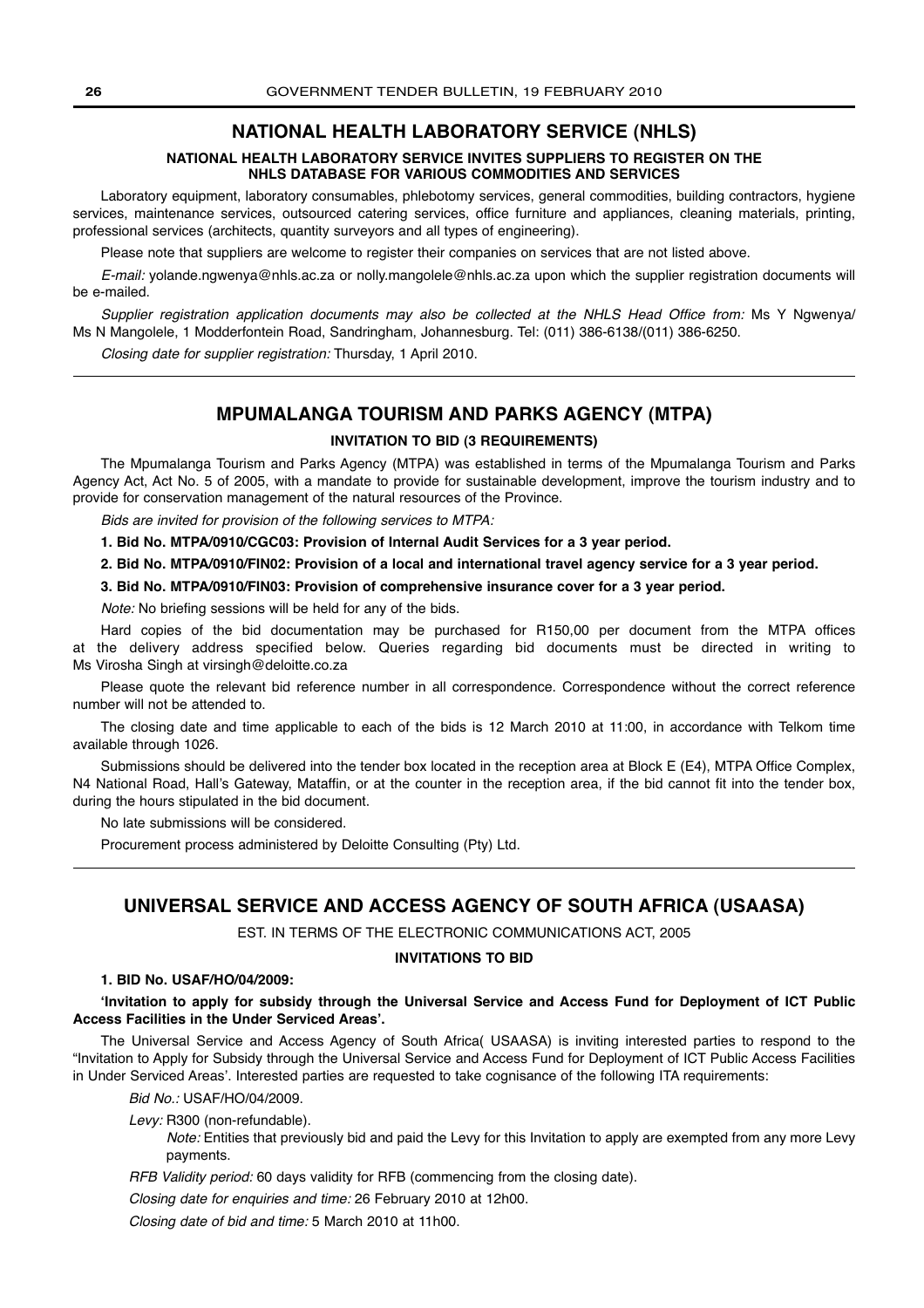Interested parties are requested to direct all enquiries regarding this Bid to Mr Thabo Makenete on e-mail address thabom@usaasa.org.za and kindly use the Bid Number as the subject line for your correspondence.

### **2. BID No. USAF/HO/05/2009:**

**Request for bid: Appointment of a consultant to assist USAASA in developing Standard Operation Procedure and Manual for Universal Service and Access Fund (USAF)**

The Universal Service and Access Agency of South Africa( USAASA) invites the services of an experienced consultant to respond to the "Request for bid: Appointment of a consultant to assist USAASA in developing Standard Operation Procedure and Fund Manual for Universal Service and Access Fund".

Bid No.: USAF/HO/05/2009.

Levy: R300 (non-refundable).

Note: Entities that previously bid and paid the Levy for this Invitation to apply are exempted from any more Levy payments.

RFB Validity period: 60 days validity for RFB (commencing from the closing date).

Closing date for enquiries and time: 26 February 2010 at 12h00.

Closing date of bid and time: 5 March 2010 at 12h00.

### **3. BID No. USAF/HO/08/2009:**

**Request for bid: Appointment of a consultant to assist USAASA in developing a National Universal Access and Service Strategy**

The Universal Service and Access Agency of South Africa( USAASA) invites the services of an experienced consultant to respond to the "Request for bid: Appointment of a consultant to assist USAASA in developing a National Universal Access and Service Strategy".

Interested service providers are requested to take cognisance of the following RFB requirements:

Bid No.: USAF/HO/08/2009.

Levy: R300 (non-refundable).

Note: Entities that previously bid and paid the Levy for this Invitation to apply are exempted from any more Levy payments.

RFB Validity period: 60 days validity for RFB (commencing from the closing date).

Closing date for enquiries and time: 26 February 2010 at 12h00.

Closing date of bid and time: 5 March 2010 at 12h00.

Bid documents can also be collected at USAASA Offices at: Building 21, Thornhill Office Park, 94 Bekker Road, Vorna Valley, Midrand, during office working hours between 08h30 and 16h00, Monday to Friday.

The documents are also available on the USAASA website: www.usaasa.org.za under the Tender link.

Interested parties are requested to direct all enquiries regarding this Bid to Mr Sipho Mngqibisa on E-mail address: smngqibisa@usaasa.org.za and kindly use the Bid No.: USAF/HO/05/2009 as the subject line for your correspondence.

### **FILM AND PUBLICATIONS BOARD (FPB)**

### **CALL FOR QUOTATIONS FROM SUITABLE SERVICE PROVIDERS**

The Film and Publication Board is a Schedule 3A Public Entity established by the Films and Publications Act, 65 of 1996, to regulate the creation, production, distribution and possession of films, computer games and certain publications by means of classification, age restrictions and consumer advice and to contribute to the protection of children from sexual abuse and exploitation in pornographic films, games and publications.

The FPB seeks to appoint a suitable independent research provider who will be able to conduct a research project on behalf of the FPB in line with the research specifications indicated in the research brief. The main objective of the research study will be to gather information on the challenges faced by LO teachers and learners with regard to child pornography in secondary schools and to provide them with information to deal with these challenges effectively.

Quotations need to reach the FPB office no later than Friday, 26 February 2010.

The research project will be a joint venture between the FPB Research & Child Protection Units. Funds have been allocated in the 2009/2010 budgets of both units towards the proposed research project.

Quotations should be hand delivered in a sealed envelope to the Procurement Officer, MacDonald Davids at the Film and Publication Board Offices, 87 Central Street, Houghton, between 08:30 and 16:00 on weekdays.

For more information about the FPB please visit www.fpb.gov.za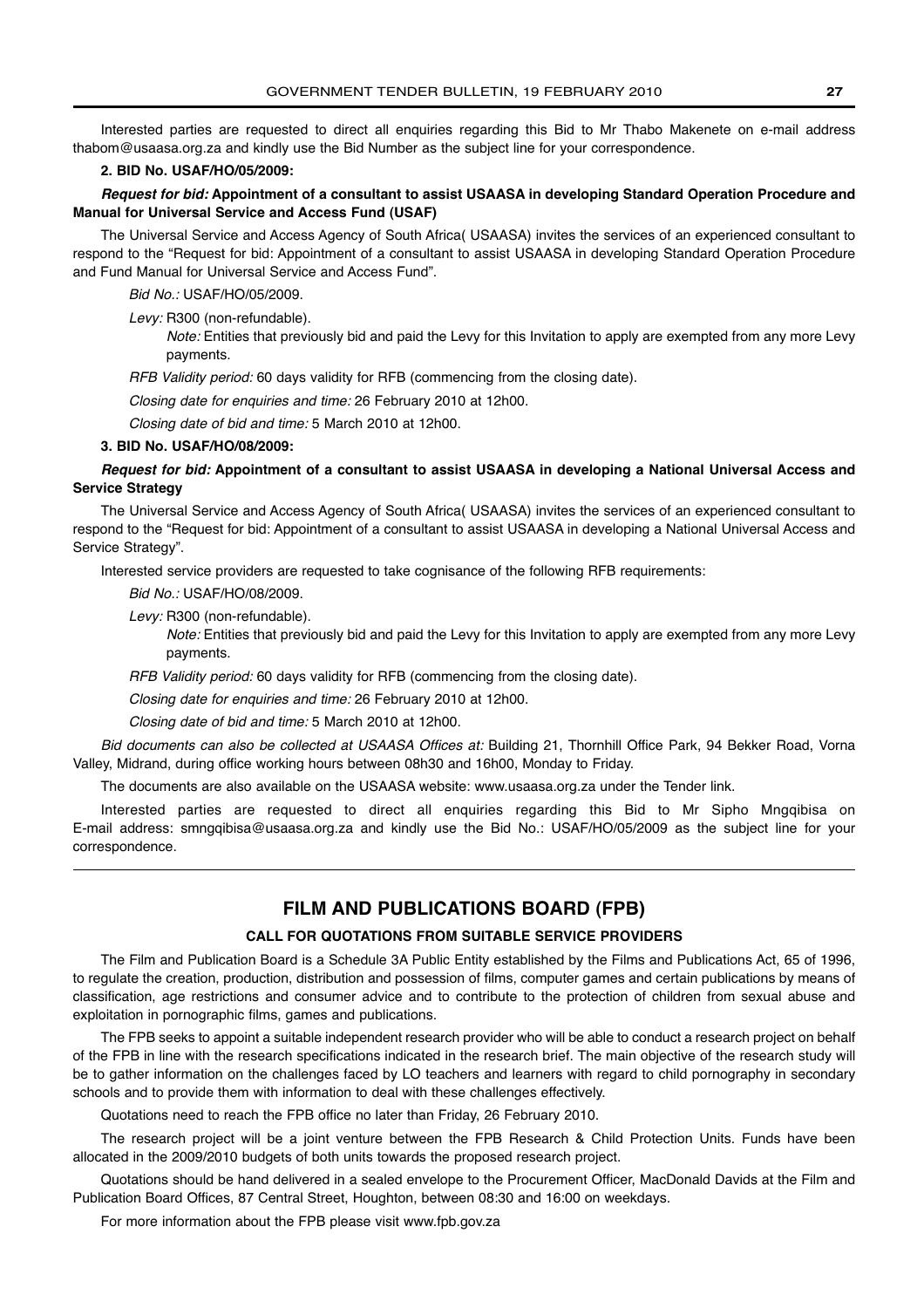### **MINING QUALIFICATIONS AUTHORITY (MQA)**

### **INVITATION TO TENDER**

The Mining Qualifications Authority (MQA) is a statutory body established in terms of the Mine Health and Safety Act of 1996 and a registered Sector Education and Training Authority in terms of the Skills Development Act of 1998.

**MQA/10/09-10—Appointment of a media partner to position the Mining Qualifications Authority (MQA) as a strategic partner in the mining and minerals sector for a three-year period.**

Tender documents can be collected from the MQA Offices, 4th Floor, Union Corporation Building, 74–78 Marshall Street, Marshalltown, Johannesburg as from Monday, 22 February 2010.

Tender documents can also be downloaded from www.mqa.org.za or requested via e-mail.

The closing date for submission of proposals is 19 March 2010 at 11:00 am. Late submissions will not be accepted. All queries must be sent via e-mail.

Enquiries: Mr Ben Matima, Tel: (011) 630-3584. E-mail: BenM@mqa.org.za

### **BANKSETA**

### **INVITATION TO BID**

### **Reference No. BS/CS/2010/CON001**

The BANKSETA is a statutory body established through the Skills Development Act of 1998 to enable its stakeholders to advance the national and global position of the banking and micro-finance industry.

The BANKSETA is seeking to appoint a suitably qualified service provider, with skills and resources specializing in procurement processes for the BANKSETA supply chain management processes.

The intention is for the appointed service provider to:

(i) Render a SCM service to the BANKSETA to ensure a compliant and efficient SCM service as described in detail in the bid document.

Please quote Reference No. BS/CS/2010/CON001 in all correspondence. Correspondence without a reference number will not be attended to.

Note: There is no briefing session.

Bid documentation is available for downloading from the BANKSETA website (www.bankseta.org.za) or electronically, on request by e-mail, from Mary Morudu at mmorudu@deloitte.co.za. Soft copies of the bid documentation are available, for collection only, on prior request by telephone from Mary Morudu at (012) 482-0397.

The closing date for submissions is Friday, 19 March 2010 at 11:00. No late submissions will be considered. Submissions should be delivered to: The Procurement Manager, BANKSETA, Thornhill Office Park, Building 15, 94 Bekker Road, Midrand.

Procurement process administered by Deloitte.

### **AUTOMOTIVE SUPPLIER PARK**

### **THE SUPPLIER PARK DEVELOPMENT COMPANY (PTY) LTD (SPDC)**

The SPDC is inviting professionals to submit their cost proposals for the designs required for the Modification of an existing warehouse. Included in the modification is the provision of a flammable store, a fire protection system, mechanical ventilation and electrical installation.

The proposal should be accompanied by a comprehensive company profile of that organisation.

The following disciplines are required:

- Architectural
- Engineering (structural, electrical, mechanical and fire)
- Environmental
- Health and safety

The proposals should be accompanied by a comprehensive company profile of that organisation. The professionals MUST be registered in terms of eight of the following and meeting the requirements of the relevant professional councils:

- Architectural Profession Act, 2000 (Act No. 44 of 2000)
- Engineering Profession Act, 2000 (Act No. 46 of 2000)
- Quantity Surveying Profession Act, 2000 (Act No. 49 of 2000)
- Environmental Specialists
- Health and Safety Officers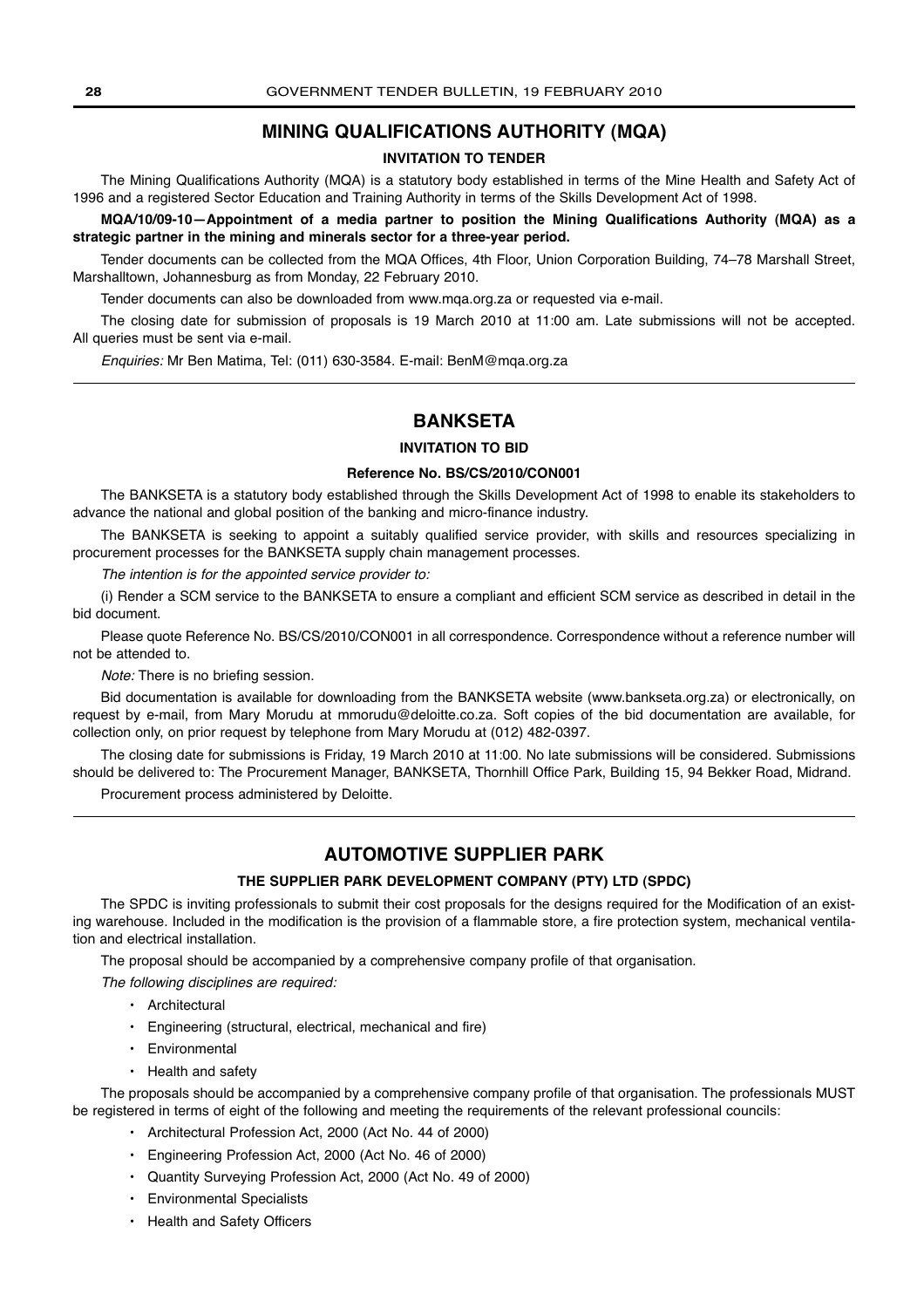Proposals must be submitted into the tender box at our main gate on the closing date at 13:00:

Physical address: Att Miss Linda Vabaza, Procurement Officer, Automotive Supplier Park, 30 Helium Road, Rosslyn Extension 2.

For directions to Automotive Supplier Park, please call our Reception at Tel: (012) 564-5001.

A compulsory site inspection meeting will be held at the Automotive Supplier Park on 18 February 2010 at 10h00 where the whole scope of work will be delivered to the attendants.

The closing date for submissions of proposals is 25 February 2010.

### **AUTOMOTIVE SUPPLIER PARK**

### **THE SUPPLIER PARK DEVELOPMENT COMPANY (PTY) LTD (SPDC)**

The SPDC is inviting professionals (electrical engineers, civil engineers, quantity surveyors, architects, environmental specialists and health & safety specialist) to submit their cost proposals for the development of infrastructure at the Automotive Supplier Park in Rosslyn.

The proposal should be accompanied by a comprehensive company profile of that organisation. The professionals MUST be registered in terms of eight of the following and meeting the requirements of the relevant professional councils:

- Architectural Profession Act, 2000 (Act No. 44 of 2000)
- Engineering Profession Act, 2000 (Act No. 46 of 2000)
- Quantity Surveying Profession Act, 2000 (Act No. 49 of 2000)
- Environmental Specialists
- Health and Safety Officers

Proposals must be submitted into the tender box at our main gate on the closing date at 13:00:

Physical address: Att Miss Linda Vabaza, Procurement Officer, Automotive Supplier Park, 30 Helium Road.

For directions to Automotive Supplier Park, please call our Reception at Tel: (012) 564-5001.

A compulsory briefing session will be held at the Automotive Supplier Park on 18 February 2010 at 10h00 where the whole scope of work will be delivered to the attendants.

The closing date for submissions of proposals is 25 February 2010.

### **SOUTH AFRICAN CIVIL AVIATION AUTHORITY (SACAA)**

### **APPOINTMENT OF SERVICE PROVIDER**

### **CLEANING SERVICE (REF: CLN 2010)**

Tenders are hereby invited from service providers to provide cleaning services for the South African Civil Aviation Authority (SACAA) offices (Johannesburg & Cape Town). Tender documents will have the detailed specifications.

Tender document will be available from our offices at the address mentioned below from 22 February 2010 at a nonrefundable cost of R200,00 (two hundred rand only) cash only.

A compulsory site inspection will be held on Friday, 5 March 2010 at 10h00 at the address mentioned below. Failure to attend a site inspection will disqualify your tender.

The SACAA reserves the right to withdraw this RFP at its own discretion. The tender will be awarded in accordance with the SACAA's policies and guidelines.

The closing date for submissions of tenders is Friday, 26 March 2010 at 11h00. No faxed, e-mailed or late proposals will be accepted.

Submissions must be in a sealed envelope, clearly marked with the tender number to: The Chairperson, Tender Committee, Ikhaya Lokundiza, Building 16, Treur Close, Waterfall Park, Bekker Street, Midrand.

Enquiries can be directed to: Lungi Buthelezi via Fax: (011) 545-1455 or E-mail: buthelezin@caa.co.za

### **THE NATIONAL CONSUMER TRIBUNAL**

### **REQUEST FOR TENDERS**

The National Consumer tribunal, established in terms of the National Credit Act, No. 34 of 2005, hereby invites tenderers to submit proposals in respect of the services listed on the table below.

Tender documents will be available from 22 February 2010 and can be obtained from the National Consumer Tribunal Offices: Building B, Lakeside Office Park, 272 West Street (cnr Lenchen Avenue), Centurion, or requested from Ms Janet Malone at cservicesunit@thenct.org.za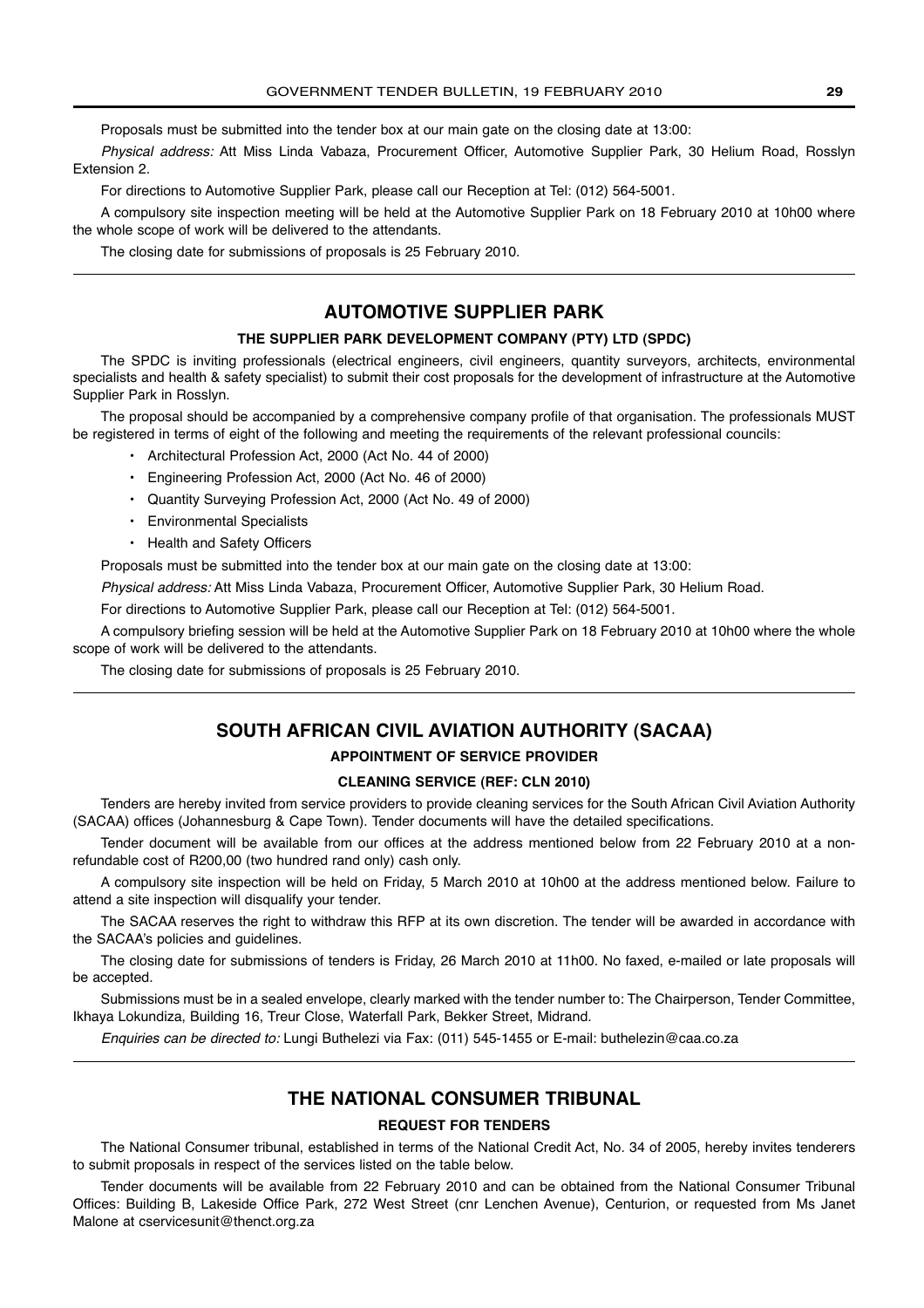The closing date for submission of all proposals is at: 11h00 on 15 March 2010.

**Tender No's. and Services:**

**NCT 01/2010—ACCOUNTING AND FINANCIAL MANAGEMENT SERVICES**

**NCT 02/2010—TRAVEL MANAGEMENT SERVICES**

**NCT 03/2010—LEGAL SERVICES**

### **MANUFACTURING, ENGINEERING AND RELATED SERVICES EDUCATION AND TRAINING AUTHORITY (MERSETA)**

### **(LEADERS IN THE CLOSING THE SKILLS GAP)**

merSETA is the Manufacturing, Engineering and Related Services Education and Training Authority established through the Skills Development Act. merSETA facilitates skills development for the following sub sectors: Metal and Engineering, Auto Manufacturing, Motor Retail and Component Manufacturing, Tyre Manufacturing and Plastics Industries. Together the five sub-sectors comprise approximately 44 000 companies with a workforce of approximately 650 000.

### **TENDER NOTICES**

### **Reference No.: RFP 0094/2010.**

**MERSETA seeks to appoint a service provider for the printing, design, layout, typesetting, proof reading, copy editing, reproduction, print readiness, binding and distribution of the merSETA Annual Report: 120 pages x A4 x 6 000 copies full colour 250 gsm.**

For technical enquiries contact: Mr Tom Mkhwanazi—tmkhwanazi@merseta.org.za

**Reference No.: RFP 0095/2010.**

**MERSETA seek to appoint a service provider for an impartial, critical and objective evaluation of the overall MERSETA adult basic education Training (ABET) project.**

For technical enquiries contact: Mr Deric Peo—dpeo@merseta.org.za

**Reference No.: RFP 0096/2010.**

**MERSETA seek to appoint an insurance broker to provide assurance on all short term insurance aspects for the MERSETA across the entire operations.**

For technical enquiries contact: Mr Bertram Baird—bbaird@merseta.org.za

**Reference No.: RFP 0097/2010.**

**MERSETA seek to appoint a service provider for the management and production of the five MERSETA trade related DVD's to compliment the text based learning materials.**

For technical enquiries contact: Mrs Ansa Liebenberg aliebenberg@merseta.org.za

### **Reference No.: RFP 0079/2010.**

**MERSETA calls on all Non-Government Organizations (NGO's) and Community Based Organizations (CBO's) needing support for skills development with in the MERSETA related skills development sub-sectors in communities.**

PLEASE BE ADVISED THERE WILL BE A REVIEW PROCESS.

For technical enquiries contact: Mr Harry Geldenhuys—hgeldenhuys@merseta.org.za

The closing date for all submissions is: 12 March 2010 at 12h00.

Tender documents are available on our website: www.merseta.org.za (tender bulletin under finance link).

No late submission will be considered. Submission should be dropped of in the Tender Box, or send by courier to: The Supply Chain Manager, MerSeta, 3rd Floor, Metropolitan Park, 8 Hillside Road, Parktown.

Your application should include the following: Covering letter; company profile and history of prior work in this area; detailed CV's of key personnel, indicating qualifications and experience; indicative daily rates for direct and indirect cost; area of operations; current SARS Tax Clearance Certificates; proof of accreditation. Also required is the completed vendor application form and professional services forms, available on the MERSETA website: www.merseta.org.za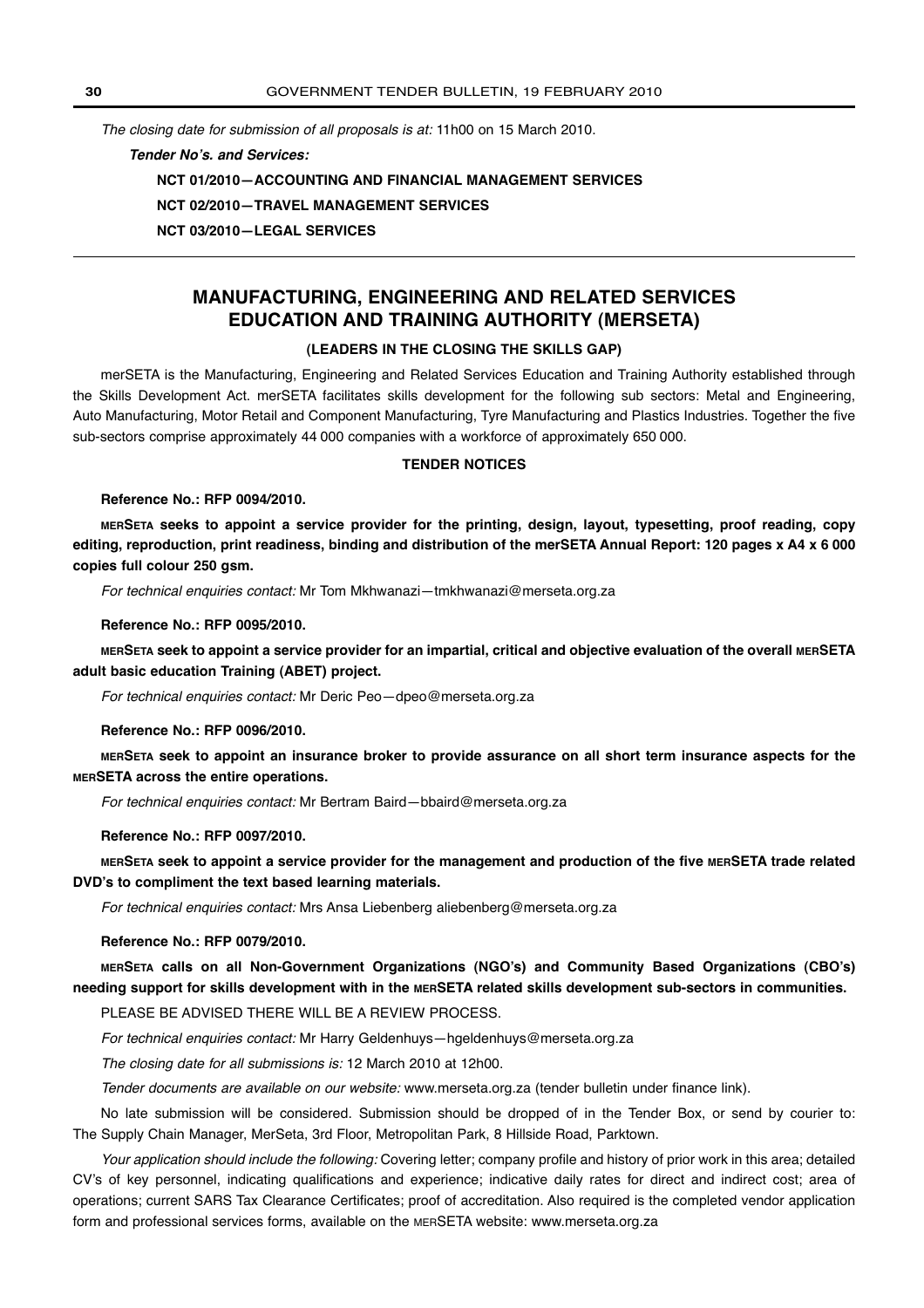### **EASTERN CAPE RURAL FINANCE CORPORATION (ECRFC)**

### **UVIMBA FINANCE • VULITHUBA DEVELOPMENT**

### **EVE BRAND FARMS (PTY) LTD: REPLACEMENT OF THE "EVE BRAND" DAM**

### **TENDER No. 006—2009/10 (FLOOD DISASTER ASSISTANCE)**

Replacement of storage of the Damaged Dam 285JOU8D2 on the Farm No. 285, Portion 8, in the Joubertina Registration District.

### **BID NOTICE OF INVITATION FOR QUOTATIONS**

Tenders are hereby invited from contractors with proven and relevant dam construction experience, for the repair of the damaged earth embankment dam on the Farm No. 285, Portion 8, in the Joubertina Registration District, situated approximately 5 km south of Misgundt (near Joubertina).

Tender documents will be handed to Tenderers on the site inspection upon cash payment of a non-refundable amount of R200,00.

Tenderers are requested to meet the Engineer at the Musgundt Standard Bank, next to R62 Road, in the Village of Misgundt, between Haarlem and Joubertina, in the Langkloof approximately 30 km west of Joubertina at 11h00 on Tuesday, 23 February 2010, when an official compulsory site inspection will be conducted.

Tenders in sealed envelopes and clearly endorsed with Contract Number, addressed to and deposited in: The Tender Box, The Department of Agriculture, Agriland Building, 9 Somers Street, Port Elizabeth, not later than 11h00 on Friday, 5 March 2010 when the tenders will be opened.

The lowest or only tender will not necessarily be accepted and no reason will be given for the rejection thereof.

All participating suppliers will, to the best of our ability, be informed whether their Quotation has been successfully approved or not.

1. Tenderers must have a CIDB contractor grading designation of 1 PE, 2 or higher.

2. Tenderers must be registered with the CIDB in a CE or GB class of construction works.

3. Potentially emerging enterprises, who satisfy criteria, stated in the Tender Data, may submit tender offers.

4. Targeted procurement using the 90:10 points' policy will apply where 90 points will be allocated on price and 10 to equity ownership, gender equality, the promotion of enterprises, located in the Eastern Cape and the promotion of local enterprises within the District Municipality Area.

5. All prospective bidders must be registered with the Uvimba Bank or must apply for registration as a supplier at the compulsory site visit.

6. Bidders are required to be registered for VAT and must submit an original SARS Tax Clearance Certificate, with the tender in order to be considered.

7. Failure to supply all the supplementary information, may result in the tender being deemed an incomplete tender and may not be considered for award.

8. Penalties will be applied, in respect of late completion of the works as defined in the Project Specifications.

9. All Quotations shall hold good for 90 days after the Quotation closing date.

10. The lowest or any Quotation will not necessarily be accepted.

11. Electronic, telegraphic or facsimile Quotations will not be considered.

For any further queries please contact:

Mr Retief Kleynhans Pr Eng on 083 277 7422; or Mr Sam van der Merwe on (042) 273-1342

### **STATE INFORMATION TECHNOLOGY AGENCY (PTY) LTD (SITA)**

### **SITA HEREBY INVITES BIDDERS FOR THE FOLLOWING BID(S):**

Printed copies of the bid documents are available from the Tender Office at SITA Head Office. A soft copy is also available on www.sita.co.za

Office hours: 08:00–16:00 (Monday to Friday).

Contact number: (012) 482-2668 or (012) 482-2543.

E-mail: tenders@sita.co.za

Bids must be deposited in SITA's bid box not later than the closing time indicated on each bid.

It is the prospective bidders' responsibility to obtain documents in time so as to ensure that responses reach SITA (Pty) Ltd, timeously. SITA (Pty) Ltd, cannot be held responsible for delays in the postal service. SITA (Pty) Ltd reserves the right to cancel or withdraw any bid published.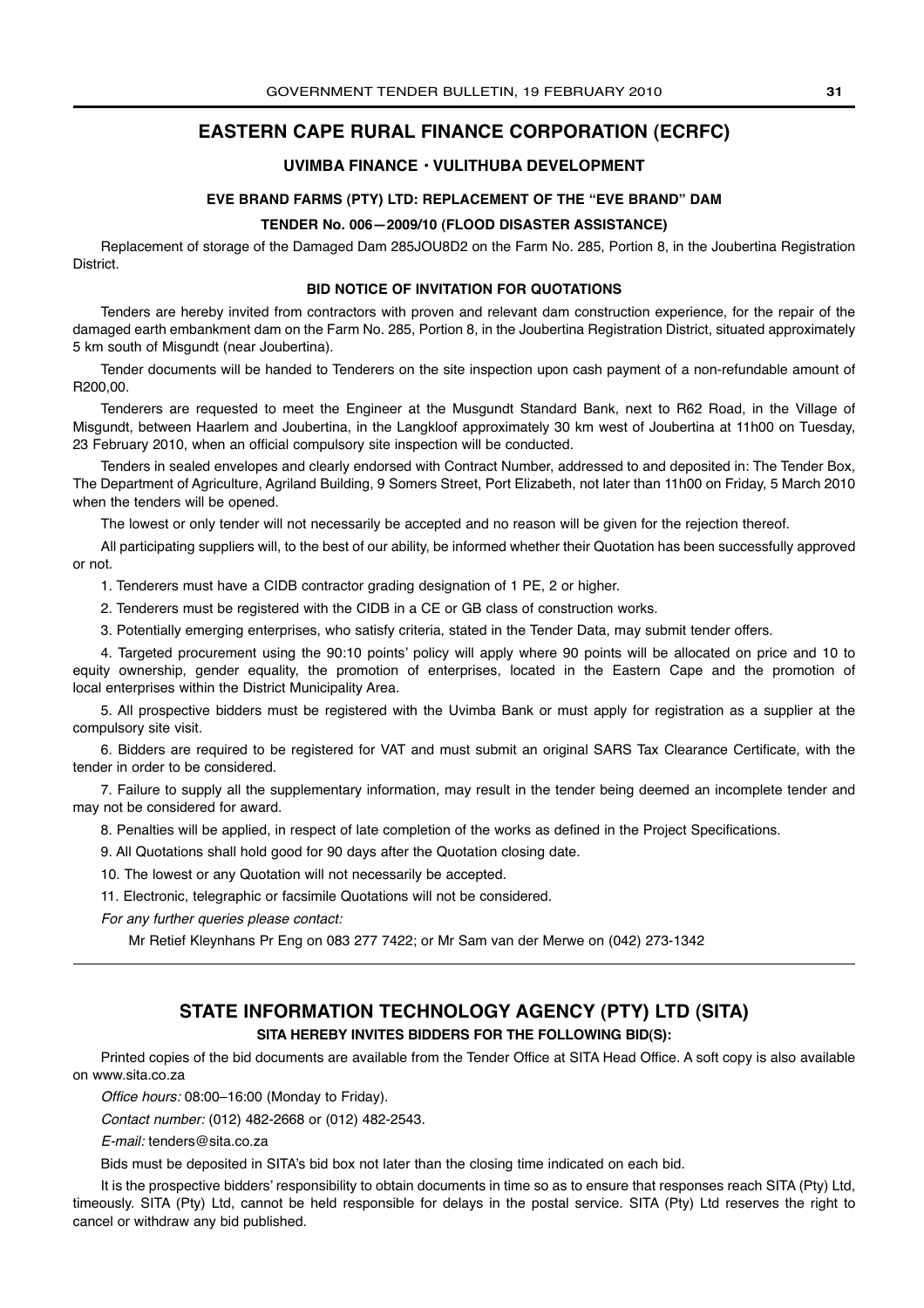### RFB 774/2009 | Procurement of Information Technology Service Management (ITSM) Software as well as Services for Implementation in the OCIO. Non-compulsory briefing session will be held on 1 March 2010 at 13:00 at Apollo Auditorium, SITA Erasmuskloof, 459 Tsitsa Street, Pretoria Tuesday, 23 March 2010 at 11:00 am RFB 777/2009 | Recognition and reward service providers. Non-compulsory briefing session will be held on 15 February 2010 at 11:00 at Van Erkom, SITA Erasmuskloof, 459 Tsitsa Street, Pretoria Friday, 12 March 2010 at 11:00 am RFB 776/2009 SITA contract for advisory service, planning, design, supply, installation, commissioning, project management and maintenance of network cabling and associated services to SITA for a period of three (3) years. No briefing session Wednesday, 24 March 2010 at 11:00 am RFB 748/2009 | DNA sample storage instrumentation interfaced with liquid handlers for the automatically configuration, preparation, and storage and retrieval of DNA samples for the Biology Units of the Forensic Sciences Laboratories. Non-compulsory briefing session will be held on 26 February 2010 at 14:00 at Apollo Auditorium, SITA Erasmuskloof, 459 Tsitsa Street, Pretoria Wednesday, 24 March 2010 at 11:00 am BID No. DESCRIPTIONS CLOSING DATE AND TIME

### **A. Bids are invited for the following requirements for SITA**

### **LEPELLE NORTHERN WATER**

"WATER IS OUR PASSION"

### **CALL FOR BIDS**

### **APPOINTMENT OF A SERVICE PROVIDER FOR THE EQUIPPING OF FILTERS, INCLUDING SUPPLY AND DELIVERY OF FILTER SAND**

### **TENDER No. LNW 08/2010**

Bids are hereby invited for the equipping of filters, including supply and delivery of filter sand. Bidders must be registered with the CIDB of Class 4 ME PE or higher. Only bidders registered with the above-mentioned category will be considered.

Bid document will be available as from 16th February 2010, on payment of cash non-refundable document fee of R300,00 per set from LNW Head Office, No. 3 Landros Mare Street, Polokwane [Tel: (015) 295-1900] during the following office hours: 08h00 to 16h30 (Monday to Friday).

A compulsory briefing session will be held on 23rd February 2010 at Ebenezer Water Treatment Works. The bidders are requested to meet the Project Manager on the said date and time at 10:00. Information regarding the direction to the site may be obtained from (015) 295-1900. Bid document will not be available at the site meeting.

Bids are to be completed in accordance with the conditions and rules contained in the bid documents. All documents must be sealed and labelled with the Bid Number and Description and placed in the tender box at LNW Head Office, No. 3 Landros Mare Street, Polokwane, not later than 16 March 2010. Bids will be opened on the indicated date and time in public. All bids shall hold good for 90 days as from the closing date.

Bid documents which are not received and/or deposited in the tender box before 11:00 on the closing date will be marked as late bids and shall in terms of the Procurement Policy of LNW, not be considered.

Enquiries: For Procurement related matters may be directed to Ms R Mahlaule at (015) 295-1900 and for Technical may be directed to Leonard Machanzi or Muteo Consulting at (015) 291-4065.

The 90/10 preferential points system will be used to evaluate this bid in line with the Preferential Procurement Policy Framework Act, 2000.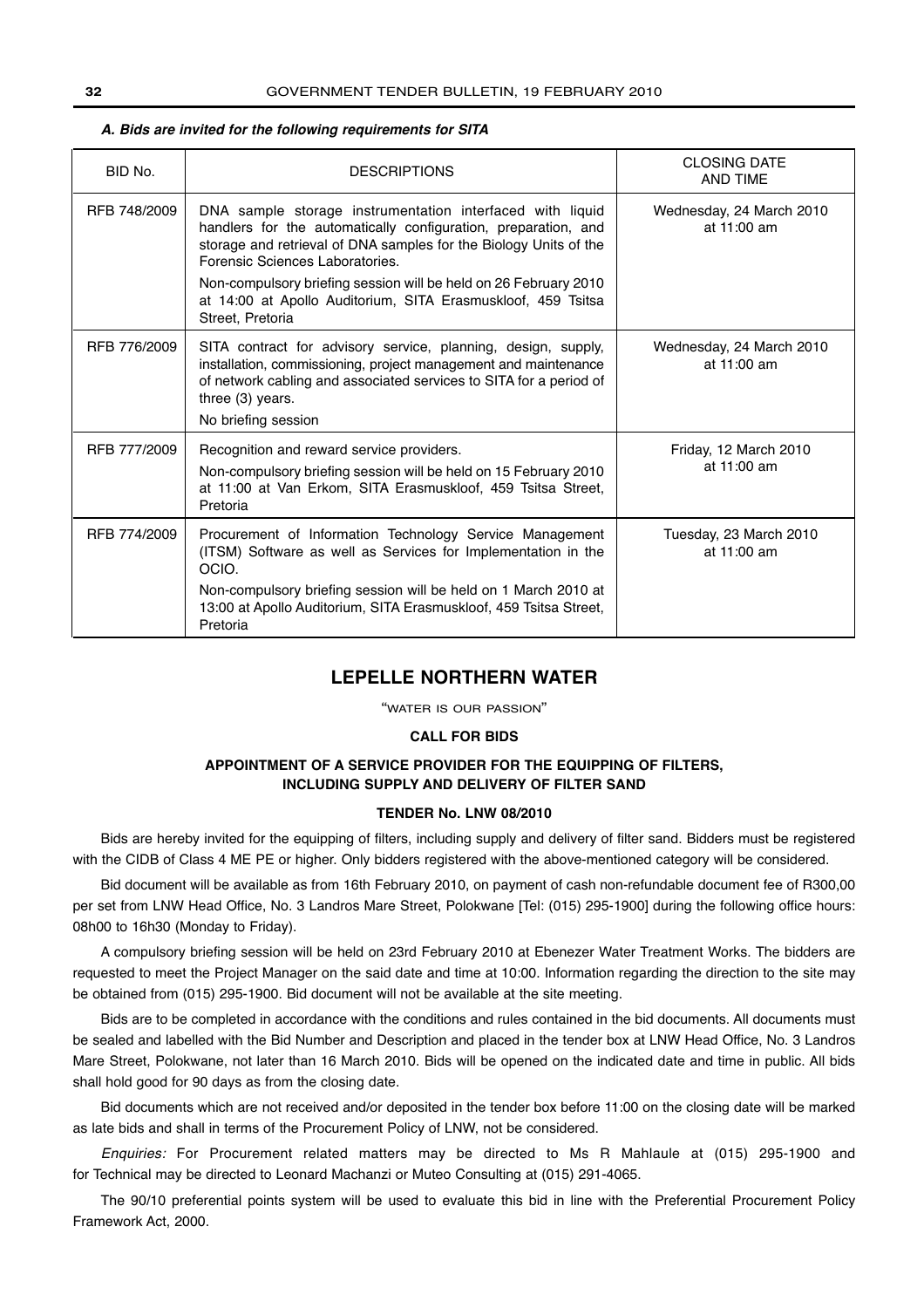### **LEPELLE NORTHERN WATER**

"WATER IS OUR PASSION"

### **CALL FOR BIDS**

### **APPOINTMENT OF A PROFESSIONAL FIRM FOR VERIFICATION OF 2 WAY RADIO AND TELEMETRY INFRASTRUCTURE FOR LEPELLE NORTHERN WATER**

### **TENDER No. LNW 07/2010**

Bids are hereby invited from the professional firms for verification of 2 way radio and telemetry infrastructure for Lepelle Northern Water. Only bids from firm that are registered with ICASA will be acceptable.

Bid document will be available as from 9th February 2010, on payment of cash non-refundable document fee of R250,00 per set from LNW Head Office, No. 3 Landros Mare Street, Polokwane [Tel: (015) 295-1900] during the following office hours: 08h00 to 16h30 (Monday to Friday).

A compulsory briefing session will be held on 18 February 2010 at 10:00. The bidders are requested to meet the Project Manager on the said date and time at No. 3 Landros Mare Street, Polokwane, 0700.

Bids are to be completed in accordance with the conditions and rules contained in the bid documents. All documents must be sealed and labelled with the Bid Number and Description and placed in the tender box at LNW Head Office, No. 3 Landros Mare Street, Polokwane, not later than 15 March 2010. Bids will be opened on the indicated date and time in public. All bids shall hold good for 90 days as from the closing date.

Bids documents which are not received and/or deposited in the tender box before 11:00 on the closing date will be marked as late bids and shall in terms of the Procurement Policy of LNW, not be considered.

Enquiries: For Procurement related matters may be directed to Ms R Mahlaule at (015) 295-1900 and for Technical may be directed to Mr C Mathivha at (015) 295-1900.

The 90/10 preferential points system will be used to evaluate this bid in line with the Preferential Procurement Policy Framework Act, 2000.

### **GAUTENG DEPARTMENT OF ROADS AND TRANSPORT**

### **T1.1 TENDER NOTICE AND INVITATION TO TENDER**

### **THE DEPARTMENT OF ROADS AND TRANSPORT INVITES TENDERS FOR:**

### **TENDER No. GCT 01/02/2010.**

Service: Supply of eight (8) portable weigh screeners.

### Evaluation Criteria:

**90:10 Preferential Point system:** Price = 90 points. Equity: 10 points. HDI = 04. Gender = 3. Youth = 2. Disability  $= 1$ .

Compulsory site meeting: Venue: 41 Simmonds Street, Sage Life Building, 12th Floor, Board Room, South Tower. Date: 1 March 2010. Time: 10:00.

### Tender closing: 19 March 2010.

### **TENDER No. GCT 02/02/2010.**

Service: Computerization of three (3) static weigh bridges.

Evaluation Criteria:

Price = 60. Functionality = 30. Skills (15 points)**:** The bidder must have a fully established support infrastructure that is adequately equipped with appropriately qualified staff and expertise to support the equipment provided.

Experience (15 points): The builder of the units should have previous experience in the building of integrated electronic equipment used for overload control purposes, proof of previous similar project must be submitted and the references must be contactable.

Equity: 10 points.  $HD = 4$ . Gender = 3. Youth = 2. Disability = 1.

Compulsory site meeting: Venue: 41 Simmonds Street, Sage Life Building, 12th Floor, Board Room, South Tower. Date: 1 March 2010. Time: 10:00.

Tender closing: 19 March 2010.

We adhere to all relevant Acts including the Black Economic Empowerment Act No. 53 of 2003, Preferential Procurement Policy Framework Act No. 5 of 2000, Employment Equity Act No. 55 of 1998.

Tenders shall be awarded on the basis of a principle that work shall be fairly or equitably distributed amongst contractors/ entities that had not been awarded contracts previously.

The physical address for collection of tender documents during working hours is from 08:00 until 15:00 from 19 February 2010: 41 Simmonds Street, Sage Life Building, 8th Floor, North Tower.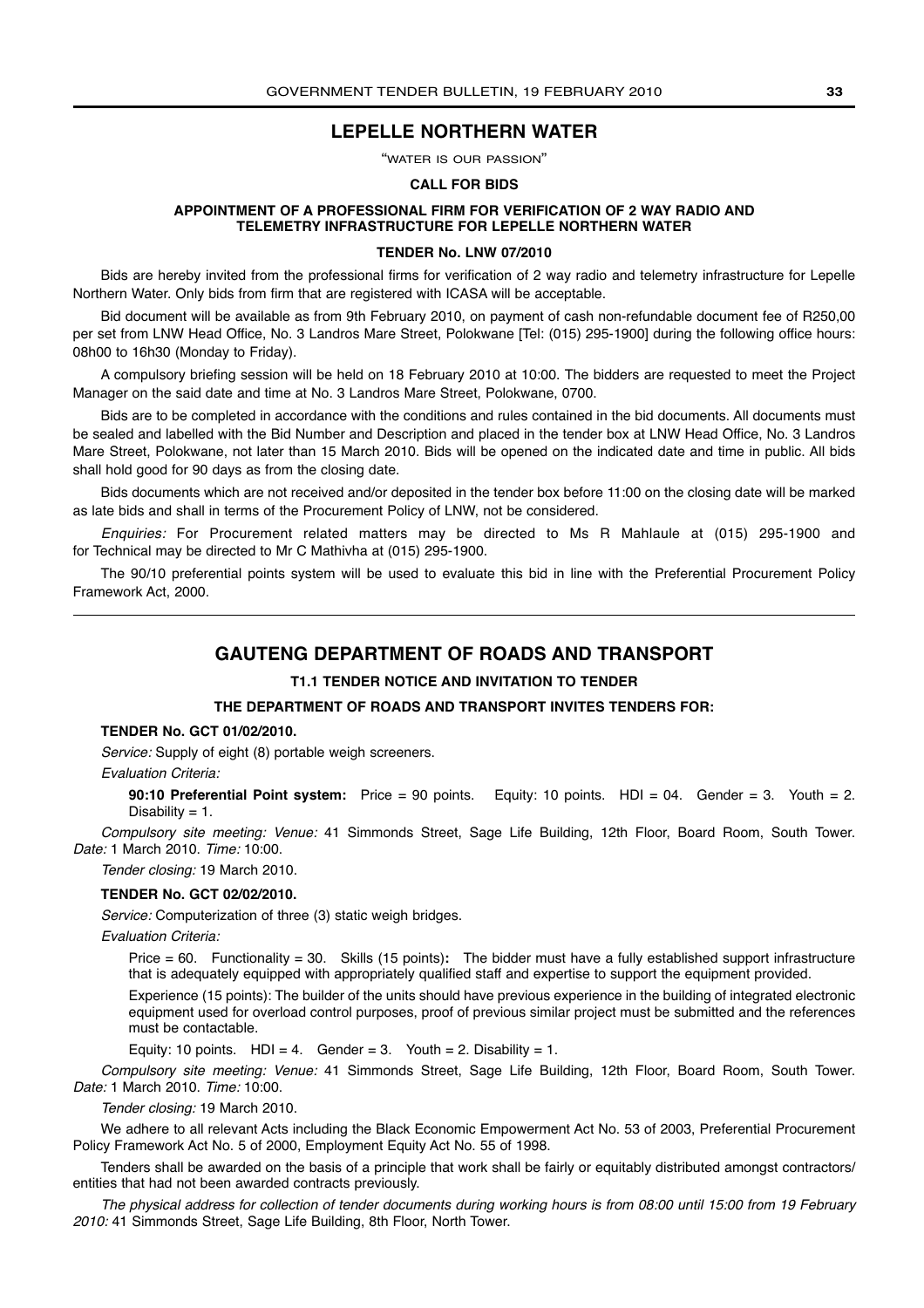A non-refundable tender deposit of R100,00 payable in cash or by bank-guaranteed cheque made out in favour of the Department, payable between 08:00 and 15:00 at the above address is required on collection of documents.

Queries relating to the issues of these documents may be addressed to: Mr Daniel Luwes (Project Manager) at Tel: (011) 355-7121 or Ms Rosinah Modoutse, Tel. (011) 355-9437.

Telegraphic, telephonic, telex, facsimile and late tenders will not be accepted. Tenders to be deposited at the tender box in the foyer of the Batho Pele Building, 91 Commissioner Street, Johannesburg.

Requirements for sealing, addressing, delivery, opening and assessment of tenders are stated in the tender data.

### **KWAZULU-NATAL DEPARTMENT OF HEALTH**

**ETHEKWINI DISTRICT OFFICE**

### **QUOTATIONS ARE INVITED FOR THE UNDERMENTIONED REQUEST FOR THE ETHEKWINI DISTRICT OFFICE**

### REQUIREMENTS:

- (i) Quotations must be on the Official Quotation Price Sheet, all the relevant details required must be completed in full.
- (ii) All prices quoted must be VAT inclusive.
- (iii) All quotations exceeding R30 000, the ZNT 30 document must be completed and a current Tax Clearance Certificate to be attached. Only original documents will be accepted.
- (iv) Quotations must be submitted in a sealed envelope, clearly addressed to the Ethekwini District Office, KZN Health, quoting the quotation number.
- (v) The envelope must display the company name.
- (vi) All quotation documents can be fetched from the eThekwini District Office, 83 Jan Smuts Highway, Mayville. Specific outcomes of the quotations are to be fetched from the office mentioned. No documents will be issued out after closing date or on closing date.

SUPPLY: Enriched maize porridge. Quotation Number: ZNQ 37/02/10. Closing date: 26/02/2010.

Enquiries: Ntombenhle, Tel: (031) 240-5377.

### **DEPARTMENT OF HEALTH**

### **UMZINYATHI DISTRICT OFFICE**

### **QUOTATIONS ARE INVITED FOR THE UNDERMENTIONED REQUIREMENTS OF THE PROVINCIAL ADMINISTRATION OF KWAZULU-NATAL**

- (i) Quotations must be on the official quotation form, which shall be completed in all respects, and all information must be supplied as stipulated in the quotation document.
- (ii) Quotations must be submitted in sealed envelopes.
- (iii) All quotations must be deposited in the tender box situated in Umzinyathi District Office, 34 Wilson Street, Dundee, 3000.
- (iv) The envelopes must be addressed to Umzinyathi District Office, Bid Evaluation Committee together with the quotation number and closing date.
- (v) The name and address of the quoting contractor must be endorsed on the back of the envelope.
- (vi) All Departments of a Health contracts awarded are subject to appeals being timeously lodged (if any) and letters of acceptance being issued.
- (vii) Quotation documents are available from Umzinyathi District Office—Supply Chain Management Section, 34 Wilson Street, Dundee, 3000.
- (viii) For bids exceeding R30 000,00 an original ZNT 30 (application for preference points) forms must be submitted to Umzinyathi District Office, an original tax clearance certificate must be submitted regardless of price.
- (ix) No faxed copies of quotations will be accepted.

| 1. SUPPLY:       | Fortified porridge.                 |
|------------------|-------------------------------------|
| Bid number:      | 100/2009/10.                        |
| Closing date:    | 26/02/2010.                         |
| Time:            | 11h00.                              |
| Enguiries:       | Mr B.W. Mchunu/Miss N.G. Mkhwanazi. |
| Contact details: | (034) 299-9159/163.                 |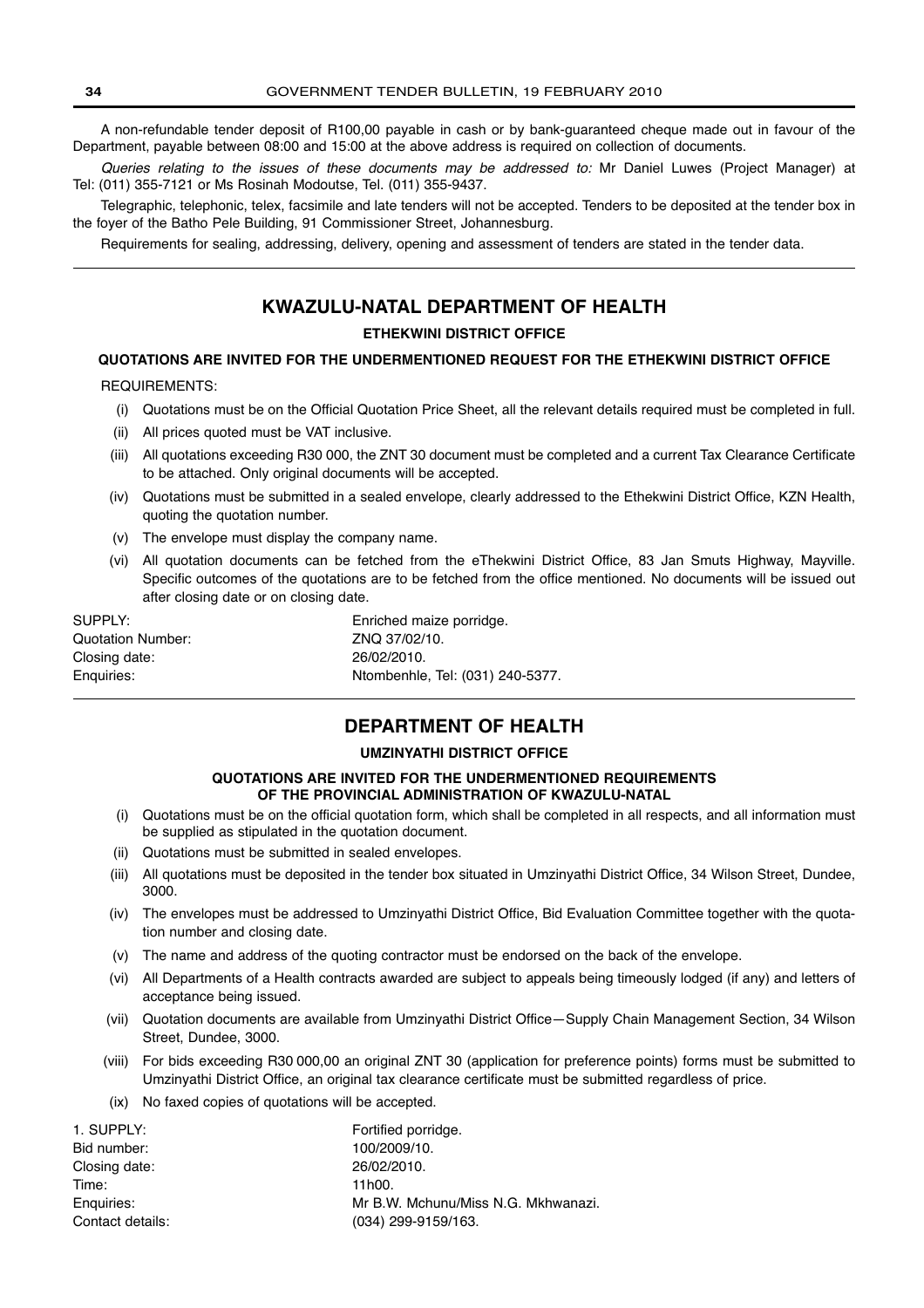### **DEPARTMENT OF HEALTH**

### **CLAIRWOOD HOSPITAL**

### **QUOTATIONS ARE INVITED FOR THE UNDERMENTIONED REQUIREMENTS OF THE PROVINCIAL ADMINISTRATION OF KWAZULU-NATAL**

- (i) Quotations must be on the official quotation form, which shall be completed in all respects, and all information must be supplied as stipulated in the quotation document.
- (ii) Quotations must be submitted in sealed envelopes.
- (iii) Separate envelopes must be used for each quotation.
- (iv) The envelope must be addressed to the Department of Health, Clairwood Hospital, together with the quotation number and closing date.
- (v) The name and address of the quoting contractor must be endorsed on the back of the envelope.
- (vi) All Department of Health contracts awarded are subject to appeals being timeously lodged (if any) and letters of acceptance being issued.
- (vii) Quotation documents are available from the Department of Health, Clairwood Hospital, Mobeni. Contact person: Barbara Zimu, Tel: (031) 451-5071.

| Frozen food.<br>ZNQ 581/2009.<br>02/03/2010.<br>11:00 hrs.         |
|--------------------------------------------------------------------|
| Milk.<br>ZNQ 582/2009.<br>02/03/2010.<br>11:00 hrs.                |
| Bread.<br>ZNQ 583/2009.<br>02/03/2010.<br>11:00 hrs.               |
| Pauper burial.<br>ZNQ 584/2009.<br>02/03/2010.<br>11:00 hrs.       |
| Mutton.<br>ZNQ 585/2009.<br>02/03/2010.<br>11:00 hrs.              |
| Beef/sausages/mince.<br>ZNQ 586/2009.<br>02/03/2010.<br>11:00 hrs. |
|                                                                    |

### **DEPARTMENT OF HEALTH**

### **NORTHDALE PROVINCIAL HOSPITAL**

### **QUOTATIONS ARE INVITED FOR THE UNDERMENTIONED REQUIREMENTS OF THE PROVINCIAL ADMINISTRATION OF KWAZULU-NATAL**

- (i) Quotations must be on the official quotation form, which shall be completed in all respects, and all information must be supplied as stipulated in the quotation document.
- (ii) Quotations must be submitted in sealed envelopes.
- (iii) The envelope must be addressed to Northdale Provincial Hospital, Quotation Evaluation Committee, 1389 Chota Motala Road (Old Greytown Road), Pietermaritzburg or Northdale Provincial Hospital, Quotation Evaluation Committee, Private Bag X9006, Pietermaritzburg, 3200, together with the quotation number and closing date.
- (iv) The name and address of the quoting contractor must be endorsed on the back of the envelope.
- (v) All Department of Health contracts awarded, are subject to appeals being timeously lodged (if any) and letters of acceptance are issued.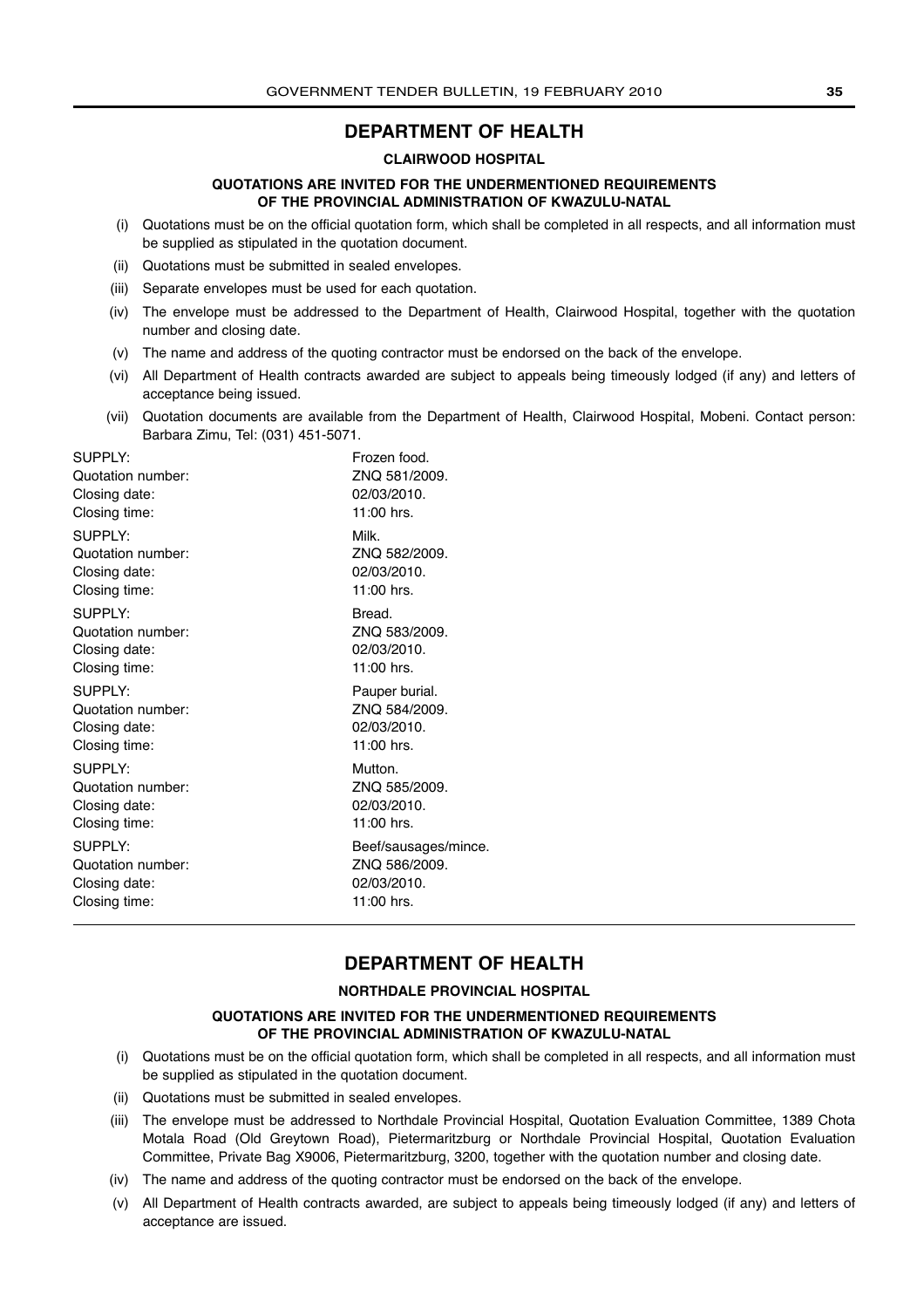- (vi) Original copies of Tax Clearance Certificates, ZNT 30 forms for preference points to a accompany quotations. No faxed quotations will be accepted.
- (vii) Quotation documents are available from Northdale Provincial Hospital, Stores Department, 1389 Chota Motala Road (Old Greytown Road), Pietermaritzburg, Tel: (033) 387-9052; (033) 387-9051 or (033) 387-9086, Fax (033) 397-1027.
- (viii) The quotation box is situated outside the Security Office, along the side wall facing the Main Entrance.
- (ix) Each quotation must be in a separate envelope.

| SUPPLY:                     | Nan Perlargon 400 gr tin.                   |
|-----------------------------|---------------------------------------------|
| Quantity:                   | 4 200 units.                                |
| Quotation number:           | ZNQ ND 1038/2009-2010.                      |
| Closing date:               | 12-03-2010.                                 |
| Closing time:               | 11h00.                                      |
| Contact person:             | Mrs L. C. Naidoo, Tel: (033) 387-9052.      |
| SERVICE:                    | Render a pest control service for one year. |
| Quotation number:           | ZNQ ND 1039/2009-2010.                      |
| Compulsory site inspection: | 05-03-2010.                                 |
| Time:                       | 11h00.                                      |
| Venue:                      | Northdale Hospital-Cafeteria.               |
| Closing date:               | 12-03-2010.                                 |
| Closing time:               | 11h00.                                      |
| Contact person:             | Mrs L. C. Naidoo, Tel: (033) 387-9052.      |

### **DEPARTMENT OF HEALTH**

### **CHARLES JAMES HOSPITAL**

### **QUOTATIONS ARE INVITED FOR THE UNDERMENTIONED REQUIREMENTS OF PROVINCIAL ADMINISTRATION OF KWAZULU-NATAL**

- (i) Quotations must be on the official form, which shall be completed in all respects, and all information must be supplied as stipulated in the quotation documents.
- (ii) Quotation must be submitted in sealed envelopes—no faxed copies will be accepted.
- (iii) Separate envelope must be used for each quotation.
- (iv) Quotations must be addressed to Hospital Manager, Charles James Hospital, 6 Sompukane Road, Umbogintwini, 4125. The quotation number must be clearly marked on the bottom left hand corner of the envelope.
- (v) The name and address of the quoting contractor must be endorsed on the back of the envelope.
- (vi) All Department of Health contracts/quotation awarded are subject to appeals being timeously lodged (if any) and letters of acceptance being issued.
- (vii) Quotation documents will be available at Central Stores, Charles James Hospital from 22-02-2010.
- (viii) A ZNT 30 form will have to be filled with every quotation for calculation of preferential points.
- (ix) An original valid tax clearance certificate must accompany the quotation.

| SUPPLY:           | Supply of fresh red meat for twelve (12) months. |
|-------------------|--------------------------------------------------|
| Quotation number: | ZNO 457/09/10.                                   |
| Closing date:     | 08-03-2010.                                      |
| Closing time:     | 11h00.                                           |
| Contact person:   | Mpume Ntombela, Tel: (031) 905-7800.             |
| SUPPLY:           | Supply of dairy products for twelve (12) months. |
| Quotation number: | ZNQ 458/09/10.                                   |
| Closing date:     | 08-03-2010.                                      |
| Closing time:     | 11h00.                                           |
| Contact person:   | Mpume Ntombela, Tel: (031) 905-7800.             |
| SUPPLY:           | Supply of frozen foods for twelve (12) months.   |
| Quotation number: | ZNO 459/09/10.                                   |
| Closing date:     | 08-03-2010.                                      |
| Closing time:     | 11h00.                                           |
| Contact person:   | Mpume Ntombela, Tel: (031) 905-7800.             |
| SUPPLY:           | Supply of brown bread for twelve (12) months.    |
| Quotation number: | ZNQ 460/09/10.                                   |
| Closing date:     | 08-03-2010.                                      |
| Closing time:     | 11h00.                                           |
| Contact person:   | Mpume Ntombela, Tel: (031) 905-7800.             |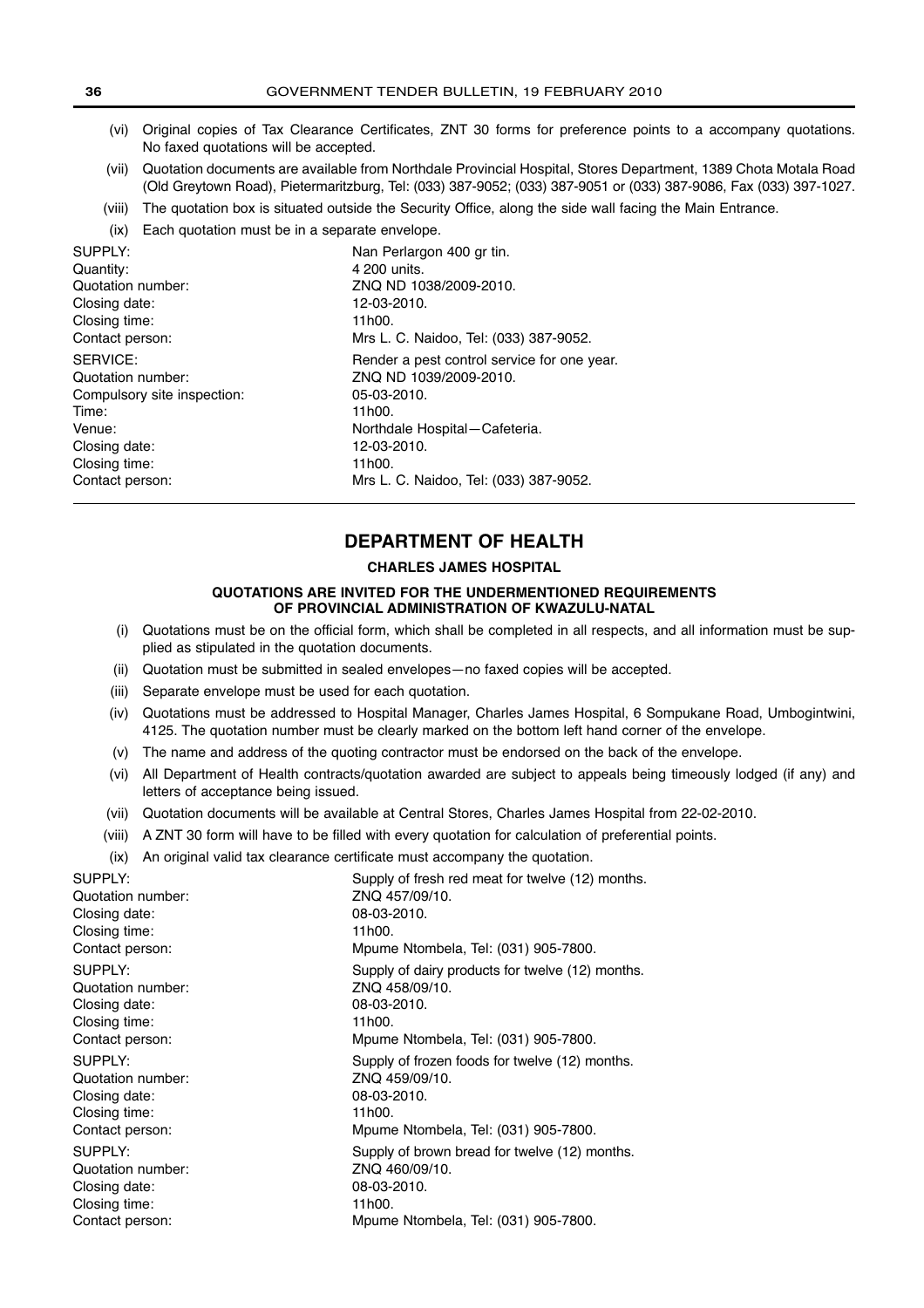Quotation number: ZNQ 466/09/10. Closing date: 08-03-2010. Closing time: 11h00. Quotation number: ZNQ 466/09/10. Closing date: 08-03-2010. Closing time: 11h00. Quotation number: ZNQ 463/09/10. Closing date: 08-03-2010. Closing time: 11h00. SERVICE : Pest control for 24 months. Quotation number: ZNQ 462/09/10. Compulsory site meeting: 15-03-2010. Closing date: 29-03-2010. Closing time: 11h00. Quotation number: ZNQ 464/09/10. Closing date: 29-03-2010. Closing time: 11h00. Quotation number: <br>
Closing date: 29-03-2010<br>
29-03-2010 Closing date: Closing time: 11h00. Contact person: Mpume Ntombela, Tel: (031) 905-7800.

SUPPLY: Supply of dry groceries for twelve (12) months. Contact person: Mpume Ntombela, Tel: (031) 905-7800. SUPPLY: Supply of laundry chemicals for twelve (12) months. Contact person: Mpume Ntombela, Tel: (031) 905-7800. SERVICE: SERVICE: SERVICE: Sanitary maintenance for 24 months. Contact person: Mpume Ntombela, Tel: (031) 905-7800. Contact person: Mpume Ntombela, Tel: (031) 905-7800. SUPPLY: SUPPLY: Surgical needles and syringes for 24 months. Contact person: Mpume Ntombela, Tel: (031) 905-7800. SUPPLY: Surgical masks and gloves for 24 months.

### **DEPARTMENT OF HEALTH**

### **HOSPITAL REVITALISATION PROGRAMME**

### **QUOTATIONS ARE INVITED FOR THE UNDERMENTIONED REQUIREMENTS OF THE PROVINCIAL ADMINISTRATION OF KWAZULU-NATAL**

- (i) Quotations must be on the official quotation form, which shall be completed in all respects, and all information must be supplied as stipulated in the quotation document.
- (ii) Quotations must be submitted in sealed envelopes/faxed.
- (iii) Separate envelopes must be used for each quotation.
- (iv) The envelope must be addressed to Hospital Revitalisation Programme, for attention Mr K. Pillay, reflecting the quotation number.
- (v) The name and address of the quoting company must be endorsed on the back of the envelope.
- (vi) All Department of Health contracts awarded, are subject to appeals being timeously lodged (if any) and letters of acceptance being issued.
- (vii) Please complete original ZNT 30 documents when submitting quotations above R30 000 (thirty thousand rand) together with an original tax clearance certificate.
- (viii) Quotation documents are available from the Hospital Revitalisation Programme Office, Medical Chambers, Ground Floor, 191 Peter Kerchhoff Street, Pietermaritzburg.

PLEASE NOTE—This office WILL NOT Fax nor E-mail bid/quotation documents!!

| SERVICE:                           | Supply of seven (7) electrocardiograph—multi channel with interpretation two (2) |  |  |
|------------------------------------|----------------------------------------------------------------------------------|--|--|
|                                    | for Rietylei Hospital & five (5) for King George V Hospital.                     |  |  |
| Quotation number:                  | ZNQ 153.09/10-H.                                                                 |  |  |
| Closing date:                      | 12 March 2010.                                                                   |  |  |
| Time:                              | 11:00.                                                                           |  |  |
| Contact person:                    | Mr K. Pillay, Tel: (033) 341-7069 or (033) 341-7000.                             |  |  |
| Enquiries regarding specification: | Mr V. Kannie, Tel: (033) 341-7049.                                               |  |  |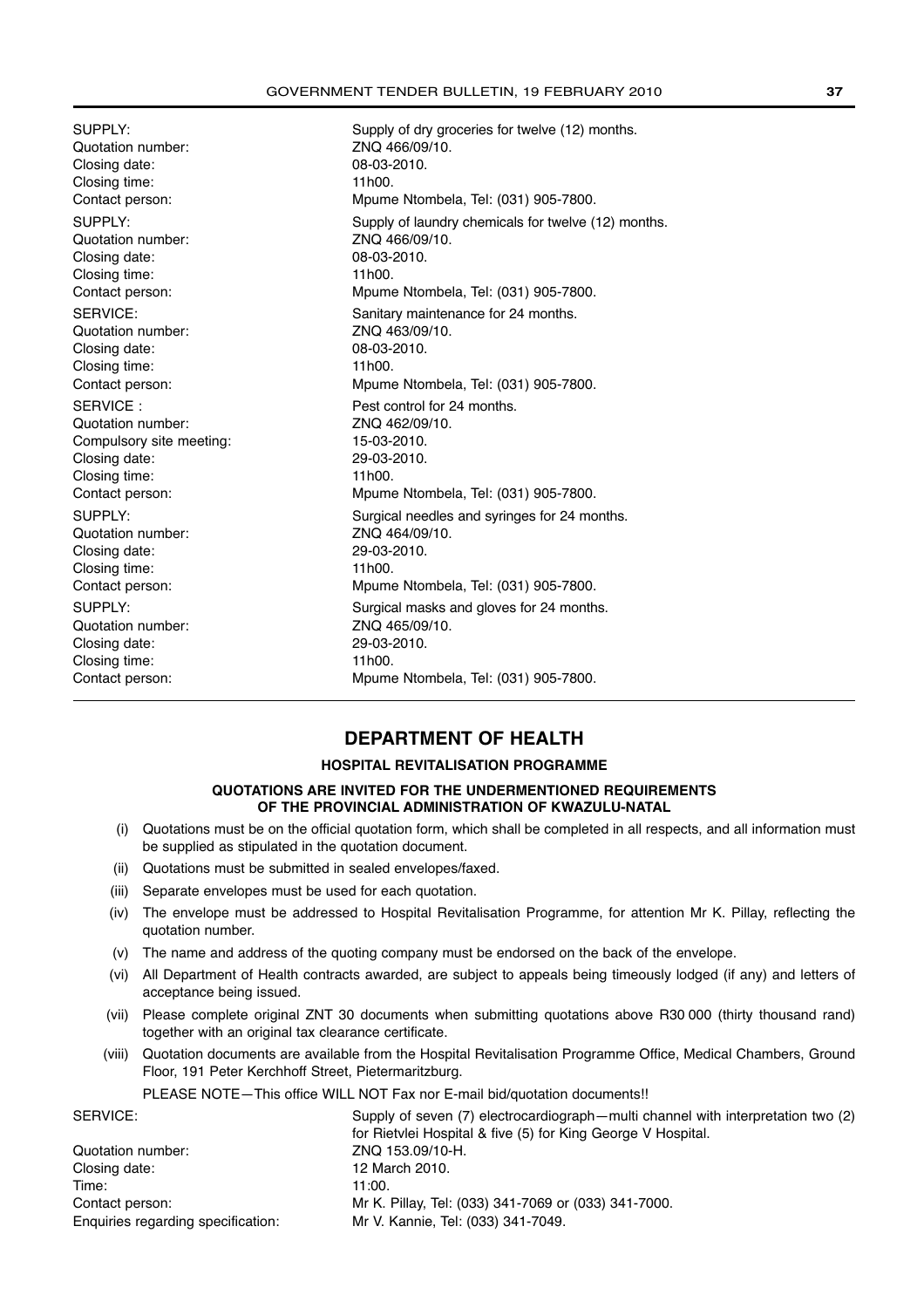SERVICE: Supply of twenty eight (28) flow-meters—double oxygen twenty one (21) for Rietvlei Hospital & seven (7) for Ngwelezana Hospital. Quotation number: <br>
ZNQ 154.09/10-H. Closing date: 12 March 2010. Time: 11:00. Contact person: Mr K. Pillay, Tel: (033) 341-7069 or (033) 341-7000. Enquiries regarding specification: Mr V. Kannie, Tel: (033) 341-7049. SERVICE: Supply of ten (10) nebulizers—ultrasound eight (8) for Rietvlei Hospital & two (2) for Hlabisa Hospital. Quotation number: ZNQ 155.09/10-H. Closing date: 12 March 2010. Time: 11:00. Contact person: Mr K. Pillay, Tel: (033) 341-7069 or (033) 341-7000. Enquiries regarding specification: Mr V. Kannie, Tel: (033) 341-7049. SERVICE: Supply of twenty three (23) aspirators wall mounted from central vacuum twenty one (21) for Rietvlei Hospital & two (2) for Ngwelezana Hospital. Quotation number: ZNQ 156.09/10-H. Closing date: 12 March 2010. Time: 11:00. Contact person: Mr K. Pillay, Tel: (033) 341-7069 or (033) 341-7000. Enquiries regarding specification: Mr V. Kannie, Tel: (033) 341-7049. SERVICE: Supply of two (2) electrosurgical units—high power for Rietvlei Hospital. Quotation number: ZNQ 158.09/10-H. Closing date: 12 March 2010. Time: 11:00. Contact person: Mr K. Pillay, Tel: (033) 341-7069 or (033) 341-7000. Enquiries regarding specification: Mr V. Kannie, Tel: (033) 341-7049. SERVICE: Supply of seventeen (17) table 900 x 900 three (3) for Rietvlei Hospital & fourteen (14) for King George V Hospital. Quotation number: ZNQ 159.09/10-H. Closing date: 12 March 2010. Time: 11:00. Contact person: Mr K. Pillay, Tel: (033) 341-7069 or (033) 341-7000. Enquiries regarding specification: Mr V. Kannie, Tel: (033) 341-7049. SERVICE: Supply of one (1) warmers—blood/solution (electronic control) for Rietvlei Hospital. Quotation number: ZNQ 160.09/10-H. Closing date: 12 March 2010. Time: 11:00. Contact person: Mr K. Pillay, Tel: (033) 341-7069 or (033) 341-7000. Enquiries regarding specification: Mr V. Kannie, Tel: (033) 341-7049. SERVICE: Supply of one (1) bath, water, moulded plastic splint (sauce pan) for Rietvlei Hospital. Quotation number: ZNQ 161.09/10-H. Closing date: 12 March 2010. Time: 11:00. Contact person: Mr K. Pillay, Tel: (033) 341-7069 or (033) 341-7000. Enquiries regarding specification: Mr V. Kannie, Tel: (033) 341-7049. SERVICE: Supply of fourteen (14) medicine trolleys five (5) for Rietvlei Hospital, three (3) for Hlabisa & six (6) for Ngwelezana Hospital. Quotation number: <br>
Closing date: <br>
2 March 2010. Closing date: Time: 11:00. Contact person: Mr K. Pillay, Tel: (033) 341-7069 or (033) 341-7000. Enquiries regarding specification: Mr V. Kannie, Tel: (033) 341-7049. SERVICE: Supply of thirteen (13) mobile medicine trolleys, nine (9) for Hlabisa Hospital & four (4) for Ngwelezana Hospital.<br>ZNO 164.09/10-H. Quotation number: Closing date: 12 March 2010. Time: 11:00. Contact person: Mr K. Pillay, Tel: (033) 341-7069 or (033) 341-7000.

Enquiries regarding specification: Mr V. Kannie, Tel: (033) 341-7049.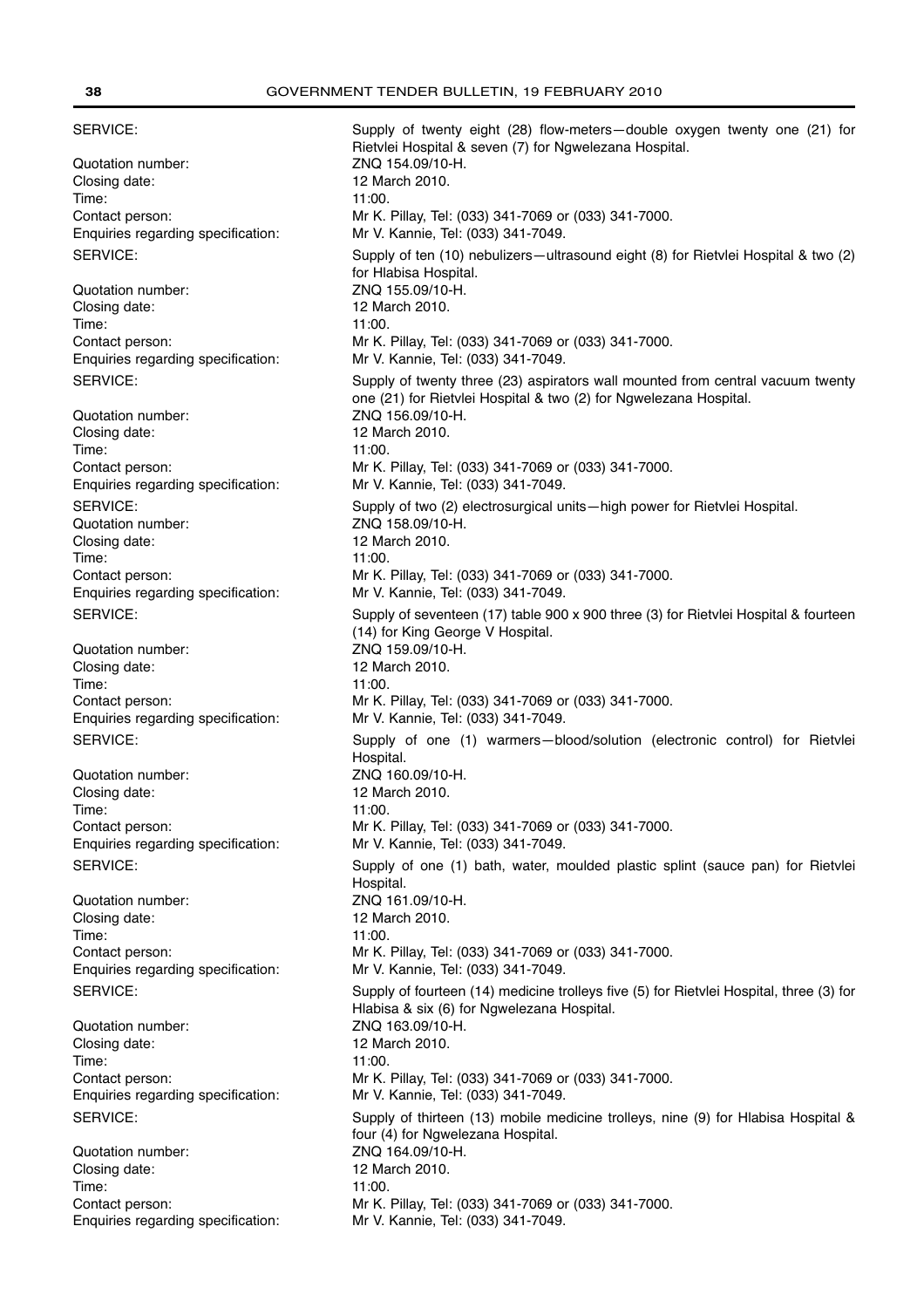Quotation number: ZNQ 165.09/10-H. Closing date: 12 March 2010. Time: 11:00. Enquiries regarding specification: Mr V. Kannie, Tel: (033) 341-7049.

SERVICE: Supply of eighteen (18) trolleys double bowl for King George V Hospital. Contact person: Mr K. Pillay, Tel: (033) 341-7069 or (033) 341-7000.

### **KWAZULU-NATAL DEPARTMENT OF TRANSPORT**

### **BIDS ARE INVITED FOR THE UNDERMENTIONED REQUIREMENTS OF PROVINCIAL ADMINISTRATION OF KWAZULU-NATAL**

- (i) Bids must be on the official bid/quotation form which shall be completed in all respect and all information must be supplied as stipulated in the tender documents.
- (ii) Bids must be submitted in sealed envelopes.
- (iii) The address, bid number and closing date must be endorsed on the back of the envelope.
- (iv) The name and address of the bidder must be endorsed on the back of the envelope.
- (v) All bid contract awards are subject to appeals being lodged (if any) and letters of acceptance being issued.
- (vi) To obtain the tender document, contact the telephone and facsimile numbers stipulated.
- (vii) Contractors will be required to produce a copy of a valid Tax Clearance Certificate prior to being issued with tender documents.
- (viii) The bid box is situated outside entrance portal of DOT Head Office in Pietermaritzburg.
- (ix) Bidders must be registered with the CIDB in a Civil Engineering Class of Construction Works.
- (x) Bidders should have a CIDB contractor grading designation of 6CE or higher.
- (xi) Bidders must also be registered with the Department of Transport on the Vukuzakhe Contractor Development Programme.
- (xii) A non-refundable tender deposit of R200,00 is payable to the Department of Transport.
- (xiii) No documents will be available at the site clarification meeting.

| SERVICE:                         | The construction of three 3.0 m x 3.0 m Box Culvert STC 3749 on             |  |  |  |
|----------------------------------|-----------------------------------------------------------------------------|--|--|--|
|                                  | Main Road P701 at km 69.709                                                 |  |  |  |
| Bid number:                      | ZNT 373T/C283/0239/S/156/07 T.                                              |  |  |  |
| Closing date:                    | 25 March 2010.                                                              |  |  |  |
| Closing time:                    | 11h00.                                                                      |  |  |  |
| Compulsory briefing session:     |                                                                             |  |  |  |
| Date:                            | 2 March 2010.                                                               |  |  |  |
| Time:                            | 10 <sub>h00</sub> .                                                         |  |  |  |
| Venue:                           | P701 Site Office, Ntambanana Municipality.                                  |  |  |  |
| Contact person:                  | Ms A. Soshebe, Tel: (033) 355-0552.                                         |  |  |  |
|                                  | Mr N. Mbatha, Tel: (031) 324-2200.                                          |  |  |  |
| Tender documents available from: | From Friday, 19 February 2010 to Monday, 1 March 2010 at 172 Burger Street, |  |  |  |
|                                  | Pietermaritzburg.                                                           |  |  |  |

### **KWAZULU-NATAL DEPARTMENT OF TRANSPORT**

### **BIDS ARE INVITED FOR THE UNDERMENTIONED REQUIREMENTS OF PROVINCIAL ADMINISTRATION OF KWAZULU-NATAL**

- (i) Bids must be on the official bid/quotation form which shall be completed in all respect and all information must be supplied as stipulated in the tender documents.
- (ii) Bids must be submitted in sealed envelopes.
- (iii) The address, bid number and closing date must be endorsed on the back of the envelope.
- (iv) The name and address of the bidder must be endorsed on the back of the envelope.
- (v) All bid contract awards are subject to appeals being lodged (if any) and letters of acceptance being issued.
- (vi) To obtain the tender document, contact the telephone and facsimile numbers stipulated.
- (vii) Contractors will be required to produce a copy of a valid Tax Clearance Certificate prior to being issued with tender documents.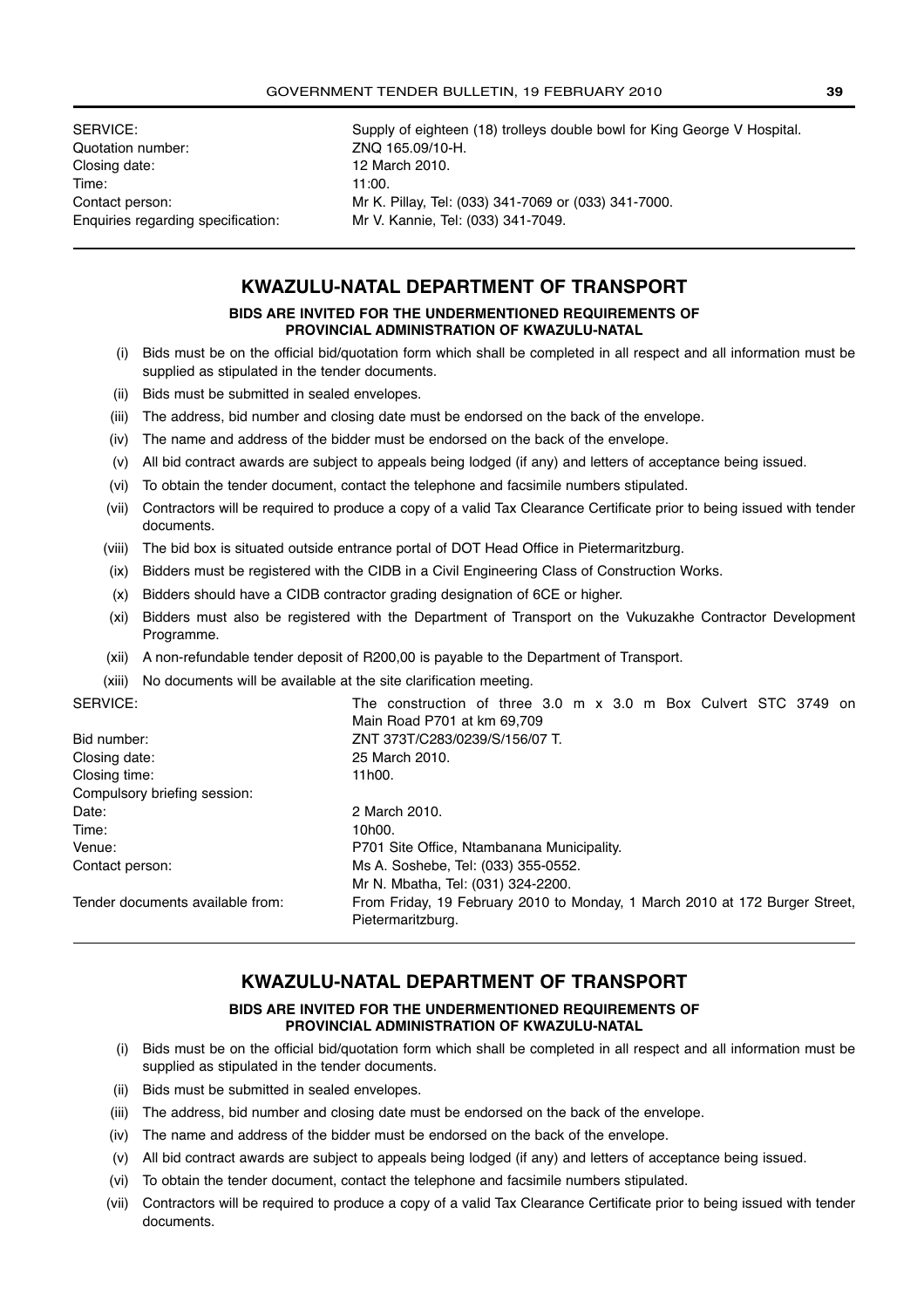- (viii) The bid box is situated outside entrance portal of DOT Head Office in Pietermaritzburg.
- (ix) Bidders must be registered with the CIDB in a Civil Engineering Class of Construction Works.
- (x) Bidders should have a CIDB contractor grading designation of 4CE or higher.
- (xi) Bidders must also be registered with the Department of Transport on the Vukuzakhe Contractor Development Programme.
- (xii) A non-refundable tender deposit of R150,00 is payable to the Department of Transport.
- (xiii) No documents will be available at the site clarification meeting.

SERVICE: The construction of one 1.8 m x 1.8 m Box Culvert STC 3750 on Main Road P701

|                                  | at km 70,419.                                                                                 |
|----------------------------------|-----------------------------------------------------------------------------------------------|
| Bid number:                      | ZNT 373T/C283/0239/S/157/07 T.                                                                |
| Closing date:                    | 8 April 2010.                                                                                 |
| Closing time:                    | 11h00.                                                                                        |
| Compulsory briefing session:     |                                                                                               |
| Date:                            | 16 March 2010.                                                                                |
| Time:                            | 10 <sub>h00</sub> .                                                                           |
| Venue:                           | P701 Site Office, Ntambanana Municipality.                                                    |
| Contact person:                  | Ms A. Soshebe, Tel: (033) 355-0552.                                                           |
|                                  | Mr N. Mbatha, Tel: (031) 324-2200.                                                            |
| Tender documents available from: | From Friday, 5 March 2010 to Monday, 15 March 2010 at 172 Burger Street,<br>Pietermaritzburg. |

### **KWAZULU-NATAL DEPARTMENT OF TRANSPORT**

### **BIDS ARE INVITED FOR THE UNDERMENTIONED REQUIREMENTS OF PROVINCIAL ADMINISTRATION OF KWAZULU-NATAL**

- (i) Bids must be on the official bid/quotation form which shall be completed in all respect and all information must be supplied as stipulated in the tender documents.
- (ii) Bids must be submitted in sealed envelopes.
- (iii) The address, bid number and closing date must be endorsed on the back of the envelope.
- (iv) The name and address of the bidder must be endorsed on the back of the envelope.
- (v) All bid contract awards are subject to appeals being lodged (if any) and letters of acceptance being issued.
- (vi) To obtain the tender document, contact the telephone and facsimile numbers stipulated.
- (vii) Contractors will be required to produce a copy of a valid Tax Clearance Certificate prior to being issued with tender documents.
- (viii) The bid box is situated outside entrance portal of DOT Head Office in Pietermaritzburg.
- (ix) Bidders must be registered with the CIDB in a Civil Engineering Class of Construction Works.
- (x) Bidders should have a CIDB contractor grading designation of 6CE or higher.
- (xi) Bidders must also be registered with the Department of Transport on the Vukuzakhe Contractor Development Programme.
- (xii) A non-refundable tender deposit of R200,00 is payable to the Department of Transport.
- (xiii) No documents will be available at the site clarification meeting.

| SERVICE:                         | The construction of three 4.2 x 4.2 m Box Culvert STC 3751 on Main Road P701 |  |
|----------------------------------|------------------------------------------------------------------------------|--|
|                                  | at km 73,049.                                                                |  |
| Bid number:                      | ZNT 373T/C283/0239/S/158/07 T.                                               |  |
| Closing date:                    | 1 April 2010.                                                                |  |
| Closing time:                    | 11h00.                                                                       |  |
| Compulsory briefing session:     |                                                                              |  |
| Date:                            | 9 March 2010.                                                                |  |
| Time:                            | 10 <sub>h00</sub> .                                                          |  |
| Venue:                           | P701 Site Office, Ntambanana Municipality.                                   |  |
| Contact person:                  | Ms A. Soshebe, Tel: (033) 355-0552.                                          |  |
|                                  | Mr N. Mbatha, Tel: (031) 324-2200.                                           |  |
| Tender documents available from: | From Friday, 26 February 2010 to Monday, 8 March 2010 at 172 Burger Street,  |  |
|                                  | Pietermaritzburg.                                                            |  |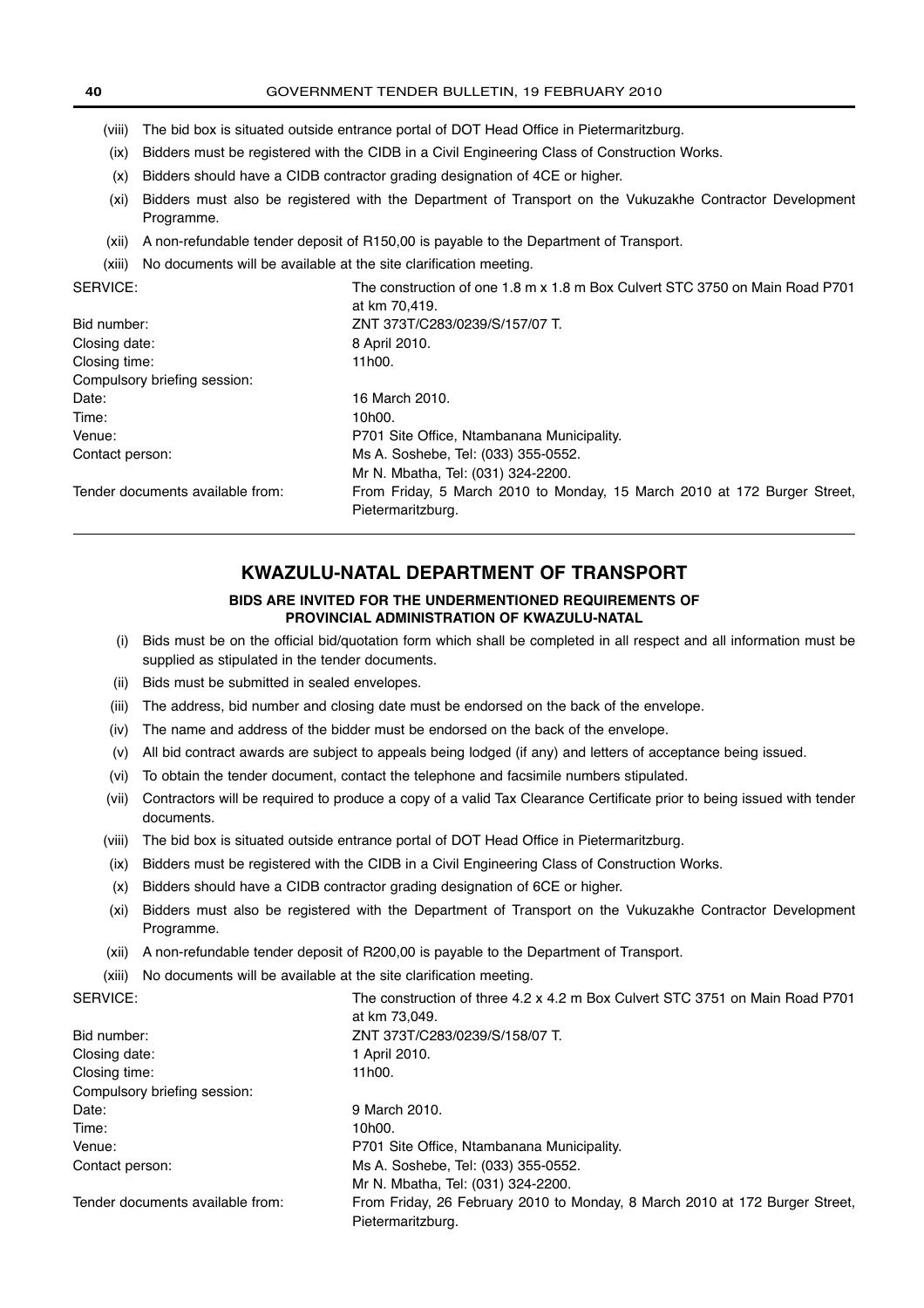### **PROVINCE OF KWAZULU-NATAL: DEPARTMENT OF TRANSPORT**

### **TENDER NOTICE AND INVITATION TO TENDER**

### **CONTRACT No. ZNT 3236/09 T**

### **POTHOLE REPAIRS AND PATCHING 24 MONTH CONTRACT**

The Province of KwaZulu-Natal, Department of Transport, invites tenders from Emerging Contractors, for inclusion of a contractor data base for Pothole Repairs and Patching in the Province of KwaZulu-Natal.

Tenderers shall be registered with a CIDB contractor grading designation 1 CE to 5 CE.

Tenderers must be registered with the CIDB in a Civil Engineering class of construction works. Tenderers must also be registered with the Department of Transport as Emerging Contractors within the Vukuzakhe Emerging Contractor Development Programme (as per the database of the Department of Transport).

Documents will be available as from 10h00 on Monday, 15th of February 2010 during working hours (i.e. 08h00 to 16h00-Monday to Friday) until 16h00 on the day prior to the Clarification Meeting.

The physical address for collection of tender documents is: Department of Transport, Acquisition Section, 'B' Block, McDonald Theatre, 172 Burger Street, Pietermaritzburg.

A non-refundable tender deposit of R200,00 (two hundred rand) payable in cash or by bank-guaranteed cheque or crossed cheque made out in favour of 'Province of KwaZulu-Natal' is payable on collection of the tender documents.

Queries relating to this tender may be addressed to: Mr David Bryan, Cell: (033) 355-0542, E-mail address: david.bryan@kzntransport.gov.za

A compulsory clarification meeting with representatives of the employer will take place at the Department of Transport, 172 Burger Street, Pietermaritzburg, Monday, 22nd of February 2010, starting at 10h00. No latecomers will be admitted.

The closing time for receipt of tenders is 11h00 on Friday, 5th of March 2010. Telegraphic, telephonic, telex, facsimile, electronic, e-mailed and late tenders will not be accepted.

Requirements for sealing, addressing, delivery, opening and assessment of tenders are stated in the Tender Data.

Neither the Department of Transport KZN, nor its agents are bound to accept the lowest or any portion of any tender.

### **PROVINCE OF KWAZULU-NATAL: DEPARTMENT OF TRANSPORT**

### **T1.1 TENDER NOTICE AND INVITATION TO TENDER**

### **CONTRACT No. ZNT 2339 T**

### **THE EMPLOYMENT OF AN ESTABLISHED CONTRACTOR FOR THE UPGRADE OF MAIN ROAD P749 (KM 0.00 TO KM 0.700)**

The Province of KwaZulu-Natal, Department of Transport, invites tenders from Emerging Contractors, for the Upgrade of Main Road P749 (km 0.00 to km 0.700) in the Umzimkhulu District. The duration of the project will be 8 months.

The Established Contractor shall be registered in CIDB contractor grading designation 7 CE.

The Established Contractor must be registered with the CIDB in a Civil Engineering class of construction works.

Tender documents will be available as from 10h00 on Monday, 15th of February 2010 during working hours (i.e. 08h00 to 16h00—Monday to Friday) until 16h00 on the day prior to the Clarification Meeting.

The physical address for collection of tender documents is: Department of Transport, Acquisition Section, 'B' Block, 172 Burger Street, Pietermaritzburg.

A non-refundable tender deposit of R200,00 (two hundred rand) payable in cash or by bank-guaranteed cheque or crossed cheque made out in favour of 'Province of KwaZulu-Natal' is payable on collection of the tender documents.

Queries relating to this tender may be addressed to: Mr Shan Hansraj, Cell: (083) 251 4828, E-mail address: shan@vnac.co.za

A compulsory clarification meeting with representatives of the employer will take place at the Umzimkhulu Area Office, 212 Mankofu Road, Umzimkhulu on Wednesday, 24th of February 2010, starting at 10h00. No latecomers will be admitted.

The closing time for receipt of tenders is 11h00 on Friday, 26th of March 2010. Telegraphic, telephonic, telex, facsimile, electronic, e-mailed and late tenders will not be accepted.

Requirements for sealing, addressing, delivery, opening and assessment of tenders are stated in the Tender Data.

Neither the Department of Transport KZN, nor its agents are bound to accept the lowest or any portion of any tender.

### **DEPARTMENT PUBLIC SERVICE AND ADMINISTRATION**

### **INVITATION TO REGISTER AS A SERVICE PROVIDER**

DPSA invites Service Providers to apply for registration on our Supplier Database for provision of services in the following categories: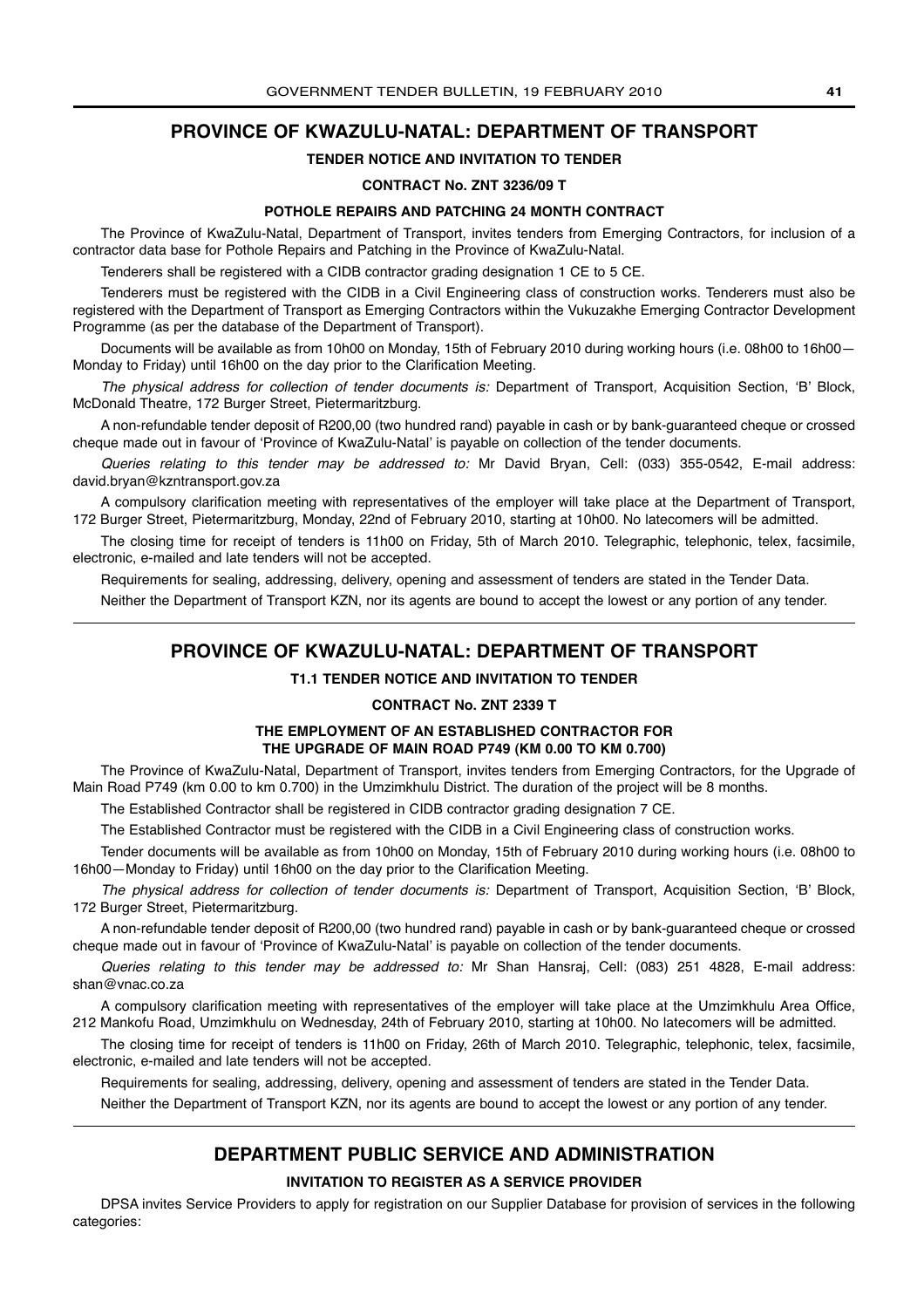### **(a) Procurement and Administration: (b) Human Resources:**

- Cleaning Services
- Printing, Design and Layout
- Editing
- Transcription and Translation
- Courier Services
- Stationery
- Cartridges
- Catering Services
- Uniform
- Other Related Services

### **(d) Information Technology:**

- Telephone/PABX Maintenance
- IT Software & Hardware Suppliers
- IT Maintenance
- Data Warehousing
- Website Development and Mainte- Other related services nance
- Network Cabling
- Repair and Maintenance
- Queue Management System
- Wireless Audience Survey System
- Other Related Services

### **(g) Consulting Service:**

- Audit Services
- Legal Services
- Strategic Planning
- Counselling
- Employee Health and Wellness
- Occupational Health and Services
- Project Management
- Asset Management
- 

- Recruitment and Placement
- Job Evaluation Consultants
- Legal Compliance Consultants
- Salary Benchmarks and Surveys
- Dispute Resolution Experts, Qualified Media Services Mediators and Arbitrators
- Business Processes Specialists
- Organizational Development
- Training Provision
- Other related services

### **(e) Research & Analysis:**

- Economic and Social Research
- Labour Market Analysis
- Monitoring and Evaluation
- Sector Specific Research
- 

### **(c) Marketing and Public Relations:**

- Advertising
- Corporate Gifts
- Promotional Items
- Corporate Clothing
- 
- Video and Related Services
- Photographs
- Editorial services
- Other Related Services

### **(f) Event Management:**

- Hiring of Venues
- Conference and Workshop
- Facilitation of Workshop
- Team Building Facilitation
- Special Events/Functions
- Motivational Speaker
- Other Related Services

### **(j) Other Services:**

- Building Maintenance
- Repair and Maintenance
- Installations
- Plumbing
- Shredding Machine • Fax Machine
- 
- 
- Other Related Services
- Conference Facilities • Other Related Services
- 

**(h) Machinery and Equipment:** • Audio Visual Equipment • Computer Equipment • Photocopier Machine • Office Furniture

- Off-site Corporate Storage Facilities • Repair and Maintenance
- Other related services

### **(k) Security:**

- Security Services and Maintenance
- Security Guards
- Access Control Equipment
- Electronic Security
- Other Related Services
	- 1. Information and documentation is to be provided as per the requirements of the application form.
	- 2. Incomplete and unsigned application forms will not be accepted.
	- 3. Original documents must be submitted.
	- 4. No applications will be accepted after 19 March 2010.
	- 5. Separate application forms and documents must be submitted for more than one application in the various categories.

**Please note:** The suppliers that have already been registered into the DPSA Suppliers Database are requested to update their Contact Details.

Failure to update the information, the Department would immediately declare the information on the application form outdated and therefore the supplier will not be able to render any service for the Department Public Service and Administration.

The application form for registration is available on request from the DPSA SCM Section.

The completed application form, banking details form, company profile and the other relevant documents must be hand delivered or posted to the following: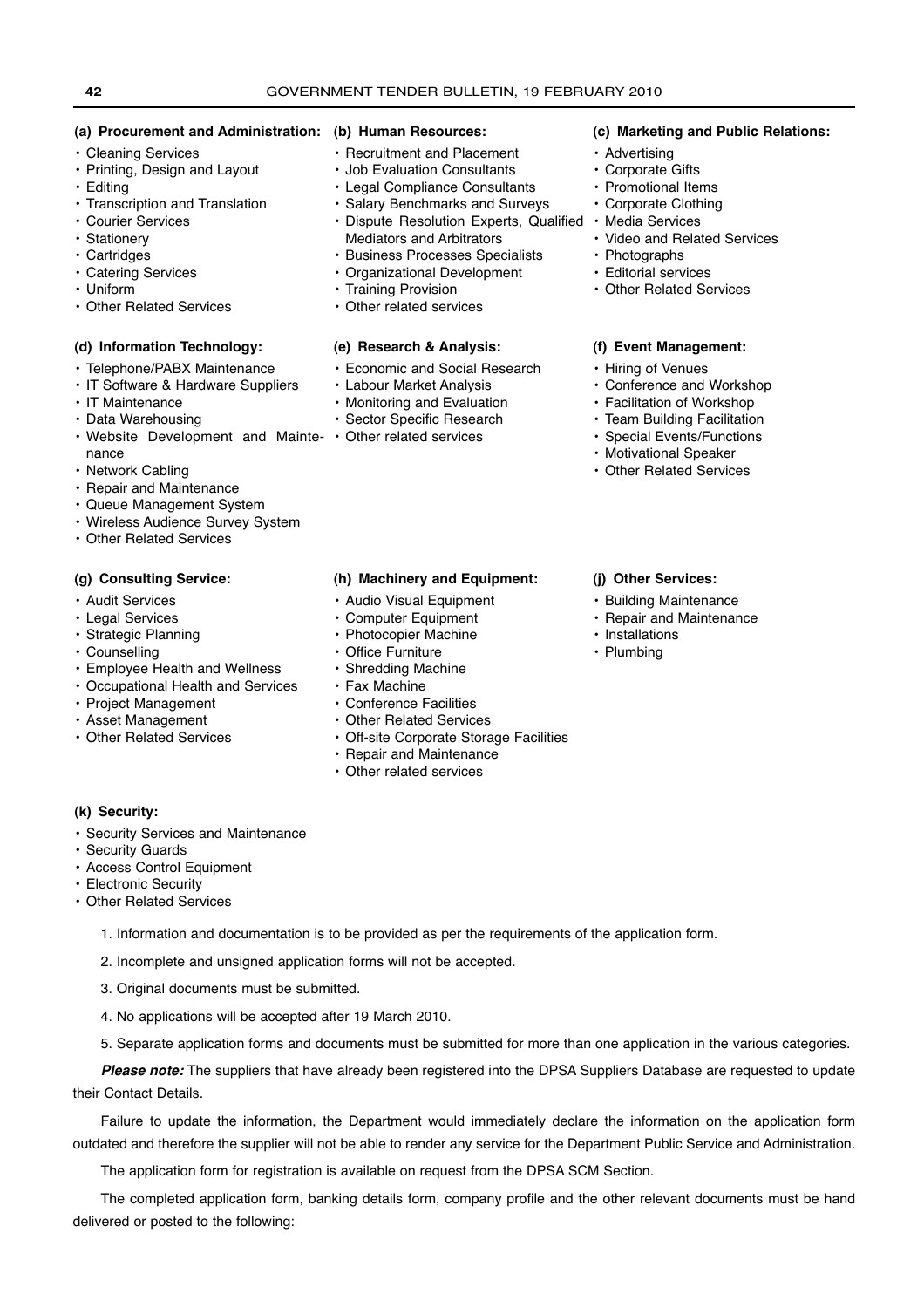### <span id="page-42-0"></span>**1. Contact details:**

1.1 Ms Lorraine Masenya, Tel: (012) 336-1126, E-mail: lorraine@dpsa.gov.za

1.2 Ms Glenda Mathane, Tel: (012) 336-1084, E-mail: mosibudi.mathane@dpsa.gov.za

1.3 Ms Rudzani Raphulu, Tel: (012) 336-1243, E-mail: rudzani@dpsa.gov.za

**2. Delivery address:** Ground Floor (Directorate: Supply Chain Management), 116 Batho Pele House, Proes Street, Pretoria, 0001.

The closing date for applications is Friday, 19 March 2010.

### **NATIONAL ENERGY REGULATOR OF SOUTH AFRICA (NERSA)**

### **INVITATION TO BID**

### **REFERENCE No. NERSA/0910/PPT/MRB/CON016**

The National Energy Regulator of South Africa (NERSA) is a regulatory authority established as a juristic person in terms of section 3 of the National Energy Regulator Act, 2004 (Act No. 40 of 2004). NERSA's mandate is to regulate the electricity, piped-gas and petroleum pipeline industries in terms of the Electricity Regulation Act, 2006 (Act No. 4 of 2006), Gas Act, 2001 (Act No. 48 of 2001) and Petroleum Pipelines Act, 2003 (Act No. 60 of 2003).

NERSA requires the services from persons or organisations with the appropriate competencies to conduct a review and advise NERSA on current approaches to estimating a local petroleum pipelines company beta using comparable (proxy) firm betas as well as the choice of local stock market index to be used as a basis to estimate the equity risk premium.

Please quote Reference No. NERSA/0910/PPT/MRB/CON016 in all correspondence. Correspondence without a reference number will not be attended to.

Note: No briefing session will be held.

Bid documentation is available for downloading from the NERSA website (www.nersa.org.za) or electronically, on request by e-mail, from Lorraine Sadiki at lorraine.sadiki@nersa.org.za or during office hours at (012) 401-4704.

The closing date and time for submissions is Thursday, 25 March 2010 at 12:00 in accordance with Telkom time available through 1026.

Submissions should be delivered into the tender box located in the reception area or at the counter in the reception area of the noted building, if it cannot fit into the tender box, during the hours stipulated in the bid document. The building is Kulawula House, 526 Vermeulen Street, Arcadia, Pretoria.

Kindly note that all NERSA awards are placed on the NERSA website.

No late submissions will be considered.

### **B. RESULTS OF TENDER INVITATIONS**

**Notices are not sent to unsuccessful tenderers, but particulars of successful tenderers are published hereunder for general information:**

### **SUPPLIES**

### **LEPELLE NORTHERN WATER**

| <b>BID NUMBER</b> | <b>DESCRIPTION</b>                                                                                                       | SUCCESSFUL BIDDER               |
|-------------------|--------------------------------------------------------------------------------------------------------------------------|---------------------------------|
| LNW 14/09         | Supply and delivery of chemicals for water purification: Ammonia                                                         | Lontoh Investment Holdings Pty  |
| LNW 14/09         | Supply and delivery of chemicals for water purification: Chlorine                                                        | Chem Tec Chemicals Services CC  |
| LNW 14/09         | Supply and delivery of chemicals for water purification: Lime                                                            | Leratorato Business Enterprises |
| LNW 22/09         | Construction of new corporate Head Office                                                                                | <b>Vharanani Properties</b>     |
| LNW 23/09         | Repair of stop log guiderails-diving contract                                                                            | Southern Oceaneering            |
| LNW 28/09         | Professional services for the design, supervision and close-out of<br>civil works at Olifantspoort and Doorndraai plants | Lesaka Consulting Engineers     |
| LNW 28/09         | Professional services for civil works at Phalaborwa Phalaborwa                                                           | <b>Muteo Consulting</b>         |
| LNW 28/09         | Civil and mechanical works for Olifantspoort Plant                                                                       | Sobek Engineering (Pty) Ltd     |
| LNW 28/09         | Professional consulting engineers, electrical works at Ebenezer<br>and Olifantspoort Plant                               | Thlokomela Management (Pty) Ltd |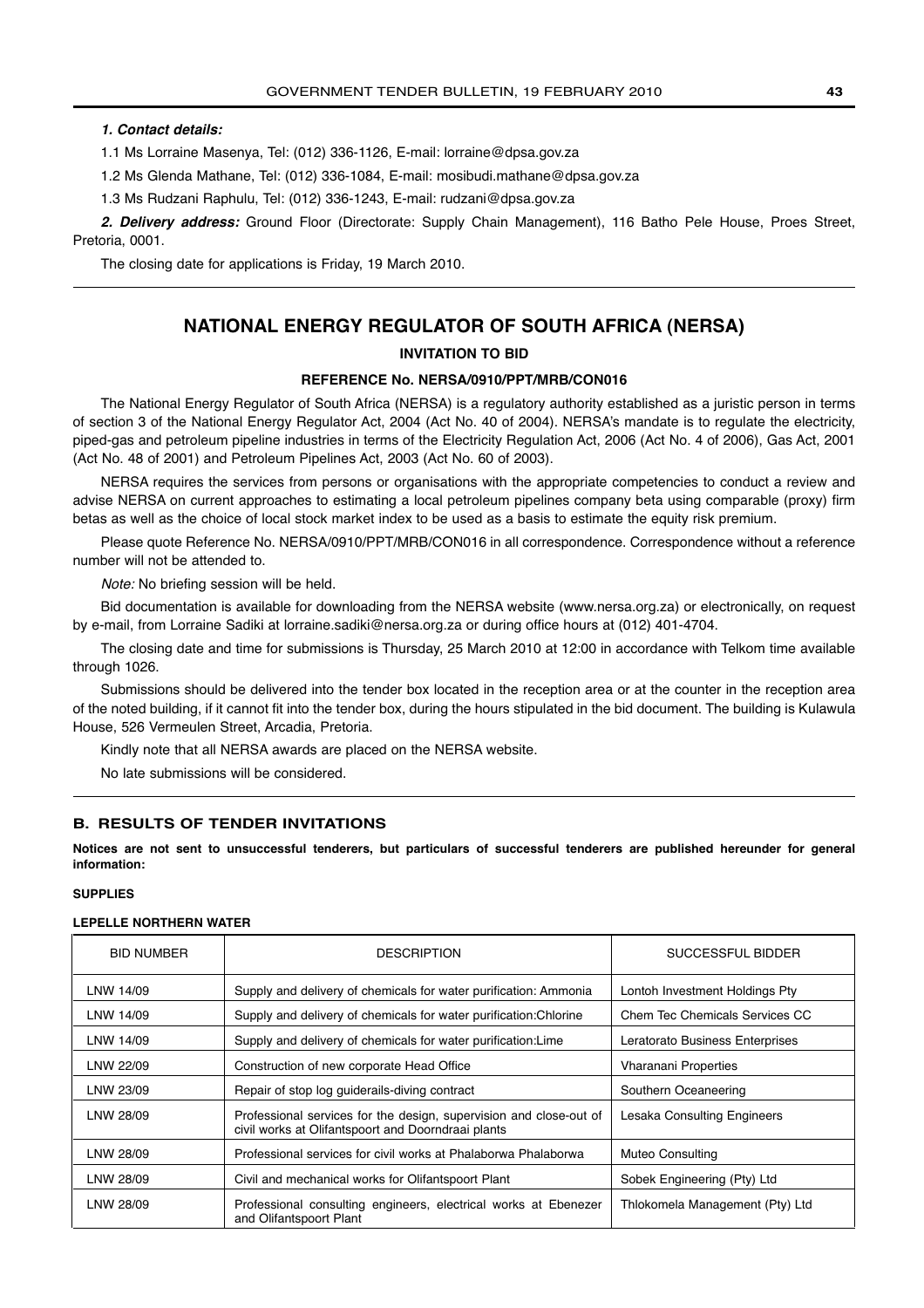### **DEPARTMENT OF ENVIRONMENTAL AFFAIRS AND TOURISM (DEAT)**

| BID NUMBER | <b>DESCRIPTION</b>                                                                                                      | CONTRACTOR                     |
|------------|-------------------------------------------------------------------------------------------------------------------------|--------------------------------|
| E1152      | Supply and delivery of fresh meat and meat products for Antarctica,<br>Marion and Gough Islands for a period of 4 years | <b>Trade Meat Supplies</b>     |
| E1157      | Appointment of a company for the maintenance of the current<br>security system for a period of 24 months                | <b>Provicom Risk Solutions</b> |

### **STATISTICS SOUTH AFRICA**

| <b>BID NUMBER</b> | <b>DESCRIPTION</b>                                                                                                                                           | AWARDED TO COMPANY             |
|-------------------|--------------------------------------------------------------------------------------------------------------------------------------------------------------|--------------------------------|
| Stats SA 007/09   | Supply, delivery and installation of office furniture for the Western<br>Cape Provincial Office.<br>Required a: Stats SA.<br>Closing date: 20 November 2009. | Pas Close CC, t/a Office Focus |

### **GROOTE SCHUUR HOSPITAL**

| CONTRACT No.  | <b>DESCRIPTION</b>                                                                                                                                                                                                                              | SUCCESSFUL BIDDER                                                             | <b>TOTAL VALUE-</b><br><b>PRICE</b> |
|---------------|-------------------------------------------------------------------------------------------------------------------------------------------------------------------------------------------------------------------------------------------------|-------------------------------------------------------------------------------|-------------------------------------|
| GSH PT9/2009  | Maintenance contract for Siemens                                                                                                                                                                                                                | Siemens Limited-Medical Solutions                                             | R4 847 700,00                       |
| GSH PT17/2009 | Sale of ash                                                                                                                                                                                                                                     | Golden Awards 1639 t/a Itubaletu Metal<br><b>Dealers</b>                      | Revenue<br>R50 000,00               |
| GSH 8/2009    | The supply, delivery, installation, de-installation<br>(removal of existing equipment to a designated<br>area) and commissioning of two (2) Chase 24<br>Combi-steamer ovens, three (3) Capdan Cooker-<br>mixers, two (2) Capdan "Phutu" Statics | Allied Catering Equipment (Pty) Ltd                                           | R785 048,96                         |
| GSH 13/2009   | The supply & delivery in good working order of one<br>(1) EC-530 FL colonovideoscope                                                                                                                                                            | <b>High Tech Medical Services CC</b>                                          | R141 006,60                         |
| GSH 3/2009    | The supply & delivery in good working order of three<br>(3) Haemodialysis machines for use in the Renal<br>Unit                                                                                                                                 | Clinix Renal Care S.A. (Pty) Ltd                                              | R400 000,00                         |
| GSH 10/2009   | The supply & delivery of one (1) Pneumatic Drill<br>System with attachments for use in Out Patient<br><b>Hand Surgery</b>                                                                                                                       | Synthes (Pty) Ltd                                                             | R194 779,96                         |
| GSH 7/2009    | The supply & delivery of one (1) Pneumatic Drill<br>System with attachments for use in Trauma Unit                                                                                                                                              | Synthes (Pty) Ltd                                                             | R341 482,90                         |
| GSH 9/2009    | The supply & delivery of one (1) Pneumatic Drill<br>System with attachments for use in Maxillo-Facial<br>& Plastic Reconstructive Surgery Department                                                                                            | Synthes (Pty) Ltd                                                             | R236 438,43                         |
| GSH PT68/2009 | The removal and storage of deceased patients from<br>Groote Schuur Hospital to the contractors Mortuary<br>Facility                                                                                                                             | A.A. Wyllie Funeral Undertakers CC, t/a<br>Tony Wyllie & Co. Funeral Services | No charge                           |
| GSH 12/2009   | Supply & delivery of one (1) ND-Yag Laser for use<br>in the Department of Ophthalmology                                                                                                                                                         | <b>Huvitz Optics</b>                                                          | R179 900,00                         |
| GSH 6/2009    | Supply,<br>delivery,<br>installation,<br>training<br>&<br>commissioning of one (1) instrument washer                                                                                                                                            | Multisurge CC                                                                 | R264 204,72                         |
| GSH 11/2009   | Supply & delivery of three (3) Midas Rex Pneumatic<br>Drill System for use in Neuro & Orthopaedic Surgery<br>Department                                                                                                                         | Medtronic Africa (Pty) Ltd                                                    | R525 193,44                         |
| GSH 16/2009   | Supply & delivery of one (1) MAC 5500ST ECG<br>System for use in the Cardiac Clinic                                                                                                                                                             | Medhold Medical (Pty) Ltd                                                     | R136 563,12                         |
| GSH17/2009    | Supply & delivery of one (1) Karl Storz Endoscopic<br>Video Stack System for use in the Theatre Complex                                                                                                                                         | Energy X-ray Trading Company (Pty) Ltd                                        | R258 485,81                         |
| GSH PT2/2009  | Supply & delivery of milk powder full fat milk instant<br>spray dried blends                                                                                                                                                                    | Kashtha CC                                                                    | R792 000,00                         |
| GSH 18/2009   | Supply & delivery of three (3) walkthrough metal<br>detectors                                                                                                                                                                                   | Cindi Express                                                                 | R133 500,00                         |
|               |                                                                                                                                                                                                                                                 |                                                                               | R9 236 303,94                       |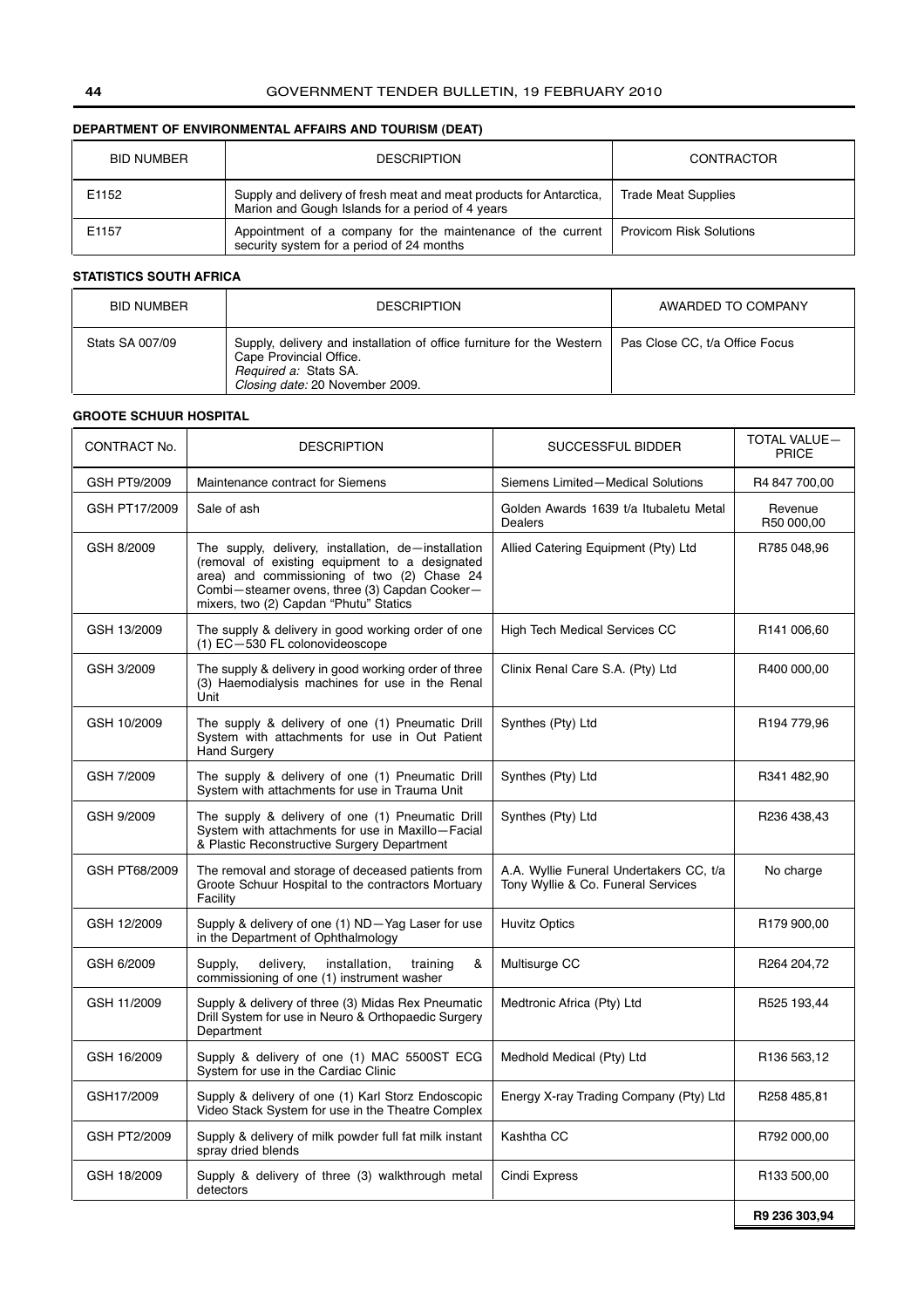### **STATE INFORMATION TECHNOLOGY AGENCY (PTY) LTD (SITA)**

| <b>BID NUMBER</b> | <b>DESCRIPTION</b>                                                                                                | NAME OF VENDOR |
|-------------------|-------------------------------------------------------------------------------------------------------------------|----------------|
| RFB 693/2008      | Supply, printing and delivery of special envelopes to SITA for a   Due East Marketing CC<br>period of three years |                |

### **RED CROSS WAR MEMORIAL CHILDREN'S HOSPITAL**

| CONTRACT No. | <b>DESCRIPTION</b>                                                                                                                                                                   | SUCCESSFUL BIDDER         | <b>PRICE</b>              |  |
|--------------|--------------------------------------------------------------------------------------------------------------------------------------------------------------------------------------|---------------------------|---------------------------|--|
| IBN 613/2009 | Supply, delivery and commissioning of a heart lung<br>machine.<br>Required at: Red Cross War Memorial Children's<br>Hospital                                                         | Cardiac Output            | R <sub>1</sub> 440 154,00 |  |
| IBN 616/2009 | Supply, delivery and commissioning of eleven (11)<br>non-electrical carts to transport gastronorm food<br>pans.<br><i>Required at:</i> Red Cross War Memorial Children's<br>Hospital | Caterpro Project Managers | R218 703.87               |  |
| IBN 618/2009 | Acquisition of syringe drivers (GH).<br>Required at: Red Cross War Memorial Children's<br>Hospital                                                                                   | <b>Carefusion Alaris</b>  | R874 500.00               |  |
| IBN 620/2009 | Acquisition of syringe drivers (TIVA).<br>Required at: Red Cross War Memorial Children's<br>Hospital                                                                                 | <b>Carefusion Alaris</b>  | R300 000.00               |  |

### **SERVICES**

### **WESTERN CAPE: PROVINCIAL ADMINISTRATION**

| BID No.            | <b>DESCRIPTION</b>                                                                                                                                                                                                                                                                                                                                                                                                                                    | <b>SUCCESSFUL</b><br><b>TENDERER</b>                                                 | <b>CONTRACT</b><br><b>VALUE</b> | <b>PREFERENCE</b><br><b>POINTS</b> |
|--------------------|-------------------------------------------------------------------------------------------------------------------------------------------------------------------------------------------------------------------------------------------------------------------------------------------------------------------------------------------------------------------------------------------------------------------------------------------------------|--------------------------------------------------------------------------------------|---------------------------------|------------------------------------|
| <b>B/WCED 1124</b> | Service 1: Administer prepared literacy and numeracy<br>tests to all Grade 6 learners, in approximately 1 100<br>identified public ordinary schools in the Western Cape.<br>as well as the questionnaire which must be completed<br>by the educators at these schools between 1 October<br>2009 and 26 February 2010 (schools with less than 5<br>Grade 6 learners will not be tested).<br>Term of contract: 1 October 2009 to 24 February 2010       | University of Cape<br>Town School Develop-<br>ment Unit 2. Rhodes<br>Avenue, Mowbray | R7 611 200,65                   | 88                                 |
| <b>B/WCED 1124</b> | <b>Service 2:</b> Administer prepared literacy and numeracy<br>tests to all Grade 3 learners, in approximately 1 100<br>identified public ordinary schools in the Western Cape.<br>as well as the questionnaire which must be completed<br>by the educators at these schools between 1 August<br>2010 and 28 February 2011 (schools with less than 5<br>Grade 3 learners will not be tested).<br>Term of contract: 1 October 2010 to 14 February 2011 | University of Cape<br>Town School Develop-<br>ment Unit 2. Rhodes<br>Avenue, Mowbray | R7 184 608.58                   | 88                                 |

### **ARTSCAPE**

| QUOTATION<br><b>NUMBER</b> | <b>DESCRIPTION</b> | <b>CONTRACTOR</b>                  |
|----------------------------|--------------------|------------------------------------|
| ART 2/2009                 | Security tender    | <b>Thorburn Security Solutions</b> |

### **DEPARTMENT OF HEALTH: WESTERN CAPE: WORCESTER HOSPITAL**

| <b>BID</b><br><b>NUMBER</b> | <b>DESCRIPTION</b>                               | CONTRACTOR                         |
|-----------------------------|--------------------------------------------------|------------------------------------|
| WH 2 S 2009                 | Cleaning services at Worcester Hospital          | Mediguard                          |
| WH 8 A 2009                 | Limited BID SIPAP monitor for Worcester Hospital | <b>Respiratory Care Africa</b>     |
| WH 10 A 2009                | Visual field analyser for Worcester Hospital     | Huvitz Optics t/a Eurotech Optical |
| WH 11 A 2009                | Video gastroscope for Worcester Hospital         | New Medica                         |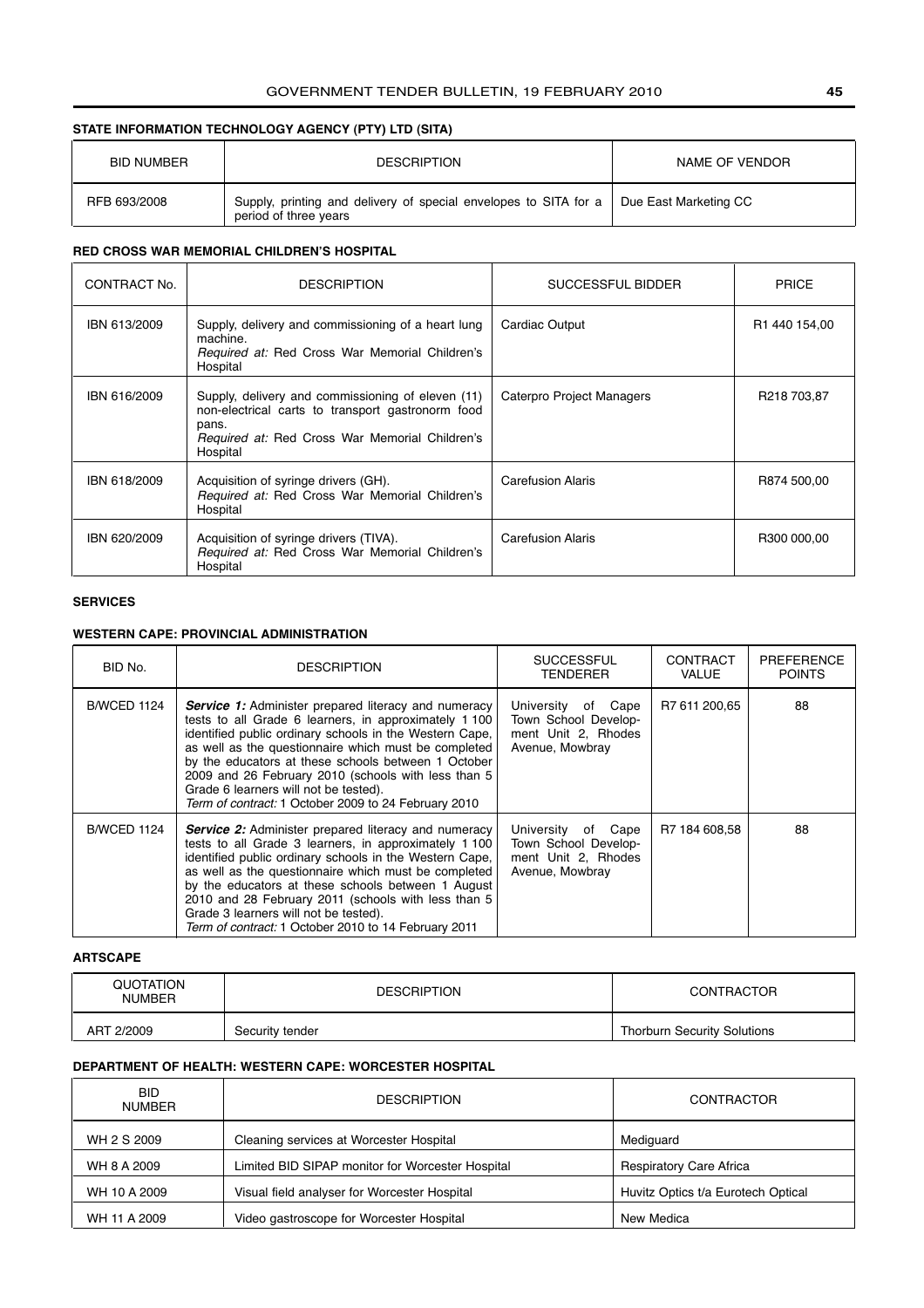### **DEPARTMENT OF HUMAN SETTLEMENTS (HOUSING)**

| BID No.   | <b>DESCRIPTION</b>                                                                                                                                                                                                                | AWARDED CONTRACTOR                                                          | <b>PRICE</b>              |
|-----------|-----------------------------------------------------------------------------------------------------------------------------------------------------------------------------------------------------------------------------------|-----------------------------------------------------------------------------|---------------------------|
| VA 49/341 | For the appointment of a service provider for the<br>study of the economic impact of Government<br>Housing Programme                                                                                                              | Kayamandi Development Service<br>(Pty) Ltd, PO Box 13359, Hatfield,<br>0028 | R <sub>1</sub> 149 006.00 |
| VA 50/106 | Terms of reference for the development of legally<br>binding contract agreements to govern working<br>relationships between and among stakeholders in<br>the implementation of the Farm Residents Housing<br>Assistance Programme | Aurecon South Africa (Pty) Ltd, PO<br>Box 905, Pretoria, 0001               | R449 222.43               |

### **NATIONAL DEPARTMENT OF PUBLIC WORKS: HEAD OFFICE**

| <b>BID</b><br><b>NUMBER</b> | <b>DESCRIPTION</b>                                                                                                                                                                                                                                                                                           | <b>CONTRACTOR</b>                                             |
|-----------------------------|--------------------------------------------------------------------------------------------------------------------------------------------------------------------------------------------------------------------------------------------------------------------------------------------------------------|---------------------------------------------------------------|
| H08/024                     | Skilpadnek Border Post: Upgrading of essential infrastructure:<br>Operational toilet blocks and light vehicle inspection building,<br>secure parking and dog kennels                                                                                                                                         | Letlapa Borwa Civil CC.                                       |
| H08/051                     | Land Ports of Entry: Various centres: Boesmansnek, Ongeluksnek<br>and Ramatselitso's Gate Port of Entry and Barkley East, Cairntoul<br>and Cedarville Borderline bases: BCOCC: Repair, maintenance<br>and upgrading of buildings, civil infrastructure, electrical<br>installations and mechanical equipment | Superway Construction (Pty) Ltd.                              |
| H09/002                     | Makhado Air Force Base: Project Ukhozi Contract: Renovations of<br>Gripen Buildings for servicing and maintenance and related<br>services                                                                                                                                                                    | Lefa Financial Holdings JV Knock-Knock<br>Trading & Projects. |
| HP09/01                     | Professional assistance to the Directorate: Civil Structural<br><b>Engineering Services</b>                                                                                                                                                                                                                  | PD Naidoo & Associates.                                       |
| HP09/04                     | Skilpadnek Border Post: Dolomite Stability Investigation and Mining<br>Assessment for a possible construction of new housing estate for<br>border post staff members in the Province of North West                                                                                                           | VGI Consulting Projects.                                      |
| HP09/06                     | Professional Fee Formats Development and Maintenance for the<br>Chief Directorate: Professional Services                                                                                                                                                                                                     | Virtual Consulting Engineers.                                 |
| HP09/12                     | Appointment of Service Provider: Extanded Public Works<br>Programme (EPWP): Event management: Kamoso Awards 2009                                                                                                                                                                                             | Ukhozi Productions.                                           |
| HQ08/015                    | Design and building of the podium for the Presidential Inauguration<br>2009 at the Amphitheatre: Union Buildings                                                                                                                                                                                             | Nel Mahlangu Construction CC.                                 |
| HQ09/03                     | Appointment of a Service Provider for the PAP: Bulk Civil Works                                                                                                                                                                                                                                              | Mvelaphanda Construction (Pty) Ltd                            |
| HS09/16                     | Provision of movable assets verification and Bas/Logic<br>Reconciliation and training                                                                                                                                                                                                                        | Sekela Consulting (Pty) Ltd                                   |

### **DEPARTMENT OF FINANCE (INCORPORATING GAUTENG TREASURY GSSC AND THE GAUTENG FUND PROJECT OFFICE)**

| TFNDFR<br>NUMBER | <b>DESCRIPTION</b>                                                                                                                                                             | SUCCESSFUL BIDDER              |
|------------------|--------------------------------------------------------------------------------------------------------------------------------------------------------------------------------|--------------------------------|
| GT/GDLG/69/2009  | Capacity assessment of Gauteng Metropolitan Municipalities and<br>the role and significance of Municipal Entities in meeting the basic<br>service delivery norms and standards | Wendy Ovens & Associates.      |
| GT/Oop/58/2009   | Annual public perception survey for the Gauteng Provincial<br>Government                                                                                                       | <b>Quest Research Services</b> |
| GT/GDLGH/90/2009 | Training & development for Municipal Public Accounts Committee<br>members                                                                                                      | Regenesys Management (Pty) Ltd |

### **PROVINCE OF KWAZULU-NATAL: DEPARTMENT OF TRANSPORT**

| <b>BID</b><br><b>NUMBER</b> | <b>DESCRIPTION</b>                                   | CONTRACTOR                                                         |
|-----------------------------|------------------------------------------------------|--------------------------------------------------------------------|
| ZNT 2323/09 T               | The upgrade of Main Road P601 (KM 3.100 to KM 6.300) | BarladePlant and Civils JV Thathenil<br><b>Womens Construction</b> |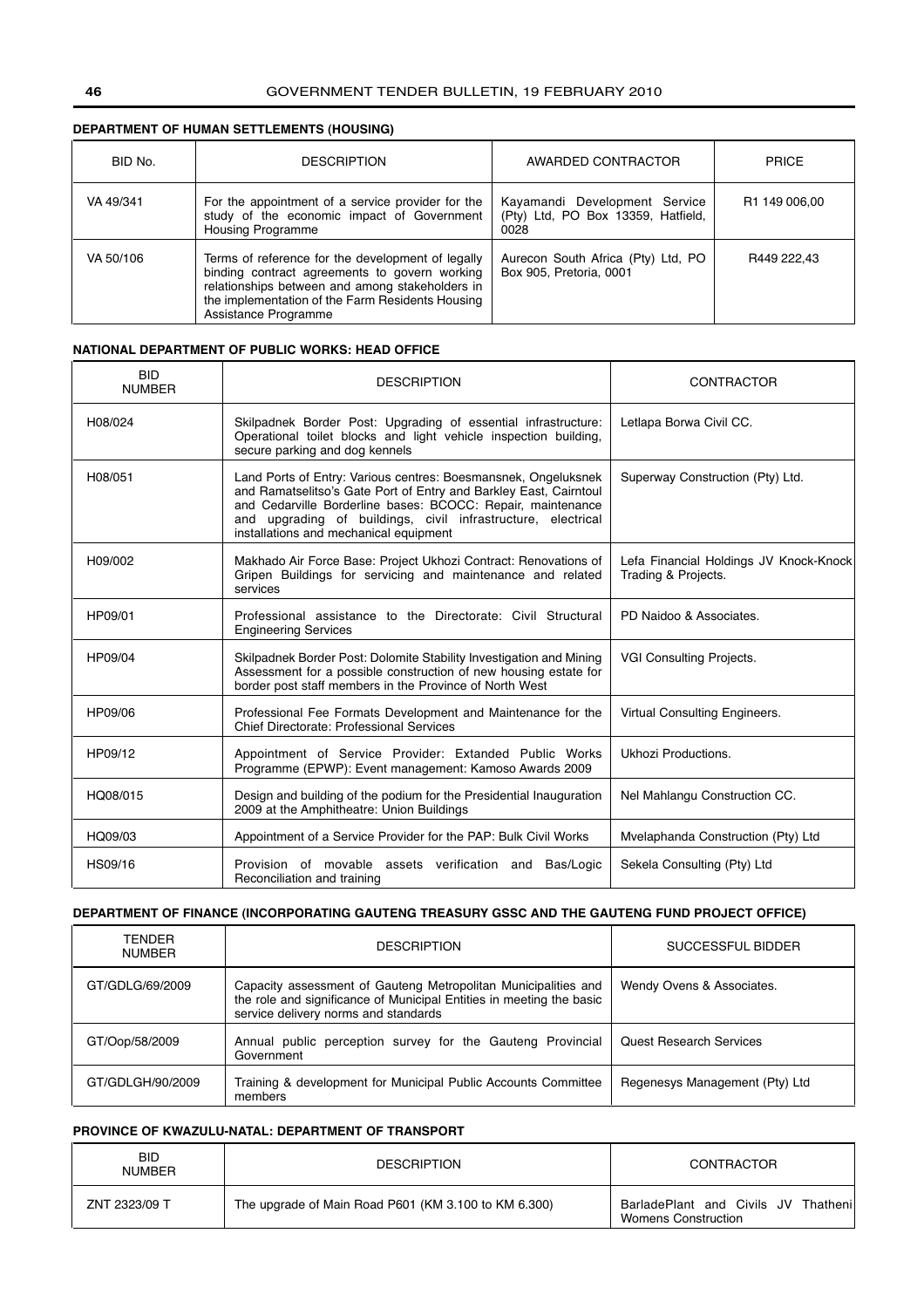### <span id="page-46-0"></span>**SOUTH AFRICAN POLICE SERVICE**

| BID No. | <b>DESCRIPTION</b>                                                                                                                | AWARDED CONTRACTOR            | <b>PRICE</b>                  |
|---------|-----------------------------------------------------------------------------------------------------------------------------------|-------------------------------|-------------------------------|
|         | 19/1/9/1/61 TP (09) The compilation and presentation of a Forensic<br>Science Learnership for the employees of the<br><b>SAPS</b> | Mitanoya Training Consultants | R4 500 000,00 VAT<br>included |

### **C. TENDER INVITATIONS FINALISED**

**The following tenders have been finalised recently but only the reference numbers are published. Results will be furnished on request:**

771-2009/2010 2-2009/2010

### **D. TENDER INVITATIONS CANCELLED**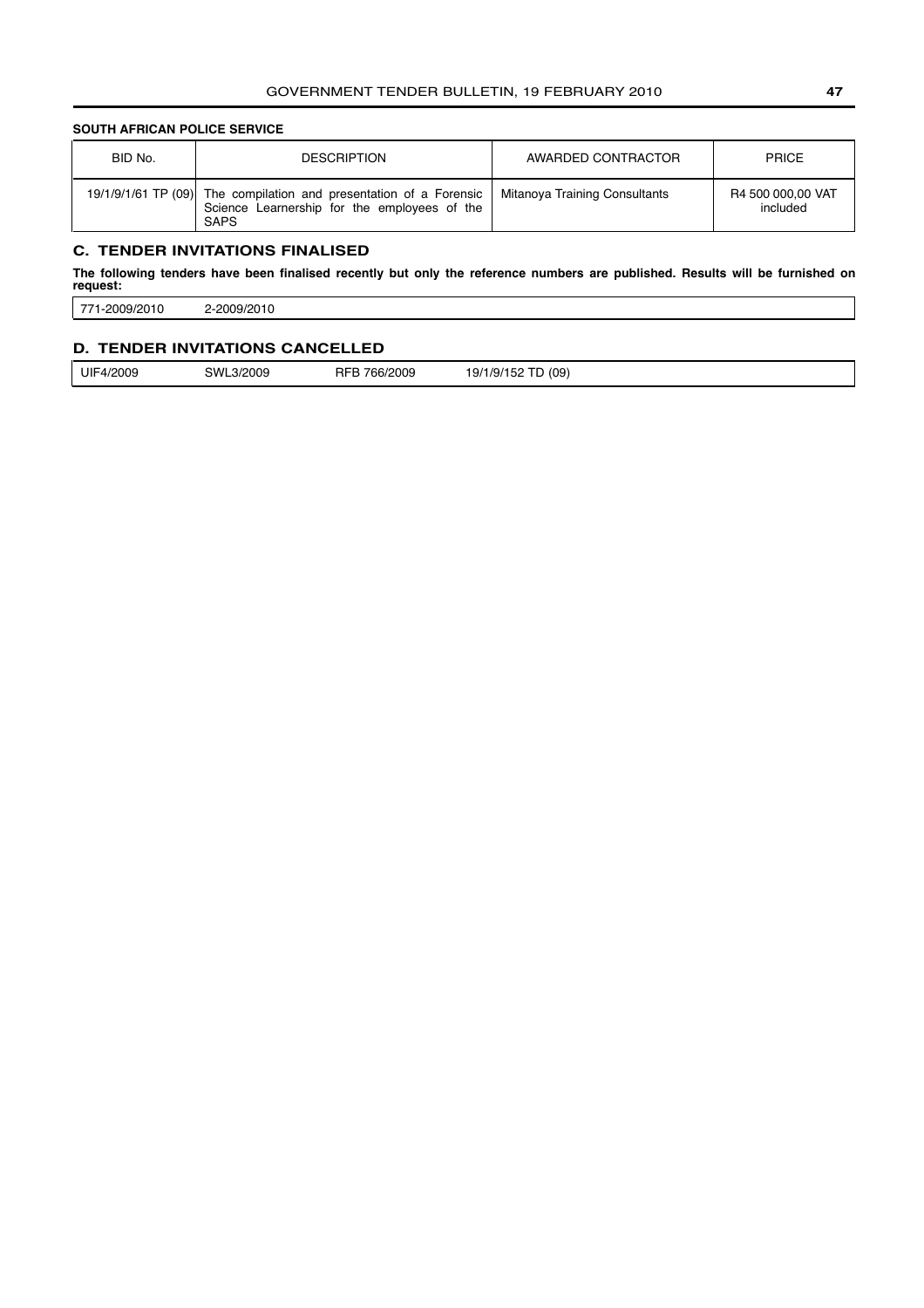**Bidders are invited to** direct tender enquiries regarding the award of Bids to the relevant department/organisation that issued the Bid. See the address list (Annexure 1 of the Government **Tender Bulletin)** for the relevant information

Any complaints on the **State Bidding system** can be lodged with the **Public Protector, Mr Mabedla Lawrence** Mushwana, at the following address: Private Bag X677, Pretoria, 0001. Tel: (012) 366-7000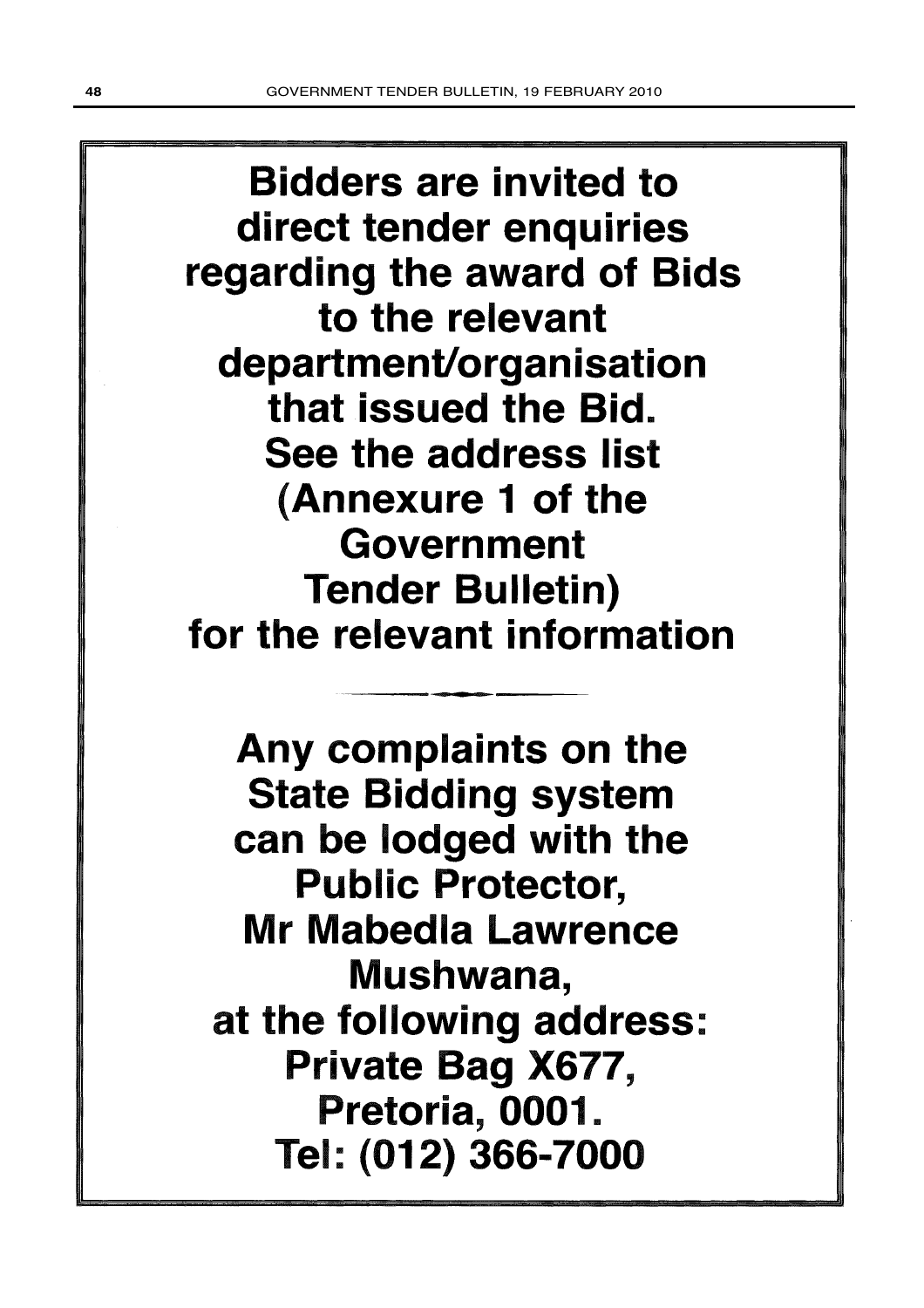### **ANNEXURE 1**

### ADDRESS LIST

<span id="page-48-0"></span>

| 1. |                                                   | National Treasury: Contract Management:<br>For collection of bid documents: The Chief Director: Contract Management, Tender Information Centre, 240 Vermeulen Street,<br>(Ground Floor), behind ABSA Bank (corner Andries and Vermeulen Streets), Pretoria.<br><b>Enquiries:</b> Tel.: (012) 315-5858 or 315-5732; Fax: (012) 315-5734.<br>Closing address of bids: The Chief Director: Contract Management, Tender Information Centre, 240 Vermeulen Street<br>(Ground Floor), behind ABSA Bank (corner Andries and Vermeulen Streets), Pretoria.<br>Postal address: Private Bag X115, Pretoria, 0001.<br>Office hours: 07:30-16:00 (Monday to Friday). Tender box accessible 24 hours. |                      |                                                   |
|----|---------------------------------------------------|------------------------------------------------------------------------------------------------------------------------------------------------------------------------------------------------------------------------------------------------------------------------------------------------------------------------------------------------------------------------------------------------------------------------------------------------------------------------------------------------------------------------------------------------------------------------------------------------------------------------------------------------------------------------------------------|----------------------|---------------------------------------------------|
| 2  | <b>Enquiries:</b>                                 | The Director-General: Public Works (Head Office), Private Bag X65, Pretoria, 0001 or Room D102, Public Works House<br>(Old TPA Building), corner of Church and Bosman Streets, Pretoria. (Entrance: Church Street).<br>Mr R. Tshokwe/Ms P. Odendaal/Ms P. Mkansi                                                                                                                                                                                                                                                                                                                                                                                                                         | Office hours:        | 07:30-12:45 and 13:30-15:00                       |
|    |                                                   | Tel: (012) 337-2054/2179/3231                                                                                                                                                                                                                                                                                                                                                                                                                                                                                                                                                                                                                                                            |                      | Mondays to Fridays                                |
| 3  | Customs Building, Cape Town.<br><b>Enquiries:</b> | Department of Public Works (Cape Town), Room 942, Ninth Floor, Lower Heerengracht, Customs Building, Foreshore, Cape Town,<br>or Private Bag X9027, Cape Town, 8000; or deposited in the tender box in the main entrance, Ground Floor, Lower Heerengracht,                                                                                                                                                                                                                                                                                                                                                                                                                              | <b>Office hours:</b> |                                                   |
|    |                                                   | Miss Mouton/Ms Ndamane<br>Tel. (021) 402-2076/7, Fax (021) 419-6086<br>E-mail:riana.mouton@dpw.gov.za                                                                                                                                                                                                                                                                                                                                                                                                                                                                                                                                                                                    |                      | 07:30-12:45 and 13:30-15:30<br>Mondays to Fridays |
| 4  |                                                   | Department of Public Works (Durban), Room 8, West Street, Government Offices, corner of Aliwal and West Streets, Durban, or<br>Private Bag X54315, Durban, 4000; or deposited in the tender box (Box No. 76) at Room 8, Ground Floor, West Street, Government<br>Offices, corner of Aliwal and West Streets, Durban.                                                                                                                                                                                                                                                                                                                                                                     |                      |                                                   |
|    | <b>Enquiries:</b>                                 | Miss C. Noble (Room 11)<br>Tel. (031) 332-1211 x 2160, Fax (031) 332-5485<br>C. Majozi                                                                                                                                                                                                                                                                                                                                                                                                                                                                                                                                                                                                   | Office hours:        | 08:00-12:00 and 13:30-15:00<br>Mondays to Fridays |
| 5  |                                                   | Tel. (031) 332-1211 x 2074, Fax (031) 332-5485<br>Department of Public Works (Bloemfontein), Rooms 410, 411, 412, 413, 416, 417 and 418, Fourth Floor, Civilia Building, 14 Elizabeth<br>Street, Bloemfontein, or Private Bag X20605, Bloemfontein, 9300; or deposited in the tender box at the main entrance, Ground Floor,<br>Civilia Building, 14 Elizabeth Street, Bloemfontein.                                                                                                                                                                                                                                                                                                     |                      |                                                   |
|    | <b>Enquiries:</b>                                 | DJ van Niekerk/Mr T. Monste/Mr S. Nzuza/Ms C. Mgijima Office hours:<br>Tel. (051) 400-8742/8754/8743/8745<br>Fax (051) 400-8872                                                                                                                                                                                                                                                                                                                                                                                                                                                                                                                                                          |                      | 07:30-12:45 and 13:30-15:30<br>Mondays to Fridays |
| 6  | Korte Street, Braamfontein.                       | National Department of Public Works, Johannesburg Regional Office, 78 De Korte Street, corner of De Korte and De Beer Streets,<br>Private Bag X3, Braamfontein; bids/tenders to be deposited in the tender/bid box at the main entrance at the Ground Floor at 78 De                                                                                                                                                                                                                                                                                                                                                                                                                     |                      |                                                   |
|    | <b>Enquiries:</b>                                 | Mr L. M. Mokone<br>Tel. (011) 713-6131, Fax (011) 403-8757,<br>Ms R. K. Ramavhoya<br>Tel. (011) 713-6044, Fax (011) 403-8757                                                                                                                                                                                                                                                                                                                                                                                                                                                                                                                                                             | <b>Office hours:</b> | 07:30-16:00<br>Mondays to Fridays                 |
| 7  | <b>Enquiries:</b>                                 | Department of Public Works, 21-23 Market Square, Old Magistrates Building, Kimberley, 8301; or Private Bag X5002, Kimberley,<br>8300; or deposited in the tender box at the entrance at 21–23 Market Square, Old Magistrates Building, Kimberley, 8301.<br>Ms G. Aysen/F. Lemmetjies<br>Tel. (053) 838-5273, Fax (053) 833-5232                                                                                                                                                                                                                                                                                                                                                          | Office hours:        | 07:30-12:45 and 13:30-16:00<br>Mondays to Fridays |
| 9  | <b>Enquiries:</b>                                 | Department of Public Works (Port Elizabeth), Room 292, Second Floor, Eben Dönges Building, corner of Hancock and Robert<br>Streets, North End, Port Elizabeth, 6056, or Private Bag X3913, North End, 6056; or deposited in the tender box at Box 1-4,<br>Room 293-296, Second Floor, Eben Dönges Building, corner of Hancock and Robert Streets, North End, Port Elizabeth.<br>Ms M. Carolus/Mr PN. Blouw<br>Tel: (041) 408-2035/2033/2076<br>Fax: (041) 487-2209/484-4919                                                                                                                                                                                                              | Office hours:        | 08:00-12:45 and 13:30-15:30<br>Mondays to Fridays |
| 10 |                                                   | Department of Public Works (Mthata Sub Regional Office), Fifth Floor, PRD II Building, Sutherland Street, Mthata; or National Public<br>Works, Tender Section, Private Bag X5007, Mthata, 5100.                                                                                                                                                                                                                                                                                                                                                                                                                                                                                          |                      |                                                   |
|    | <b>Enquiries:</b>                                 | N. Mgwebedu<br>Tel. (047) 502-7076                                                                                                                                                                                                                                                                                                                                                                                                                                                                                                                                                                                                                                                       | Office hours:        | 08:00-12:45 and 13:30-16:30<br>Mondays to Fridays |
| 13 | <b>Enquiries:</b>                                 | Department of National Health, Hallmark Building, 231 Proes Street, Pretoria, 0002; or Private Bag X828, Pretoria, 0001.<br>Mr Thinus Prinsloo<br>Tel. (012) 312-0724/0617, Fax. (012) 312-0912                                                                                                                                                                                                                                                                                                                                                                                                                                                                                          | <b>Office hours:</b> | 08:00-16:00<br>Mondays to Fridays                 |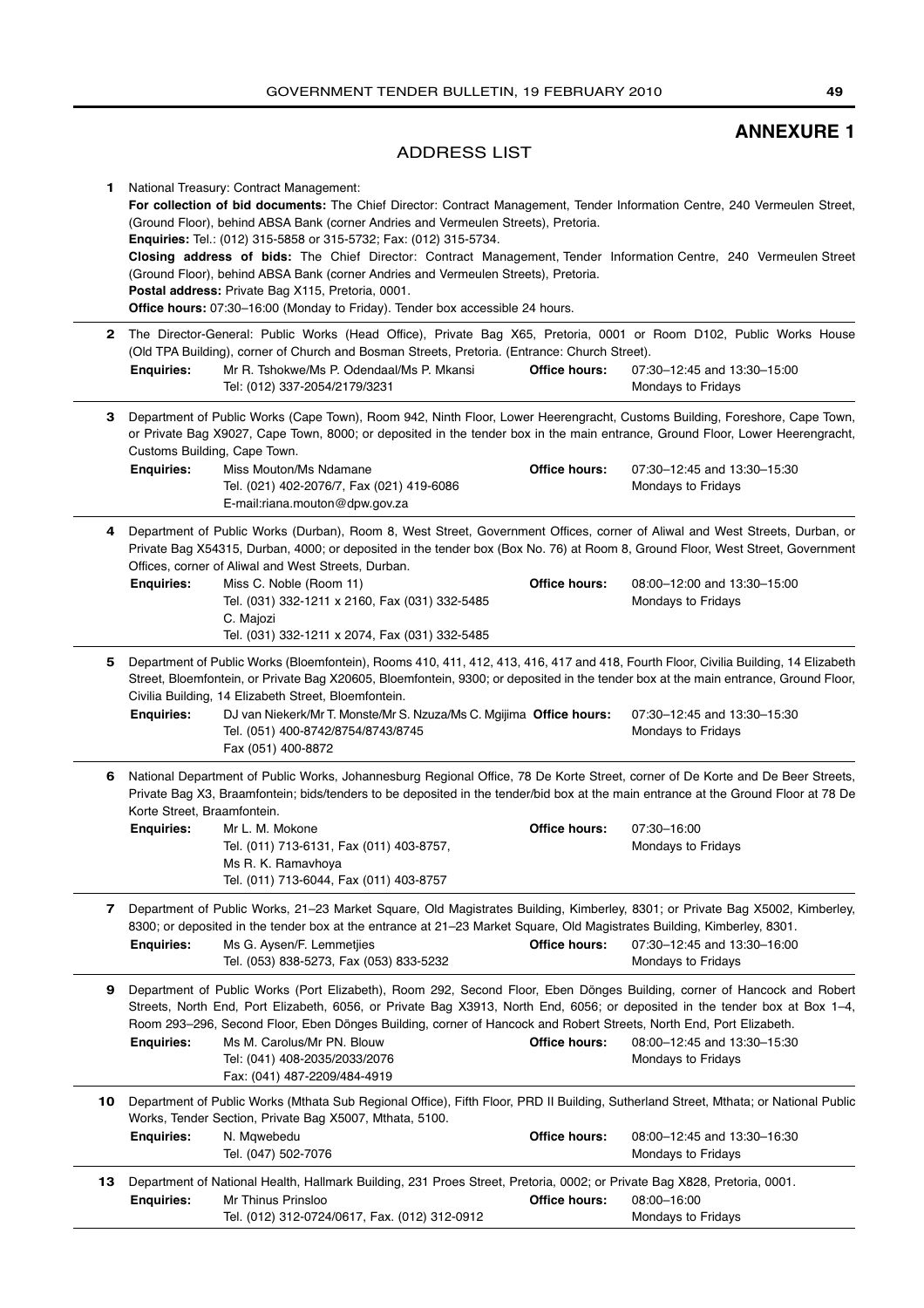| 34   |                   | The Chief Executive Officer, Department of Health, Red Cross War Memorial Children's Hospital, Klipfontein Road, Rondebosch,<br>7700, or Private Bag X5, Rondebosch, 7701; or deposited in the tender box at Red Cross Hospital, Room 17, Administration Building,<br>Klipfontein Road, Rondebosch.                                                                                                                       |                      |                                                   |
|------|-------------------|---------------------------------------------------------------------------------------------------------------------------------------------------------------------------------------------------------------------------------------------------------------------------------------------------------------------------------------------------------------------------------------------------------------------------|----------------------|---------------------------------------------------|
|      | <b>Enquiries:</b> | Mrs T. Harris<br>Tel. (021) 658-5123, Fax (021) 658-5045                                                                                                                                                                                                                                                                                                                                                                  | Office hours:        | 08:00-16:00<br>Mondays to Fridays                 |
| 63   |                   | National Department of Public Works, 251 Skinner Street, AVN Building, or Private Bag X229, Pretoria, 0001; or deposited in the<br>tender box at Ground Floor, Room G20, at the counter.                                                                                                                                                                                                                                  |                      |                                                   |
|      | <b>Enquiries:</b> | Please indicate tender no. and the closing date on envelope. Tenders that are received late will not be considered.<br>Ms E. Burger/Mr Josias Raphesu/Ms S. Ndlovu/<br>Ms B. Nyalungu<br>Tel. (012) 310-5148/5125/5965/5017, Fax (012) 310-5915                                                                                                                                                                           | Office hours:        | 7:30-12:45 and 13:30-16:00<br>Mondays to Fridays  |
| 71   | Chain Management. | National Department of Human Settlements, Govan Mbeki House, 240 Walker Street, Sunnyside, Pretoria; or Private Bag X644,<br>Pretoria, 0001; or deposited in the tender box at main entrance, Govan Mbeki House, 240 Walker Street, Sunnyside, Pretoria, Supply                                                                                                                                                           |                      |                                                   |
|      | <b>Enquiries:</b> | Ms M. Hitge/Ms P. van Aarde<br>Tel. (012) 421-1355/1314, Fax: (012) 421-1438                                                                                                                                                                                                                                                                                                                                              | Office hours:        | 07:30-16:00<br>Mondays to Fridays                 |
| 95   | 0001.             | Department of Water Affairs, Ground Floor, Zwamadaka Building, 157 Schoeman Street, cnr Schoeman and Bosman Streets,<br>Pretoria, 0002; or corner of Schoeman and Bosman Streets, Zwamadaka Building, Pretoria, 0001; or Private Bag X313, Pretoria,                                                                                                                                                                      |                      |                                                   |
|      | <b>Enquiries:</b> | Mr. Victor Malebye, Tel: (012) 336-8988<br>Mr Alfred Sathekge, Tel: (012) 336-7643<br>Mrs Isabella Marumo, Tel. (012) 336-6976<br>Fax (012) 325-6111                                                                                                                                                                                                                                                                      | Office hours:        | 07:15-16:00<br>Mondays to Fridays                 |
| 95A  | Pretoria, 0001.   | Department of Water Affairs and Forestry, Ground Floor, Zwamadaka Building, 157 Schoeman Street, cnr Schoeman and Bosman<br>Streets, Pretoria, 0002; or corner of Schoeman and Bosman Streets, Zwamadaka Building, Pretoria, 0001; or Private Bag X313,                                                                                                                                                                   |                      |                                                   |
|      | <b>Enquiries:</b> | Mr. Thokozani Mkhonza, Tel: (012) 336-7695<br>Mr. Victor Malebye, Tel: (012) 336-8988<br>Fax (012) 325-6111                                                                                                                                                                                                                                                                                                               | <b>Office hours:</b> | 07:15-16:00<br>Mondays to Fridays                 |
| 95B  | Pretoria, 0001.   | Department of Water Affairs and Forestry, Ground Floor, Zwamadaka Building, 157 Schoeman Street, cnr Schoeman and Bosman<br>Streets, Pretoria, 0002; or corner of Schoeman and Bosman Streets, Zwamadaka Building, Pretoria, 0001; or Private Bag X313,                                                                                                                                                                   |                      |                                                   |
|      | <b>Enquiries:</b> | Ms Ursula Mathonsi, Tel: (012) 336-7378<br>Mr Nicodemus Sekgothe, Tel: (012) 336-7418<br>Fax (012) 325-6111                                                                                                                                                                                                                                                                                                               | Office hours:        | 07:15-16:00<br>Mondays to Fridays                 |
|      |                   | 110 SA Police Service, 117 Cresswell Road, Silverton, 0127, Private Bag X254, Pretoria, 0001; or deposited in the tender box at<br>Room 5104, A-Block, First Floor, West Wing, Room 5104.<br>Prospective tenderers can come and collect tender documents themselves or can request it by fax.                                                                                                                             |                      |                                                   |
|      | <b>Enquiries:</b> | Obtainable from: Ms J. Kola, Tel: (012) 841-7459/7551<br>Deliver to: Mrs Van Wyngaardt/Mr V. Masemola,<br>Tel. (012) 841-7459/7551<br>Fax (012) 841-7482<br>E-mail: vwyngaardta@saps.org.za                                                                                                                                                                                                                               | Office hours:        | 08:00-15:30<br>Mondays to Fridays                 |
| 110A |                   | SA Police Service, 117 Cresswell Road, Silverton, 0127, Private Bag X254, Pretoria, 0001; or deposited in the tender box at<br>Room 5145, A-Block, First Floor, West Wing, Room 5104.<br>NB: Prospective tenderers must request all tenders by fax.                                                                                                                                                                       |                      |                                                   |
|      | <b>Enquiries:</b> | Ms J. Kola, Tel: (012) 841-7459/7551<br>Tel. (012) 841-7459<br>Fax (012) 841-7574                                                                                                                                                                                                                                                                                                                                         | Office hours:        | 08:00-15:30<br>Mondays to Fridays                 |
| 110B |                   | SA Police Service, 117 Cresswell Road, Silverton, 0127, or the Section Head, Bid Management, Private Bag X254, Pretoria, 0001;<br>or deliver to SA Police Service, The Section Head, Bid Management, Supply Chain Management, Private Bag X254, Pretoria. Bid<br>box: All hours-Mondays to Sundays): 117 Cresswell Road, Silverton, 0127.<br>NB: Prospective bidders must request bid documents by fax to be posted only. |                      |                                                   |
|      |                   | <b>Enquiries:</b> Ms J. Kola, Tel: (012) 841-7679<br>Fax (012) 841-7089                                                                                                                                                                                                                                                                                                                                                   | <b>Office hours:</b> | 08:00-12:30 and 13:30-15:30                       |
| 113  |                   | National Department of Public Works, 9th Floor, Nedbank Centre, 30 Brown Street, Nelspruit CBD, 1200; or Private Bag X11280,<br>Nelspruit, 1200; or deposited in the tender box at 9th Floor, Nedbank Centre, 30 Brown Street, Nelspruit, 1200.<br>Website: www.publicworks.gov.za                                                                                                                                        |                      |                                                   |
|      | <b>Enquiries:</b> | Ms Njabulo Silangwe, Tel: (013) 753-6312/6300<br>Fax (013) 755-4748/1705<br>E-mail: njabulo.silangwe@dpw.gov.za                                                                                                                                                                                                                                                                                                           | Office hours:        | 07:30-12:45 and 13:30-16:00<br>Mondays to Fridays |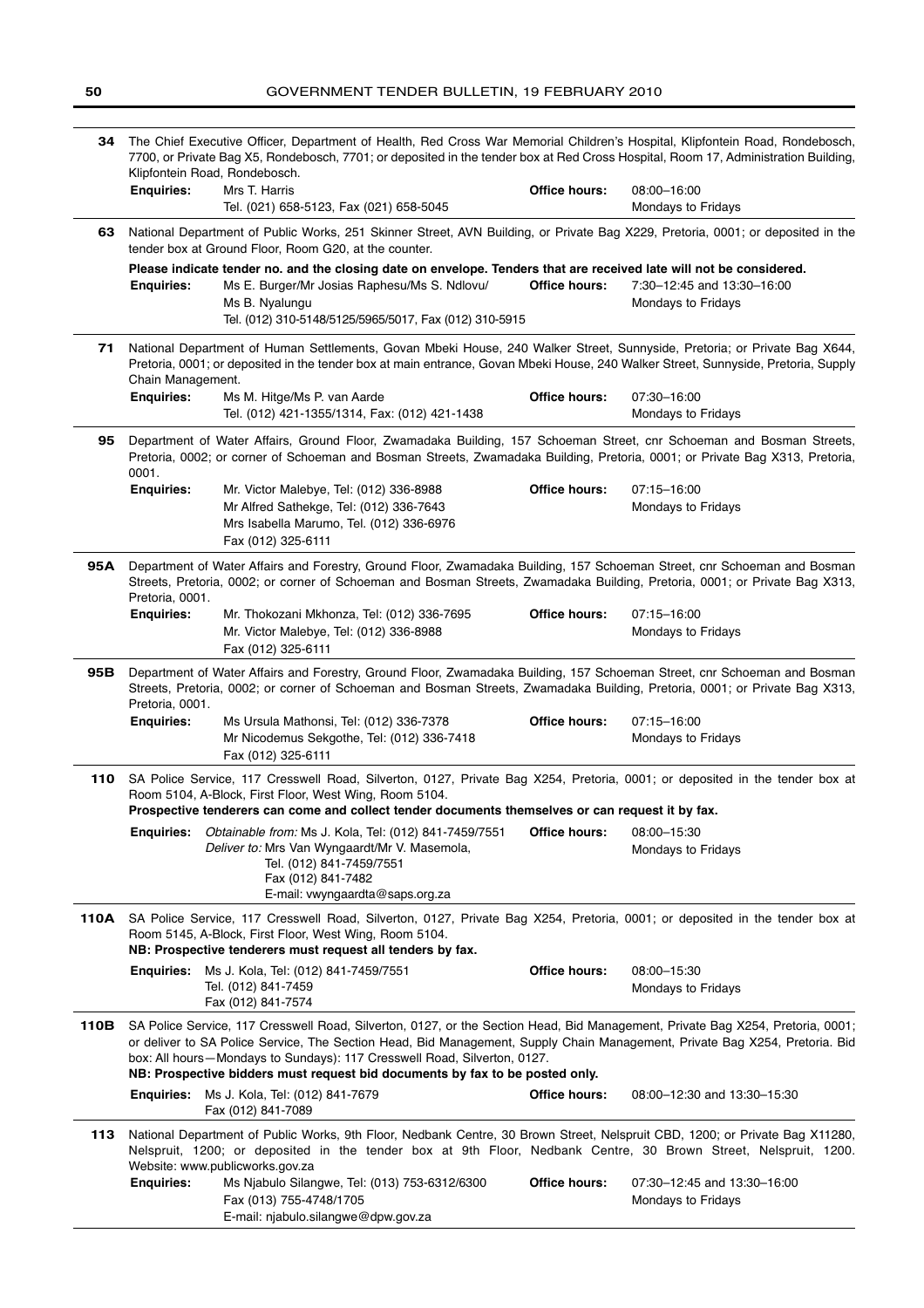| 116  | Department of Social Development, HSRC Building, Room N354, 134 Pretorius Street, Pretoria, 0001; or Department of Social<br>Development, Private Bag X901, Pretoria; or deposited in the tender box at Reception, HSRC Building (Ground Floor), 134 Pretorius<br>Street, 0001. |                                                                                                                                                                                                                                                                                                                                                                                                                                                   |                      |                                                          |
|------|---------------------------------------------------------------------------------------------------------------------------------------------------------------------------------------------------------------------------------------------------------------------------------|---------------------------------------------------------------------------------------------------------------------------------------------------------------------------------------------------------------------------------------------------------------------------------------------------------------------------------------------------------------------------------------------------------------------------------------------------|----------------------|----------------------------------------------------------|
|      | <b>Enquiries:</b>                                                                                                                                                                                                                                                               | Mr Kobus Watson, Tel: (021) 312-7566,<br>Ms Lena Phori, Tel: (012) 312-7220<br>Fax: (012) 312-7073                                                                                                                                                                                                                                                                                                                                                | Office hours:        | 07:30-12:00 and 13:00-16:00<br><b>Mondays to Fridays</b> |
| 172  | <b>Enquiries:</b>                                                                                                                                                                                                                                                               | Department of Correctional Services: George, Southern Cape Region, Union Street, George, or Private Bag X6539, George, 6530;<br>or handed in at Correctional Services, Logistics, George.<br>Duminy JW; D Cupido, Tel: (044) 802-7454/7533                                                                                                                                                                                                        |                      |                                                          |
|      |                                                                                                                                                                                                                                                                                 | Fax (044) 873-3786, or<br>E-mail: daniel.cupido@dcs.gov.za                                                                                                                                                                                                                                                                                                                                                                                        | Office hours:        | 07:30-12:00 and 13:00-15:45<br>Mondays to Fridays        |
| 223  |                                                                                                                                                                                                                                                                                 | The Unit Manager: Correctional Services: Piet Retief, Hiller Street, Piet Retief, or Private Bag X27, Piet Retief, 2380; or handed in at                                                                                                                                                                                                                                                                                                          |                      |                                                          |
|      | <b>Enquiries:</b>                                                                                                                                                                                                                                                               | Supply Chain Management, Piet Retief.<br>Mr V.P. Nkosi, Tel: (017) 826-1466 Ext 230<br>Fax: 086 534 5361                                                                                                                                                                                                                                                                                                                                          | <b>Office hours:</b> | 07:00-16:00<br>Mondays to Fridays                        |
| 323  | Desk.                                                                                                                                                                                                                                                                           | Gauteng Shared Service Centre, Procurement Office, 1st/2nd Floor, Imbumba House, 75 Fox Street; Private Bag X091,<br>Marshalltown, 2107, tender documents obtainable from Imbumba House, 75 Fox Street, Marshalltown, Ground Floor, Tender Issue                                                                                                                                                                                                  |                      |                                                          |
|      | <b>Enquiries:</b>                                                                                                                                                                                                                                                               | <b>GSSC Call Centre</b>                                                                                                                                                                                                                                                                                                                                                                                                                           |                      |                                                          |
|      |                                                                                                                                                                                                                                                                                 | Tel. (011) 689-6416/8337, Fax (011) 355-2300                                                                                                                                                                                                                                                                                                                                                                                                      |                      |                                                          |
| 300  |                                                                                                                                                                                                                                                                                 | Provincial Administration Western Cape: Chief Directorate: Works, Department of Transport and Public Works, Room 701, 9 Dorp<br>Street, Cape Town, 8001, or Private Bag X9078, Cape Town, 8000.                                                                                                                                                                                                                                                   |                      |                                                          |
|      | <b>Enquiries:</b>                                                                                                                                                                                                                                                               | Mrs N. Gibbs/Mr R. Carelse/Mr G. de la Cruz, N. Nabe Office hours:<br>Tel. (021) 483-4604/5494/5240/5425<br>Fax (021) 483-2488                                                                                                                                                                                                                                                                                                                    |                      | 08:00-12:00 and 13:30-15:00<br>Mondays to Fridays        |
| 350  | <b>Enquiries:</b>                                                                                                                                                                                                                                                               | Department of Labour: Northern Province, 4004 Mandela Drive, next to Police Station, or Private Bag X9368, Seshego, 0700.<br>Mr Malatji<br>Tel: (015) 223-7020, Fax: (015) 223-6750                                                                                                                                                                                                                                                               |                      |                                                          |
| 352  | <b>Enquiries:</b>                                                                                                                                                                                                                                                               | Department of Transport and Public Works: Provincial Administration: Western Cape, 9 Dorp Street, Cape Town, 8001; or Private Bag<br>X9078, Cape Town, 8000; or deposited in the tender box in the Foyer, 9 Dorp Street, Cape Town.<br>Ms N. Nabe/Ms E. Davids/Mr M. Bokolo/<br>Mr J. Benjamin<br>Tel: (021) 483-3571/5494/4604/5240<br>Fax: (021) 483-2488                                                                                       | Office hours:        | 08:00-12:00 and 13:30-15:00<br>Mondays to Fridays        |
| 360  | <b>Enquiries:</b>                                                                                                                                                                                                                                                               | Simonstown Procurement Service Centre, Tender Administration Section, Arsenal Road, Simonstown, 7975; or Department of<br>Defence, Defence Materièl Division, Simonstown Procurement Service Centre, PO Box 685, Simonstown, 7995; or deposited in the<br>tender box at the main entrance gate, Old Naval Logistics Base, Arsenal Road, Simonstown, Attention: Tender Office.<br>Mrs. E. E. du Plessis<br>Tel. (021) 787-5086, Fax (021) 787-5134 | Office hours:        | 07:30-12:45 and 13:30-15:45<br><b>Mondays to Fridays</b> |
| 371  | Roads, Thaba Tshwane.                                                                                                                                                                                                                                                           | Department of Defence-Logistic Support Formation, corner of Stephanus Schoeman and Van Riebeeck Roads, Thaba Tshwane, or<br>Department of Defence, Logistic Support Formation, Central Procurement Service Centre, Private Bag X1037, Thaba Tshwane, 0143;<br>or deposited in the tender box Main Entrance, Joint Support Base Garrison, corner of Stephanus Schoeman and Van Riebeeck<br>Bidders to phone in advance to collect bid documents.   |                      |                                                          |
|      | <b>Enquiries:</b>                                                                                                                                                                                                                                                               | Warrant Officer Tebogo Mooka,<br>Tel: (012) 684-2633, Fax: (012) 684-2442                                                                                                                                                                                                                                                                                                                                                                         | <b>Office hours:</b> | 08:00-12:45 and 13:30-15:30<br>Mondays to Fridays        |
| 371A | Roads, Thaba Tshwane.                                                                                                                                                                                                                                                           | Department of Defence-Logistic Support Formation, corner of Stephanus Schoeman and Van Riebeeck Roads, Thaba Tshwane, or<br>Department of Defence, Logistic Support Formation, Central Procurement Service Centre, Private Bag X1037, Thaba Tshwane, 0143;<br>or deposited in the tender box Main Entrance, Joint Support Base Garrison, corner of Stephanus Schoeman and Van Riebeeck<br>Bidders to phone in advance to collect bid documents.   |                      |                                                          |
|      | <b>Enquiries:</b>                                                                                                                                                                                                                                                               | Ms S.E. Immleman                                                                                                                                                                                                                                                                                                                                                                                                                                  | <b>Office hours:</b> | 08:00-12:45 and 13:30-15:30                              |
|      |                                                                                                                                                                                                                                                                                 | Tel: (012) 684-2090, Fax: (012) 684-2591                                                                                                                                                                                                                                                                                                                                                                                                          |                      | Mondays to Fridays                                       |
| 371B | Roads, Thaba Tshwane.                                                                                                                                                                                                                                                           | Department of Defence-Logistic Support Formation, corner of Stephanus Schoeman and Van Riebeeck Roads, Thaba Tshwane, or<br>Department of Defence, Logistic Support Formation, Central Procurement Service Centre, Private Bag X1037, Thaba Tshwane, 0143;<br>or deposited in the tender box Main Entrance, Joint Support Base Garrison, corner of Stephanus Schoeman and Van Riebeeck<br>Bidders to phone in advance to collect bid documents.   |                      |                                                          |
|      | <b>Enquiries:</b>                                                                                                                                                                                                                                                               | Warrant Officer Class 1 A.B.F. Herbert                                                                                                                                                                                                                                                                                                                                                                                                            | Office hours:        | 08:00-12:45 and 13:30-15:30                              |
|      |                                                                                                                                                                                                                                                                                 | Tel: (012) 684-2360, Fax: (012) 684-2442                                                                                                                                                                                                                                                                                                                                                                                                          |                      | Mondays to Fridays                                       |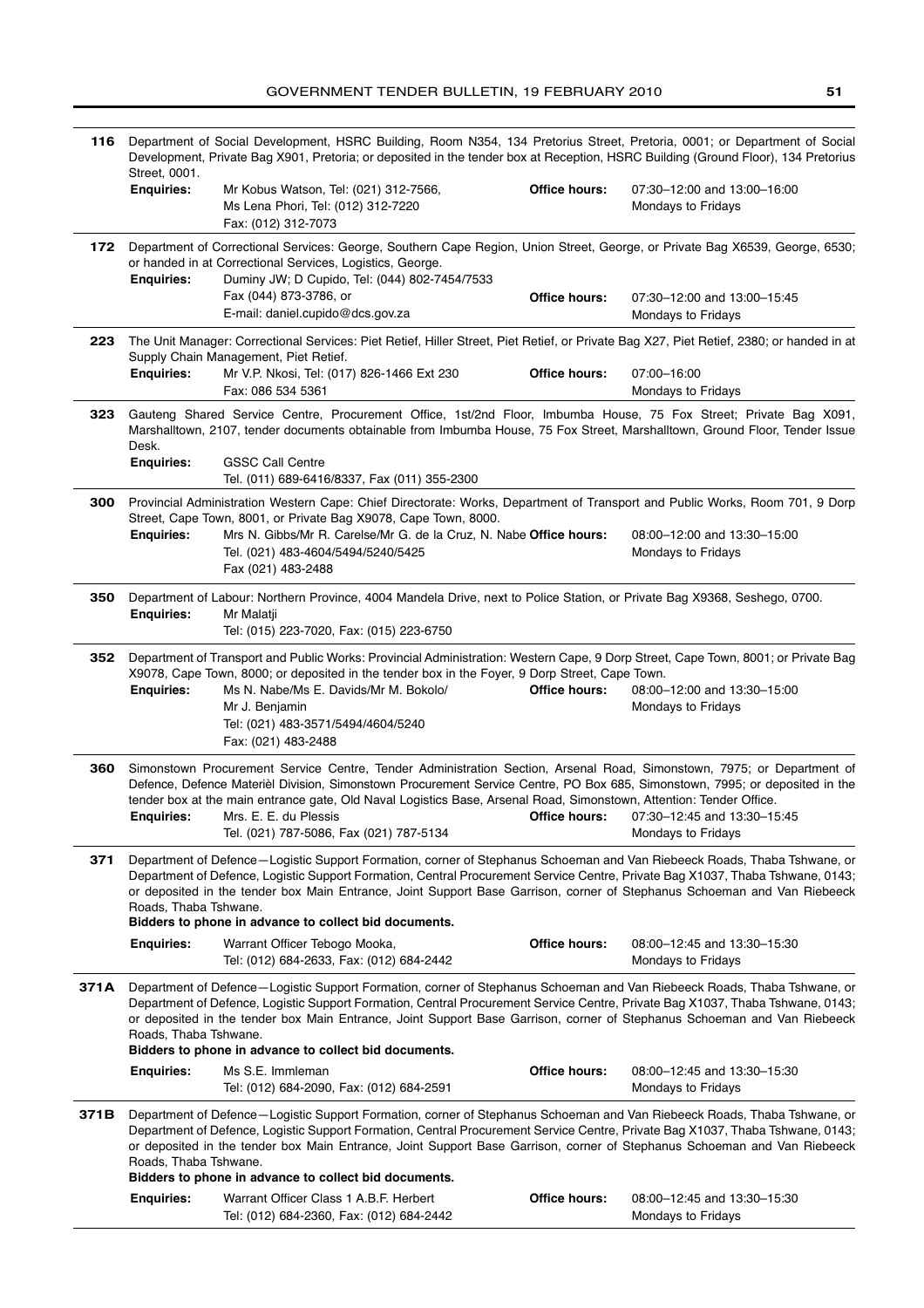| 388         | Department of Health: Provincial Government of the Western Cape: Karl Bremer Hospital, corner of Mike Pienaar Boulevard and<br>Frans Conradie Drive, Bellville, 7530, or The Senior Medical Superintendent, Karl Bremer Hospital, Private Bag XX1, Bellville, 7531;<br>or deposited in the tender box at Room 122, First Floor, Nursing Home, Karl Bremer Hospital, corner of Mike Pienaar Boulevard and<br>Frans Conradie Drive, Bellville, 7531. |                                                                                                                                                                                                                                                                                                                                                                                                                                                                                                                                                                                                                                        |                      |                                                      |
|-------------|----------------------------------------------------------------------------------------------------------------------------------------------------------------------------------------------------------------------------------------------------------------------------------------------------------------------------------------------------------------------------------------------------------------------------------------------------|----------------------------------------------------------------------------------------------------------------------------------------------------------------------------------------------------------------------------------------------------------------------------------------------------------------------------------------------------------------------------------------------------------------------------------------------------------------------------------------------------------------------------------------------------------------------------------------------------------------------------------------|----------------------|------------------------------------------------------|
|             | <b>Enquiries:</b>                                                                                                                                                                                                                                                                                                                                                                                                                                  | Mr DCS Human, Tel. (021) 918-1401<br>Ms B Claassen, Tel. (021) 918-1229<br>Fax (021) 949-0296                                                                                                                                                                                                                                                                                                                                                                                                                                                                                                                                          | <b>Office hours:</b> | 07:13-13:00 and 13:30 to 16:00<br>Mondays to Fridays |
| 489         | Cape Town, 8001.                                                                                                                                                                                                                                                                                                                                                                                                                                   | Head: Department of Environmental Affairs and Development Planning, Utilitas Building, 1 Dorp Street, Cape Town, 8001, or<br>Private Bag X9086, Cape Town, 8000; or deposited in the tender box at 1 Dorp Street, Ground Floor, Front Entrance, Utilitas Building,                                                                                                                                                                                                                                                                                                                                                                     |                      |                                                      |
|             | <b>Enquiries:</b>                                                                                                                                                                                                                                                                                                                                                                                                                                  | Ms N Gideon<br>Tel. (021) 483-2777, Fax (021) 483-2788                                                                                                                                                                                                                                                                                                                                                                                                                                                                                                                                                                                 | <b>Office hours:</b> | 07:30-12:30 and 13:00-16:00<br>Mondays to Fridays    |
| 519         |                                                                                                                                                                                                                                                                                                                                                                                                                                                    | Department of Health: Provincial Government of the Western Cape, 4 Dorp Streetentrance is next to the Cape High Court Building),<br>18th Floor, Open Plan, Cape Town, 8001, or The Head, Department of Health, Provincial Government of the Western Cape,<br>P.O. Box 2060, Cape Town, 8000; or deposited in the bid box situated in the Foyer, Keerom Street Entrance of the Provincial Building<br>(next to the Cape High Court Building) (open 24 hours–7 days a week), 4 Dorp Street (Provincial Building), Cape Town.<br>No bid documents will be issued between 13:00 to 13:30.                                                  |                      |                                                      |
|             | <b>Enquiries:</b>                                                                                                                                                                                                                                                                                                                                                                                                                                  | <b>Blomerus Loubser</b><br>Tel. (021) 483-8993,<br>Fax (021) 483-2530 or 086 212 1939                                                                                                                                                                                                                                                                                                                                                                                                                                                                                                                                                  | <b>Office hours:</b> | 07:00-13:00 and 13:30-15:30<br>Mondays to Fridays    |
| 570         | <b>Enguiries:</b>                                                                                                                                                                                                                                                                                                                                                                                                                                  | Western Cape Education Department, Grand Central Towers, Lower Plein Street, Cape Town, 8001; or Private Bag X9114,<br>Cape Town, 8000; or deposited in the tender box at Ground Floor, Grand Central Towers, Lower Plein Street, Cape Town, 8000.<br>Obtainable from: Mr N. Diedericks/Ms NH Biko<br>Tel. (021) 467-2043/(021) 467-2815. Fax (021) 467-2996<br>Deliver to: Ms NH Biko, Tel: (021) 467-2815.<br>Fax (021) 467-2810                                                                                                                                                                                                     | Office hours:        | 07:30-16:00<br>Mondays to Fridays                    |
| 586         |                                                                                                                                                                                                                                                                                                                                                                                                                                                    | Unemployment Insurance Fund (UIF), 94 Church Street, Pretoria; UIF, P.O. Box 1851, Pretoria, 0001; or deposited in the tender box<br>at the main entrance, reception area (Church Street).                                                                                                                                                                                                                                                                                                                                                                                                                                             |                      |                                                      |
|             | <b>Enquiries:</b>                                                                                                                                                                                                                                                                                                                                                                                                                                  | See tender description                                                                                                                                                                                                                                                                                                                                                                                                                                                                                                                                                                                                                 | <b>Office hours:</b> | 07:30-16:00<br>Mondays to Fridays                    |
| 602         |                                                                                                                                                                                                                                                                                                                                                                                                                                                    | Department of Justice & Constitutional Development, 329 Pretorius Street, Pretoria, 0001; Private Bag X81, Pretoria, 0001; or;<br>Tender Box, East Tower, Reception. Website: www.justice.gov.za                                                                                                                                                                                                                                                                                                                                                                                                                                       |                      |                                                      |
|             | <b>Enquiries:</b>                                                                                                                                                                                                                                                                                                                                                                                                                                  | Maruma Nelson<br>Tel. (012) 357-8776, Fax 086 501 9009                                                                                                                                                                                                                                                                                                                                                                                                                                                                                                                                                                                 | Office hours:        | $07:00 - 16:00$<br>Mondays to Fridays                |
| 627         |                                                                                                                                                                                                                                                                                                                                                                                                                                                    | Compensation Fund, 4th Floor, Room 410A, Benstra Building, 473 Church Street, Arcadia; or deposited in the tender box at the main<br>entrance of Benstra Building, 473 Church Street, Arcadia, Pretoria.                                                                                                                                                                                                                                                                                                                                                                                                                               |                      |                                                      |
|             | <b>Enguiries:</b>                                                                                                                                                                                                                                                                                                                                                                                                                                  | R. Venter, Tel. (012) 313-6310, Fax (012) 440-1822,<br>E-mail: rehet.venter@labour.gov.za                                                                                                                                                                                                                                                                                                                                                                                                                                                                                                                                              | Office hours:        | 07:30-16:00<br>Mondays to Fridays                    |
| 780         | Pretoria, 0001.                                                                                                                                                                                                                                                                                                                                                                                                                                    | Department of Sport of Recreation South Africa, cnr Queen and Vermeulen Streets, No. 66 Regent Place Building, Pretoria, 0001;<br>Private Bag X896, Pretoria, 0001, or posted in the tender box, Entrance Regent Place Building, cnr. Queen and Vermeulen Streets,                                                                                                                                                                                                                                                                                                                                                                     |                      |                                                      |
|             | <b>Enquiries:</b>                                                                                                                                                                                                                                                                                                                                                                                                                                  | Technical: Ms Kelly Mkhonto, Tel: (012) 304-5171<br>Tender process: Ms Sibongile Ndlovu, Tel: (012) 304-5199<br>E-mail: sibongilen@srsa.gov.za                                                                                                                                                                                                                                                                                                                                                                                                                                                                                         | Office hours:        | 08:00-16:30<br>Mondays to Fridays                    |
| <b>780A</b> | Pretoria, 0001.                                                                                                                                                                                                                                                                                                                                                                                                                                    | Department of Sport of Recreation South Africa, cnr Queen and Vermeulen Streets, No. 66 Regent Place Building, Pretoria, 0001;<br>Private Bag X896, Pretoria, 0001, or posted in the tender box, Entrance Regent Place Building, cnr. Queen and Vermeulen Streets,                                                                                                                                                                                                                                                                                                                                                                     |                      |                                                      |
|             |                                                                                                                                                                                                                                                                                                                                                                                                                                                    | <b>Enquiries:</b> Technical: Ms Hajira Mashego<br>Tel: (012) 304-5163 or 082 924 2775<br>Tender process: Ms Sibongile Ndlovu, Tel: (012) 304-5199<br>E-mail: sibongilen@srsa.gov.za                                                                                                                                                                                                                                                                                                                                                                                                                                                    | Office hours:        | 08:00-16:30<br>Mondays to Fridays                    |
| 805         | <b>Enquiries:</b>                                                                                                                                                                                                                                                                                                                                                                                                                                  | Department Rural Development and Land Reform, 270 Jabu Ndlovu (Loop) Street, Pietermaritzburg, 3201 or Private Bag X9132,<br>Pietermaritzburg, 3201; or deposited in the bid box at 270 Jabu Ndlovu (Loop) Street (bid box in foyer on the first floor).<br>A. Dalais                                                                                                                                                                                                                                                                                                                                                                  | Office hours:        | 07:30-16:30                                          |
|             |                                                                                                                                                                                                                                                                                                                                                                                                                                                    | Tel. (033) 264-9500, Fax (033) 342-1991/3904                                                                                                                                                                                                                                                                                                                                                                                                                                                                                                                                                                                           |                      | Mondays to Fridays                                   |
| 900         |                                                                                                                                                                                                                                                                                                                                                                                                                                                    | Name of department: Procurement. Street address: NHLS, 1 Modderfontein Road, Sandringham, Johannesburg;<br>E-mail/fax: A non-refundable charge of R500,00 is payable prior to obtaining a tender document. The monies should be deposited<br>into the account of the NHLS, First National Bank, Parktown, Account No. 58811152924, Branch Code 250455. Proof of payment<br>should be sent via Fax: (011) 386-6303, or E-mail to marietjie.taylor@nhls.ac.za or nolly.mangolele@nhls.ac.za upon which the<br>tender document will be e-mailed. Tenders may also be collected from the above street address after payment has been made. |                      |                                                      |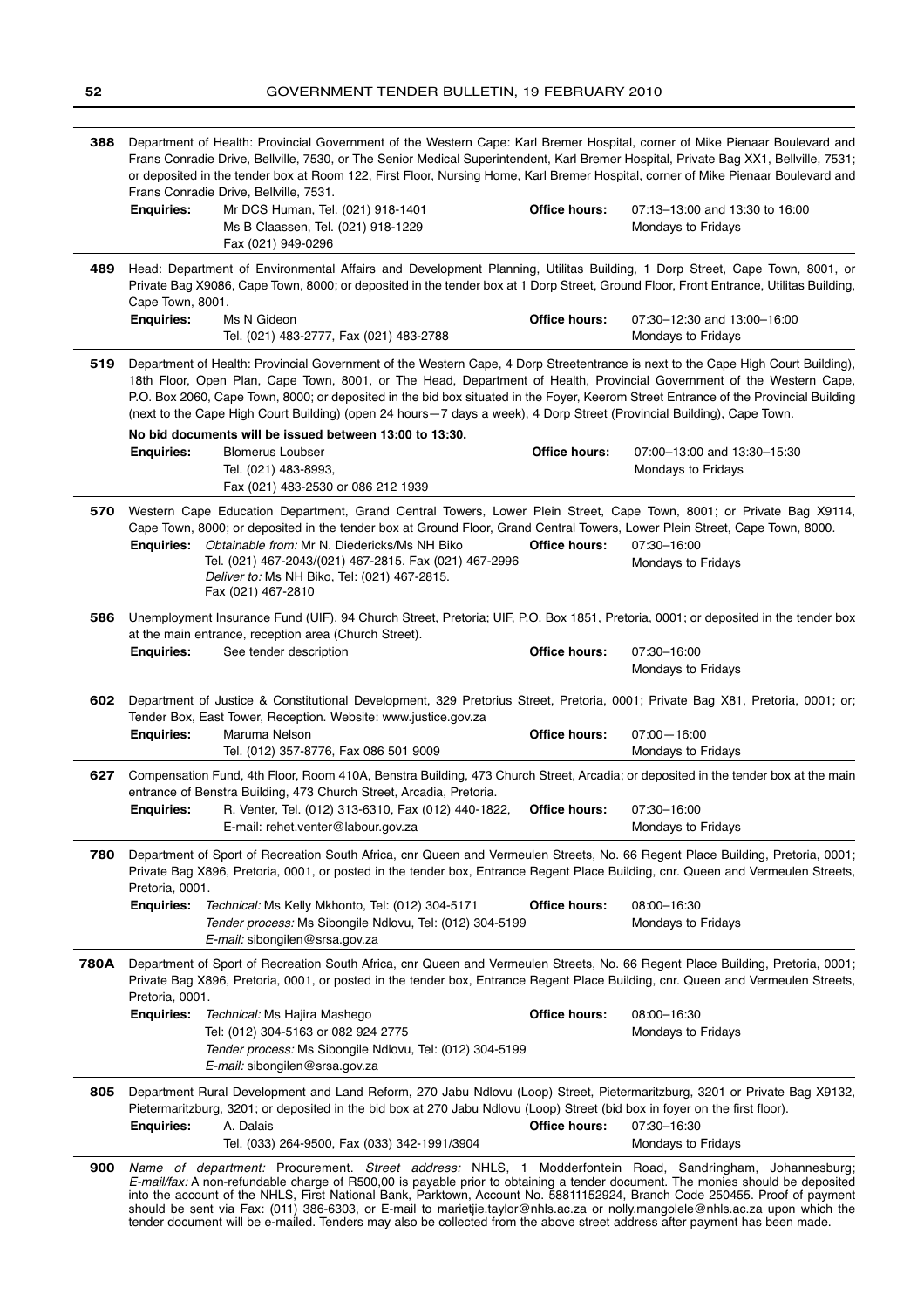Or deliver bid to: Procurement Manager: NHLS, tender box address: Reception, 1 Modderfontein Road, Sandringham, Johannesburg. If instrumentation is requested and the potential supplier is not known to the NHLS, please arrange for any evaluations on quality assurance checks to be done via Mr H Miles: QA Manager on (011) 386-6142. **Office hours:** 09:00–15:00 **Enquiries:** Marietjie Taylor

|     | -----------                                                                                                                                    | Tel: (011) 386-6165, Fax: (011) 386-6303      |  | Mondays to Fridays |
|-----|------------------------------------------------------------------------------------------------------------------------------------------------|-----------------------------------------------|--|--------------------|
| 965 | Department of Health: Province of KwaZulu-Natal: Itshelejuba Hospital, N2 between Pongola and Piet Retief; or Private Bag X0047,               |                                               |  |                    |
|     | Pongola.<br>Tender documents will be available at SCM Unit (Stores). Tender documents must be deposited into the tender box at the Itshelejuba |                                               |  |                    |
|     | Hospital Main Entrance next to the security quard room.                                                                                        |                                               |  |                    |
|     | <b>Enquiries:</b>                                                                                                                              | Mr H.V. Ngcamphalala, Tel: (034) 413-2542/3/4 |  |                    |
|     |                                                                                                                                                | Fax: (034) 413-2545/(034) 413-2519            |  |                    |
|     |                                                                                                                                                | E-mail: herbert.gncamphalala@kznhealth.gov.za |  |                    |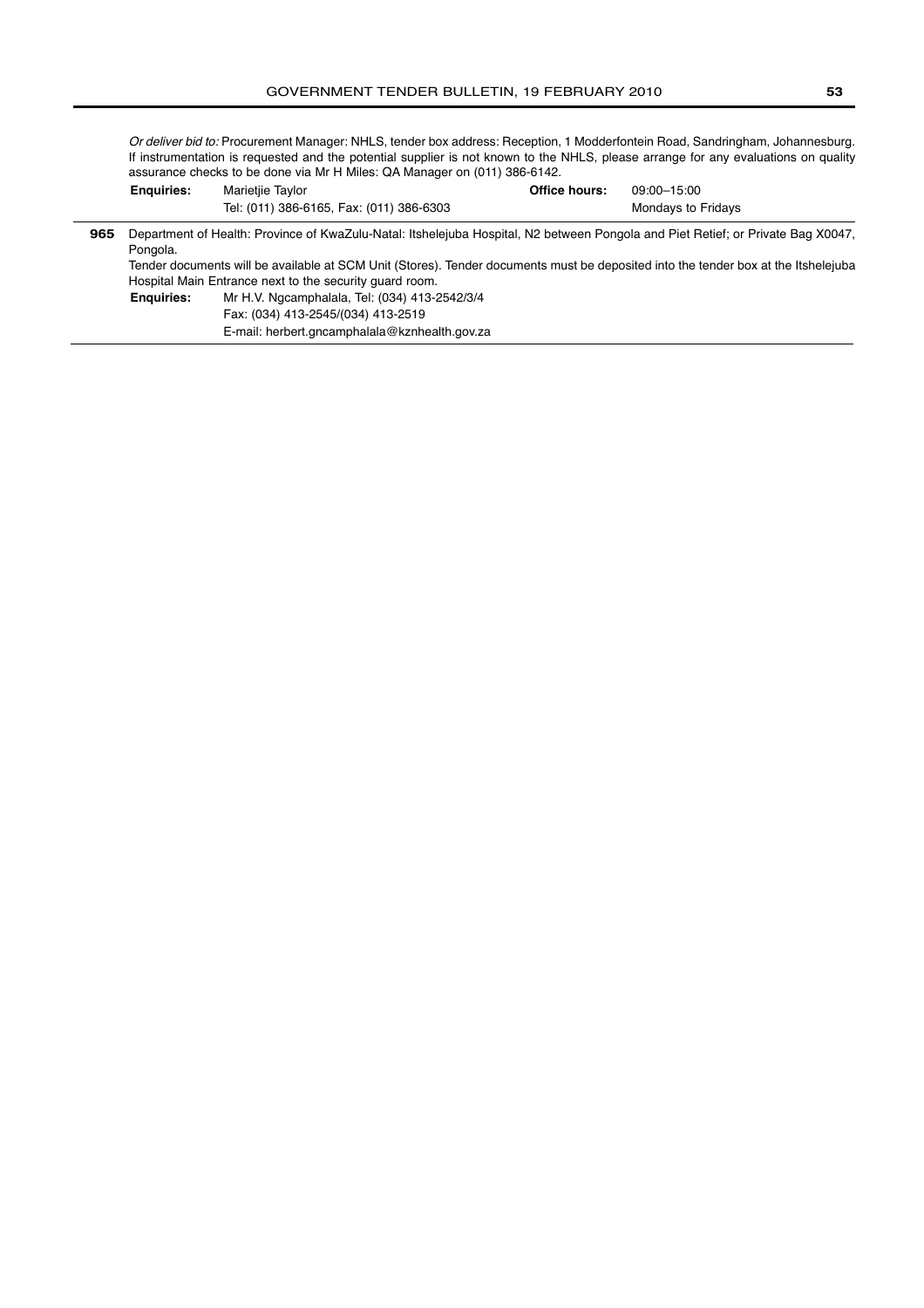# **IMPORTANT NOTICE TO SERVICE PROVIDERS**

**Stastistics South Africa will not honour any payment to Service Providers who rendered Service without an Official Order.**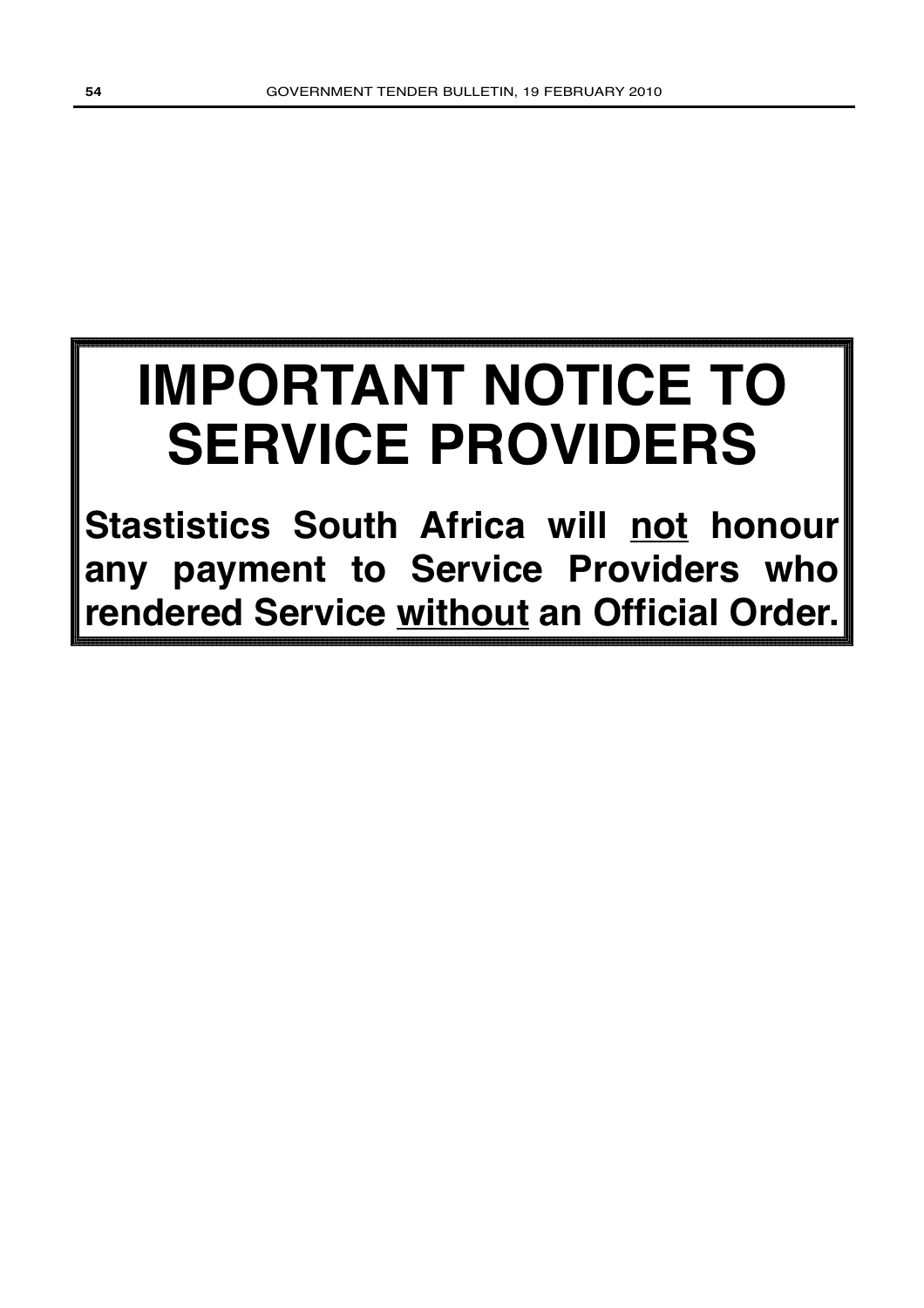### **ANNEXURE 2**